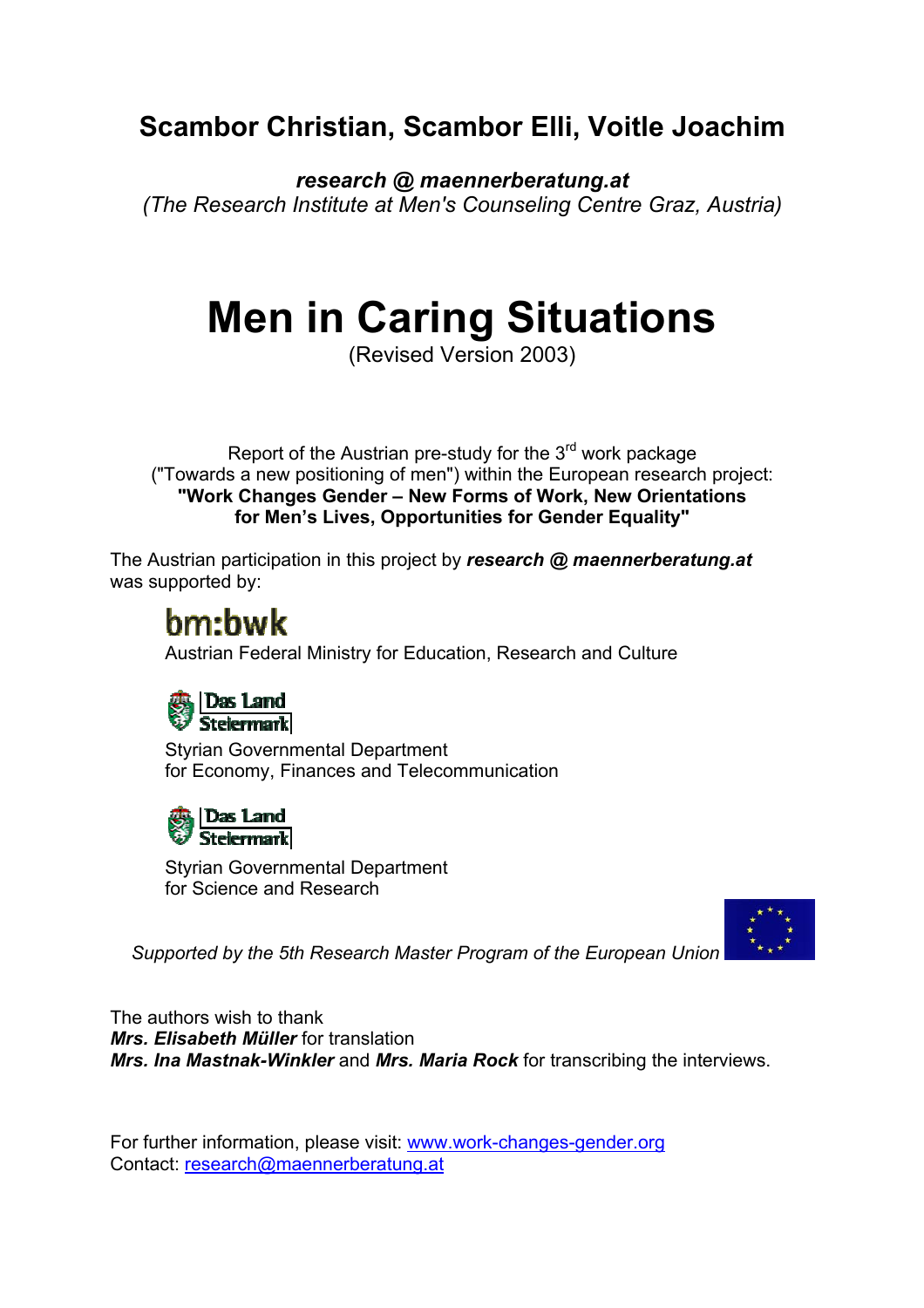## **Contents**

| 1. Overview of the research project and context of the pre-study  8      |    |
|--------------------------------------------------------------------------|----|
| 1.1. Overview from the project's homepage www.work-changes-              |    |
|                                                                          |    |
|                                                                          |    |
|                                                                          |    |
|                                                                          |    |
|                                                                          |    |
|                                                                          |    |
|                                                                          |    |
|                                                                          |    |
|                                                                          |    |
|                                                                          |    |
| 4.1.1. "Standard masculinity-draft-rejection", critical attitude towards |    |
|                                                                          |    |
|                                                                          |    |
|                                                                          |    |
|                                                                          |    |
| 4.1.5. Attitudes, values and life goals, compatible with caring  28      |    |
| 4.1.6. Skills and resources for performing caring and domestic tasks     |    |
|                                                                          | 29 |
| 4.1.7. Personality features related to "individuality" and "individual   |    |
|                                                                          |    |
|                                                                          |    |
| 4.2.1. (Re-)distribution of paid/unpaid labour (amount of caring) was    |    |
| negotiated and arranged with partner.                                    |    |
| 4.2.2. Existing governmental (and other) measures: information was       |    |
| gathered, measures were used in a planned way32                          |    |
| 4.2.3. Negotiations, information gathering, and preparing the            |    |
| framework for entering the caring situation was done before the          |    |
|                                                                          | 34 |
| 4.2.4. A mixed case: caring situation planned for later, contingent      |    |
|                                                                          |    |
|                                                                          |    |
|                                                                          |    |
|                                                                          |    |
|                                                                          |    |
|                                                                          |    |
| 5.1.4. Adapting, rearranging self concept (biographical change           |    |
|                                                                          |    |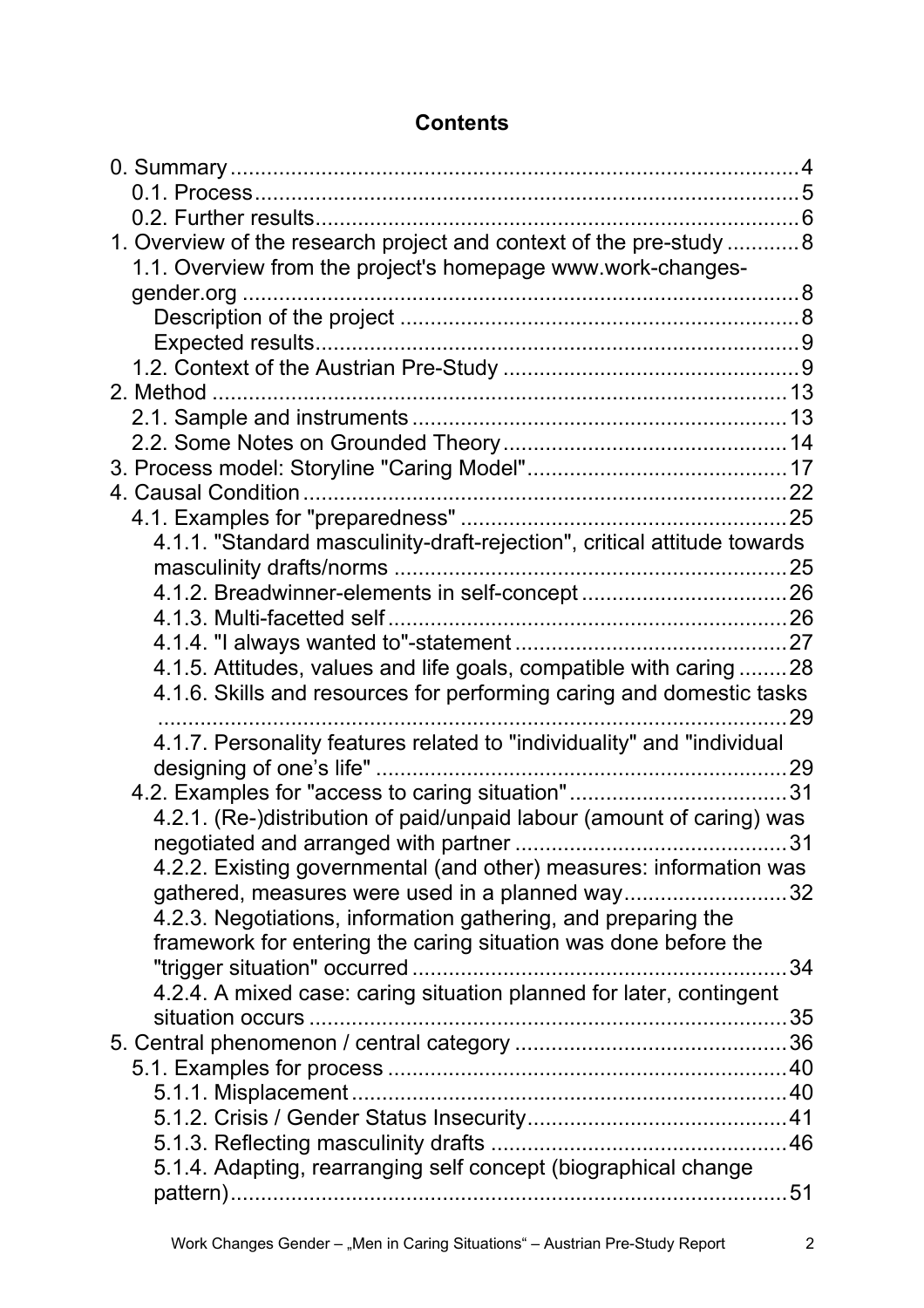|                                                                       | 57 |
|-----------------------------------------------------------------------|----|
|                                                                       |    |
|                                                                       |    |
|                                                                       |    |
|                                                                       |    |
|                                                                       |    |
|                                                                       |    |
|                                                                       |    |
|                                                                       |    |
| 8.2. Intervening Conditions to maintain the caring situation 76       |    |
| 8.3. Intervening Conditions for the process "implementing the caring  |    |
|                                                                       |    |
|                                                                       |    |
| 8.3.1.1. Domestic- and caring-work-related experiences  78            |    |
| 8.3.1.2. Amount of paid work performed by the man                     |    |
| 8.3.1.3. Reactions "outside the household": job, other living fields; |    |
|                                                                       |    |
|                                                                       |    |
|                                                                       |    |
|                                                                       |    |
|                                                                       |    |
|                                                                       |    |
|                                                                       |    |
|                                                                       |    |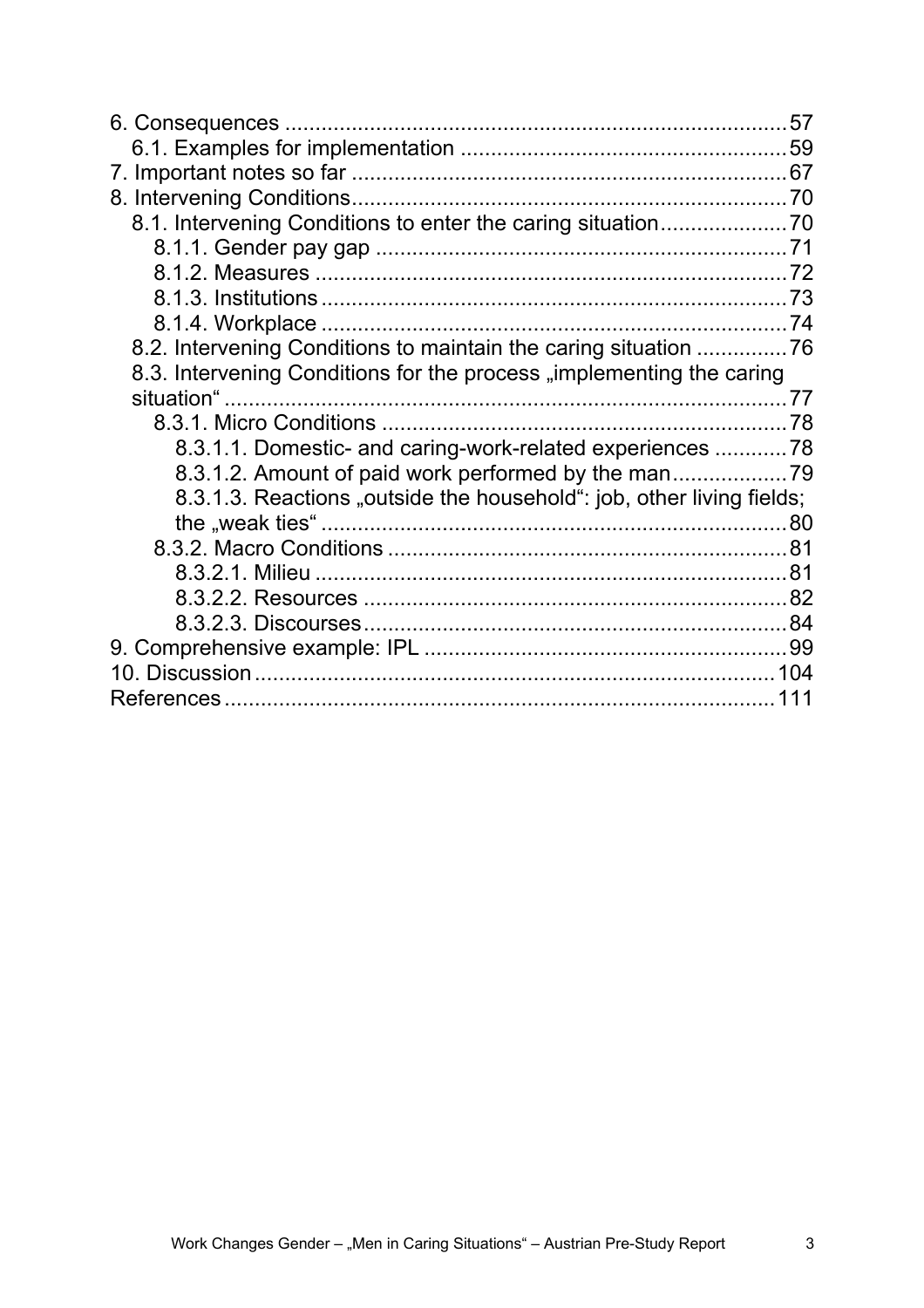#### **0. Summary**

Within the research project co-funded by the EU "Work Changes Gender", that dealt with new labor forms and masculinity, the Austrian research team performed a *pre-study*. The following report contains a summary of the results of this pre-study which was the first step in the third work-package of the "Work Changes Gender"-project. The pre-study consisted of a first series of interviews in Austria, in order to develop a theoretical framework for the *main part of study* in Germany, Norway, Spain, Bulgaria, Israel and, again, Austria.

As a paradigmatic case of male self-concept-change, the pre-study focused on men who had taken over caring roles at least for a certain period of time. The term "paradigmatic" refers to the consideration that "caring" is mostly untypical for perceived normal life arrangements of men. It is the division of paid and unpaid labor among the genders, with men normally providing the greater part of the household income in heterosexual households with children, that led us to focus on those exceptional individuals who tried to integrate caring roles into their lives. Relevant shifts in the distribution of paid and unpaid labor between partners can also be seen as the cases where "...new forms of work and their impact on gender equality" (Technical Annex of the project proposal) are likely to appear. As a starting point, we decided to put the focus there.

14 men were interviewed, mostly fathers with caring obligations for children. The interviews were analyzed by Grounded Theory to find and develop relevant theoretical elements of what "best practice" self-concepts are like. Finally, a process model of identity change was developed.

Several major findings are reported, emphasizing caring work and social network patterns. Men in caring situations are not a homogenous group. We addressed in a strictly behavioral way, i.e. selected exceptional individuals who performed a high share of domestic and caring work. These individuals are in a caring situation due to different reasons. They differed in terms of "preparedness" and "access" to the caring situation. Some had planned it carefully and felt that this idea was concordant with their values and attitudes, whereas others did not plan it at all and had never thought of such a thing as parental leave or the like.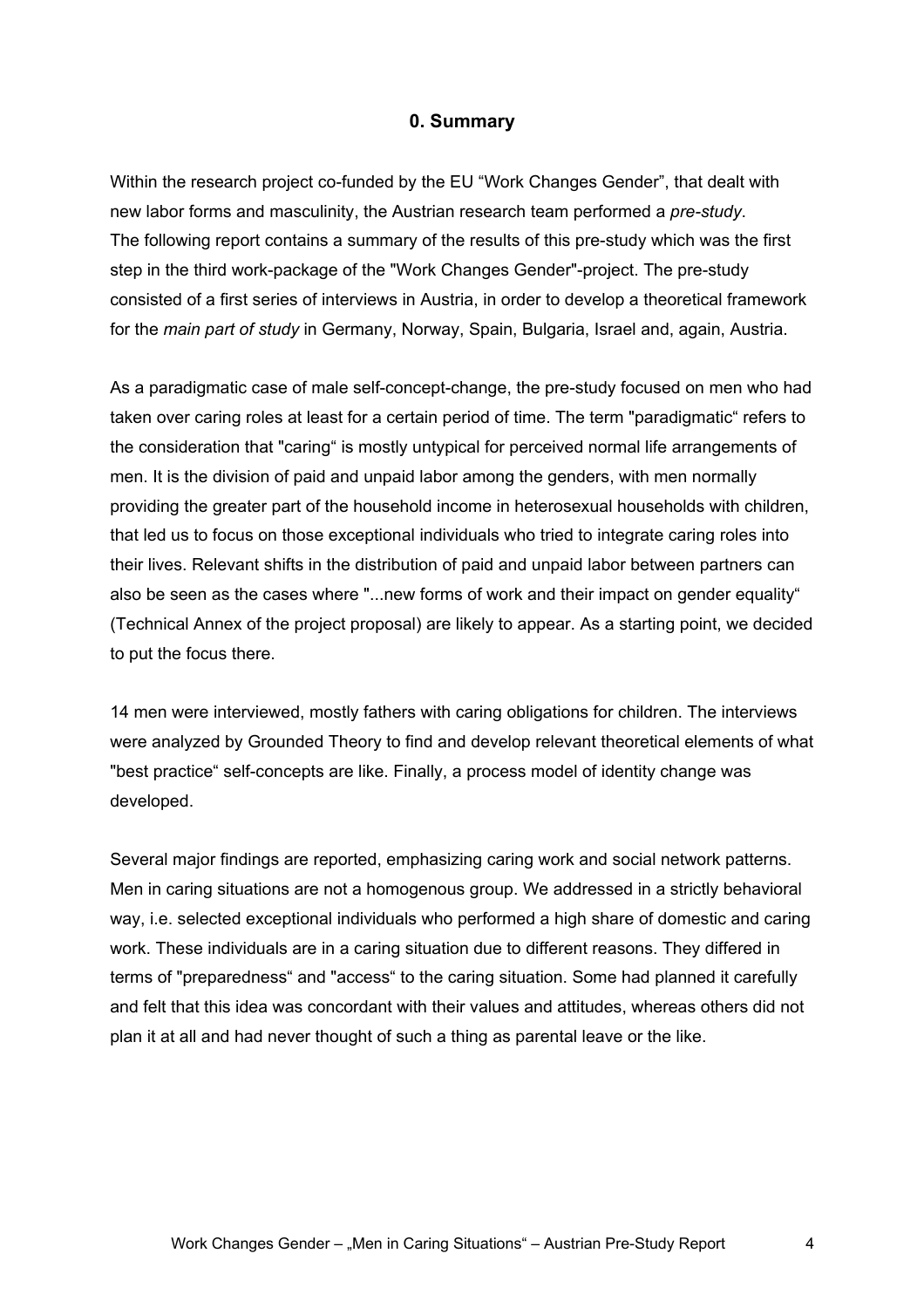#### **0.1. Process**

Once in a caring situation, we found a process that is quite similar for all the respondents. Despite of their heterogeneity, the men in caring situations seemed to interpret their experiences in a similar way. It is of high importance that most of the men talked about stressing aspects and problems in the beginning of the caring situation. The stages of the process were called

- 1. Misplacement
- 2. Gender status insecurity
- 3. Reflecting masculinity drafts
- 4. Adapting and rearranging self-concept

Often, a state of gender status insecurity, caused by the new and unexpected experiences of the men in caring situations, was coped with by a reflection process and the rearrangement of social networks. In some cases, the process led to a de- and re-gendering phase, where similarity was not defined by sex in the first place, but by the similarity of the situation. These phases can be described in more detail as follows:

*Misplacement:* Most of the men talked about stressing aspects and problems at the beginning of the caring situation. Being in a caring situation brings along a new, unexpected situation for men. The narrations sound like "I am in the wrong place / situation". At this stage, the respondents try to keep their self-concept stable by e.g. increasing the psychological distance to women/ mothers.

*Gender status insecurity, crisis:* Experiencing "misplacement" results in insecurity, because few or no drafts for the requested behaviors seem to exist for the men. The normal, standard male self-concept-facet "working/paid labor" is reduced or not present, the situation is new and unfamiliar. If the man has not enough resources, crisis will be the result.

*Reflecting masculinity drafts:* One's situation is compared to the standard "working-man" masculinity draft. "Being different than others" becomes accepted, and the men try to interpret this in a positive way. "Normality patterns of masculinity" are defined and rejected. Especially the meaning of the term "work" is reflected, redefined, related to one's own situation. These reflections can lead to the last stage of the process.

*Adapting, rearranging self concept:* Here, the men try to integrate their domestic and caring activities into their self-concept. They rearrange their "inner and outer worlds" in a way that allows them to evaluate themselves in a positive way and that supports their selfesteem. Ascribed elements of masculinity and femininity drafts can be mixed, with the result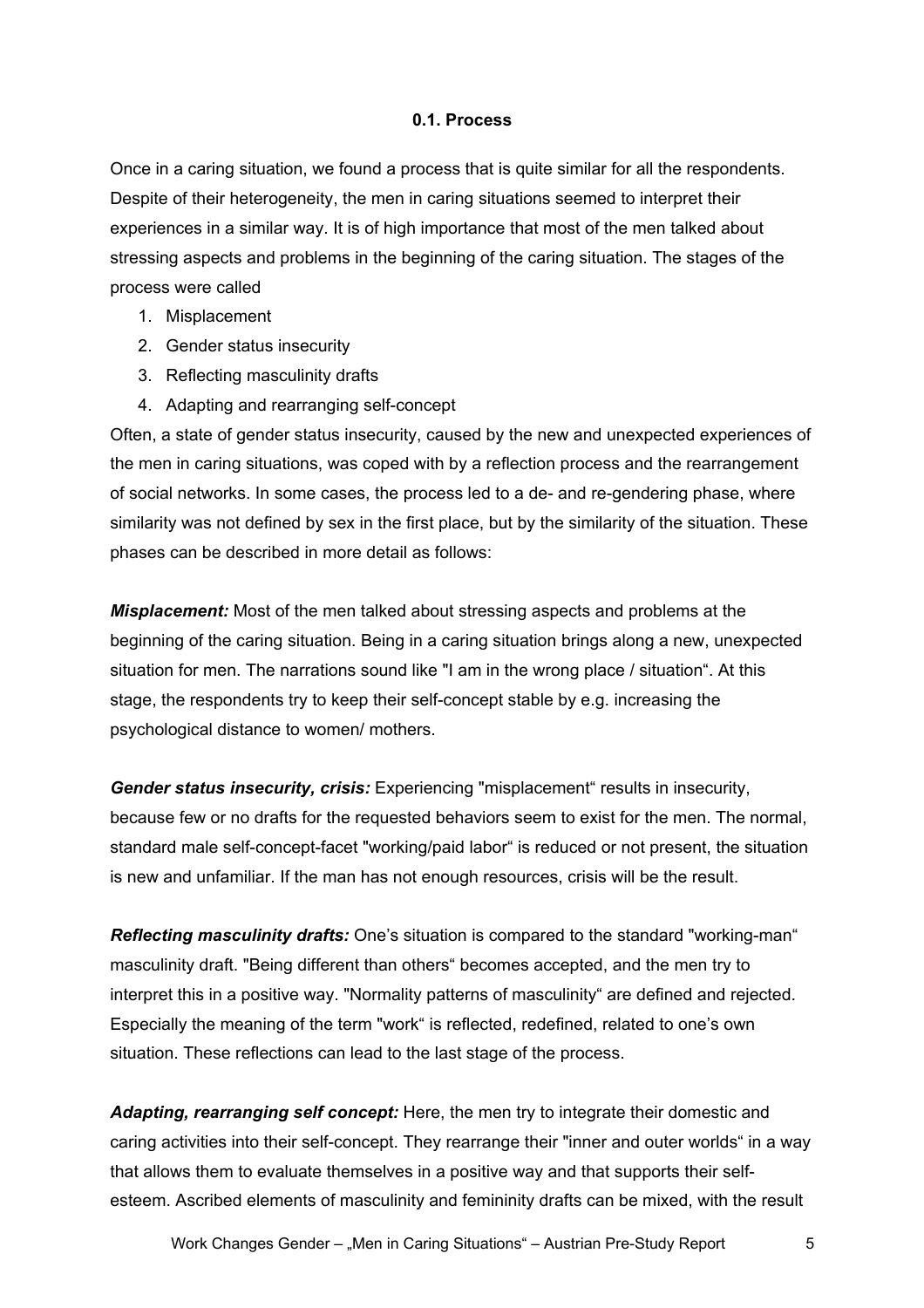of an "individualized masculinity version". We have called this stage "de-gendering and regendering". A strict male-female-distinction is rejected and replaced by a diversity-view. One's reference group is redefined: others are persons in similar situations (men or women): "I and the other mothers...". One could say: the reference-group-criterion "same sex" is replaced by "similarity of situation".

Many conditions shape this process, some conditions are set before the man enters the caring situations (e.g. conditions related to personality), others come into effect later (e.g. social support/rejection in various fields). Every person can leave the process at some stage. The development, results or consequences of the process depend on the stage of leaving the caring situation. Throughout all the stages, in most cases there are positively evaluated experiences concerning the direct contact with the child. These positive experiences foster the maintenance of the caring situation and start to overlay the more stressing aspects.

#### **0.2. Further results**

- The sense of similarity as "similarity of situation" can be considered a central result. Basically it says that e.g. a man in parental leave considers himself more similar to a woman in parental leave than to a man in full-time work without caring duties. (The same could be true for women: a woman in parental leave could consider herself more similar to a man in parental leave than to a female full-time worker without caring duties.) Similar situations, combined with diversity views on both genders, can be seen as a good basis for new alliances, beyond the sex-based man-womandichotomy.
- Another finding is that "caring work changes gender". The majority of the respondents evaluates the caring situation as a positive phase in their lives. The last two stages of the process described above were defined as an "area of change". Here, reflections about masculinities, the meaning of the term "work", social reactions etc. clearly take place and alter the men's views to a large degree. Most of them stay "agents" who actively try to reflect and rearrange their social environment.
- "Weak ties" are of high importance. "Networking-activities" are more successful in the area of the respondent's closer relationships ("strong ties", like family, friends, closer colleagues at work etc.). The "weak ties" cannot be shaped that easily. They consist of relationships to people one does not know well, people one does not meet regularly. They can give stronger inputs, though, as the closer network is arranged in a way that is consistent with one's views, values or attitudes. The "weak ties", however, can reinforce or punish a behavior or attitude without being asked.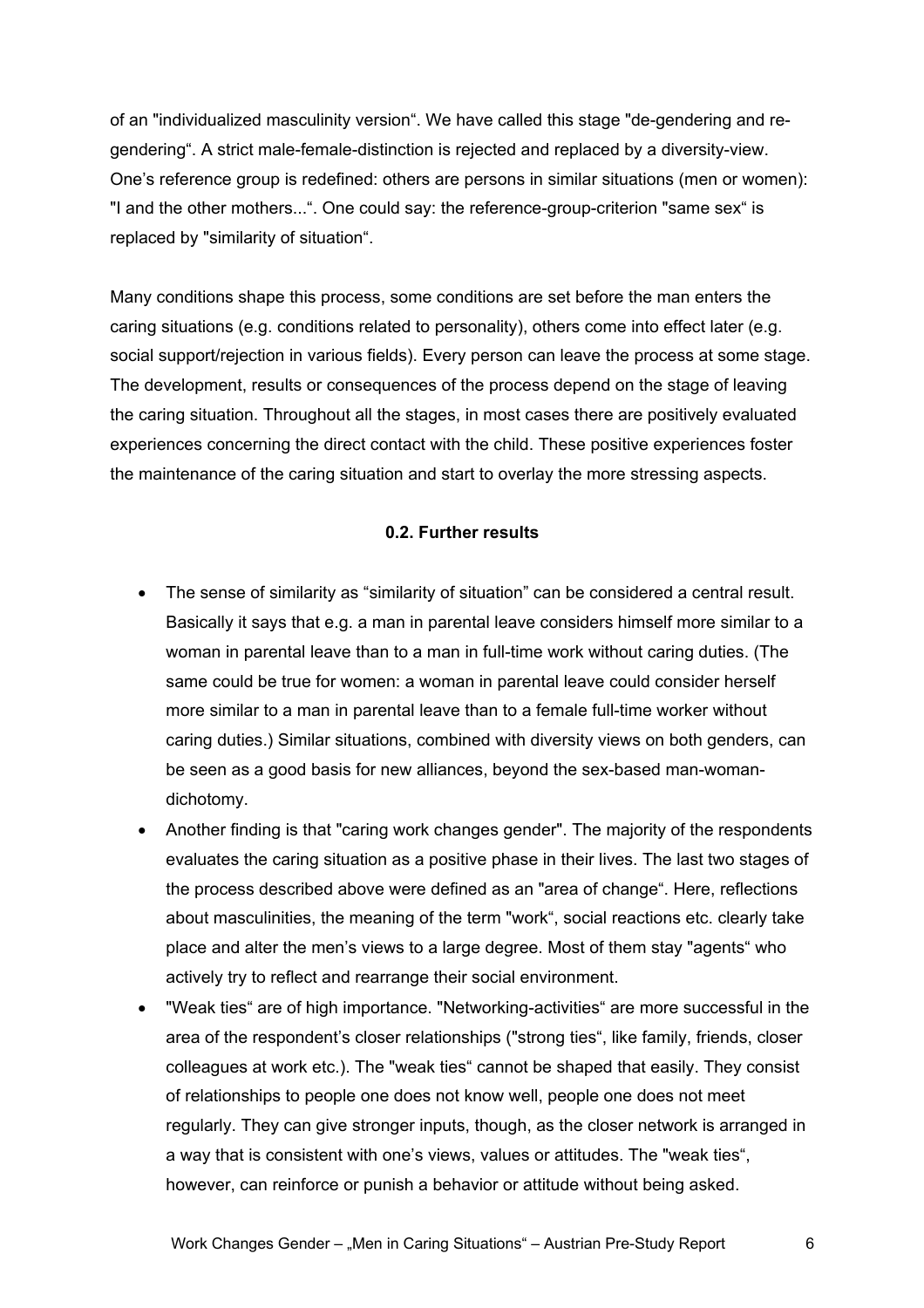- There are gender-specific rejections. A direct devaluation because of a man's violation of masculinity-norms by performing domestic and caring behavior is ascribed to other men (rejection type/ perspective of others on me: "gender-traitor"). In the respondent's eyes, women's uneasiness with these exceptional males is expressed in a rather superficial acknowledgement with underlying distrust, regarding the man as an "intruder" (rejection type/ perspective of others on me: "gender-trespasser"). Both sorts of rejections play an important role in the "process of implementation.
- All in all, the caring situation turns out to be a demanding situation, especially at the beginning. Reasons are for example the aforementioned social rejection. The men report a feeling of "sitting between the chairs". What we have defined as "crisis, gender status insecurity" deserves more attention.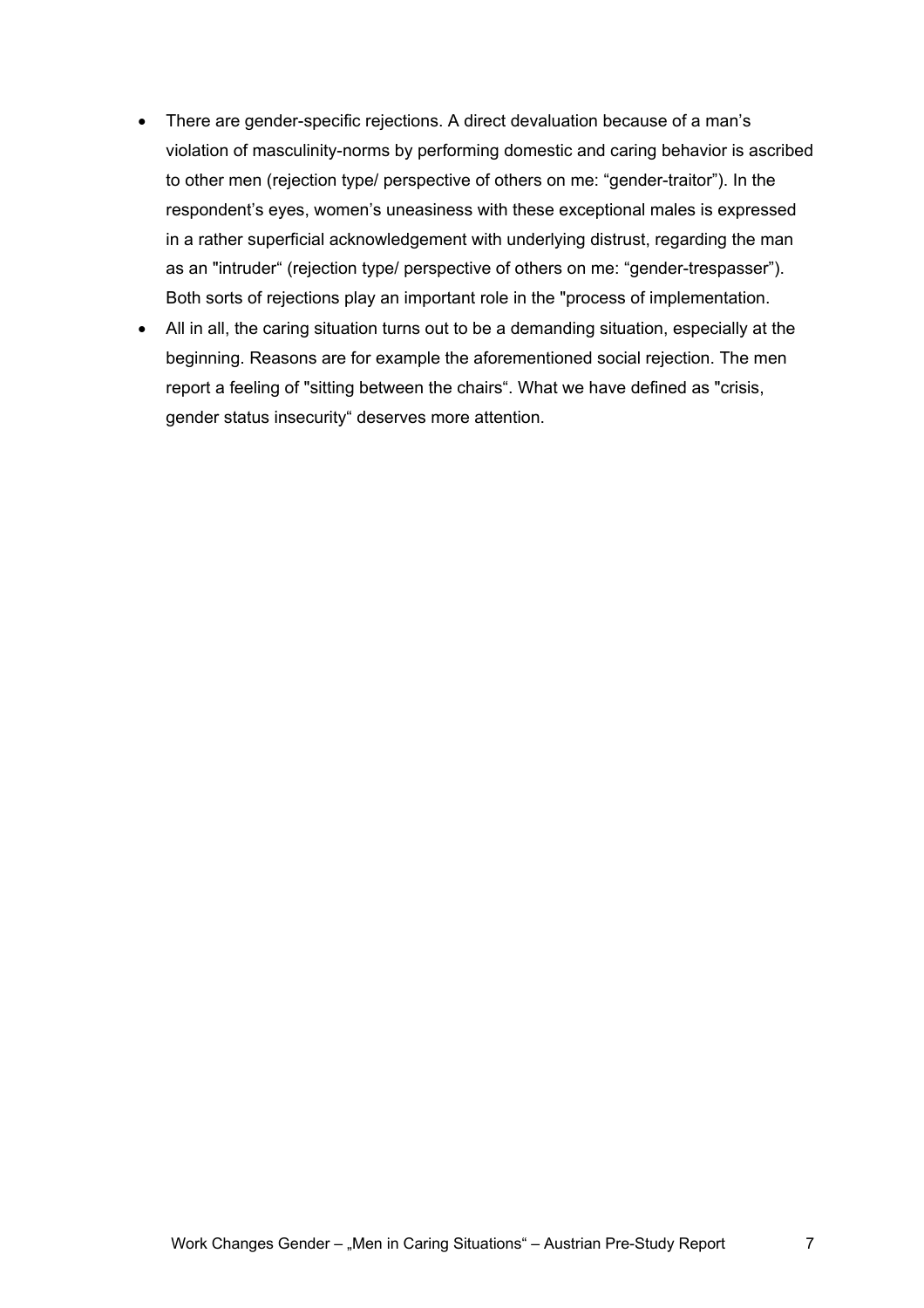## **1. Overview of the research project and context of the pre-study**

#### **1.1. Overview from the project's homepage www.work-changes-gender.org**

*"The aim of this research is to improve our understanding of the structural changes that take place in European society, especially the new forms of work and their impact on gender equality. The study shall describe the differentiated effect that new forms of work may have on the genders and define the best collective and organizational strategies for dealing with this change. The research will pay special attention to the importance that discontinuity plays in today's labor markets, whether in terms of temporary work contracts or part-time jobs. It will try to determine men's 'best' individual strategies to cope with the situation, for gender equality and quality of life.* 

#### **Description of the project**

*An interdisciplinary team of different European regions - Norway, Spain, Austria, Israel, Bulgaria and Germany - will run the research from Sep. 2001 to Aug. 2004.* 

*As a first step the team will determine the influence of new forms of work on gender differentiation. It will examine the impact of gender differences in the labor force participation rates, the distribution on the different forms of work and unemployment rates. (Work package 1)* 

*As a second step the research-team will clarify the institutional and organizational context of men's changes from two main angles. By shifting the focus to institutions and organizations, new institutional patterns that may have positive effects both on the equal status of the genders and on working life will be identified. These institutional patterns will include new and viable forms of work, especially new forms of work organization and new labor market adaptations. The aim is to determine the factors that play a central role in defining 'what changes men' and to describe their features. (Work package 2)* 

*A third step contains a review of the various ways in which men cope with the growing frequency of discontinuous courses of employment. Connections between organizational/ institutional structural conditions, individual background variables and self-concepts shall be identified, and describe particularly the framework for self-concepts leading to contentedness in the change. (Work package 3)*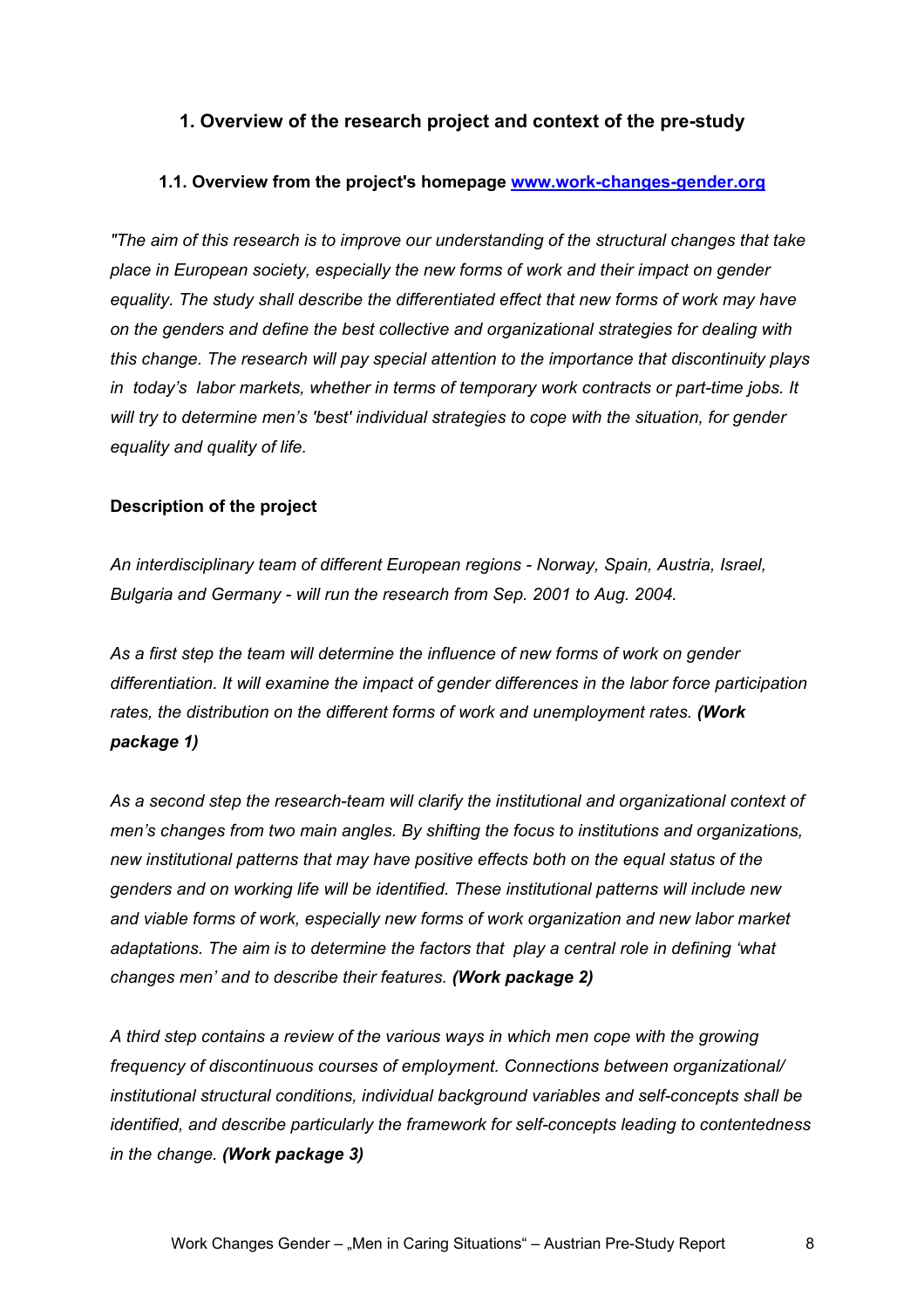#### **Expected results**

*The research team starts with the hypothesis that improving gender equality, the quality of life and the contentedness of individuals during such a transition will foster economic and social cohesion.* 

*The present may suggest that particularly men are developing a new culture in dealing with work and private life. There will be transitions in co-habitation and marriage, changes that seem to be welcome in terms of gender relationship. On the other hand, the cause that hegemonic men concentrate even more on the job, and that the gender division home/ job gets re-institutionalized. Just as contradictory will be the effect of changing in working life on the individuals. New masculinities will become more common but the masculinity of successful businessmen and managers will still concentrate on the hegemonic positions of our cultures.* 

*For the national and European social- and labor market politics it is important to realize the potentialities in combining the steering of the labor market and a policy that fosters a better quality of life for men and women in a changing world. The research team will spread relevant policy recommendations and perspectives in the framework of conferences, consultations and literature and internet."* 

## **1.2. Context of the Austrian Pre-Study**

In work package 3 of the "Work Changes Gender"-project, the focus is shifted from the economic and sociological perspective to individual men. We try to find out how individuals deal with new work forms and discontinuities – situations that are becoming more frequently, and that are usually associated with precarity and uncertainty. The sequence: *education – continuous full time employment in a certain company – retiring has survived as an ideal* norm for the male working biography. At least for men, "atypical" forms of work are defined with reference to such an ideal. Moreover, this model has survived in the heads of people as the "standard" or the "former standard". Situations related to working life that don't fit this model are seen as more or less problematic.

In our project, we were not denying that these so called "flexible" working situations are often associated with insecurity and precarity. One of our most important results and recommendations is to provide resources and some new kind of social security for people, so that they can adapt better to the ongoing changes. This will be one of the main challenges for social politics in the future.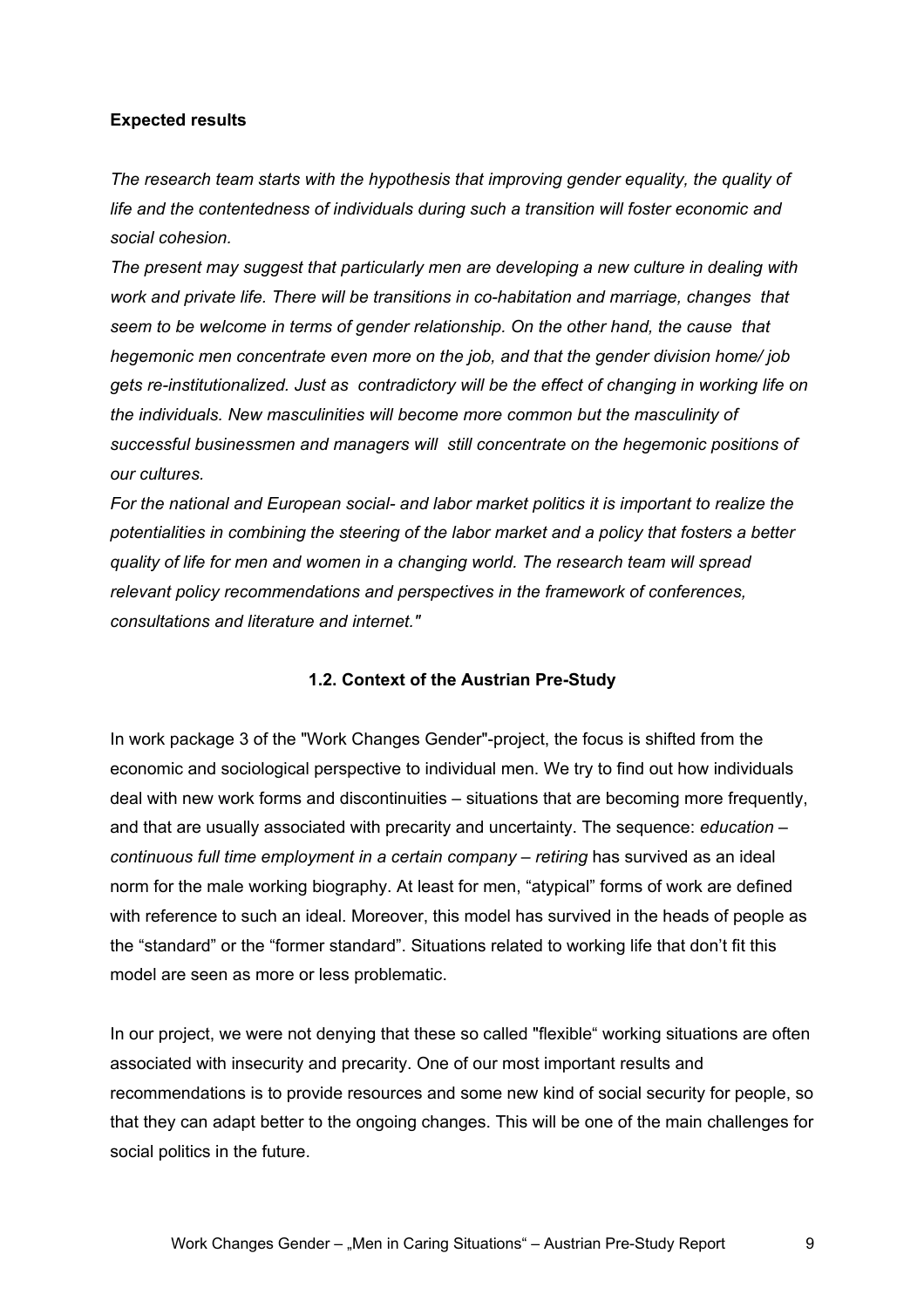At first sight, it may seem more convincing to link today's changes on the labor market with some kind of problematic development, and there is no doubt that there are such problematic developments. But our project has started from another angle: We asked if men could find ways to use these new situations on the labor markets and these new work forms in a constructive way, and what conditions are necessary to develop these constructive variants of dealing with the changes. "Constructive", in this respect, means that a man can partly replace a work orientation by some other element in his self-definition and self-concept, in a way that he himself evaluates in a positive way. Sich selbst positiv sehen Such elements could be: care giving, community or political engagement, quality aspects in social contacts and partnerships, personal interests and "identity projects", health and so on. Two starting points emerged from the previous work packages:

- The male standard work pattern (continuous, full-time employment, with the role or connotation as the main provider of the family) is affected by changes on the labor market
- Work and labor still play a central role within the "masculinity standards".

"Masculinity standards" and gender standards in general can be derived from Holter's "sprinkle system" (2003):

"The 'sprinkle system' consists of economic incentives that favour the provider or breadwinner role, rather than the caring role. It keeps men out of care-related activities, professional caregiving work as well as caregiving in private life... The sprinkle system is not just an economic system favouring the breadwinner. It is also social, cultural and psychological. It is connected to social sanctions against unmanliness, to contempt for weakness and to a struggle for 'model power'. The two basic ideological messages of the system rest on the premise of the man as the hard outgoing instrumental type – the 'go on till you drop' syndrome. One message is that men are expendable. The other is that men do not care... When a gender ideal like the breadwinner is partially realised through such a sprinkle system, including economic rewards in working life, it becomes a normative center. It persists and has a larger impact than one would otherwise expect..." (Holter 2003, p.25f.)

We want to call the basic ideological messages "men are expendable, hard, instrumental" and "men are non-carers" and their implications "masculinity standards". These standards exist outside and inside the individuals. They are built into institutions, into every day life, into gender relations within and between the genders, and function as gender-norms within subjects. For the individual itself, these standards appear as preferences and attractions, as ought and ideal selves (see below), as "what I prefer and would like". Important masculinity standards are:

- work and career are the central facets in men's self concepts, other facets are subordinate/functional to work and career
- men are expendable, hard workers
- men are non-carers (in working life)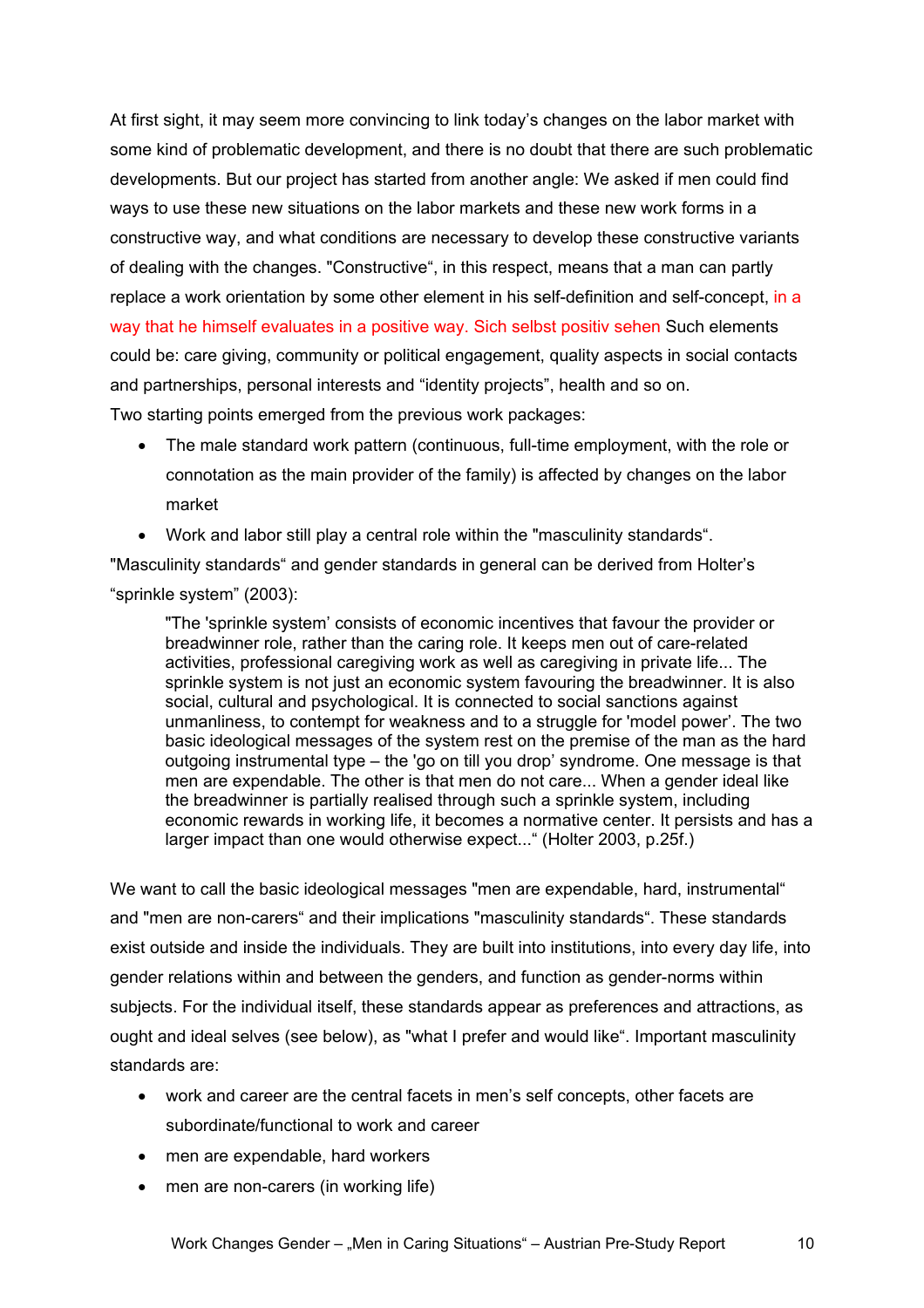- men are the main providers of the family and non-carers, if they live in a family  $$ which they should
- which implies the norm of heterosexuality.

These masculinity standards clearly reflect a specific gender relation, the one of industrialized societies, with the distinction of work and home, paid and unpaid labor etc. They reflect the historical – economical – cultural organization and development of a society. It is argued that these standards are increasingly dissolving, according to economical changes, in certain "sociotopes" more than in others. Cultural, societal, economic changes, democratization and modernization may have fostered a diversification of masculinities. This diversification in turn questions the masculinity standards. Nevertheless, we argue that for most men such standards are still valid, at least as background orientation pattern, and that they are known to all men.

From a more psychological view, the masculinity standards can be seen as "ideal self" or "ought self" in a self-system that contains the perspectives:

- "what I am" (actual self)
- "what I would like to be" (ideal self)
- "what I should be" (ought self)

according to Higgins' (1989) self-discrepancy theory.

Masculinity standards exist "outside and inside" the individuals. This view allows us to introduce the concept of "identity work" by Keupp et al (1999) here. "Identity work" means that people have to co-ordinate their "inner world" and "outer world". They have to coordinate their needs and impulses with societal demands and guidelines. In *work package 3*, we basically intend to interview men whose work and life-situations don't correspond to these standards. We want to reconstruct these men's identity work, and find out how they deal with frictions or conflicts between masculinity standards and their actual situation; inside themselves as well as outside.

In the *pre-study*, we focused on men in caring situations, especially on men who have taken over caring responsibilities for children. Taking over a domestic/ caring role to an amount that exceeds the one of the female partner is a rather rare situation for men in heterosexual partnerships with children in our society today, as can be interpreted from e.g. statistics on parental leave taken by fathers in Austria. Integrating a caring role by men touches central aspects of masculinity as it is pre-defined in the masculinity standards of our societies. The preference system leads men into the direction of e.g. choosing technical occupations that are connected with higher income than the income of their future or current female partners.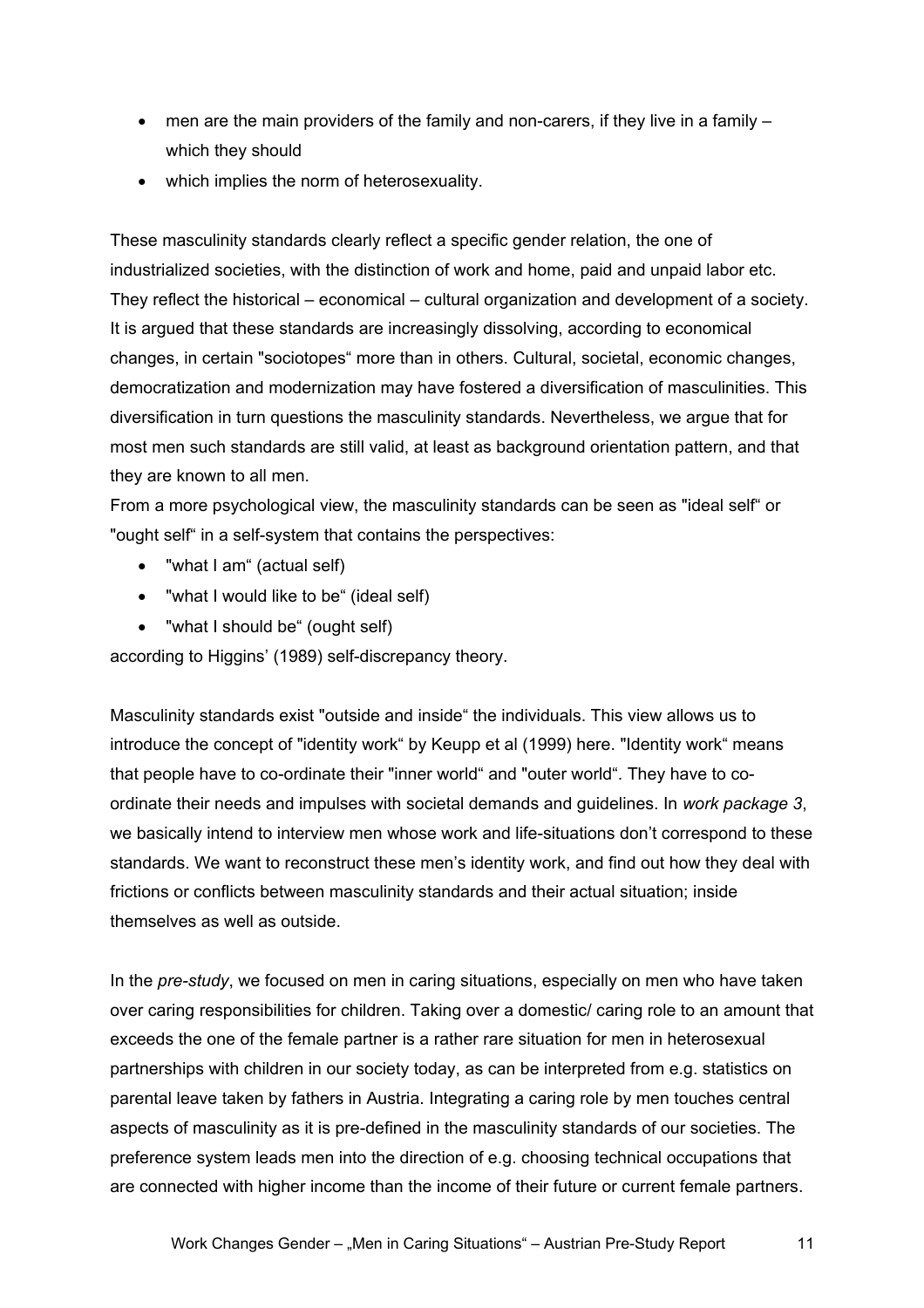In connection with cultural imperatives (men are non-carers, expendable), arrangements between partners are led into the direction of (modernized) breadwinner-variants, in general. Paid and unpaid labor within a partnership has to be distributed among the partners, and modernized breadwinner variants (man as main earner, woman as co-earner) often seem "logical" or rational.

Under these circumstances, the statistically most frequent case within heterosexual partnerships with children should be an arrangement where men have the *main responsibility for the household income*, and this function is the "caring-variant" that is assigned to them by this preference system. Taking over a caring role by men under the circumstances of such a preference system thus is unlikely, rare and needs to be explained. How come? What are the circumstances? What are the reasons for doing it even if so much stands against it?

On the other hand, the labor markets are changing. The "standard working biographies" of former decades are increasingly transformed to "patchwork working biographies". Those who organize their lives relying on standard-biography-expectations risk being disappointed (a point that is clearly represented in the interviewees' statements). Under certain conditions (e.g. basic prerequisites like sufficient material resources, see Keupp et al. 1999), these developments do not only mean insecurity and precarity, but can also play a role in removing people from pre-defined patterns of living, as many institutions that used to be important in former times lose their importance. Moreover, a variety of public discourses questions and erodes gender-patterns: In Austria, we have observed a supporting discussion about fathers, also about gender gaps etc. Such discourses can be used by individuals to proceed within their "identity work" (see below; most likely, different discourses may find different resonance/ response in different "sociotopes").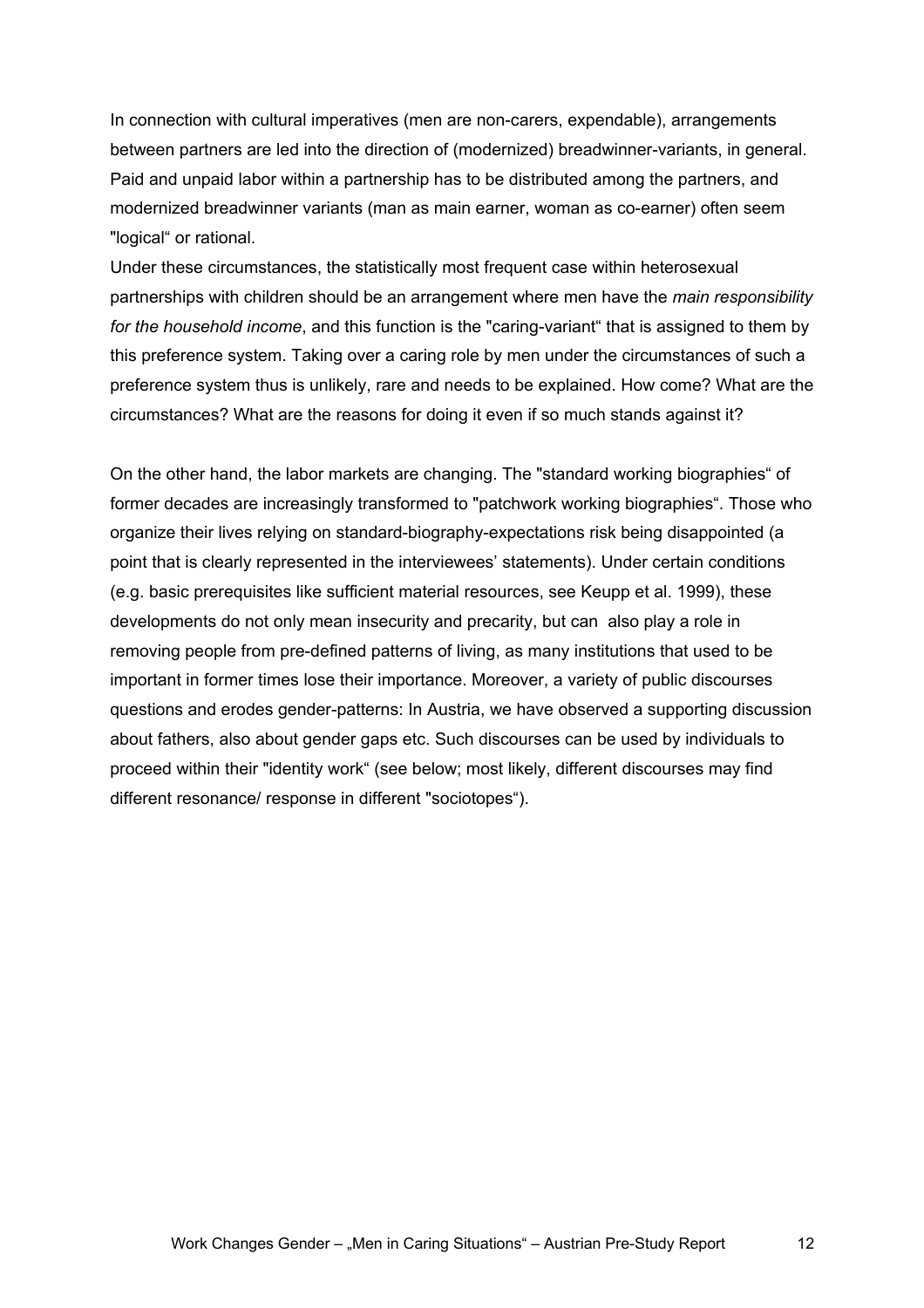## **2. Method**

#### **2.1. Sample and instruments**

Work package 3 of the "Work Changes Gender"-project is following the logic of a "bestpractice"-study on the individual level. This means that representativity (in the usual sense) is not given. The examples of cases that were selected for the study are *exceptional* in terms of the interesting features, and *not average*. In statistical terms, the analogon would be an *outlier analysis.* 

The pre-study was conducted with the focus "men in caring situations", i.e. men who have taken over caring roles for their children or relatives, at least for a certain period of time. This initial focus was selected because it can be seen as a "paradigmatic case" for our definition of "best practice": Men with caring roles contradict the standard distributions of paid and unpaid labor among the genders, they show a relevant development towards more gender equal arrangements in terms of behavior. As far as their working situation is concerned, they show atypical behavior, like reducing work or taking a leave and so on, so they make some use of new work forms.

12 in depth-interviews were performed, with men according to the criteria:

- pre-defined best-practice examples, i.e. caring roles;
- discontinuous working biographies: non-standard course, atypical forms of work, interruptions (parental leave and the like) were given as a function of the men's caring situations (e.g. taking parental leave means to reduce or interrupt work for a period of time). Their working biography *before* entering the caring situation was *not* a criterion for selection.

In addition, 2 persons without (private) caring roles were interviewed. They play an important role as contrasting examples.

The core-group of the interviewed men was 30-40 years old (2 men were older (47, 59 years), to have contrast examples as far as the variable "generation" is concerned). In the core group, we held "generation" quite constant, but tried to get a diverse sample in terms of *level of education* and *forms* and *fields of work*.

A qualitative approach by half-standardized guideline interviews was the main method. Additionally, a set of different instruments was developed and used, like an initial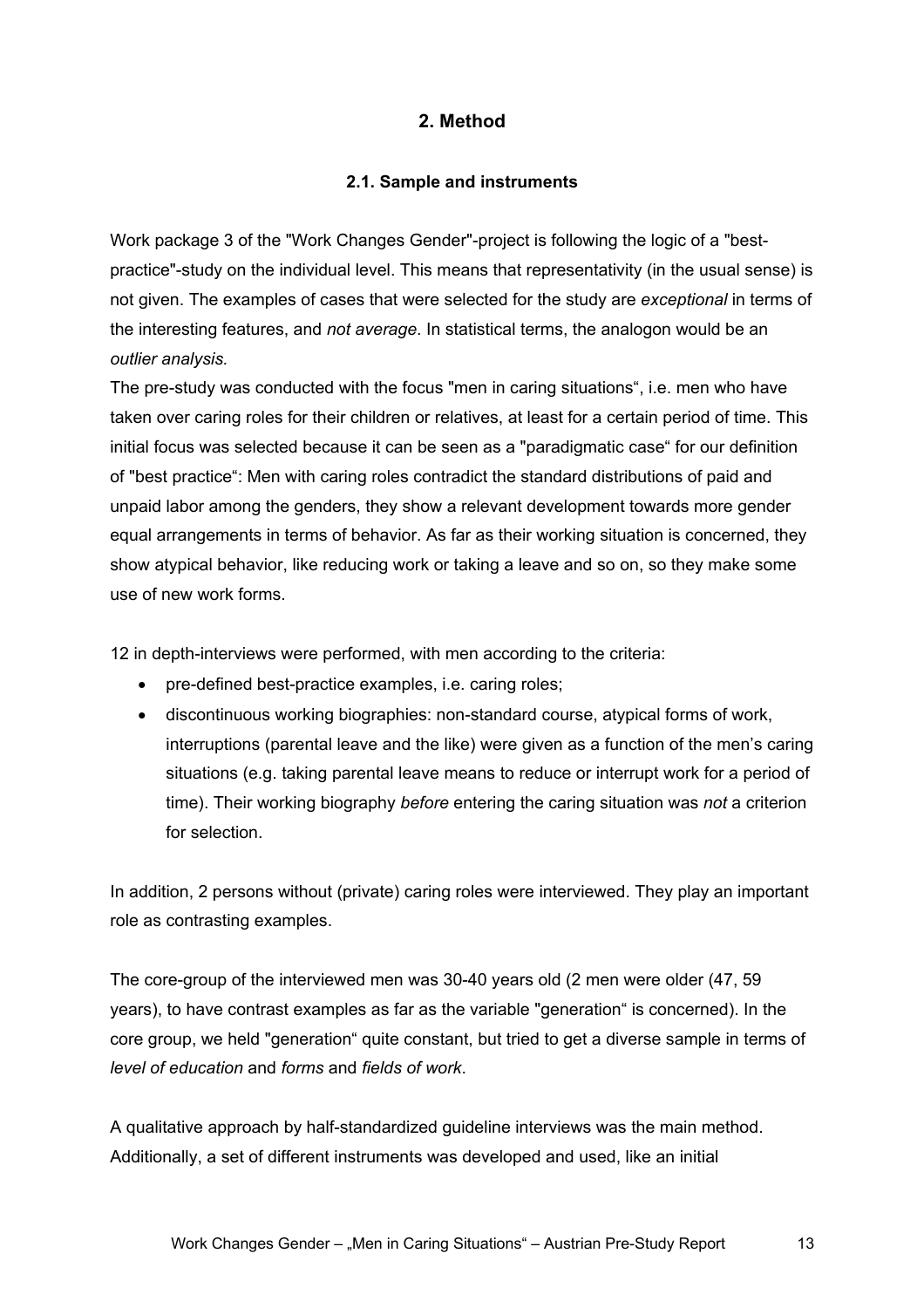biographical-narrative part and a social network card (EGONET-QF<sup>1</sup>). The guideline was improved in the course of the interviewing process. The final version was handed over to all partners for the main study within work-package 3.

As stated in the Technical Annex, the analysis of the interviews was done by using the Grounded Theory methodology.

## **2.2. Some Notes on Grounded Theory**

The model presented here was developed by the methodology of Strauss and Corbin, as outlined in their book "Basics of Qualitative Research" (Strauss/ Corbin 1998). For readers who are not familiar with this methodology we will outline some of its features to provide a basic idea about how Grounded Theory was applied to this study.

Basically in Grounded Theory interviews (or other sources) are addressed by the strategies "**comparing**" (e.g. comparing cases, like "Why does this person tell this, while another one tells that?") and "**asking questions**" (like "Why is this the case and not the opposite?"). This leads to a procedure that is called "theoretical sampling" in Grounded Theory. "Theoretical sampling" means that special interview cases are selected, e.g. in cases of men who enter caring situations "of their own free will" and in a rather planned way, it can be asked, "Are there also men for whom the contrary is true, e.g. entering a caring situation in a "forced way" and/ or in an unplanned way?" If you are looking explicitly for such cases in order to compare the cases, you are practicing "theoretical sampling".

Within Grounded Theory, the interview data is addressed by interpreting and labeling interview passages. The labels are called "**concepts**". It is important that concepts are not derived in a descriptive, but in a interpretative way. This means that concepts are more abstract formulations of interview passages, sentences or even single terms. These interpretations can be done on the basis of one's related knowledge and literature ("theoretical sensibility").

After examination of the interviews, a huge pile of "codes"/ concepts has to be sorted out, similar things belong to similar things. In this way, even more abstract entities are derived

l <sup>1</sup> Strauss F. (2001). Qualitative Netzwerkanalyse. München: IPP. This paper has not been subjected to formal review or approach. It was made available to the Work Changes Gender team by IPP for use in this project.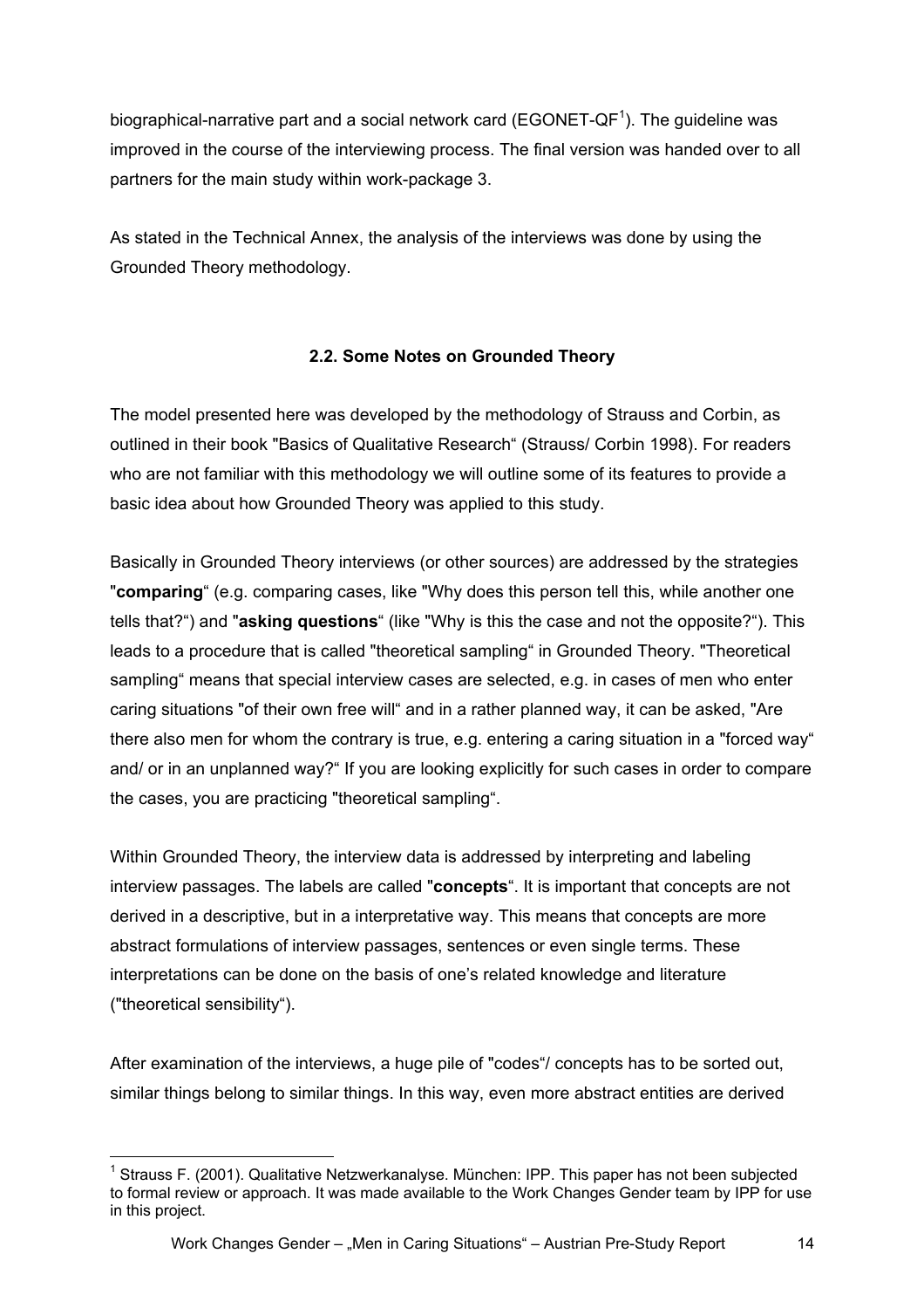which are called "**categories**". These categories contain many concepts; categories are a form of structure that is given to a set of concepts.

On top there is the label for the category, furthermore, important concepts that are frequently found in many interview cases can be seen as "sub-categories" or "**properties**" of categories.

One also tries to find **dimensions** for properties, like "more – less"-statements. These relations are considered when coding interview passages. E.g. we found out that some men talked in detail about the process that lead to the decision to enter a caring situation. They had discussed it with their partners and thought about possible future arrangements. While others did not talk about this process. That is why the concept was called *"(Re-)distribution of paid/ unpaid labor (amount of caring) was negotiated and arranged with partner"*, and *dimensionalized*: results ranged from "clearly" to "not at all". The concept was later integrated to "access to caring situation", a category that contains also other concepts/ sub-categories, and "access to caring situation" in the end was seen as one sub-category of "entering the caring situation" (see below in the report).

To structure and order the "pile of codes", the "coding paradigm" provided by Strauss and Corbin can be used:

A **causal condition<sup>2</sup> leads to a central phenomenon** (that is embedded into a certain **context**). People show **action or interaction** to deal with this phenomenon, and some **consequences** result due to these inter-/actions. (This structure can not only be used for the whole study, but also for a detailed view on the connection between concepts on a "lower level". *Consequences* can constitute new *causal conditions* and lead the subjects to *interact* again, under new *conditions*, i.e. a **process**). For the whole study, a *"storyline*" in connection with this coding paradigm is constructed.

When we dimensionalized the most important properties of these meta-categories, we expect results like "the more – the more" or the like, and thus the relationships between these meta-categories can be explained. But it is not that straightforward, as many **intervening conditions** play a role and influence the above stated connections. *Intervening conditions* are those that foster or hinder *action/ interaction*, mitigate or alter the impact of *causal conditions* on phenomena etc., thus they have a great influence on the outcome. It is especially the *intervening conditions* that are used for "**explaining variation**" that occurs, i.e.

l

<sup>&</sup>lt;sup>2</sup> For their understanding of "causality", see Strauss/ Corbin (1998), p. 133. We don't want to discuss it here. It should just be noted that "intersection of conditions" (as one constructs it in the course of proceeding and developing theories or models) is the more important perspective than causality.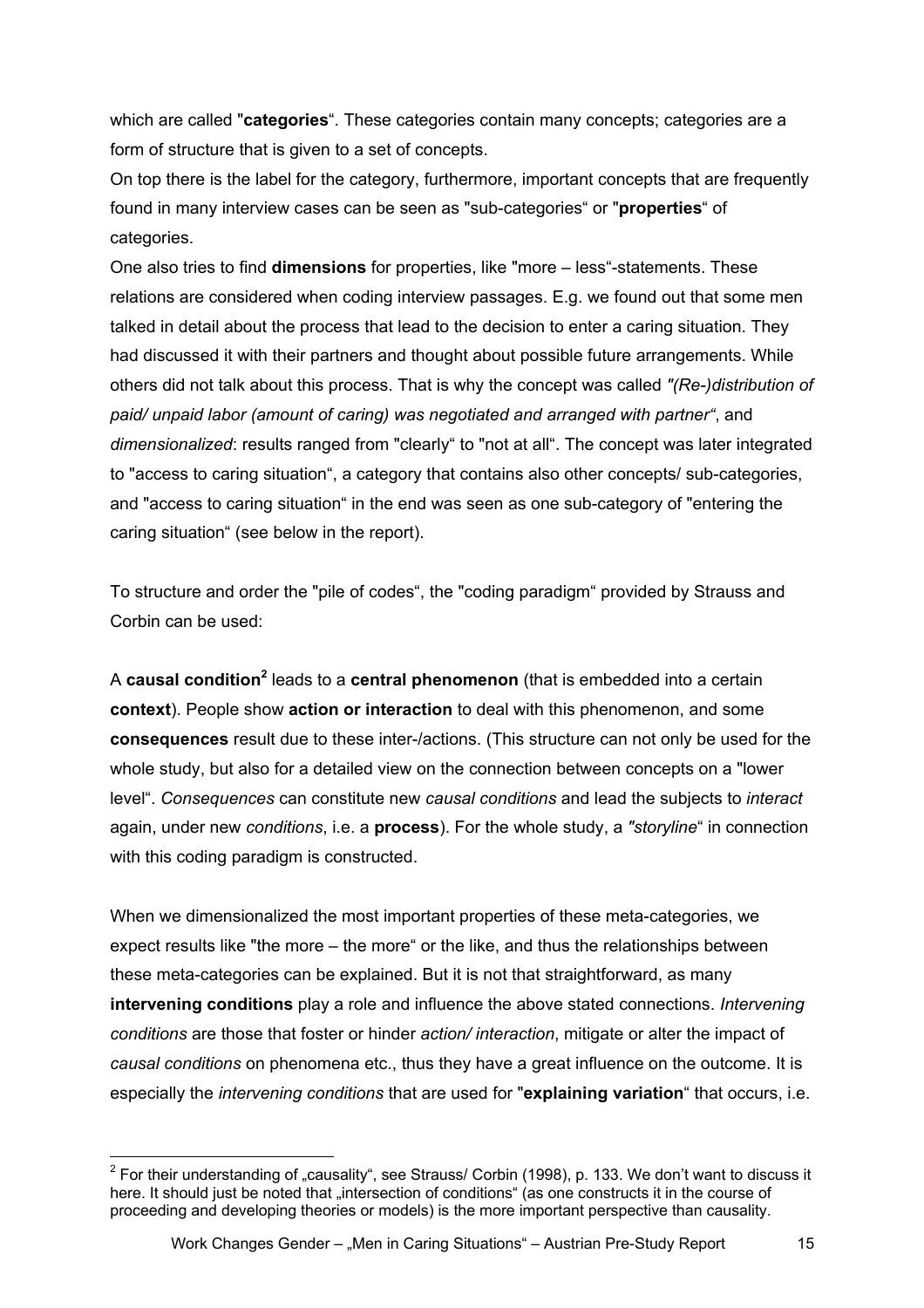giving possible explanations for the special features of the connections between the metacategories.

Grounded Theory tries to structure a range of conditions that are all (more or less) interrelated. The coding paradigm stated above is a basic variant of such a structure. But especially with the intervening conditions, one may end up with a "jungle" of conditions, and all seem to have some influence on everything else. Thus, especially with the intervening conditions, it is recommended to use only those that have a rather direct impact on the meta-categories.

Conditions can be classified: some belong to the context, others to the causal condition, others are intervening. Often, it is useful to differentiate more general conditions ("structural, or macro conditions") and more direct ones ("micro, action-related conditions"). Within a framework that is called "**Conditional/ Consequential Matrix**", it is being tried to structure all the conditions in some way, always showing "how conditions influence what", by demonstrating the connections in e.g. interview passages.

The last passage also shows a particularity of Grounded Theory, namely the interplay of inductive and deductive thinking. A theory is constructed on the basis of some data, e.g. interviews; this is an inductive aspect. But during this process ideas are formulated into hypotheses. Next the interviews (old and new ones) are examined again to find out if the hypothesis holds; this is the deductive aspect.

What is the result? We use Grounded Theory to sort our interview data, to give it some structure, so that we are able to assign certain aspects of the interviews to certain areas within a model. Of course, there are various ways to do that, and many alternative models could have been the result of this process. When we succeed with Grounded Theory, we at least get a model that is useful for our purposes. Our data is structured and can be used much more easily. If not only e.g. a typology is the result (which is a descriptive use of Grounded Theory) but also connections between categories on the basis of dimensions can be detected (which means explanation), the outcome is even more useful. The statistical "analogon" would be: When thinking in terms of "more-less"-relations (and the like) to relate concepts and categories, we are looking for a correlation model.

At the beginning, we coded the interviews in detail, sometimes only single lines or terms. The more elaborated the concept gets, the bigger are the chunks that can be taken. In the following sections, examples are given, and we only refer to categories on a quite high, abstract level. This means, we take "big chunks" of text to interpret them.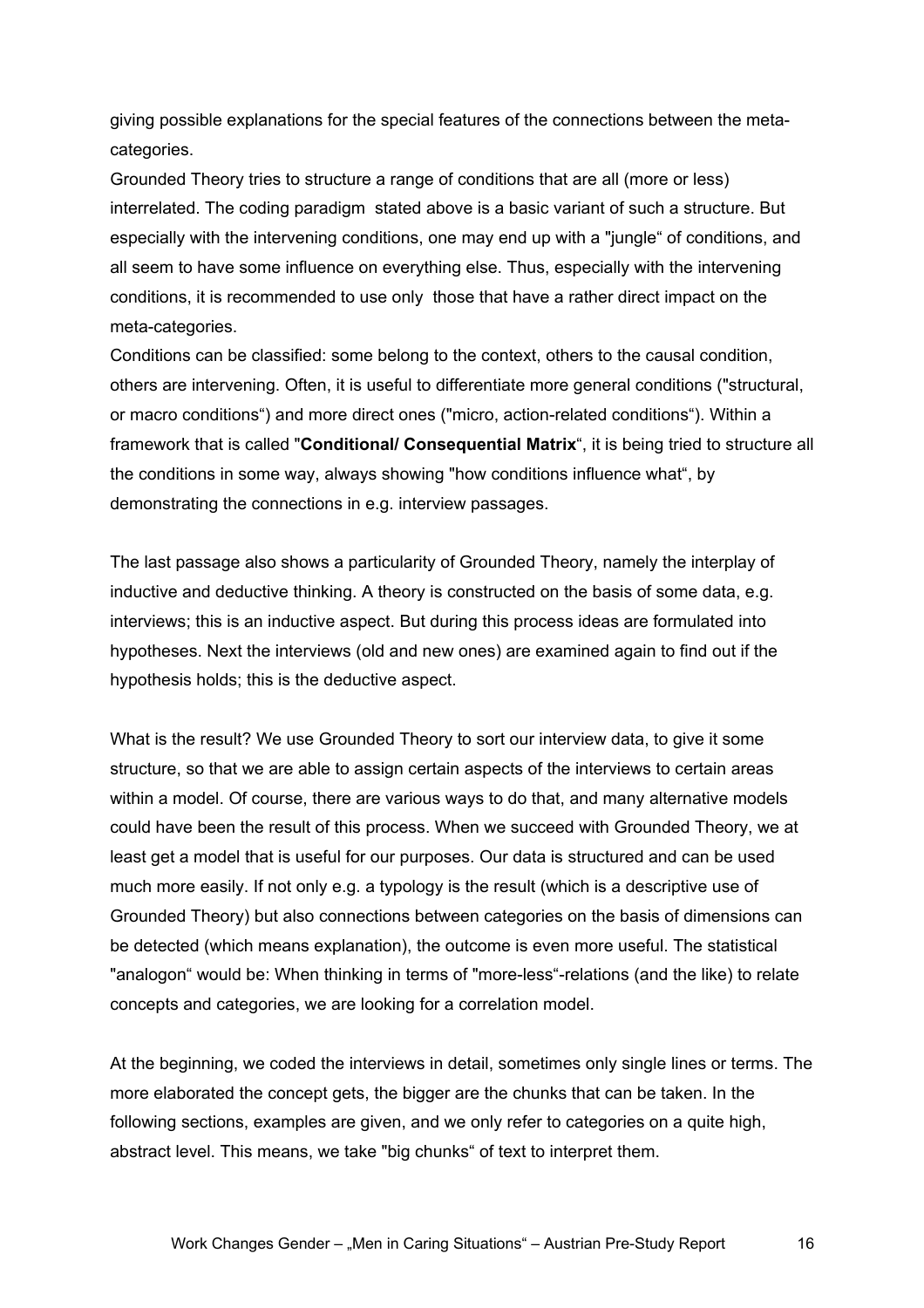## **3. Process model: Storyline "Caring Model"**

The identity work in the **caring-model** deals with a *specific* and *paradigmatic* case: **men and caring**. Here, identity work means the effort to integrate one's experiences in performing domestic and caring tasks into one's self-concept. This case is *specific* because not every individual distant from masculinity standards has to do with *caring* (e.g. a part time worker who defines himself as a writer). The case is *paradigmatic*, however, because it touches the center of an economic and societal organization of *paid and unpaid labor between the genders* and thus deserves a special focus.

#### *The main story is:*

The men interviewed are in a caring situation for different reasons. Some have actively worked to enter this situation, for others it was an unplanned .

The men who enter the caring situation "well-prepared" name motives like, "I always wanted to do that", they want to correct problematic experiences in their families of origin *or* to take positive experiences in their families of origin as models for their current families.

Furthermore, taking the step to entering a caring situation is right or well-fitting for them. All of them know very well that they belong to a rare group of men, and that they "deviate" from some", drafts" that are seen as jobs that men normally do (in Austria). Some handle this "being different" better others.

As far as their future perspectives are concerned, some of them think about their situation and their job-related plans in terms of "...until the children are grown up and go their own way", others have planned to leave the current caring situation after a certain period of time to concentrate on their jobs again (say, e.g., after a period of half a year in parental leave). For the latter group the caring-phase is a "break from work", a phase to re-orientate in terms of their future occupational plans (e.g. a transition from being employed to becoming selfemployed).

We have noticed different personal backgrounds (milieus) as well as "educationaloccupational-job biographies" and "value/ life-goal biographies" that seem to strongly interact with and influence the men's views at present. "Children" and "family" seem to have a high value for all of the interviewed men in the core-group.

Once in the caring situation, we have found a **process** that we have called **"implementing of the caring situation into the self-concept"** (this is the "central category" in terms of Grounded Theory). It was striking that especially the early phase of this process, called *"misplacement*", was a process almost all of the men went through, irrespective of their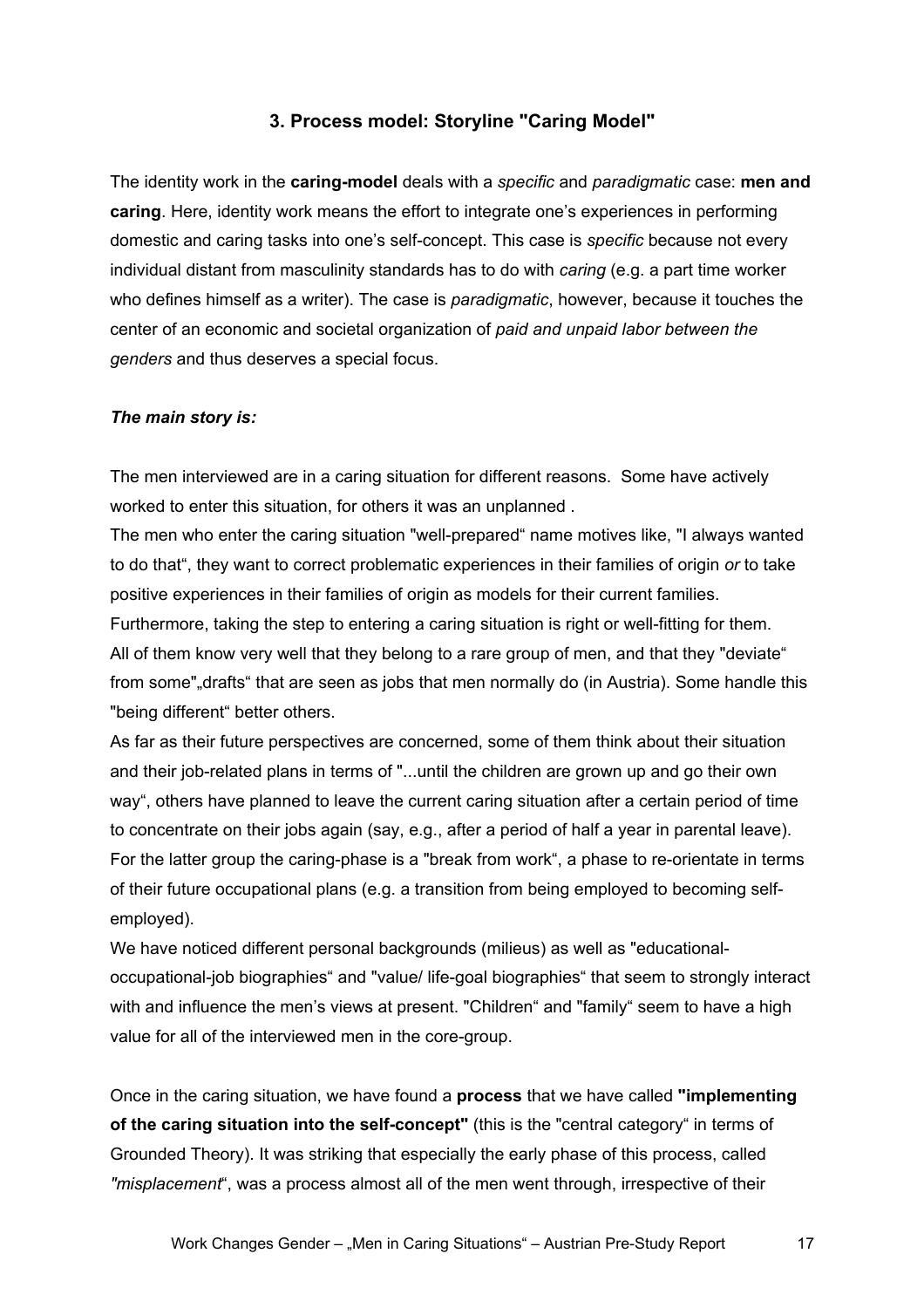*access* to the caring situation and their *preparedness* to enter this situation (see below for details). As a whole, the described process can be interpreted as a *reflection process on masculinity/ gender* that is *based on the experiences* of the men in caring situations.

## This process has to be seen in its **context:**

What the men present during the interview and how the implementing-process runs highly depends on

- the *point of time* of the caring situation: in the past, presently, a future intention
- the *content*, what has to be implemented: a phase (=project, with beginning and end) or a continuous, open-ended caring situation. (This can also be described as the men's "perspective", referring to the future course of life.)

As a **result** of the process, the men evaluated themselves and their situation. In addition, 3 types of consequences were observed that were called:

- "permanent scenario" (stable implementation of the caring situation into one's life)
- "temporary scenario" (the caring situation as a "project" with a defined beginning and end, yet with some persisting consequences)
- "iterative scenario" (a temporary scenario with the intention to enter a caring situation again)

The *process* itself, the types of *acting/ interacting* and the fostering or hindering *intervening conditions* are described below.

We have tried to link

- the initial situation of the men (entering the caring situation)
- the process that follows (implementing caring)
- and the results (implementation of caring)

by using the coding paradigm of Grounded Theory, to explain what happens under which conditions.

A reduced analytical version of the storyline is:

- Under the (causal) condition of *entering a caring situation* (with a long story before)*,*
- men *rearrange their self-concepts* by (more or less) *implementing the caring situation* (central category),
- in order to *reduce frictions/ conflicts* that result from the experiences within the caring situation, to establish a *positively evaluated self-concept* (=self-esteem)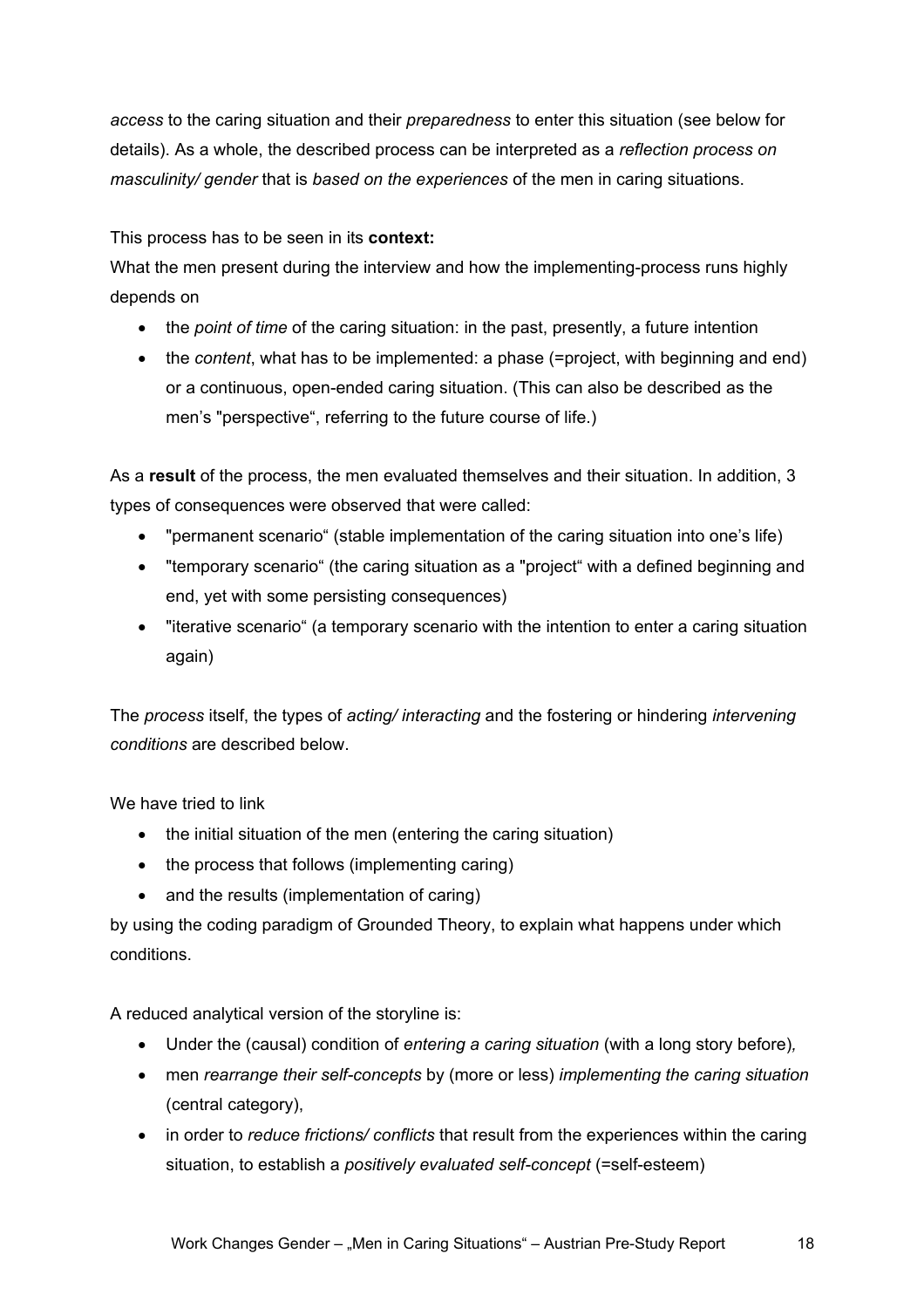• expressed in evaluations, a scenario, and the amount of *implementation* of the caring situation into the self-concept (consequence).



We expect the following relationships:

- If a man is entering the caring situation *well-prepared* and has *planned it well*, and furthermore has a *continuous perspective* for his caring situation, the process of implementing will result in a *stable implementation* of the caring element into the man's self concept.
- If a man is *poorly prepared* and finds himself in the caring situation *without having intended* it, and has furthermore the perspective that *this won't last long*, the process will result in a *temporary, peripheral implementation* of the caring element into the self-concept, if at all.

Basically, these may be the "ideal-typical poles" of what can happen. But, of course, things have shown to be much more complicated:

- *Contexts may change*. Someone who has initially thought about a caring situation that lasts half a year might suddenly have to think about a continuous, open-ended caring situation (e.g., because no job to be found). This can have an influence on the further development of the implementing-process.
- *Contexts are various*. In order to assess adequately what is going on, various levels of conditions can be investigated that help to explain variation and diversity. One can follow the paths of connectivity of conditions, to understand the "...complex ways in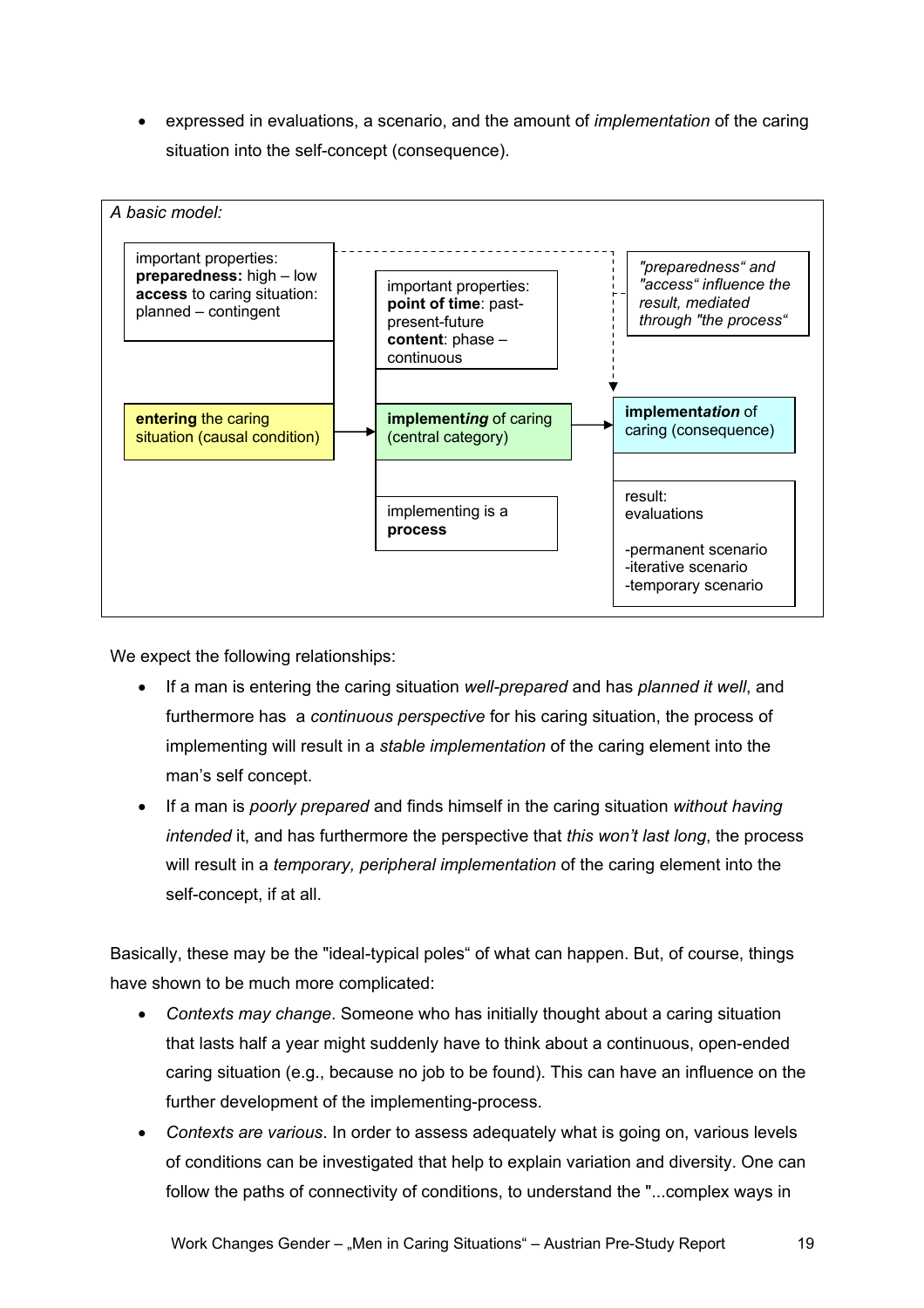which macro and micro conditions/consequences intersect to create a context for action/interaction" (Strauss/ Corbin1998, p.181).

- *Intervening conditions* foster or hinder acting, or mitigate or alter the impact of causal conditions on phenomena, and have therefore great influence on the outcome. E.g. the reactions of the social network (at work, private...) can influence the reflection process about one's current situation as career, in either direction.
- People actively *reflect and act*. A dissonance-theory approach has turned out to be useful in the interpretation especially in the "unintended caring-case" (if people behave in a way that partly contradicts their intentions, they start to adapt their attitudes in the direction of their own behavior). What Keupp et al. (1999) have called "identity work" (=subjective efforts to fit inner and outer worlds) can be applied here: people reflect their situation, adapt to situations, and thus change. "Work changes gender" is absolutely right also in the cases where domestic and caring labor is performed by men *who have not intended* to do so. Even if they show a back-slide into former arrangements after a period of caring, they return *changed* due to their processed experiences. This "agency-perspective" is a central element of Grounded Theory, expressed in the "action/ interaction"-element of the coding paradigm. "Implementing of caring" is a process, and *movement within the process* is driven by (cognitive, behavioral) **action/ interaction**.

Taking such influences into account, we can understand better why **variations** from the basic model occur, when we compare different cases.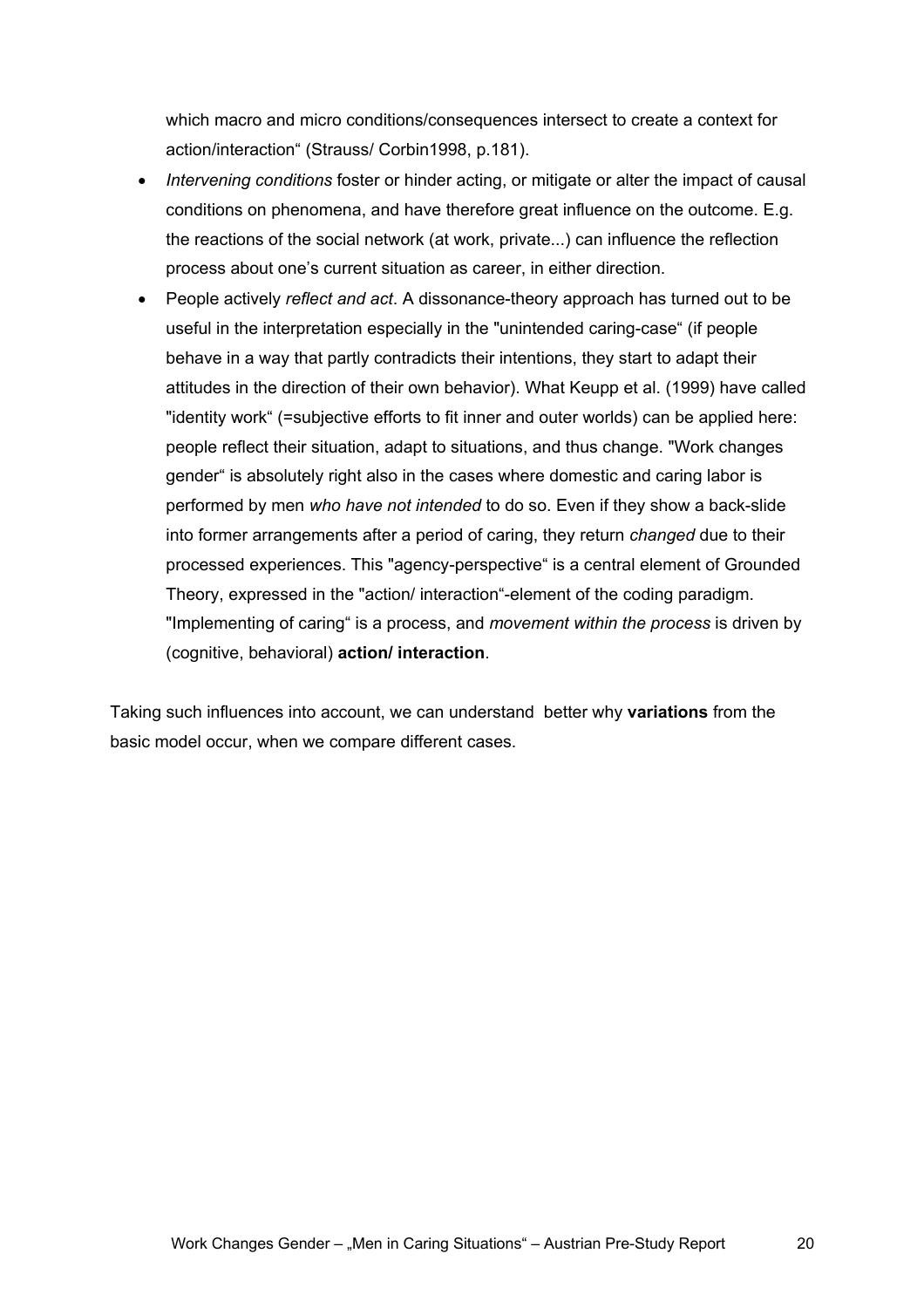

After these reflections about the general storyline, we will now turn to the model in more detail.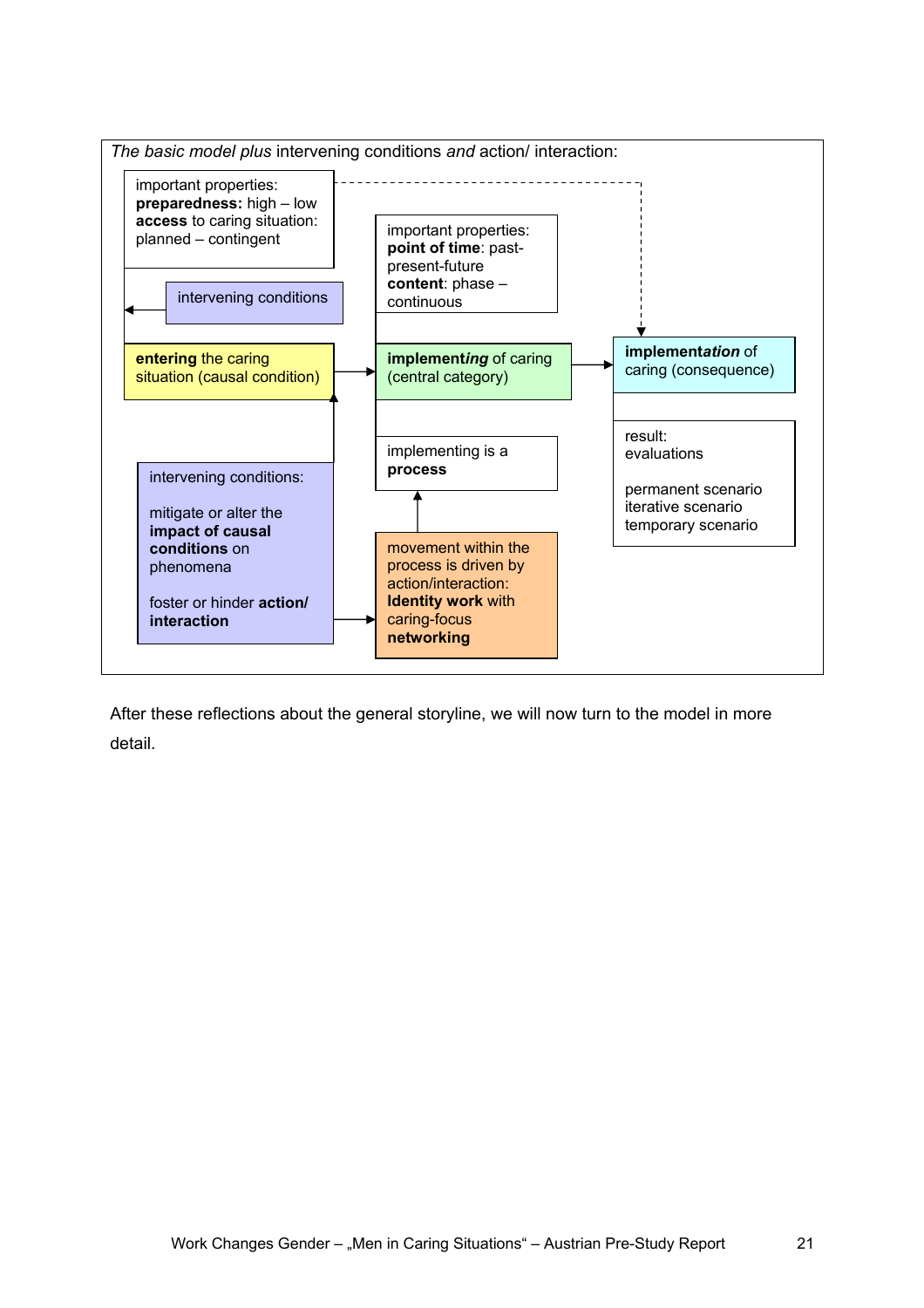## **4. Causal Condition**

**entering** the caring situation (causal condition)

From an interactionist point of view, we expect that *personal* and *situational* factors lead to a decision like "entering a caring role". If a man is prepared to enter a caring situation and the situation is right, we expect him to do so.



But as we observed during the interviews, there are also men in caring situations who can hardly be classified as initially "prepared". In addition, in contrast to men who had worked on the situational aptness themselves, to have a suitable situational framework to enter the caring situation, for some of the men the situational context did not leave them much of a choice (e.g. lost the job, but partner worked; or partner died). Somewhere in between were men who "in principle" could imagine to take over caring tasks or had planned to be in a caring situation some day, when a situation occurred that was not planned and led them to enter the caring situation (e.g. planned to go abroad and unplanned pregnancy; or hours at work were reduced).

These differences led us to conceptualize the two properties of "entering the caring situation":

- **"preparedness to caring situation"** and
- **"access to caring situation".**

We have clustered our interviewees<sup>3</sup> in a table with these two properties along their dimensions (see below). *Indicators* for dimensionalizing the interviewees along each dimension are given below. (Of course, the assignment of interviewees/ interview-passages to the cells in the table *relies on interpretation* and is not easily comparable to quantitative dimensionalizing. We keep comparing: each interview is seen in connection with the other interviews, which results in a "qualitative rank order" on each dimension, as a global assessment.)

l 3 We refer to the respondents as "IPA" (=**i**nterview/ **p**erson **A**), "IPB"...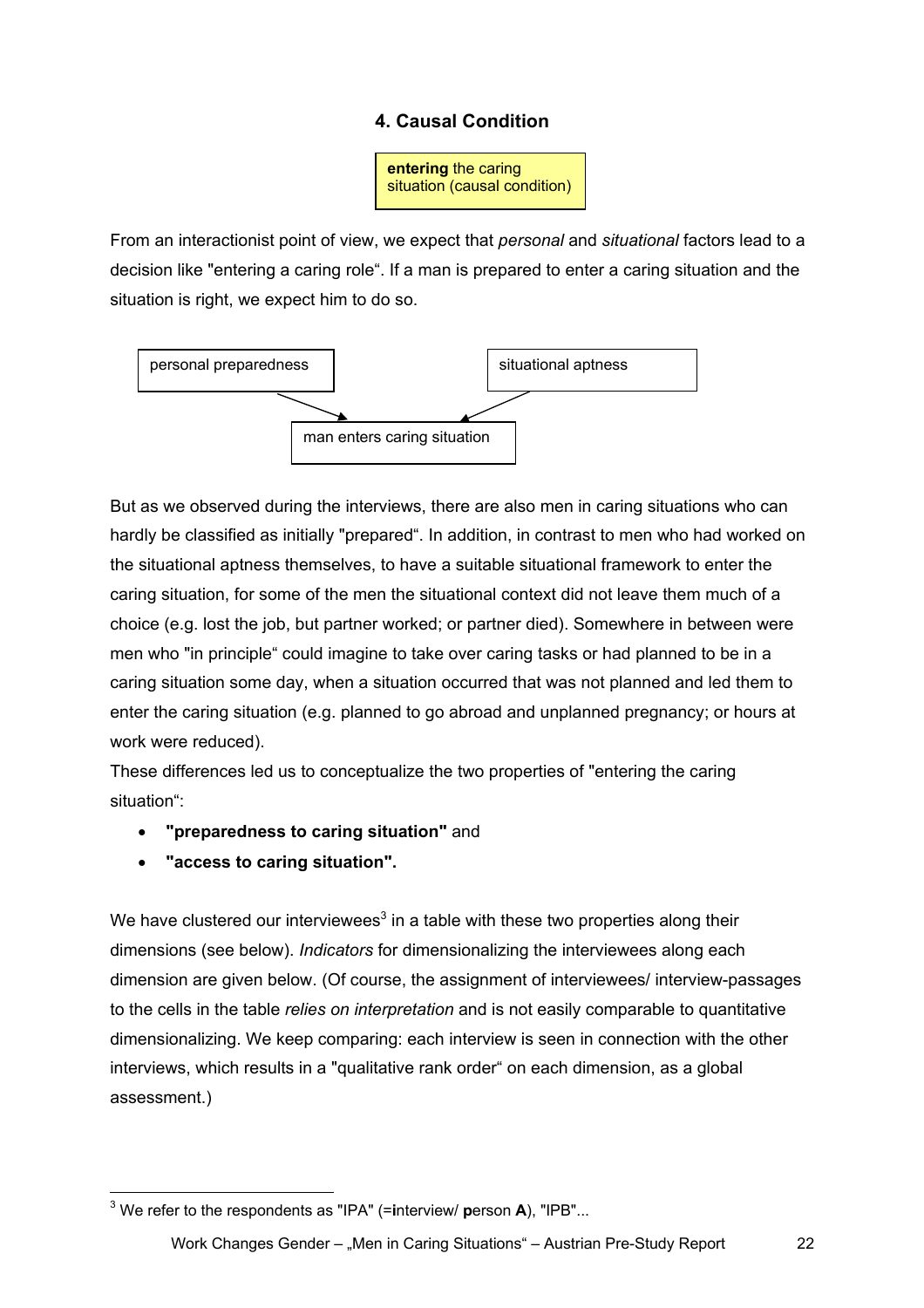|                           |                                              | preparedness to caring phase                                     |                                                                          |                                        |
|---------------------------|----------------------------------------------|------------------------------------------------------------------|--------------------------------------------------------------------------|----------------------------------------|
|                           |                                              | high                                                             | ambivalent                                                               | low                                    |
| access to<br>caring phase | planned                                      | <b>IPB</b><br><b>IPD</b><br>IPF $(2^{nd}$ caring-<br>phase), IPI | IPJ                                                                      | <b>IPG</b>                             |
|                           | partly planned +<br>contingent<br>event/sit. | <b>IPH</b>                                                       | <b>IPA</b>                                                               |                                        |
|                           | contingent                                   |                                                                  | $\overline{\text{IPF}}$ (1 <sup>st</sup> caring-<br>phase)<br><b>IPM</b> | <b>IPL</b><br><b>IPO</b><br><b>IPK</b> |

Mind that, to some extent, we have to have an eye on "distilling" a psychological situation at a *past point of time* **out of the respondent's** *present narration* (in the interview). This is always problematic ("construction-reconstruction debate"), but there are ways to do it, e.g. to look for details: If a respondent can *describe* past situations *in detail*, and is not only giving *arguments* and *evaluations*, a higher correspondence to the "experienced past situation" can be assumed.

The methodological contrary access to try to say something about the respondent's past would be a plain *discourse analysis* that takes the narration of the respondent as a system of signs, terms, meanings etc., not assuming that there is any connection with the respondent's situation at a past point of time. *Biographical analysis* wants to go between the poles "naively taking the respondent's answers as descriptions of the past" and "narratives as plain discourses", by differentiating the "experienced" and "narrated" biography of a respondent. This can be done by sorting out *descriptions, argumentations* and *evaluations* in a biographical narrative.

In terms of our model, there is a certain risk of mixing up "preparedness" with "biographical resource activation" or "discursive resource activation", which are two concepts that are discussed in the chapter "Intervening Conditions" (see below).

## **1. Preparedness to caring phase:** can be high – ambivalent - low

Indicators that can be seen in the interviews are:

- 1. "Standard masculinity-draft-rejection", critical attitude towards masculinity drafts/norms: high - low
- 2. Breadwinner-elements in self-concept: high (many) low (few)
- 3. "Multi-facetted self": alternative facets to "worker" (with a high weight) in one's self concept: clearly present - no
- 4. "I always wanted to"-statement: clearly present latently present not present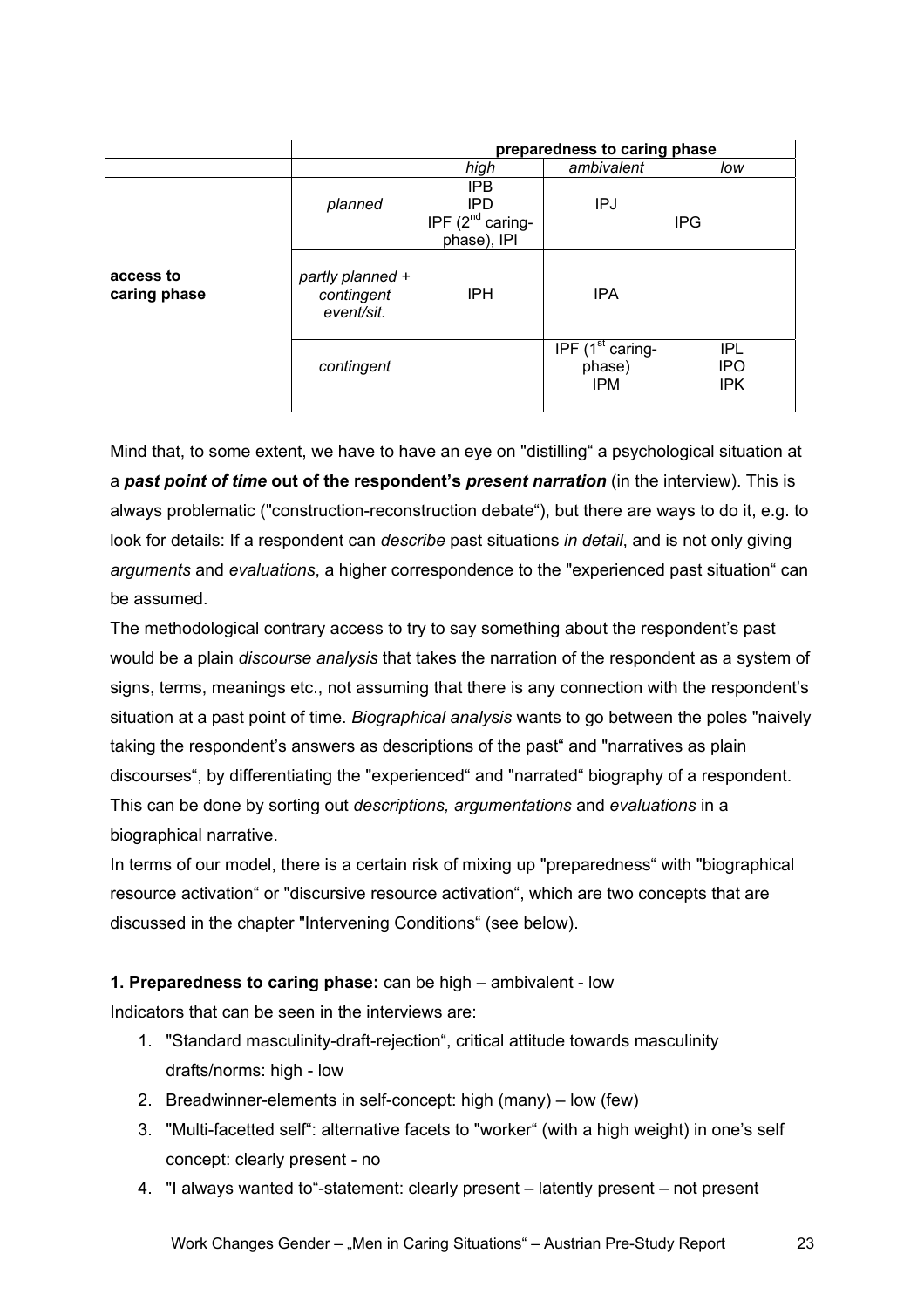- 5. Attitudes, values and life goals, compatible with caring: many few
- 6. Skills and resources for performing caring and domestic tasks: many few
- 7. Personality features related to "individuality" and "individual designing of one's life": high - low

As can be guessed, a high "preparedness" relies on a bunch of processes that run throughout the respondent's life (e.g. one's value- and life-goal-biography, one's experiences within work and working places that may have disappointed an interviewee and led to a rejection of total-career-plans etc.). In the general model, we should therefore use the conditional/consequential matrix of Grounded Theory to describe the interrelationships of the most important macro and micro conditions. "Preparedness" thus can be seen as a consequence of the interviewee's biography and related processes. Here, we use it as a property of the causal condition "entering the caring situation".

## **2. Access to caring behavior:** from "personally planned" to "contingent"

Definition of "contingency": "Unanticipated or unplanned events that change conditions that can call for some sort of action/interactional (problem-solving) response to manage or handle them" (Strauss/ Corbin 1998, p.181). So it becomes clear that "planned" and "contingent" become the dimensional poles for the property "access to caring situation". Indicators:

- (Re-)distribution of paid/unpaid labor (amount of caring) was negotiated and arranged with partner: clearly - no
- Existing governmental (and other) measures: information was gathered, measures were used in a planned way: clearly – no
- Negotiations, information gathering, and preparing the framework for entering the caring situation was done *before* the "trigger situation" occurred: long before – after trigger situation

We will now give a couple of examples, as they were coded in the process of the model development (including some comments that give an impression of how we moved forward).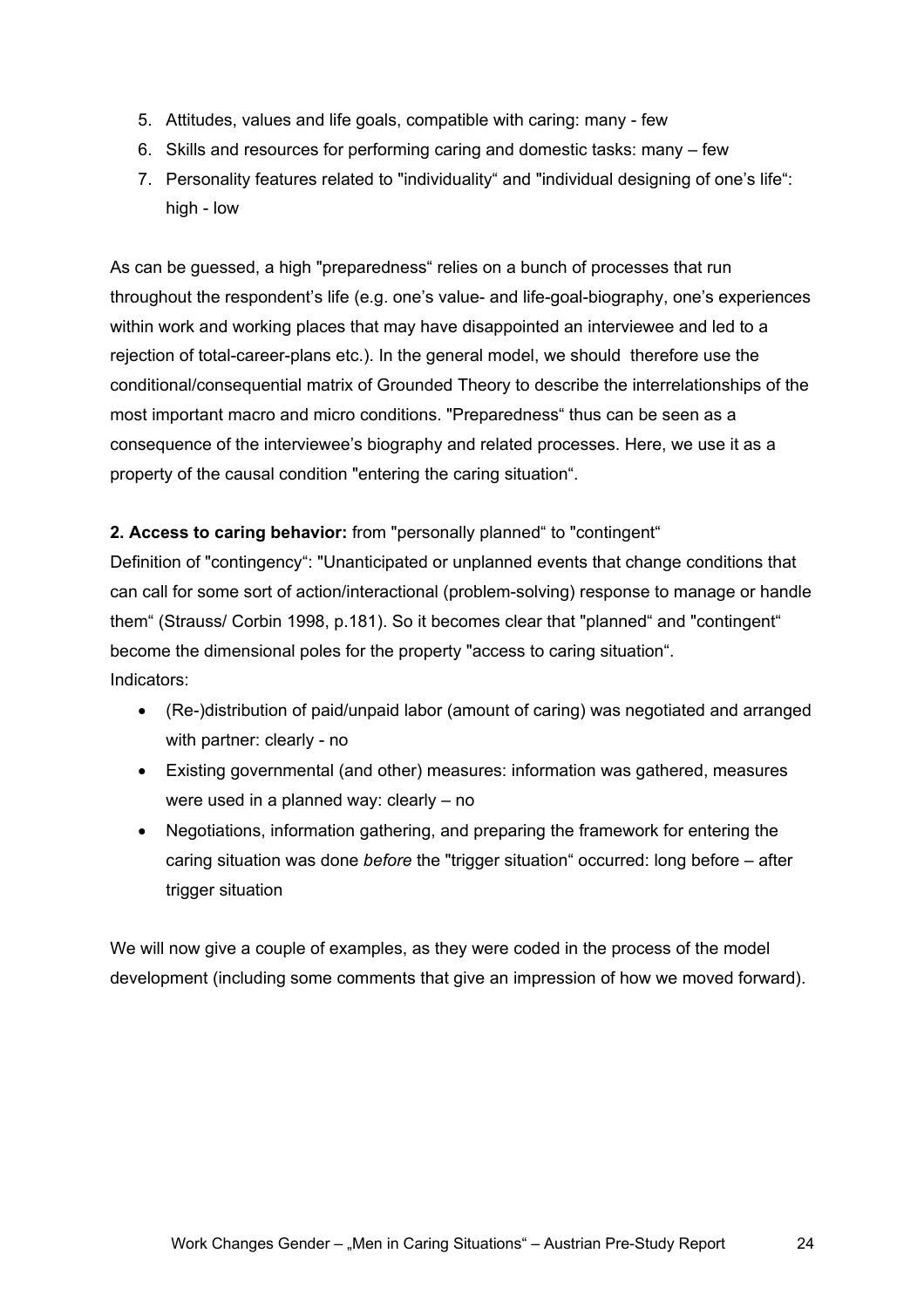## **4.1. Examples for "preparedness"**

## **4.1.1. "Standard masculinity-draft-rejection", critical attitude towards masculinity drafts/norms**

#### **preparedness / standard masculinity draft rejection / total-career draft rejection**<sup>4</sup>

2003-09-17<sup>5</sup> IPM 15/4, 29/5<sup>6</sup>

IPM: As I said, **I never was** and probably never will be **a career person**. That's why for me it's, how shall I put it? I don't need a certain profession or job to boost my ego. That's why I don't mind my job as a house-husband and single parent, I just don't panic because of this type of occupation. My two children simply need me. And because of that, well, maybe because of my education and job situation so far, so because I have, how shall I put it? **I have never been looking for self-affirmation or self-discovery in my profession** but rather in family and friends. For me, the meaning of an occupation is to earn money and to be able to afford certain things in life but other than that... Because I always knew myself if I did a good job or not.

IPM: What nowadays is called, well, a manager, I mean, I would definitely be able to do a management job. Because I'm pretty good at organizing and improvising. I've always had to do that and I'm actually pretty good at it. But what is called a **real career**, where you sometimes need to fight and intrigue, that's just not me. I think **I'm not ambitious enough** to say I need this or that job because it's better and to say I have to achieve this in the next 3 years or things like that. I'm **not that type of a person**. So, the typical career, to start a job and to get promoted and to get higher and higher. No, I don't know. That's not me. And for those jobs you need to be really tough and you gotta be prepared to sell your own grandmother and to be really nice to the ones above you and to kick the ones below you. No, I really don't think I could do that.

## **Memo:**

A "total career-pattern" is rejected by IPM. He seems to attribute this rejection to personal "traits", "I am not like this". His working biography reveals that he really never went for career, rather for "McJobs". His commitment to working life as a whole seems to be low. Is there such a thing as an "initial total career rejection" versus an "acquired total career rejection", stemming from experiences in working life? Do all of the "best practices" show such a pattern? Let's have a look...

Another interesting hypothesis: the lower a man's *investment* into education, jobs and career, the easier is the implementing of other, alternative aspects into one's life. Thus, an "overload" with cultural capital could hold a man rather in his career-path. This fits well to Meuser's (1998) result that it is rather the younger skilled workers, not higher educational levels, where he finds a certain preparedness for pragmatic, gender-equal arrangements.

**.....................................** 

The respective headlines represent the *labels* for the interview sequences.<br>
<sup>5</sup> Date of the coding session

<sup>&</sup>lt;sup>6</sup> Page and line in the transcribed interview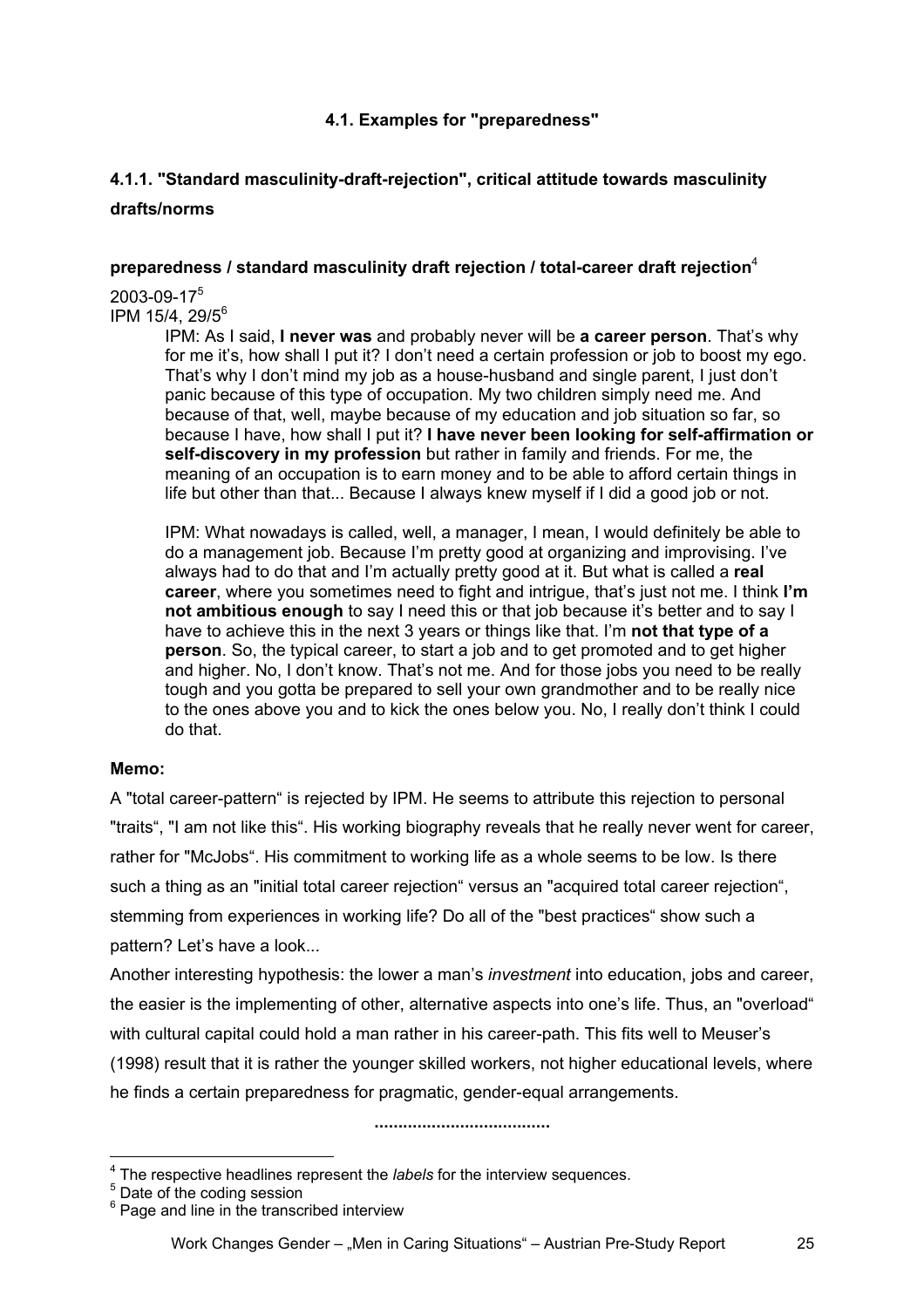## **4.1.2. Breadwinner-elements in self-concept**

#### **preparedness / breadwinner-elements**

2003-09-02

IPM 9/21

*IPM (was dismissed from company, talks about the boss)*  IPM: Well, actually he made the decision for me. I wanted to leave the company anyways. But **if you have a child and a pregnant wife** nowadays you can't just say that you don't like the job anymore and quit.

#### **Memo:**

The formulation "have a child and a pregnant wife" reveals a breadwinner-element in the situation of being dismissed; of course, it fits to the arrangement of the two partners, and a change was not intended (but partner died – new situation). More such elements can be found, thus: "high".

Breadwinner-elements influence the amount of implementation (consequence), if they are not modified within the "implementing"-process. IPM has the perspective of a continuous caring situation, together with the resource "mother", as his partner died. An *external attribution* of his situation is present in other parts of the interview: "I have to adjust to the circumstances, there is no other way."

**.....................................** 

## **4.1.3. Multi-facetted self**

## **preparedness / multi-facetted self / self concept element: artist (clearly present)**

## 2003-09-02

IPD 29/21

IPD: Well, I certainly didn't achieve the "financial goals".

IW2<sup>7</sup>: No, but what were the reasons why you chose that way? What was most important when you made this decision?

IPD: Well, the main reason was definitely my girlfriend. That's for sure. She gave me the chance when she said: do it! That was very important. I could never have been an **independent and self-employed artist** if my girlfriend hadn't earned enough money to afford the apartment and so on. So, she was the one who gave us financial security. That was certainly the most important reason. If I hadn't had that I might have gone to Vienna. Right. And the teachers. Especially the ones in B. [country town] and also the teachers of the master class. Those were the ones who led me on the way of **being an artist**. Right.

#### **Memo:**

Like in other passages in the interview, we see again that IPD has always regarded himself as an *artist in the first place*. Being an artist means personal meaning-making. He names his

l <sup>7</sup> IW1: female interviewer; IW2: male interviewer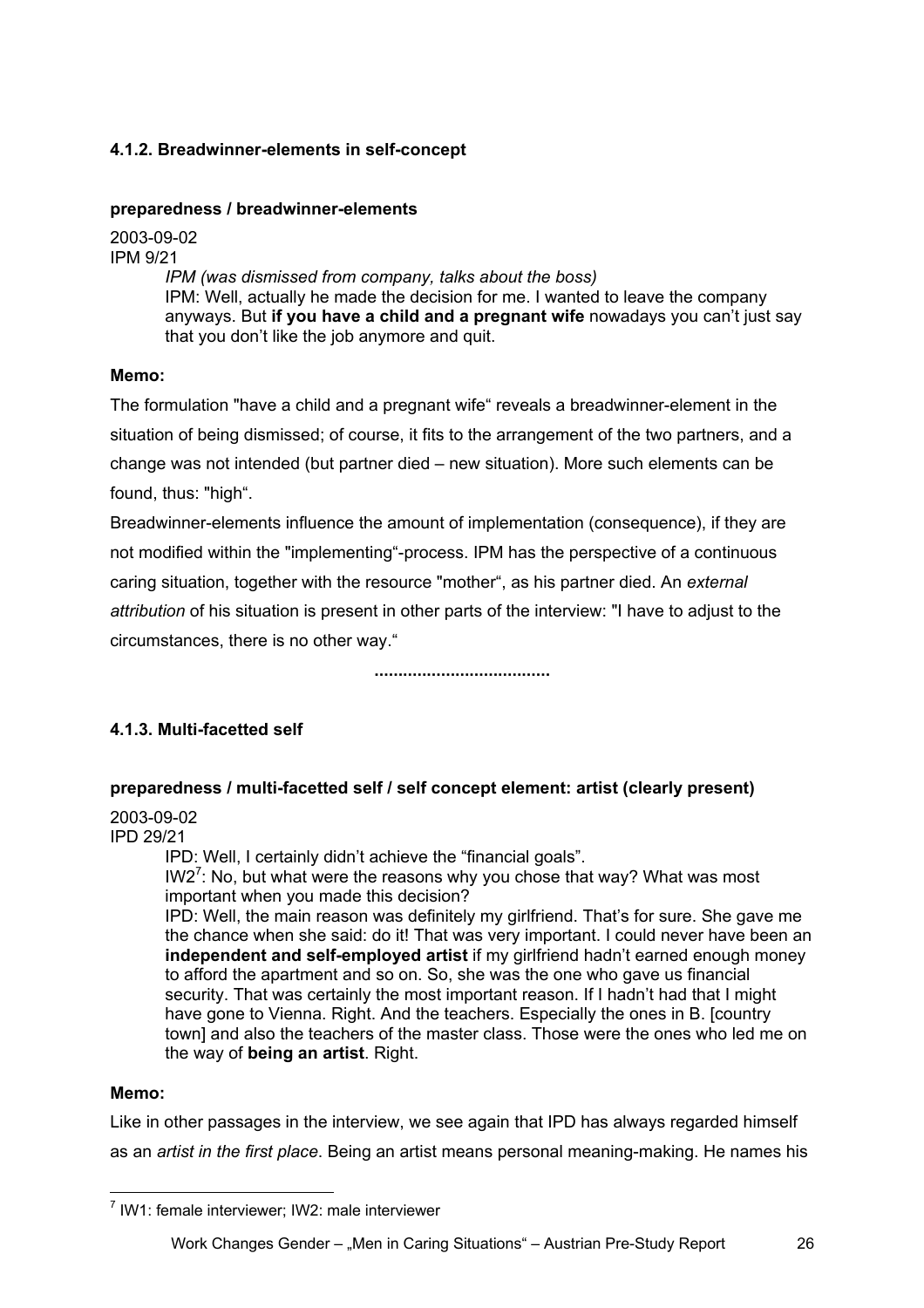partner and teachers as supporting resources to do something that is of high importance to him. Without this support, he would have had to go back to a work, what he wouldn't have really liked.

**.....................................** 

#### **4.1.4. "I always wanted to"-statement**

#### **preparedness / motives /** "**I always wanted to**" **- fatherhood (clearly present)**

2003-05-15

IPI 1/26

IPI: Well, the decision to take parental leave was, there were many reasons. **First of all I wanted to be at home to spend time with my daughter.** So, to be really there for her. I **didn't want** to be some sort of an **evening- daddy**, which is pretty hard in my job because I gotta be flexible and work a lot. It always depends on the orders and most of the time you won't be home until 8 or 9 at night and then you really don't have time to spend with your child. That was the first reason. The other was that I wanted to change my working situation anyways and become self employed, and it was the easiest way to take a year's break from work; like breaking out of the routine and do something totally different. While in parental leave, I continued my education, so I specialized on web design. The third reason was a financial one. So, my partner earned much more money than I did and that was, of course, also a reason for my decision.

#### **Memo:**

distance to "evening-daddy". IPI is looking for "balance", and is used to disequilibrium at work.

Mind: 3 points:

- I always wanted to = motive  $(1)$ ;
- "break from work" = motive  $(2)$ ;
- "She earns more than he" = intervening fostering condition to enter caring situation (3) (see below)

**.....................................** 

#### **preparedness / motives / correct biographical experience**

2003-05-15 IPI 8/21

> IPI: It was different in my case. There just wasn't time. Well, there was the time but you just don't take it. Some people. **That's why I wanted to do something else**. So, I learnt from it. Now that I have children I think differently about things. The lack of time or not wanting to have time for a child, I mean, for example yesterday I worked until 4 a.m. and that's not unusual. But when my daughter needs me, I'm there for her. **My situation as a child was different**. This was a decisive reason to take parental leave. Because I always had to take care of myself. Yes, since school. Also during the time I went to school.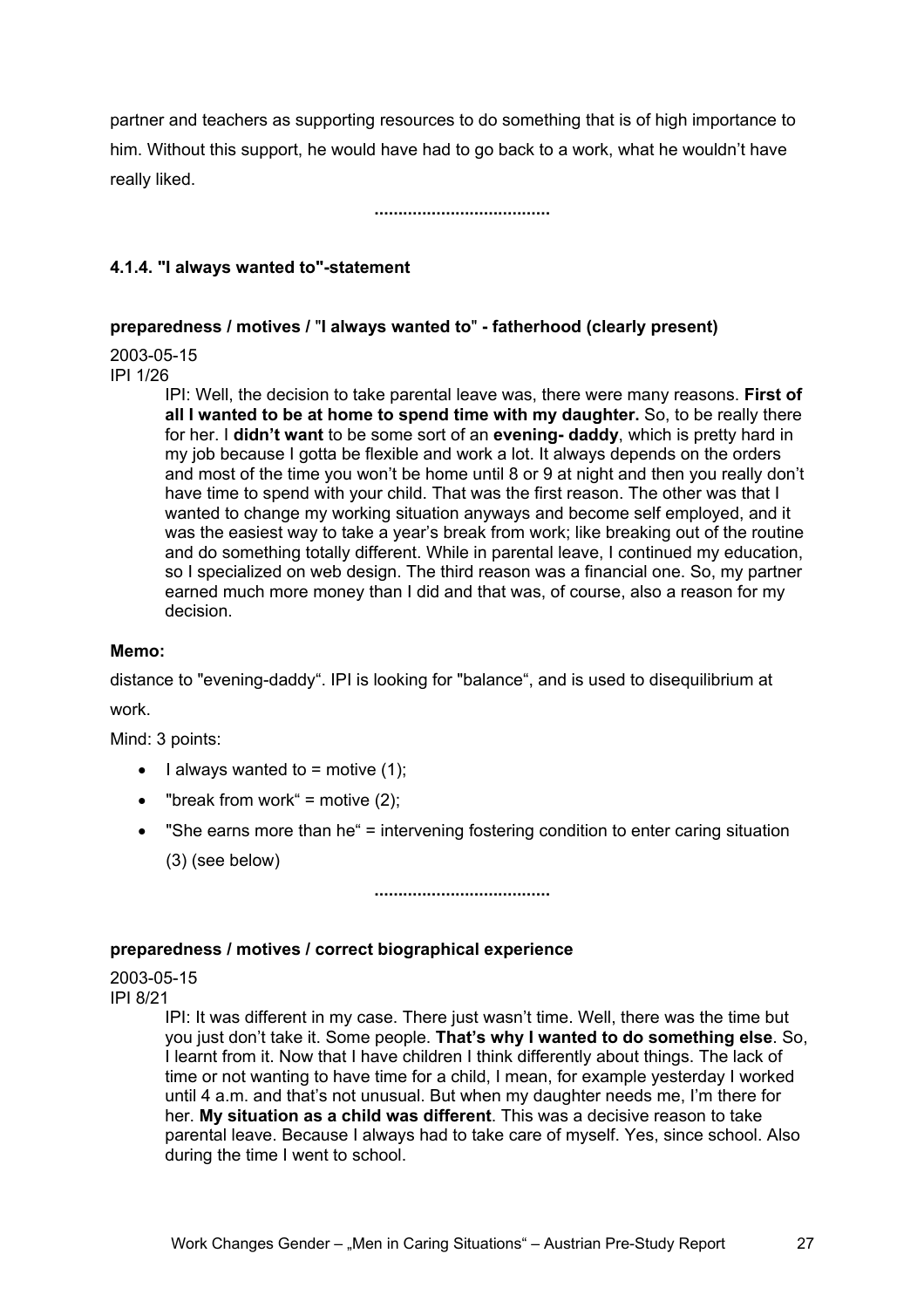#### **Memo:**

The motivation to correct an experienced deficit of parental time is clearly present in a reflected way. High connection to "I always wanted to", as can be seen in other interview passages.

**.....................................** 

#### **4.1.5. Attitudes, values and life goals, compatible with caring**

#### **Preparedness / attitudes / milieu, community-values: religion/ family**

2003-08-11

IPF 26/1, 26/24

IW2: What do your parents think about the fact that you don't live your life like typical men do, that you don't work 40 hours? Paid work.

IPF: Well, at the beginning, I think, the parental leave, I think they did understand it somehow. O.k. she [partner] is still in training and should finish it. Well, yes, that was alright. So, being there for your family, I think that's – **my family is catholic and very religious**, so. I think it was the right thing for my parents. **Being there for your family** and being **responsible**, when you didn't plan to have a child, that you do what you have to do.

IPF: I think they feel that – what they taught me, that **family is the most important thing**. My parents don't feel that it's very important that I become the president of an enterprise or something like that. They were never so much into career and occupation. Breadwinning, yes. But also that family is the main thing.

#### **Memo:**

(more possibilities for coding. fostering intervening condition for self-concept-rearrangement,

or value-life-goal-biography, in a certain milieu – this is a context process within the general model, in the sense of "masculinity draft rejection".)

To explain the supporting attitude of his parents when entering the first caring situation, IPF refers to their (=his) values (=catholic religion in this case), where the high value of "family" stems from, with a rejection of "materialism, total career". Interesting:

"Religious=conservative" would not hold in this case, here the religious family-element is transformed into a resource/ fostering intervening condition for entering/ maintaining the caring situation. "Identity work in a religious context".

**.....................................**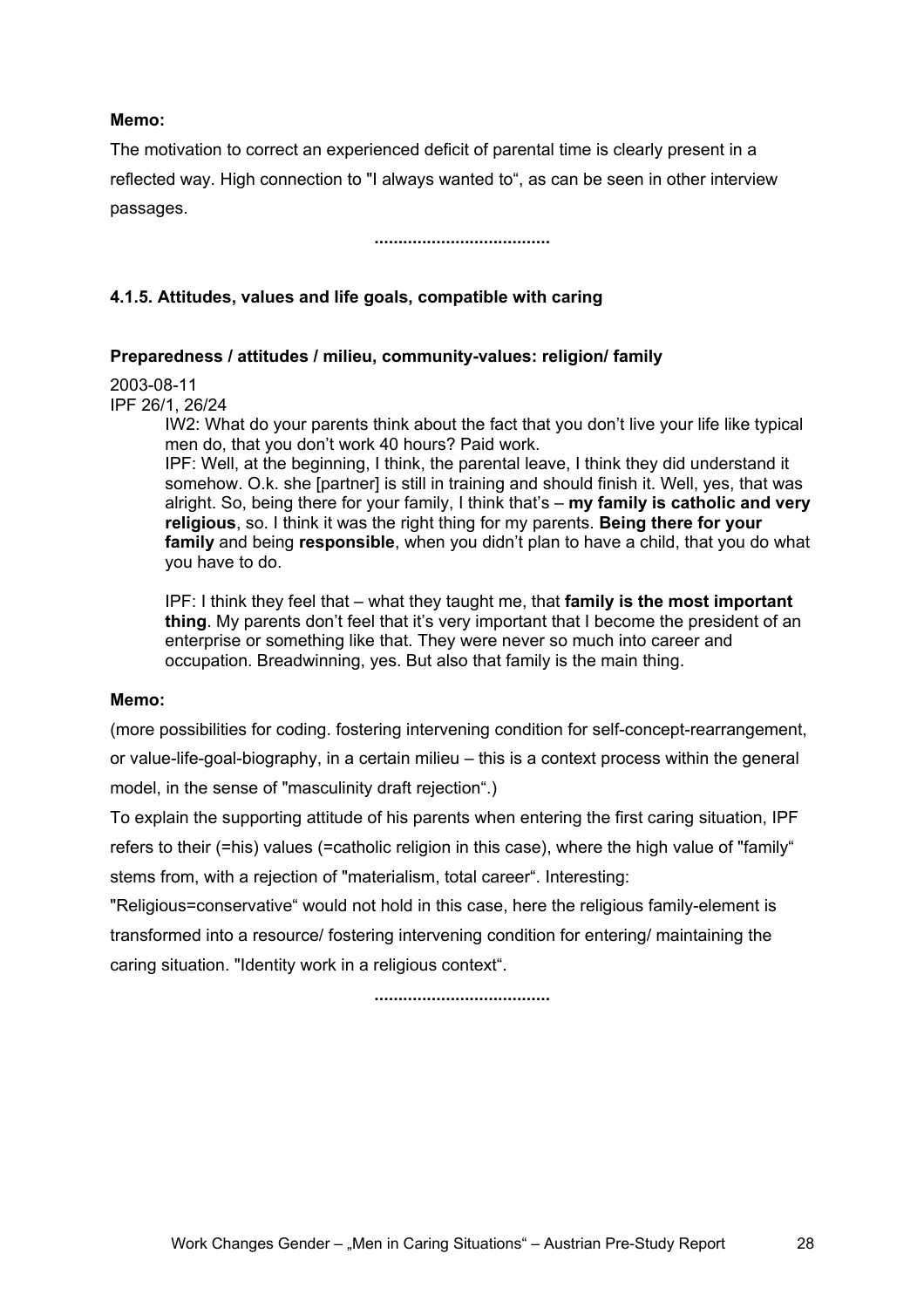## **4.1.6. Skills and resources for performing caring and domestic tasks**

#### **preparedness / resource-collection**

2003-05-26

IPD 19/9

IW2: How did it come to the decision that you stayed at home with your son? Because that's not so common.

IPD: Right. No. I wanted, I wanted, I just wanted that. Well, I really thought a lot about having a child or not. My girlfriend said that she wanted one pretty soon. I said: no; I don't want to deal with this responsibility. But at the same time I wanted one, too. But I wanted – maybe I thought I was too young, I don't know. And then when, when she said she wants a child now or she has to find someone else to have a child with, I said: O.k, but I also want to raise it. I want to be at least half as responsible for it as she is. But it turned out differently because I raise him since he was one year old. Because she went back to work for 75% and later 100%. And he spends much more time with me. **My mother had always been a child minder, so I grew up with toddlers**. There were always 3 or 4 other kids in our apartment. So, **it wasn't new to me**.

IW2: How did you feel about that back then?

IPD: Good. It was fun. Most of the time it was fun and varied and I also participated. I pushed the pram around. It was exciting for me.

IW2: So, you mentioned that in connection with today.

IPD: Right.

IW2: Do you see a connection?

IPD: I think so, yes. I think **that's the reason** why I do the training to be a child minder. Or one of the reasons. I just like that. And I guess it's **because of the way I grew up**.

#### **Memo:**

The argument goes like this: My mother had worked as child minder, I was involved, this was

a positive experience. This is connected to my motivation to care for my child. This is a

resource for attending the child minder education now.

**.....................................** 

## **4.1.7. Personality features related to "individuality" and "individual designing of one's**

**life"** 

#### **preparedness / traits / being independent**

2003-05-27

IPD 28/1

IW: ...biography, concerning paid labor and profession and finding your profession, what's the most important thing for you concerning that?

IPD: The school. Definitely the school. Because I lived there by myself. That's where I learned to be independent. Right, I think I just developed to an **independent person**. And that was of course also important concerning my occupation. If I had done an apprenticeship, things would have turned out totally different. I would probably have stayed d a goldsmith. But because you also see other things in such a school than mending necklaces **I thought further**. So, that I not only want to become a goldsmith

Work Changes Gender – "Men in Caring Situations" – Austrian Pre-Study Report 29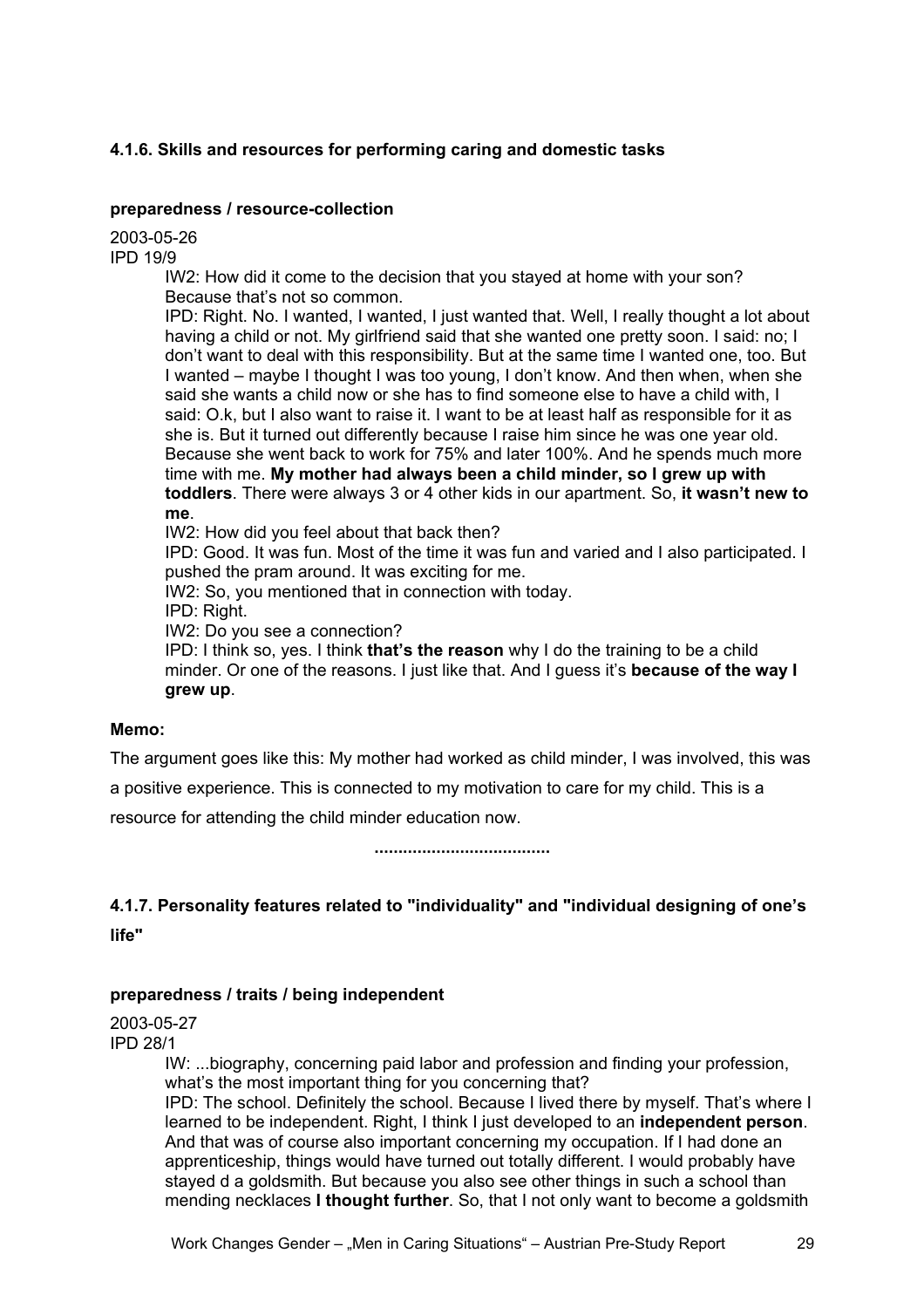#### **but more**.

#### **Memo:**

self-concept-elements: I have become an independent person; I can think further (than

others); I want to become "more" (=artist)

**.....................................** 

#### **preparedness / traits / being extreme**

2003-05-26

IPA 23/26

IPA: Well, my parents said that, well, hmm, I know that, I probably know that from working at the CC [=NPO]. I have never heard of but that I exaggerate, well, that there's too much or not enough [speaks louder and more distinct], I really learnt that you can [speaks slower and lowers his voice], so, that I found a middle course, this middle course that I never liked, more, more, more **radical**, to a **spiritualization**, you said about that you have to go a **radical middle course** [emphasizing] right.

#### **Memo:**

self-description of IPA concerning traits (like "I am"): being extreme, going radical ways,

rejecting compromises

**.....................................** 

#### **2003-09-02: preparedness / traits / being different**

2003-05-16

IPI 27/24 (context: "He who would never call me a 'softie' is as different as I am":) IW2 Different than now or different than...

IPI: No, no. **Different compared to the** "**mass**"**.** They are more like me and they would never say that. But if someone I don't know says that and softie, yes, that annoys me, I feel sorry for these people.

#### **Memo:**

stable self-concept element: I am different compared to "the mass"

**.....................................** 

#### **preparedness / traits / being different**

2003-09-02

IPI 9/30 (IPI talks about idols in his youth: art, music...)

IW2: And what made this group, but people, single people what made them idols? IPI: What?

IW: Yes. Or idols, people you admire.

IPI: Because they all **swim against the current**. So, actually all of them. Yes. Not to agree with society probably. This **was** more interesting. It is more interesting. Not just was.

**.....................................** 

#### **preparedness / traits / becoming different (socialization)**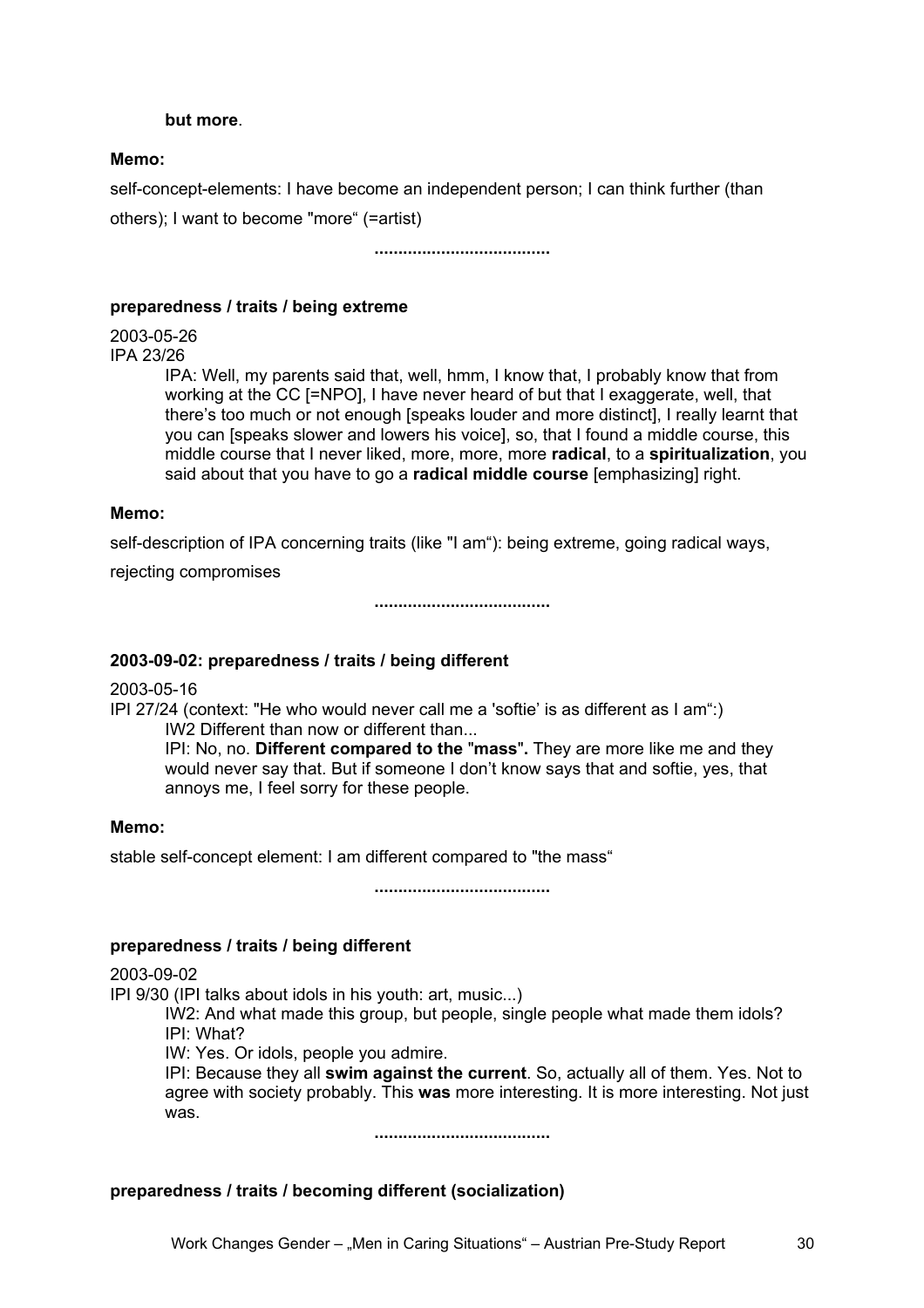#### 2003-05-27

IPD 11/18 (structural context / institutional biography (context of narration: at school, in the engravers' classes, there were mostly girls))

IW2: I see. Why?

IPD: I have no idea. It was the same with the engravers. In our class there were many more women. And when we... at this school there are also gunsmiths and toolmakers and weapon-technicians. But it's all at the same school. And when we played soccer we always lost 27:0, because they were more and therefore had more good players. Right. Because **in our group there were different people**. Different than gunsmiths and so on. This was a different situation. There were always more women.

#### **Memo:**

We (the boys in the engravers' classes) were different to the gunsmiths and toolmakers

(=more technical occupations; more boys in these classes). Technology meets arts at the

soccer field: 27:0

**.....................................** 

#### **4.2. Examples for "access to caring situation"**

## **4.2.1. (Re-)distribution of paid/unpaid labor (amount of caring) was negotiated and arranged with partner**

#### **access / planned / clearly negotiated**

2003-09-02 IPI 15/30

(talks about partnership arrangement, reaction of his partner to caring motivation) IPI: She liked this idea. **We always planned to share** the parental leave when we have a child. We both always wanted to be there for the child. At the beginning it was a little bit hard for her, because when our daughter was only a year old it hurt my girlfriend to leave her alone. That's normal. She has got to work now and I stay at home. But in the meantime, in the morning I am at home and in the evening she takes care of our daughter. That works perfectly. She was in favor of this way of dealing with it.

#### **Memo:**

clearly planned access, as negotiation is described. (also code for: "long before trigger situation").

(Note IPI's abstract of the chain of events/conditions: the re-arrangement or alternative new arrangement of the distribution of paid/unpaid labor between the partners has of course two sides (both partners). As Roe (1996) has pointed out, concordant values are necessary... As is described well in this case, she has to perform identity-work as well, as the traditional roles are turned around, for man and woman. Meanwhile, a different arrangement was implemented, that looks quite balanced for both.)

**.....................................**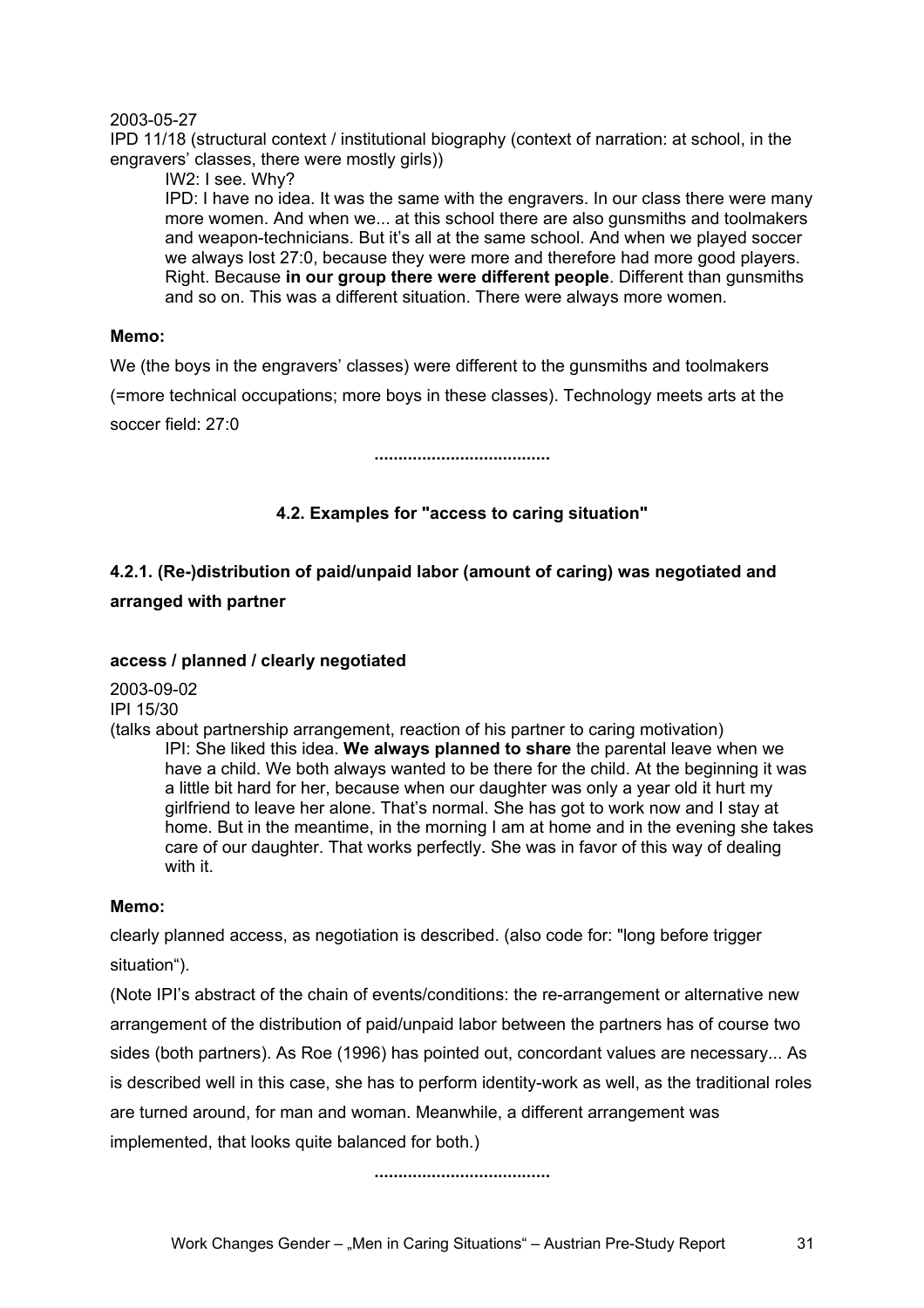#### **access / contingent /contrary negotiation result**

2003-09-06

IPM 17/4 (partner died)

IW2: You wanted to take parental leave anyways...? IPM: No, actually I didn't. We couldn't have, well, I was going to keep working and my girlfriend was going to stay at home. IW2: She wanted to stay at home the whole time? IPM: Right. That's what we **planned** to do. IW2: You didn't think about taking parental leave part of the time? IPM: It was a question of money. Because she would have earned less than I did. It would have been, **we had calculated it**, between 4000 and 5000 Shillings [=ca. 350 Euro] less. That's why. IW2: There is nothing more to be said. IPM: There is nothing more to be said. If it had been approximately the same amount of money, I wouldn't have minded to stay at home for a year.

#### **Memo:**

In this case, we have a negotiation situation, that leads to the result: IPM would stay at work,

his partner would care for the children. So no **re-**distribution was arranged. This is an indicator for the completely **contingent access** of IPM. But it has to be noted that the negotiation took place and IPM could have imagined "somehow" to stay with the kids for a year. Therefore, he is assigned to "contingent access", but to latent, "ambivalent preparedness" (see table).

(Note: a very common pattern: the legal framework (flat rate or relatively low parental leave benefits) plus the gender pay gap is a hindering intervening condition for "entering a caring situation".)

**.....................................** 

## **4.2.2. Existing governmental (and other) measures: information was gathered, measures were used in a planned way**

#### **access / measure use / planned**

2003-09-06

IPB 3/18 (dental technician; was dismissed while in parental leave, talks about his former boss)

IPB: For us it was clear from the beginning that I would also take parental leave when we have children, and when my son was born **I told my boss within the period stipulated** that I am going to take parental leave, then he didn't talk to me for 3 weeks, he really didn't say a single word and then I started talking to him and asked if he was ok with what I suggested, and I said I would like to stay at home **for 1 and a half years or I would also be prepared to stay at home for half a year and to work for 2 years half time afterwards**. And after about half a year in parental leave he sent me the notice that I am dismissed, but since you can't just dismiss someone who is on parental leave he closed the dental-technicians-department, that's the way he did it...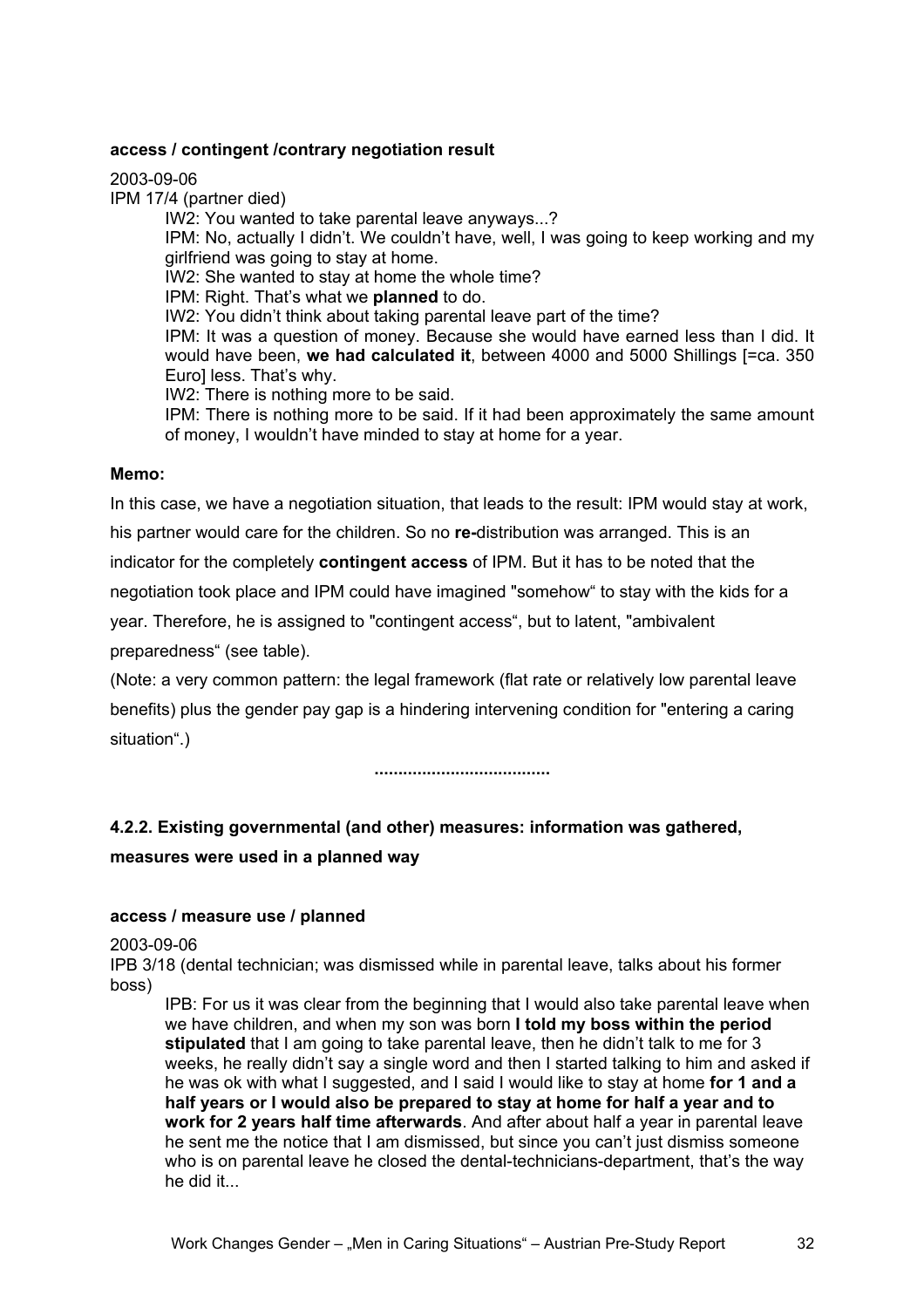#### **Memo:**

IPB is well informed about legal regulations (statutory periods, possible variants). He tells that he has arranged the parental leave with his partner, and before taking parental leave he is negotiating with his boss, IPB makes 2 possible proposals. This shows that he has planned well how to use the measures.

(Note: Here, the (small) company is a hindering intervening condition for "entering the caring situation". IPB has to work against resistance and social sanctions to realize his parental leave plan. A "worst practice" company for the second work-package...)

**.....................................** 

#### **access / measure use / not planned**

#### 2003-09-06

IPM 11/31 (partner died 4 months ago)

IPM: This was 4 months ago. Well, since I have the two boys **I didn't have any choice**, I had to take care of everything right from the start. And the older child isn't my own, I met my partner when she was two months pregnant with him. Right, that's why the social worker had to take care of the whole thing because now I got custody for the children. Right, actually from **it's today that I finally got custody. So, now I can** finally pick up the official certificate and then register my child at the registry office. Because up to now he only has a temporary birth certificate. And then I have to go to the authorities and the bureaucracy begins.

IW2: Getting a passport and things like that.

IPM: Right. Social security. Then I can apply for orphan's allowance at the insurance company. Tax office and child-benefit. I have to take care of all this now. Right. Well, how shall I put it? It's all because we weren't married and when you are not married in Austria you really have a hard time. Especially when things like that happen, if we had been married everything would have been transformed automatically, the custody. It would also have been much easier with the child that is not my own. But since we weren't married I'm actually treated like a stranger. I don't think a stranger is being treated differently than the natural father, so...

#### **Memo:**

a paradigmatic example for an unplanned measure-use...

(Note: IPM's struggles with bureaucracy – hindering intervening condition for "entering the caring situation"; measures themselves, social system: a fostering intervening condition: they allow IPM to survive in his situation; this pattern is found throughout many interviews: measures are fostering "in principle", but the actual way to get access to them is seen as "hindering", e.g. uninformed officers who reinforce the respondent's feeling of being something exceptional, strange...)

**.....................................**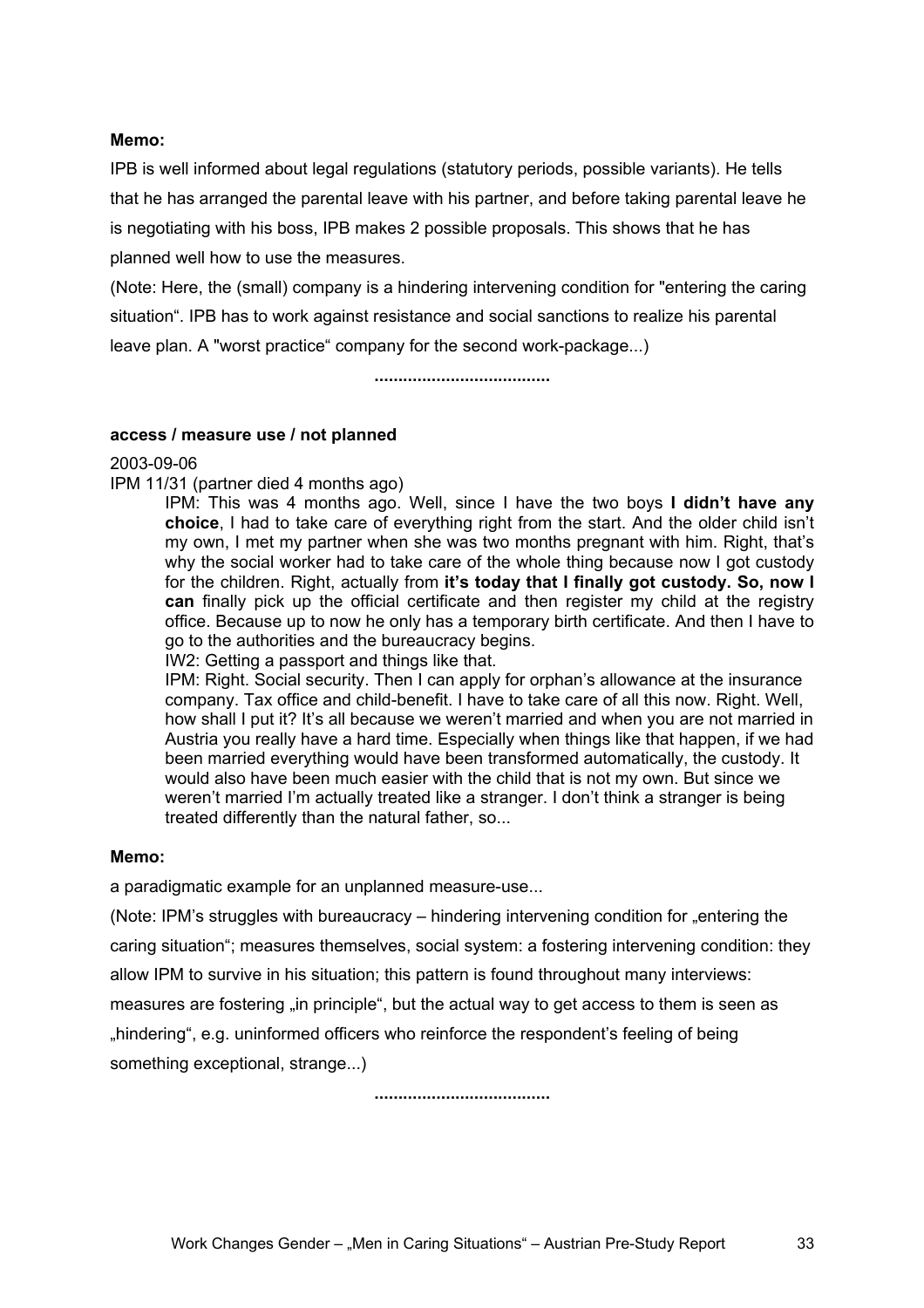## **4.2.3. Negotiations, information gathering, and preparing the framework for entering the caring situation was done before the "trigger situation" occurred**

#### **access / planned / long before**

2003-05-26

IPD 18/22

IPD: And I really wanted to care for my son. Not only because of financial aspects, I just wanted to do it. **We already made this decision before he was even born**. Even **before we even begot him**, it was all set.

#### **Memo:**

names early decision, before child is born; negotiated with partner

 $(+$ "I always wanted to" = high)

**.....................................** 

#### **access / contingent /** "**all of a sudden**"

2003-09-06 IPM 6/28

> IPM: Well, now that I experienced how fast life sometimes totally changes, where **all of a sudden you're all by yourself with two sons**, I don't think it makes much sense to plan your life concerning these things. I experienced that there is not much, well, I think, of course you can make plans but very often things turn out totally different...

#### **Memo:**

partner died; IPM suddenly enters the caring situation which was not planned at all (note: as a consequence, IPM starts to develop a specific view on life, unforeseeable, no use to make plans, one has to adapt etc. Crisis, as in this case, can restructure values and life goals to a massive extent. Furthermore, "survived"/ coped crises strengthen the Sense of Coherence (SOC; Antonovsky 1997), a possible explanation for the fact that "the older a person, the more s/he has lived through, the higher the SOC".)

**.....................................**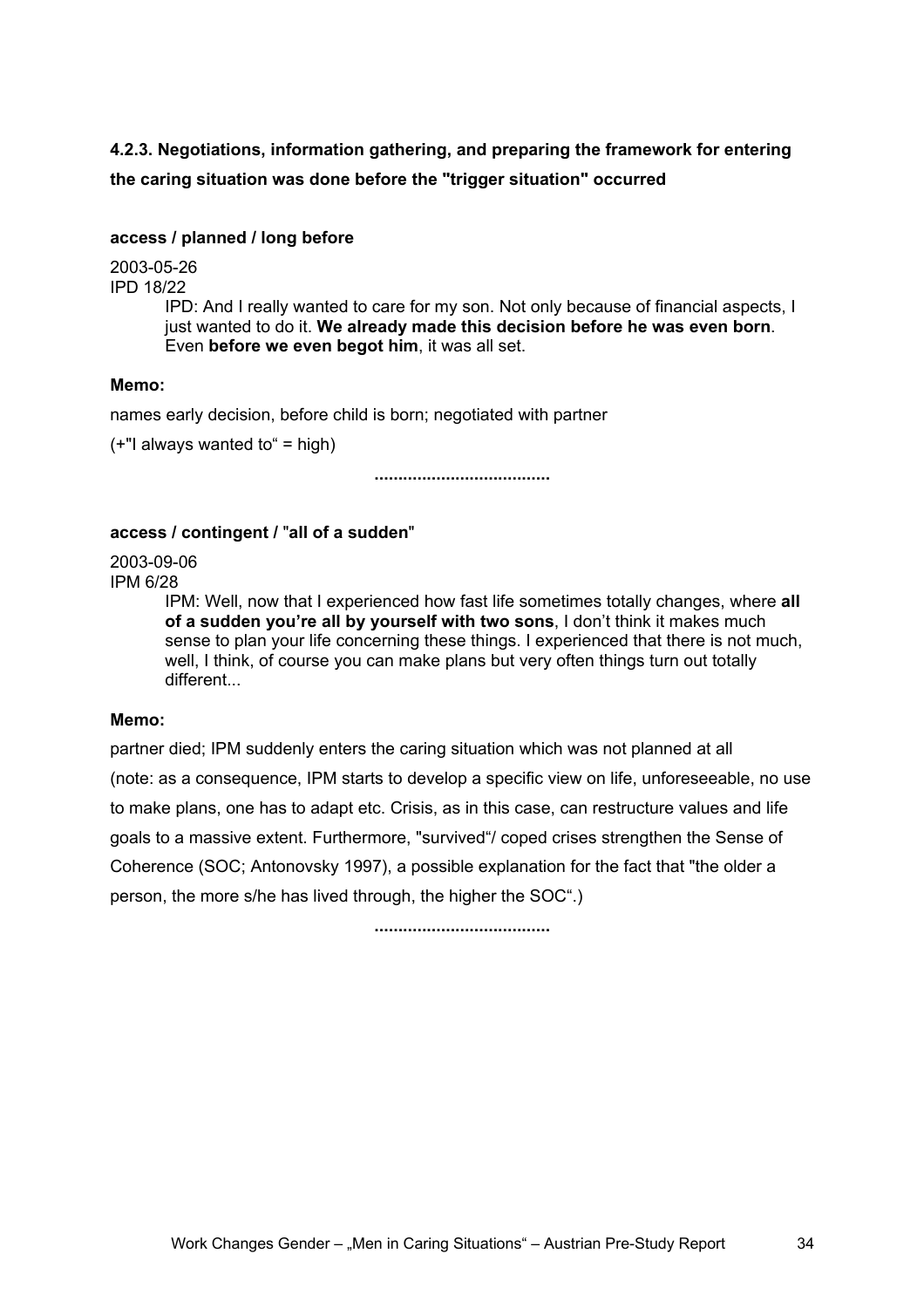## **4.2.4. A mixed case: caring situation planned for later, contingent situation occurs**

#### **access / latently planned + contingent situation**

2003-07-29

IPA 22/13

IW1: Then you started working again and later you intended to quit again and IPA: Right, but that was different.

IW1: What was your motive?

IPA: **I was sure that I wanted to do the greater part of the caring of the child**. IW1: I mean the original motive, you actually wanted to

IPA: **To travel.** That would have been the same as the first time, I don't know. IW1: You said you actually wanted to travel

IPA: Right, finding myself probably, I think so, but I didn't really think about, **but then it came thick and fast and at that time I was glad I didn't go on this journey, that life turned out differently**.

#### **Memo:**

ambivalent preparedness & contingent trigger-situation, although "latently planned"

"I always wanted to" can be assumed. The plan at this point of time was different, though:

IPA wanted to travel, but an unplanned pregnancy interfered. The child was an opportunity to

realize the latently planned "caring-project", which also constitutes a "break from working

life", that IPA had intended by traveling. (He had also made such breaks before, to re-

orientate; we are tempted to assign Marcia et al.'s (1993) MAMA-cycles = subsequent

Moratoria and Achievement-phases.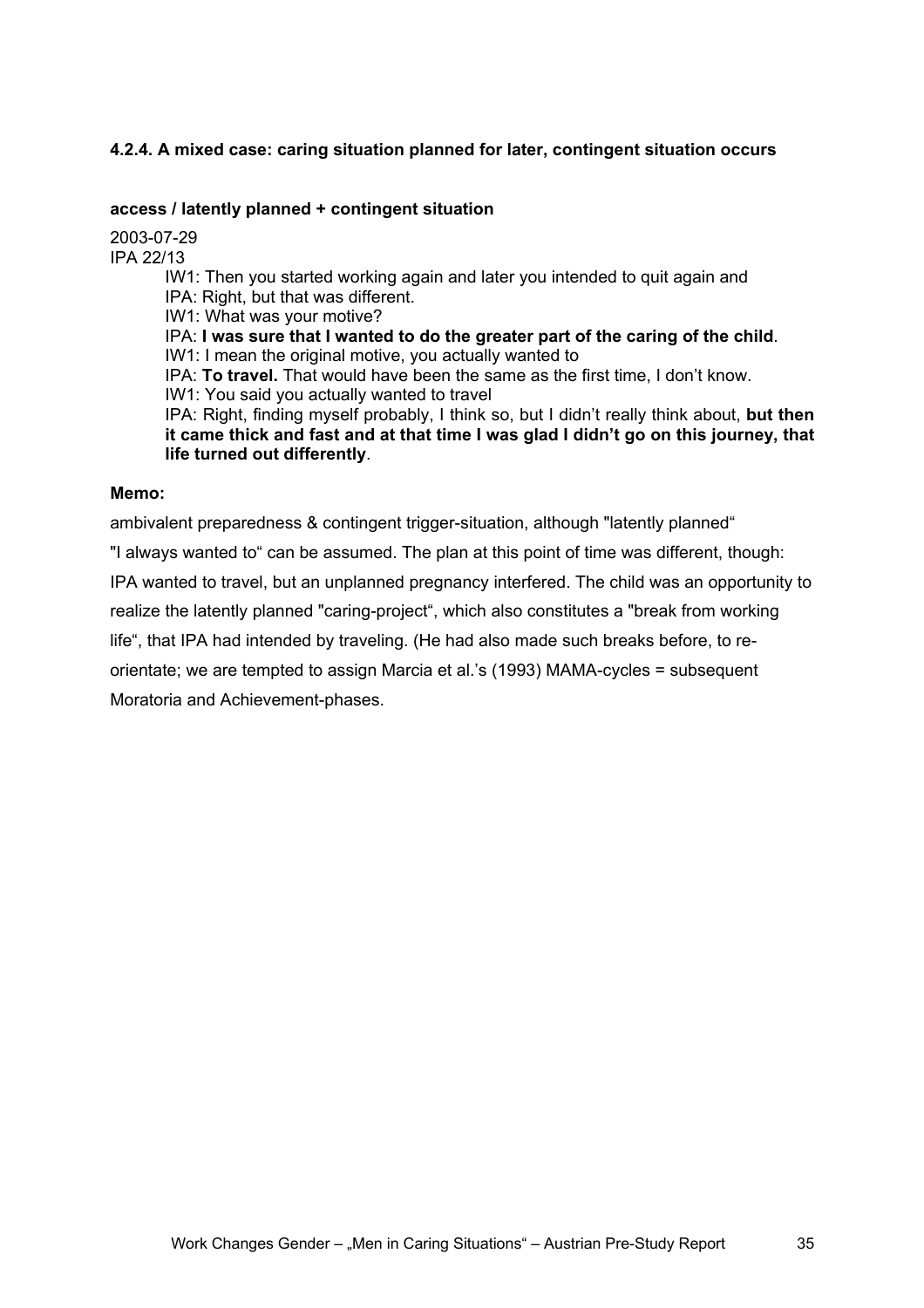## **5. Central phenomenon / central category**

**implement***ing* of caring (central category)

We have called the central phenomenon "implementing of caring" and conceptualized it as a **process**. "Process" is one of the properties of "implementing" (thus it belongs to the context of "implementing"), and it has certain stages, that we are going to describe below.

**Movement** within this process is driven by certain *types of action and interaction*. As we will see, "identity work" as defined by Keupp et al. (1999) – the fitting of inner and outer worlds of an individual – can be applied here. Namely, we have action/interaction in the sphere of the subject's self-concept ("inner world") as well as in the sphere of his social network ("outer world"), both are, of course, closely linked.

Other important properties (contexts) were the **content of implementation**, namely *what* had to be implemented: a caring-phase of a certain duration, or a continuous, open ended caring-situation (as *perspective* of the men); and the **point of time of the caring situation**: was the respondent talking about a past phase, a present, ongoing caring situation or about his future plans, for how long was the respondent in this situation (recently started, already for years...)?

Another category that could have been assigned to the *context* of the central phenomenon was the **amount of paid work** performed by the respondent during the caring situation, as this might make a big difference on how the process runs. We finally decided to assign "amount of paid work" to the "*intervening conditions*", stating that a balance of paid work and caring for the man would be rather fostering and mitigating the stressing aspects of the implementing-process, respectively "caring only, no paid labor" would accentuate the stressing aspects, especially in the beginning of the process; one has to look at for each case to assess the impact of that "intervening condition".

**In sum**, we found that a state of Gender Habitus Insecurity, caused by the new and unexpected experiences of the men in the caring situations, was coped with by a reflection process and the rearrangement of the social networks. In some cases, the process led to a de- and re-gendering stage, where similarity was not defined by sex in the first place, but by the similarity of the situation ("I and the other mothers..."). In the course of this identity-work, the useable resources of the individuals (as intervening conditions) played a central role.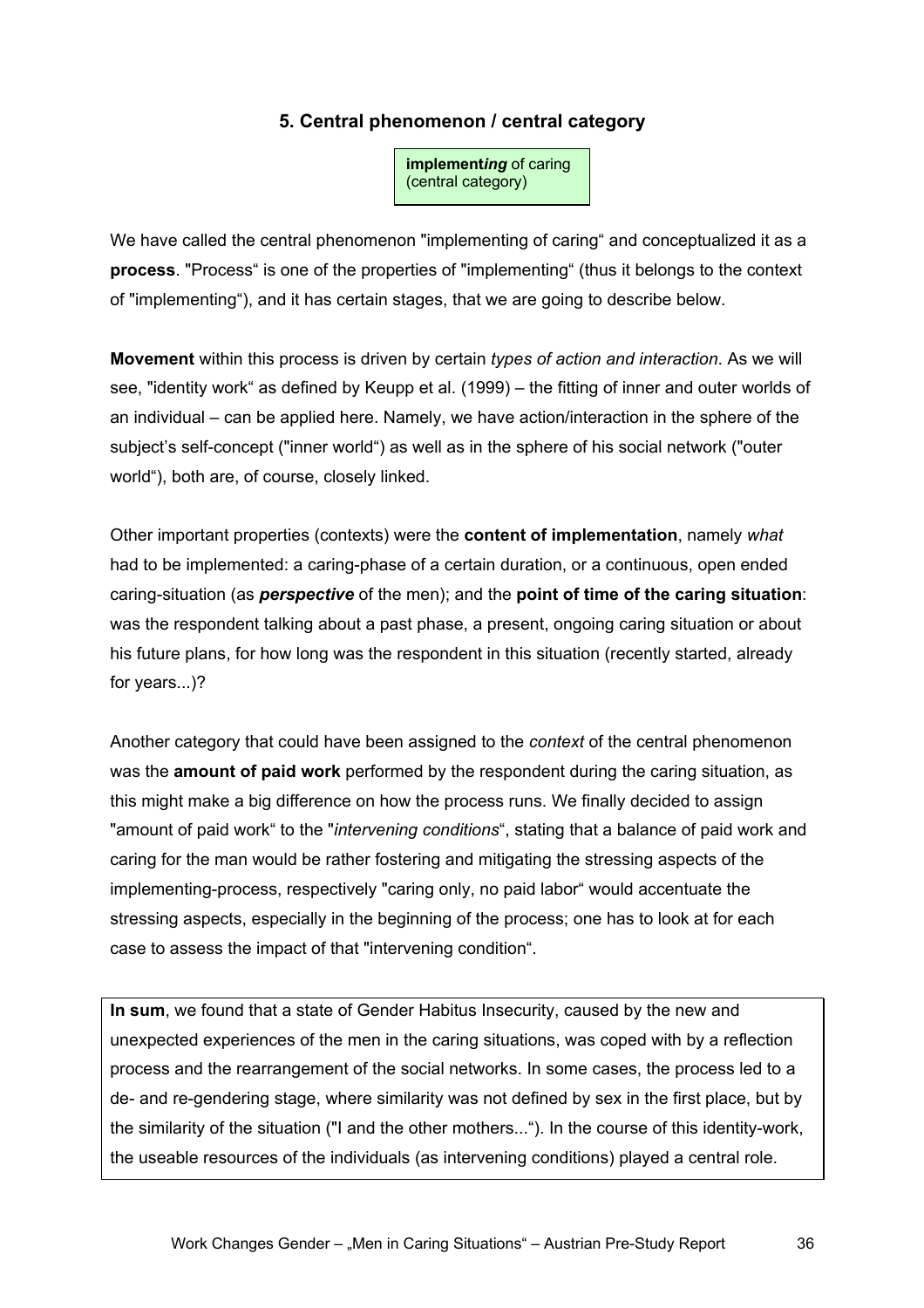ad "process": We have tried to reconstruct process stages in a *cross-sectional way*, i.e. taking narrations of a person about his past experiences as earlier stages of the process. Of course, it would be better to interview each person for more than one time, to draw inferences about processes, in a longitudinal design. Such a design could not be realized within this study.

### **The stages of the process are:**

### *Misplacement and distancing from women*

At this early stage, the objective is to keep the self-concept stable and to fit in the caring situation.

"*Misplacement*"*:* Being in a caring situation brings along new, unexpected situations for the men. The narrations sound like "I am in the wrong context/situation". An example that is frequently told by most of the respondents is that of being at the playground with the child, "alone under mothers".

**"***Distancing from women***"***:* At this stage, the respondents try to keep their self-concept stable by **increasing the psychological distance** to women/mothers ("distance regulation" is a type of action, see below). This sometimes takes on devaluating forms, where the men stress their "genuine interest" in the child, contrary to the women/mothers e.g. on the playground who are only interested in their children in a peripheral way, chatting (and forming a group that the man does not want to belong to, see example below).

### *Crisis, based on Gender Status Insecurity*

Experiencing "misplacement" results in insecurity, as few or no drafts for the requested behaviors seem to exist for the men. The normal, standard male self-concept facet, "working/ paid labor", is reduced or not present, the situation they are in (=caring) is new and unfamiliar. Gender Status Insecurity shows that it is quite hard to reject the "men are not in caring positions "-imperative.

Positive experiences within the situation and positive reactions from the social network foster the maintenance of caring. (It has to be noted, though, that sometimes the men's partners, too, find it hard to adapt to the situation: being the main provider for the family and not to be mother in the first place seems to be a demanding situation for women, too, requiring a fair amount of "identity work".)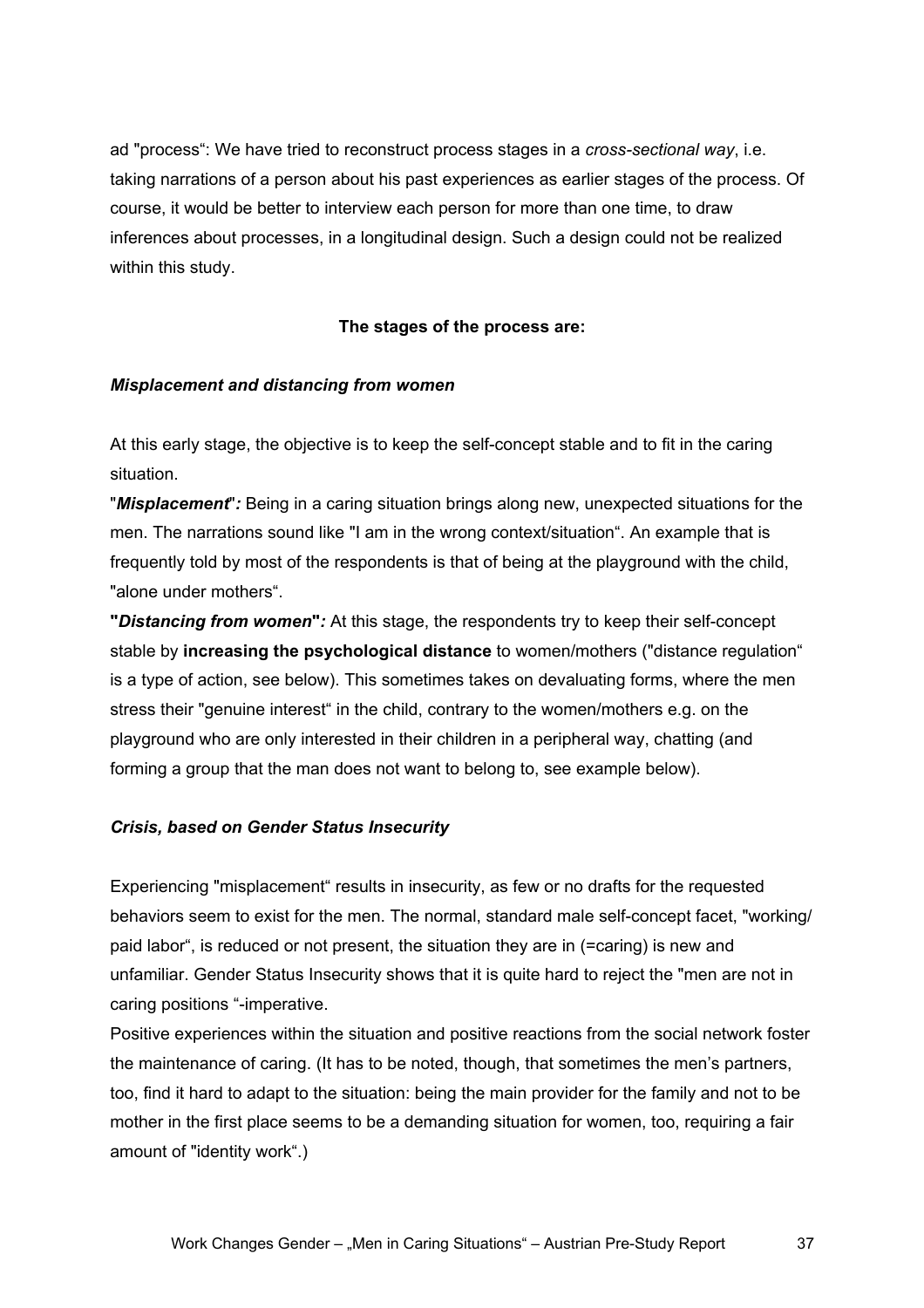In the stages "Misplacement" and "Gender Status Insecurity", the self-concept is held constant. The task would be to integrate one's caring situation into the former self concept, which is hardly possible, mainly due to social reactions (perceived social sanctions). When the men experience that the strategy "holding the self-concept constant while being in a caring situation" is not possible, they start to reflect and re-arrange their self-concept: norms are questioned, the sanctioning elements are rejected. The subsequent stages, "Reflecting masculinity drafts" and "Adapting, rearranging self-concept" thus deal with **change**. A driving force behind all these process-elements is to maintain/ establish "subjectively positively evaluated self-concept and self-concept elements" = positive self-esteem.

### *Reflecting masculinity drafts*

The own situation is compared to the standard "working-man" masculinity draft. "Being different than others" becomes accepted, and the men try to interpret this in a positive way. "Normality patterns of masculinity " are defined and rejected.

Especially the meaning of the term "work" is reflected, redefined, related to one's own situation. These reflections can lead to the last process stage:

### *Adapting, rearranging self concept (biographical change pattern)*

Here, the men try to integrate their domestic and caring activities into their self-concept in a stable and self-esteem-securing way, on the basis of the preceding reflections. They rearrange their "inner and outer worlds" in a way that allows them to assess themselves in a positive way. However, under the conditions of doing something exceptional (=men in caring situations, at least here in Austria), a certain amount of "defense" against (perceived) social rejection remains necessary.

Of course, every person can leave the process at some stage. The results/ consequences of the process depend on the stage of leaving the caring situation, i.e. how far the process has developed.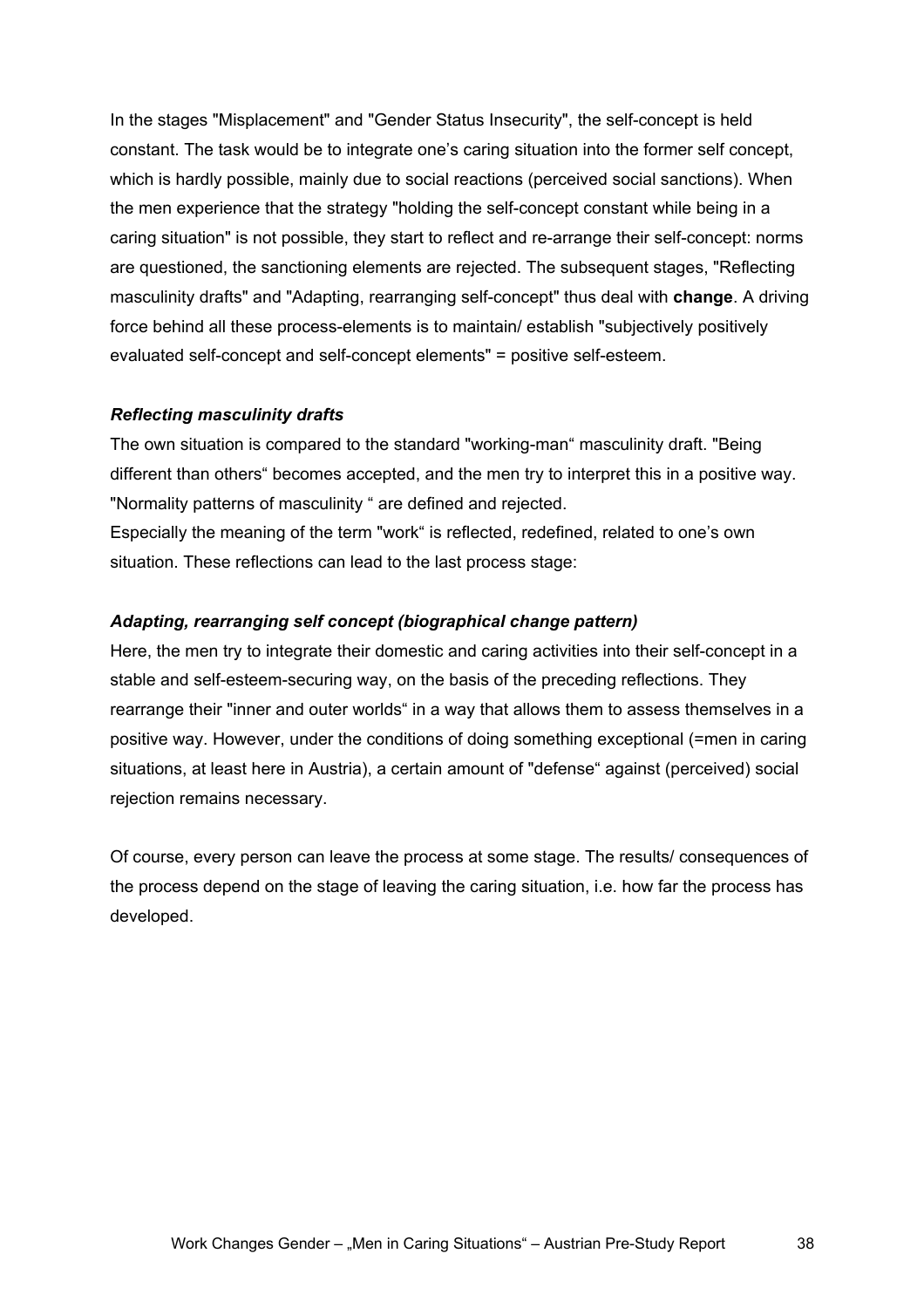### **Types of action / interaction:**

**(1) Identity work** "**inner world**"**:** 

### *psychological distance regulation*

to women – femininity drafts to men – masculinity drafts

### *questioning gender drafts/ reflection*

reflection activities based on (gender-) normative conflicts e.g. thinking about norms; redefining the meaning of "work"...

### *de-gendering and re-gendering*

= mixing ascribed elements of masculinity and femininity drafts, with an "individualized masculinity version" as a result. A strict male-female-distinction is rejected and replaced by a "diversity-view". One's reference group is redefined: *similar others* = persons (men or women) in the **same situation.** (One could say: the reference-group-criterion "same sex" is replaced by "similarity of situation".)

### **(2) Identity work** "**outer world**" **=** "**networking**"**:**

rearranging one's social network; increasing and reducing distance (contacts, form of relationship) to other people. Objective: a non-sanctioning, supporting network should result, under the condition of "doing something different than most of the others" (conflicting with norms).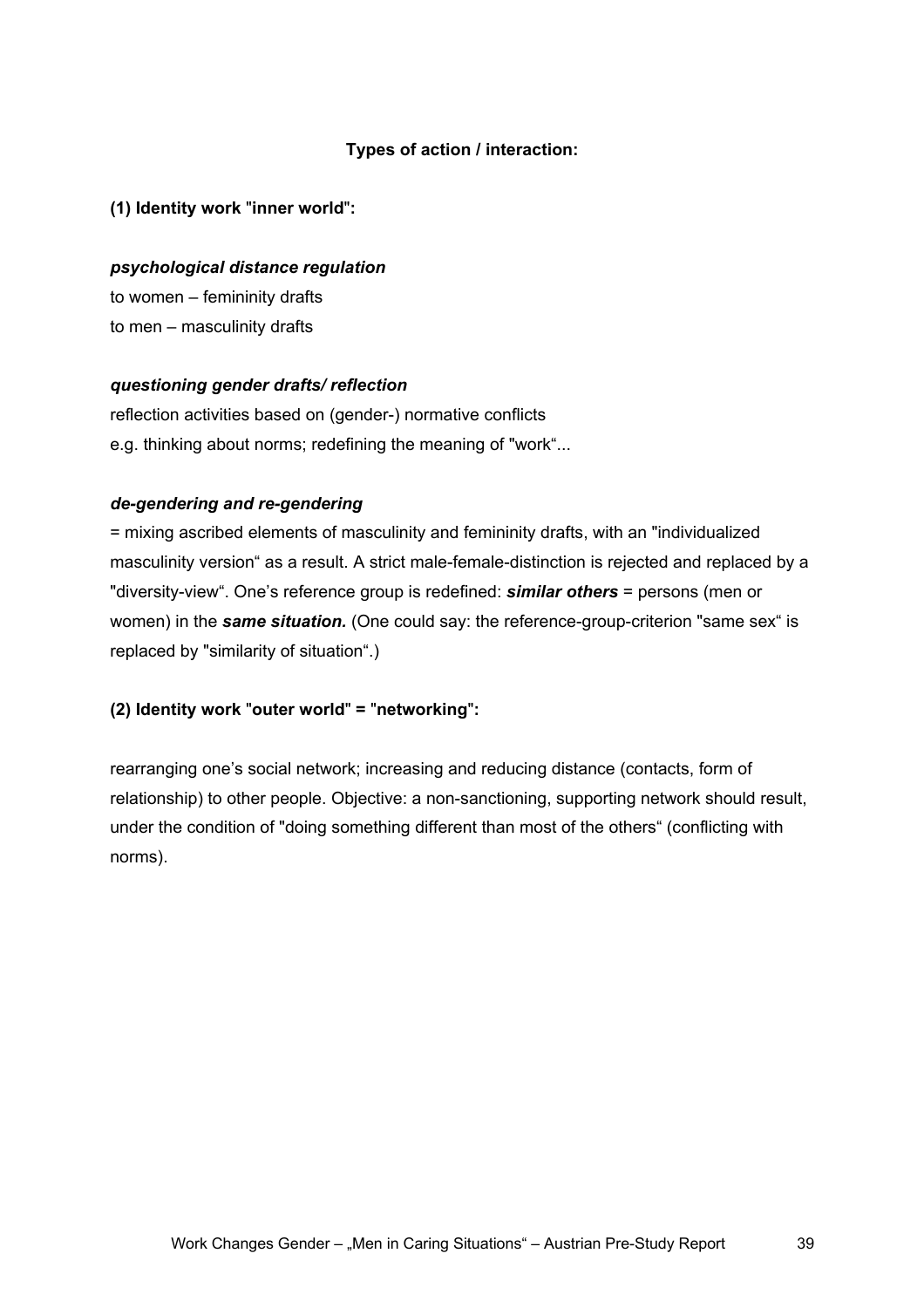### **5.1. Examples for process**

### **5.1.1. Misplacement**

### **process / misplacement + distancing**

2003-05-15 IPI 10/11; 10/33

IPI: I also stayed at home and at the kid's playground. At the playground, we didn't have anything to talk about. I hadn't imagined it to be that way. I thought that I would have normal conversations with the mothers. But that doesn't work.

IPI: I mean, I really tried to, but it just didn't work. IW: The person you mentioned? IPI: No. It was a couple of them. So, I sat there **alone amongst the mothers**. IW: Back then you were the only man at the playground? IPI: Exactly. I was the only one and, well, and the gendered topics, but **typical housewife existence**. That's bad. It must be so frustrating. I think they can't break out of their roles, to talk about something else. They don't have any fields of interest other than child and family. Nothing else. But they **didn't even really care about their children**. They sat at the playground and **chatted**, but never talked to their kids or showed any interest in what their children did. When their children wanted to show them something: o.k. and kept talking. The didn't praise them or showed them what to do. That was pretty shocking and still is.

### **Memo:**

**context:** IPI is referring to a **past stage, at the beginning of the caring situation**. He had to implement a **phase** of **full-time caring**, without paid labor (just some further education, with a plan to become self-employed).

**access** to caring situation: planned **preparedness**: high

At the point of time of giving the interview, he is not in parental leave anymore, but works as self-employed graphic artist. The arrangement with his partner was changed; they are sharing the domestic and caring work (mornings/ afternoon), with IPI working full-time, so he has to work from noon until night.

**action/ interaction:** He increased his psychological distance to women (early stage). Networking, in this case to integrate the other mothers into his network, was not an option under the circumstances of increased psychological distance.

**.....................................**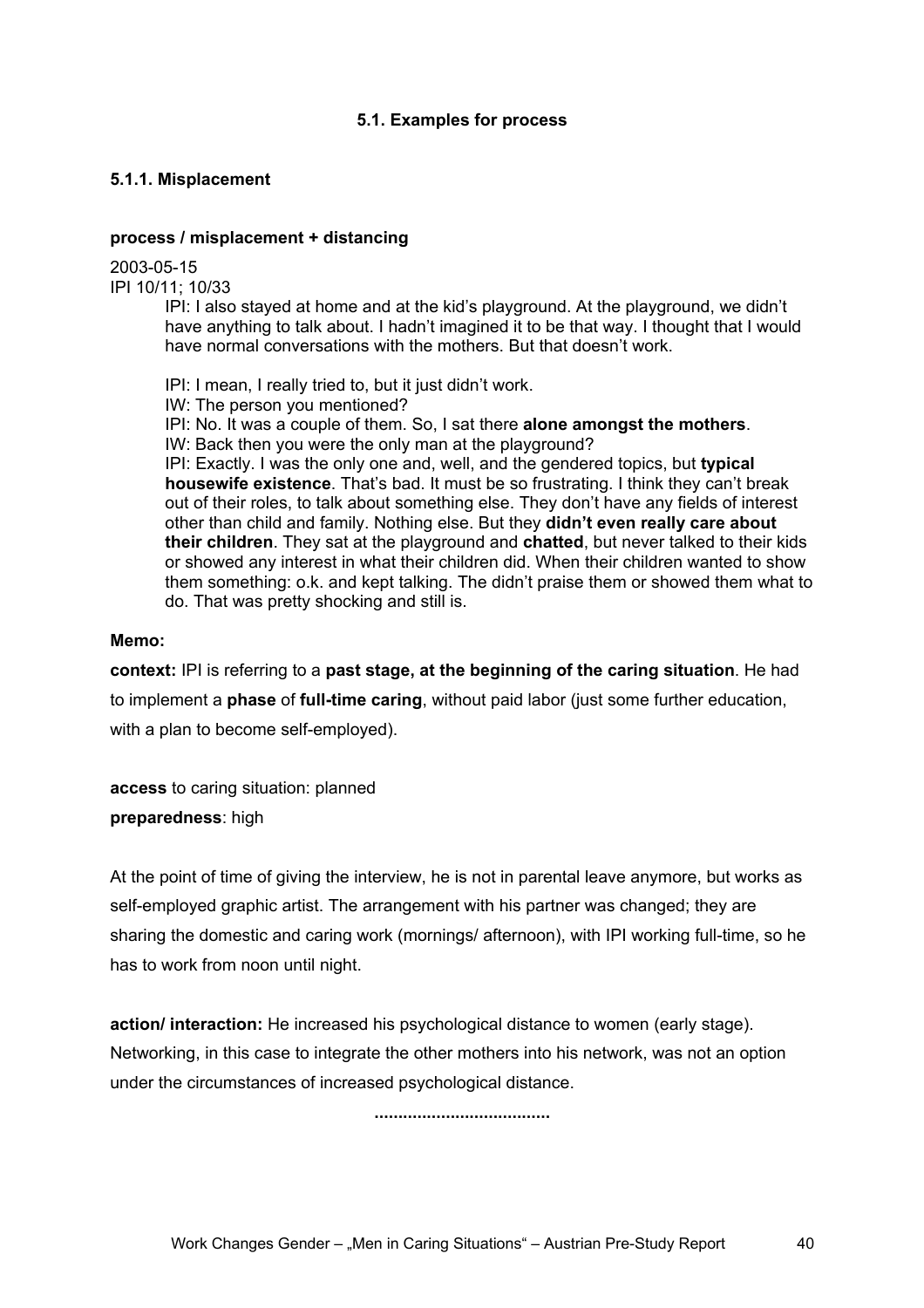### **process / misplacement + distancing**

2003-05-15 IPA 27/2

IPA: **I know how it is** when you **don't want to talk** to the **women** at the playground, how you really can't stand it and there is no one else to talk to because your colleagues don't have any children or their kids are already grown up and have left home. (IPA 27/2)

### **Memo:**

**context:** IPA tells of a crisis at an **early stage** of his parental leave. At the moment of the interview, his parental leave was about to end.

**content:** his perspective was: a **phase** of caring (1 year). He was working part-time at that time (and still is).

**access** to caring situation: latently planned + contingent trigger situation **preparedness**: ambivalent

**action/ interaction:** IPA increased the psychological distance to women at the playground. Networking was problematic, as "the others" (persons in working contexts) were in a different situation (without kids).

("Misplacement" was found for almost all of the men, this "playground narration" was frequently used as an illustrating example in the interviews...)

**.....................................** 

### **5.1.2. Crisis / Gender Status Insecurity**

**process stage / Gender Status Insecurity – crisis: performance related**  2003-05-15 IPA 48/7 IW1: Do you want to tell us more or... IPA: About how things were after I took parental leave? IW2: Yes, what would you answer IPA: **Lousy** [laughing] IPA: It got worse every day IW2: Yes IPA: That was really something that ran badly IW2: Yes and in hindsight... IPA: That was, it sounds very, but that's how it was, wanted to be **perfect** and also **competitive thinking** and also some remarks like I'm better at that and I'm good at that, I can do a better job.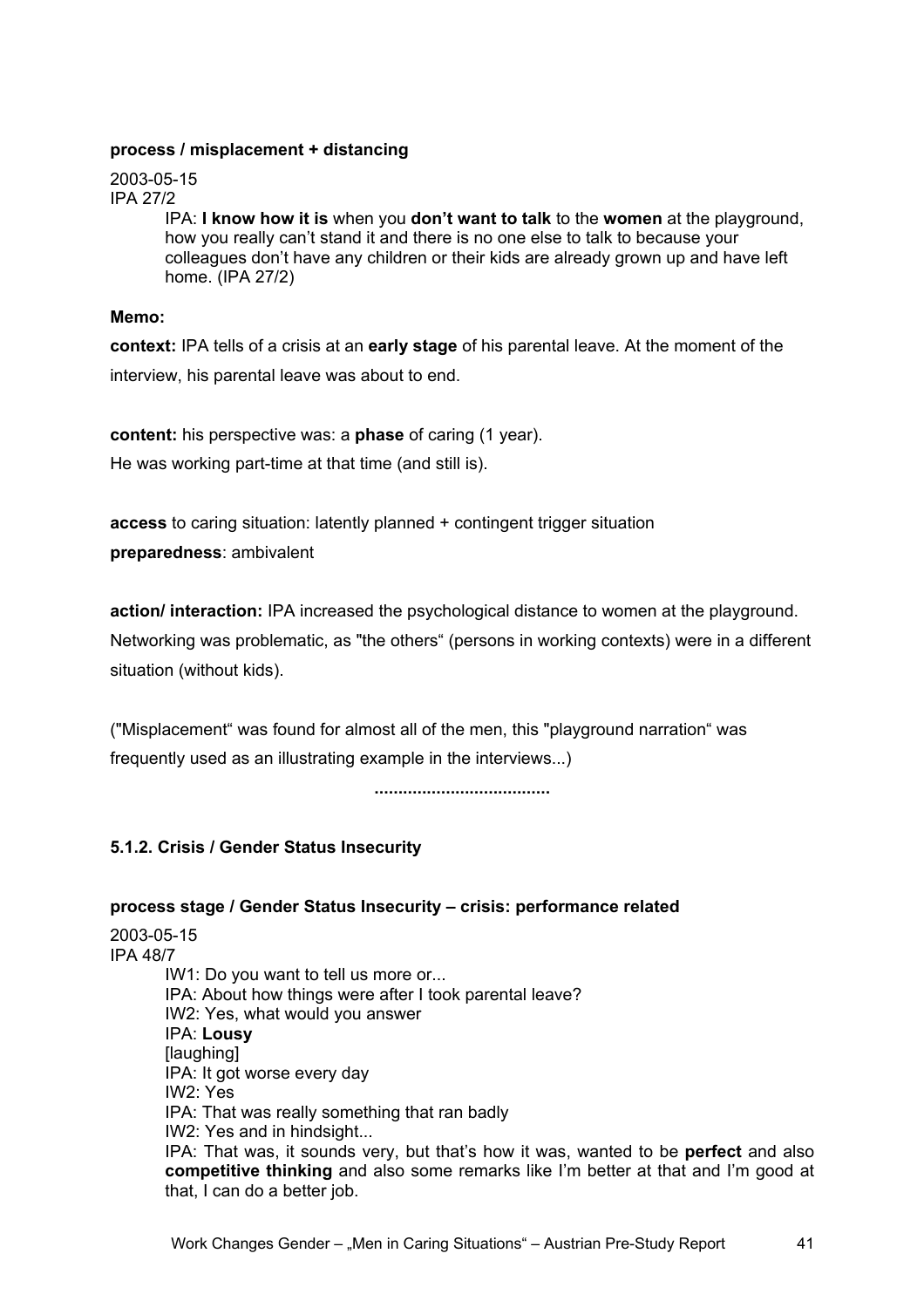IW2: Who did you compare yourself with IPA: For example with Y [name of partner] or also other men IW2: Mhm yes IPA: Yes and I or I'm gonna do a perfect job, well actually I'm going to be perfect at it IW2: And what bothered you most was because of this discrepancy IPA: Right IW2: Demanding high standards IPA: Right IW2: And what was possible IPA: Nobody, well, so, right, discrepancy and also not to be able to do anything, not managing anything, not managing to cook, that happened very quickly IW2: Mhm IPA: I didn't manage to cook for a while and that's IW2: You didn't manage to cook IPA: Got sick, I just prepared inedible stuff although I like cooking but now, if I don't want to cook we just don't have anything homemade, we just get some Chinese food.

#### **Memo:**

**context:** IPA tells of a crisis at an **early stage** of his parental leave. At the moment of the

interview, his parental leave was about to end.

**content:** his perspective was: a **phase** of caring (1 year).

He was working part-time at that time (and still is).

**access** to caring situation: latently planned + contingent trigger situation

**preparedness**: ambivalent

IPA tried to apply "being perfect, performing well" (which may be categories from a working context; probably the wrong "tools" for this situation...) to the caring context (and failed). This can be assigned to Gender Status Insecurity / crisis.

**.....................................** 

#### **process stage / Gender Status Insecurity**

2003-05-15 IPA 49/18 IPA: There are some other things as well... there is this myth that only successful men are also successful lovers and things like that, that's also interesting IW1: So, there is such a myth IPA: Yes, the successful man or the successful woman, like, what's it called, there is this **movie starring Michael Douglas** IW1: Don't know it, it's about... IPA: Success IW1: To be defined through work and the distance to their partners makes them attractive, or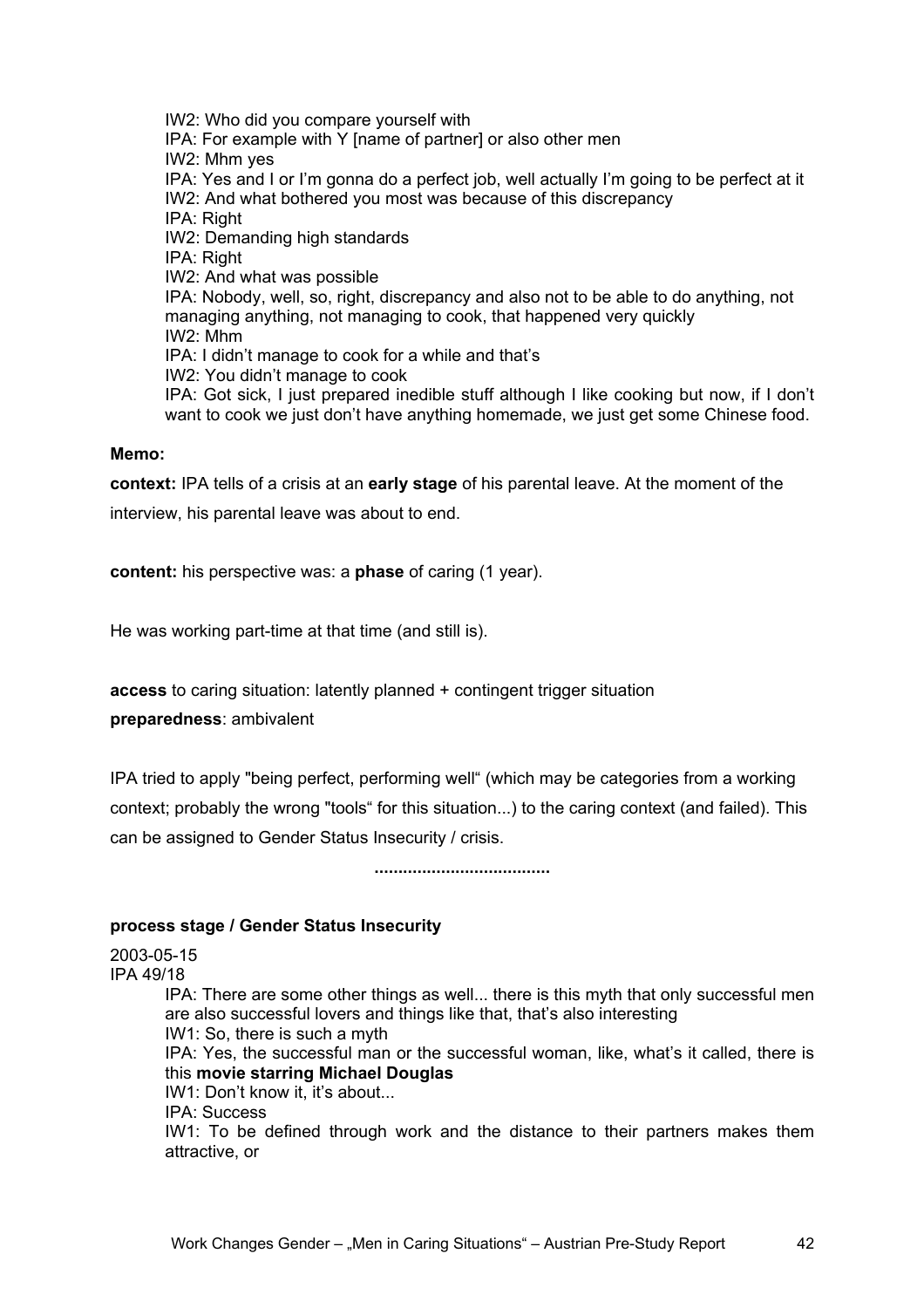IPA: There is something about this theory, so track suits and ugly, so, well, ugly dressed, **I don't wear track suits anymore, I'm always quite nicely dressed at home.** And when I get enough of that I wear something extraordinarily nice. IW1 and IW2: Yes IPA: So, you can, just some means to take counter measures and IW2: Yes IPA: There are these **housewives who stay at home and start looking ugly**, they say IW2: Yes IPA: I didn't have time to shave today, I wanted to shave for you but there wasn't enough time IW1: So, we were early, see IPA: I wouldn't have waited IW2: What would you answer to these questions that are not asked IPA: Well, it does make me, **make me feel insecure** to stay at home, it's different from being away from home and having **contact to attractive men and women**, than **being at home only dealing with family members**  IW2: Mhm IPA: So, it takes some effort to, you can't just wait for something exciting to happen when you stay at home. You need to **create some excitement** within this frame.

### **Memo:**

**context:** IPA tells of his present situation = still in parental leave, but not for much longer.

**content:** his perspective was: a **phase** of caring (1 year) that is about to end now.

IPA is working part-time

**access** to caring situation: latently planned + contingent trigger situation **preparedness**: ambivalent

**action/interaction: distance regulation:** In this example, insecurity is coped with by increasing distance to women, esp. housewives, and orienting on male "icons", symbolically reducing the distance to masculinity drafts by dressing well at home.

"Insecurity" here can be observed as "in-vivo-code", introduced by IPA himself. Psychological distance to "housewives" is high, in devaluations and symbolic efforts IPA tries to **avoid** the "similarity = similar situation"-cognition.

As can be seen in other interview passages as well, Gender Status Insecurity is still present. IPA is reflecting masculinity drafts to a certain extent, there are not many de-and regendering actions (but see below for one such code for IPA); this is how far the process went for IPA: somewhere half-way from Gender Status Insecurity to adapting and changing. Interestingly, he is planning a second parental leave for the future (which he put into reality,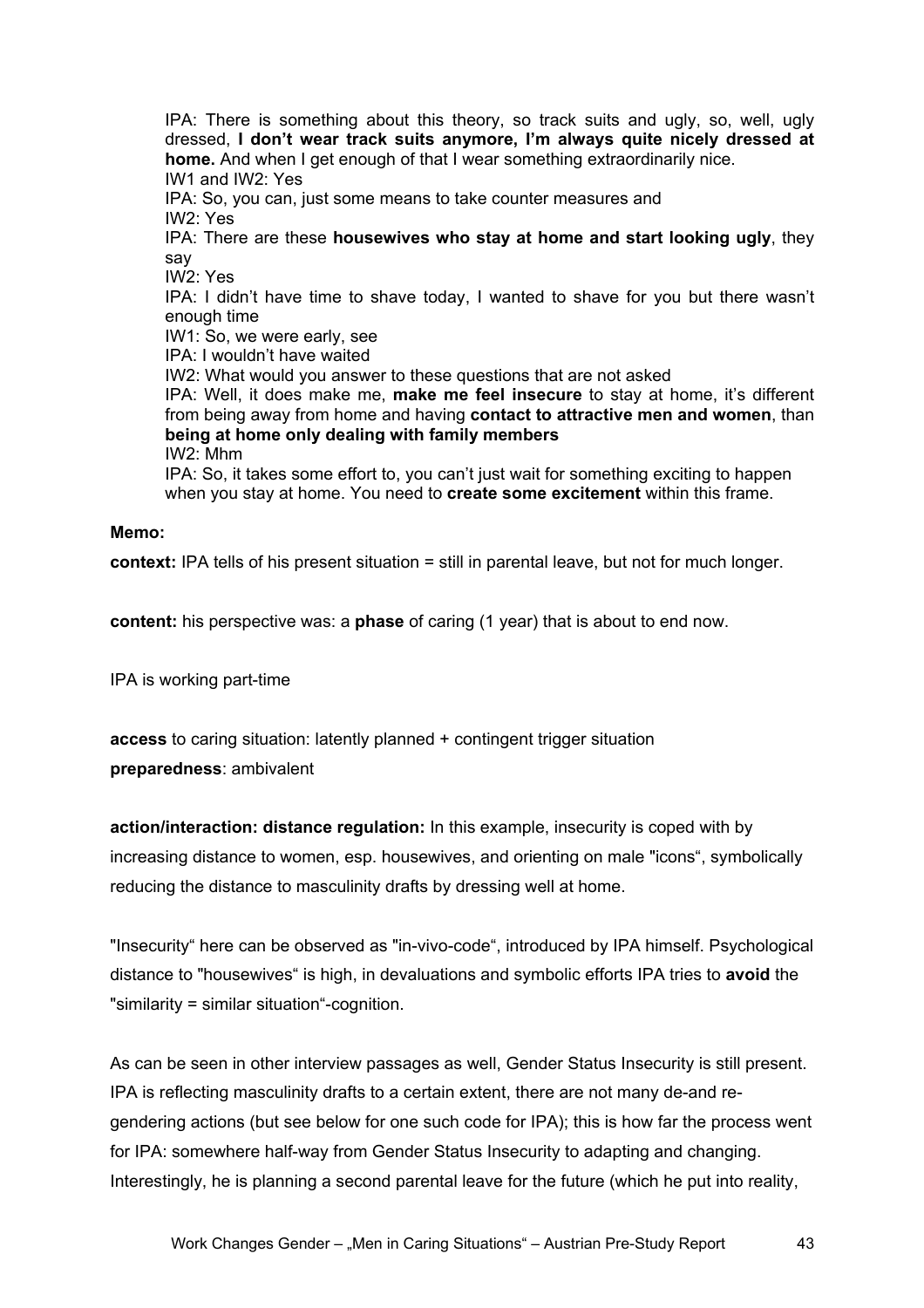we got this information later), after a phase of full-time work. As if he stopped his identity work at a certain point to return to it later on (=iterative scenario)...

**.....................................** 

### **process stage / Gender Status Insecurity – crisis: isolation (mind male-male-**

#### **relationships)**

2003-09-02 IPD 26/19

> IW2: And how did your friends and acquaintances react - you said the fact that you are a house husband didn't go down very well. How did you notice that?

> IPD: Because **they didn't really want to talk to me** about these things. You know, after a while you just **don't have anything else to say** but only tell them that your son started walking and you totally freak out about it and your friends are just annoyed, but at this point it wasn't actually like that. At this time they were also pretty interested. But at some point, pretty soon, you don't have anything to talk about. **Being the one who only sits at home**.

IW2: How did you deal with it?

IPD: **I just stopped telling them things** or didn't say much. About things at home. There were other things to talk about but most of the time I left these things out.

IW2: Right. But you weren't frustrated because of it, right

IPD: **I was**. That too. But I rather went through a crisis typical for artists. That maybe the things I made were just crap and that I should throw it all away and things like that. I think it's normal for an artist to question yourself and your art. I had that a lot. Then **also other frustrations about not being a good father** and things like that but I think everyone feels that way sometimes. I think that's normal. When my son went through a defiant phase and nothing worked. And at this point they said: Of course, because I'm a man. The additional problem of not really being accepted.

#### **Memo:**

### **context:**

IPD tells of a **past** situation = crisis (projects seemed to fail: artist, father).

**content:** his perspective was and is: a **continuous**, open-ended caring situation.

at the moment, he is in a training program for "day-caring" (mostly women attend this program, few men) to work in a day-care position later on; works as independent artist at home; no other paid labor.

**access** to caring situation: planned **preparedness**: high

IPD refers to a past situation. Crises occurred, as he was not successful as an artist, and in addition, he did not feel accepted by his environment as far as parenting was concerned.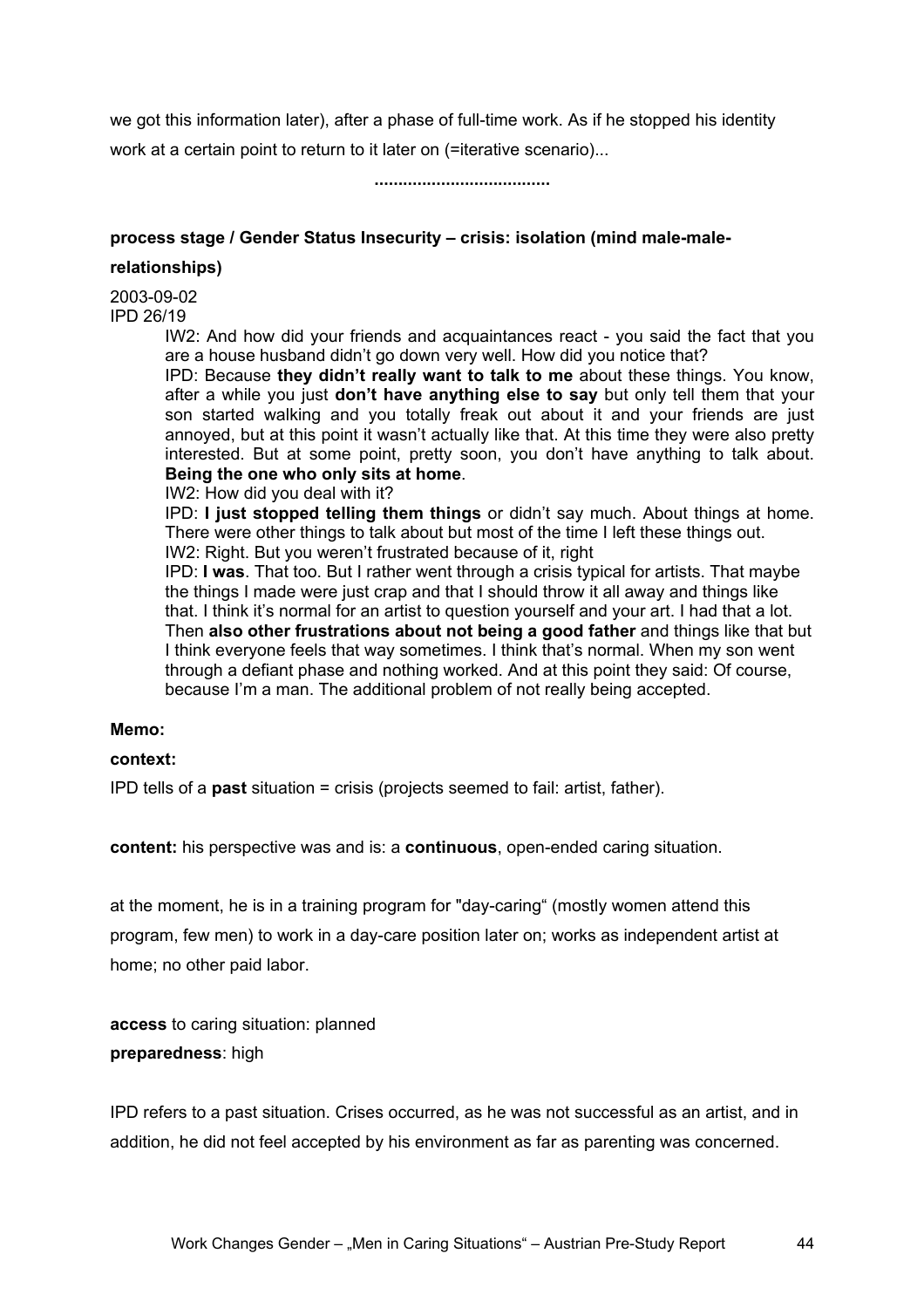**action/interaction types: networking:** As action/ interaction pattern we see the rearrangement of the social network ("**networking**") as far as the content of communication is concerned. The reactions of his male friends when IPD tells about his experiences with his child are rather sanctioning. So he increases the distance to them by deleting a possible communication content.

**.....................................** 

#### **Gender Status Insecurity / crisis:**

2003-09-08

IPD 28/16

IW2: How do you deal with, how did you deal with such a crisis? IPD: I **withdrew**. Hardly ever left the house .... for example after the exhibit, I actually didn't do anything at all except for caring for my son. I managed to do that. But other than that, I didn't see my friends anymore, or only very few. I just didn't want to see anyone.

### **Memo:**

### **context:**

IPD tells of a **past** situation = crisis (exhibition failed).

**content:** his perspective was and is: a **continuous**, open-ended caring situation.

at the moment, he is attending a training program for "day-caring"; works as independent artist at home; no other paid labor.

**access** to caring situation: planned **preparedness**: high

**action/interaction types: networking:** After failure within the "artist-project" (nothing was sold at an exhibition) that is linked to a "work-concept", IPD is "networking": he reduces social contacts (to avoid "sanctions"?).

**.....................................** 

### **Gender Status Insecurity/ crisis:**

2003-09-12 IPA 24/25 IPA: I can see my **dark side** also in the area of child-rearing, so like today, for example, I am very nervous, very nervous, I freak out, I yell, yes, I can't stand it anymore, well – it is not that extreme, but, well...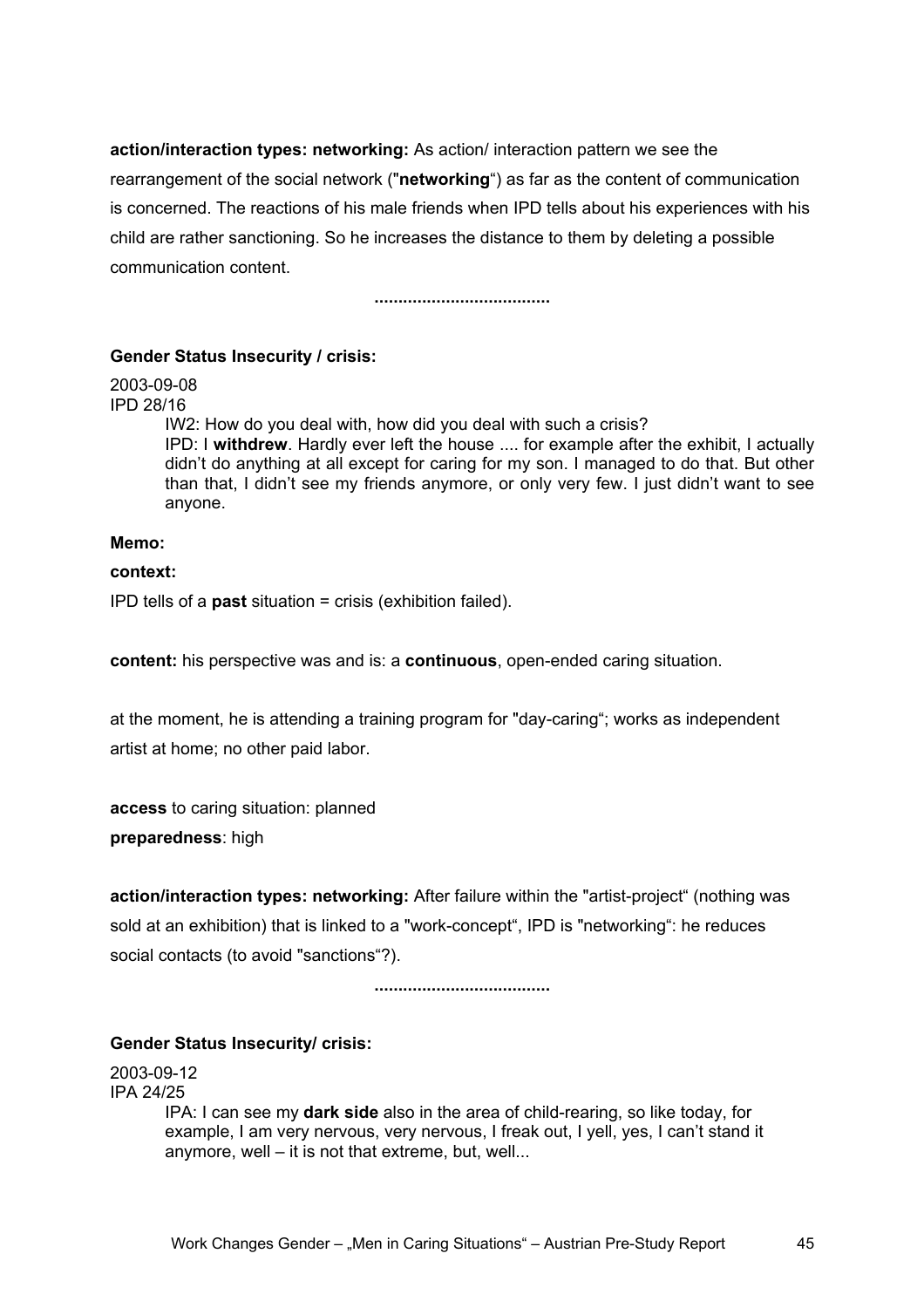### **Memo:**

### **context:**

IPA tells of **present** crisis. At the moment of the interview, his parental leave was about to end.

**content:** his perspective was: a **phase** of caring (1 year).

He was working part-time at that time (and still is).

**access** to caring situation: latently planned + contingent trigger situation

**preparedness**: ambivalent

The sequence shows that this phase may constitute an excessively demanding situation for the men, where they meet their psychological frontiers.

**.....................................** 

# **5.1.3. Reflecting masculinity drafts**

### **reflecting masculinity drafts/ defending against devaluation**

2003-09-10 IPI 20/2; 21/26

*(IPI is talking about reactions to his caring situation:)* 

IPI: The admiring questions. Those with exclamation mark. Well, **it's not really accepted**. Well, you, well, they don't know how to deal with me. Like at the job centre. I needed something, right, after I handed in my notice. So, I went to the Employment Service, I got into the "program for business-founding". I wanted to take part in it anyways. And when I went to the job centre, this program is located at the centre. I see, what are you doing at the moment? So, you are on parental leave? Well, I don't know how we do that. **They just don't know how to deal with men who are on parental leave.** And then they make a phone call and the next one: I've got someone here who is on parental leave; how are we dealing with him? Like a woman? Well, no, that's strange. Every day life. When you go grocery shopping, and the sales woman, after you've been there 30 times they ask: Do you stay at home? IW2: When you talk about these "admiring questions", did you feel comfortable to be

asked about it or not or how did you experience that?

IPI: It wasn't bad. I didn't, **I didn't really mind that people react that way** when a man is on parental leave. It's probably just strange. I didn't imagine it to be that way. I thought that's normal nowadays. But it's different. Especially **older men** can't cope with it. I noticed that. **Apparently you lose your masculinity when you take parental leave.** I definitely noticed that.

IW2: You talked about fear. You said men are scared. What are men scared of? IPI: Well, for example of **not being seen as men in society**. To lose credit. Like I sometimes experienced it. Or like it felt to me. Right. Like: you are the man, you have a job; a woman has to stay at home. **Like the typical model**. And here it's the other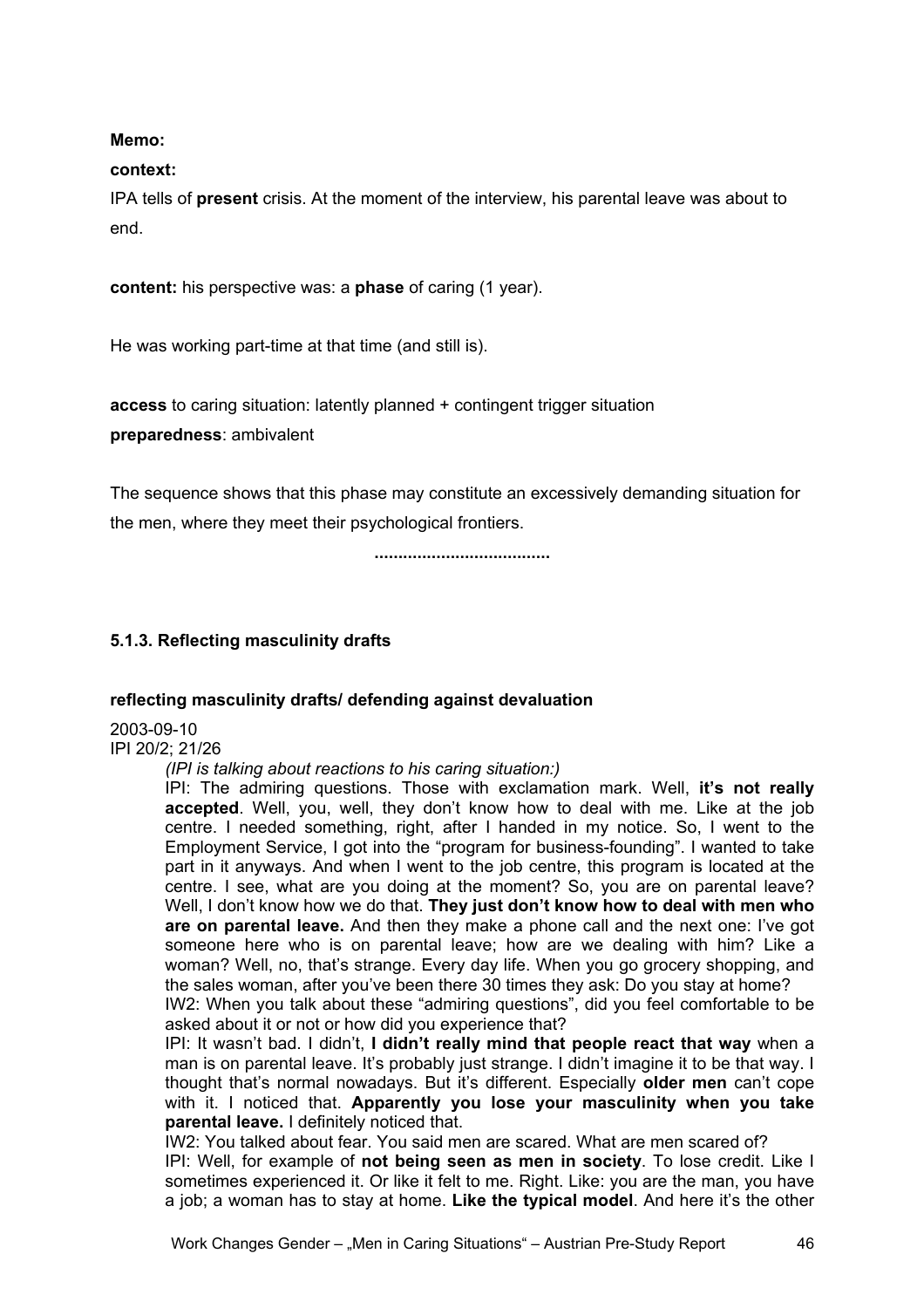way round. There is something wrong. That's what they are scared of. Of this discrimination.

### *(IPI is talking about people who devaluate him:)*

IPI: ... The **devaluation** came from people who I, well, who are not important to me. **Those who are not to judge about me**. I somehow feel **sorry** for them because they can't break out of their roles. I have experienced that for the last 25 years. It's sad but true. It really doesn't bother me. If it bothers them, well, then there's something for them to talk about.

### **Memo:**

### **context:**

IPI is referring to a **past stage**. He had to implement a **phase** of **full-time caring**, without paid labor (just some further education, with a plan to become self-employed).

### **access** to caring situation: planned

### **preparedness**: high

IPI reflects his experiences in the caring situation, as far as social reactions are concerned. (Mind the first section: reactions of the officers at the Employment Service were coded as "Intervening conditions / unprepared institutions / hindering for entering/maintaining caring situation". This is a pattern that we have seen often, not only at the Employment Service but also other institutions, e.g. Public Insurance Agency).

IPI tries to become clear about these reactions and – differently to his expectations - finds that norms are implemented everywhere: institutions, men and women, the older generation of men. "Unmanliness" as a topic in his arguments can clearly be seen. Equipped with a rather high level of resources (=fostering intervening conditions; e.g. "being different", "motivation to autonomy", supporting network...) and a high preparedness, he is able to reflect the ascribed masculinity drafts in quite a clear way.

**action/ interaction:** psychological distance regulation: increasing distance to (certain) men (="the older generation") respectively masculinity drafts, based on:

questioning gender drafts:

is evident here, see the definition above: reflection activities based on (gender-) normative conflicts, e.g. thinking about norms

networking:

Here we can assume that contacts are reduced or the form of contacts is changed if IPI faces devaluation by someone.

Masculinity drafts are questioned and rejected, when IPI talks about "breaking out of the roles".

**.....................................**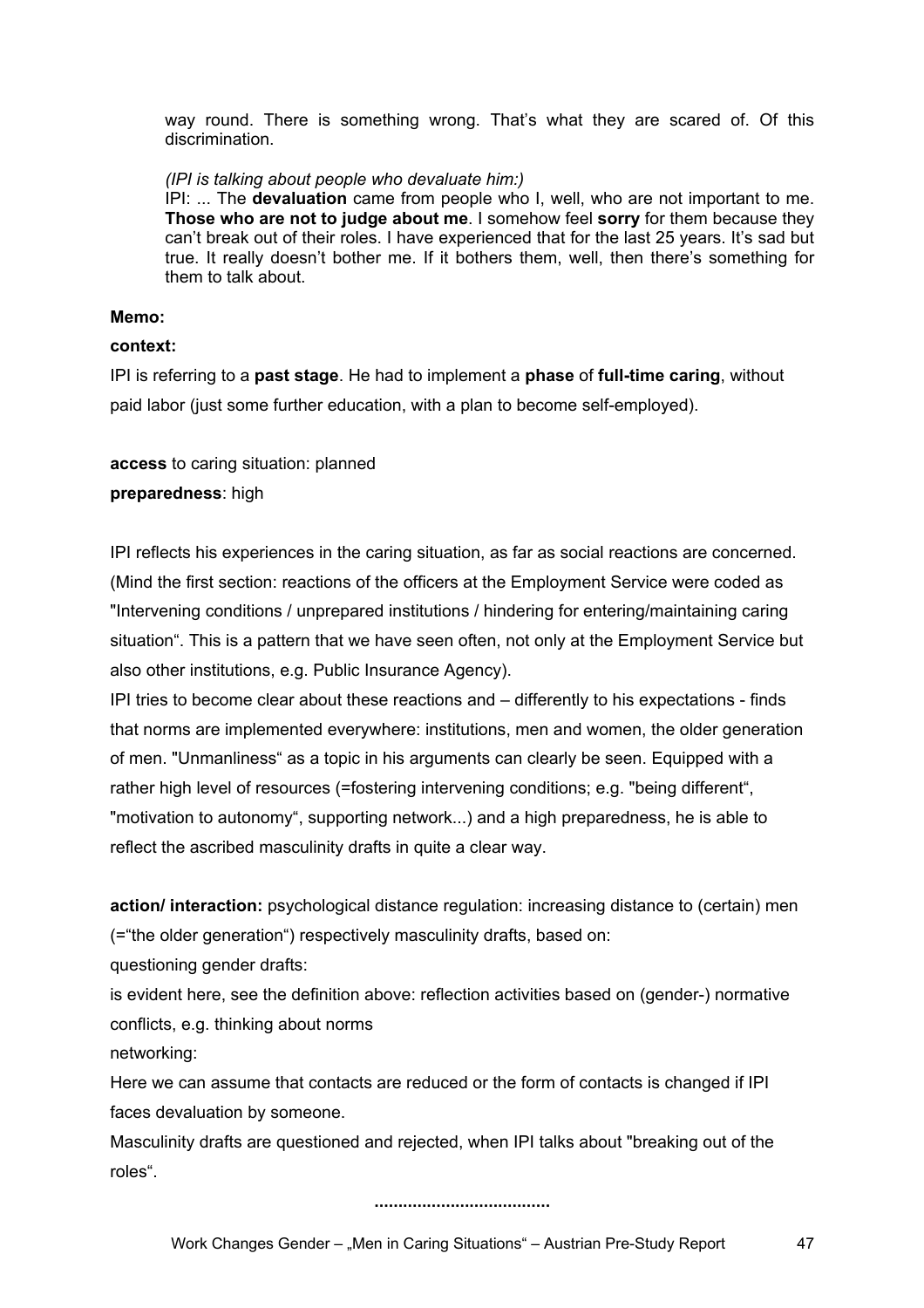### **reflecting masculinity drafts / reflecting social sanctions**

2003-09-10 IPD 25/8

*(IPD has been in the day-caring'' course for a short time)* 

IW2: How do you deal with these expectations, the expectations about the traditional male role and that you are not conforming. What do you feel about it, what are your experiences?

D: Mhm, that's, difficult. It's got nothing to do with being in this course but it's generally when I talk to women. It's strange. **I'm not always accepted**. Or rather not often. And even my own **girlfriend** started feeling strange about it. About this picture. It's difficult. **It's difficult in every area**. It's difficult with my parents, my relatives, acquaintances. But it was stronger when I stayed at home with my son. **It's hardly accepted just to be a house husband**. But now that I'm training for an **occupation** I suddenly am **accepted**. At least at the moment. Everybody is going: hey, that's great. But maybe they just don't want to hear about my stories about owners of galleries and are just happy that there is some change. Maybe. But what I'm doing right now is seen as something positive. But **just being a house husband and a part time artist wasn't, well, wasn't really accepted**, let's put it that way.

D: So, you say your girlfriend also felt strange about it. About what exactly? Maybe you...

D: The one thing **she** really didn't like was **being the only breadwinner** of the family. That I don't want to be or that I can't be responsible for it. The **traditional man is the breadwinner** of the family. And in our case **she is the one** who earns money. And it just doesn't work **like we imagined** it. It's often **too much for her**.

### **Memo:**

#### **context:**

IPD tells of a **past** situation = the situation before the education (day-caring course), as well

as about the **present** situation (being in the course), and compares...

**content:** his perspective was and is: a **continuous**, open-ended caring situation.

At the moment, he is attending a training program for day-caring; works as independent artist at home; no other paid labor.

**access** to caring situation: planned **preparedness**: high

IPD has a clear picture about what has happened: he is not only experiencing social sanctions (by women and men), he is also able to reflect them. Thus, he has also a certain critical distance to the – now - positive reactions to work in day-caring. He is clear about "the norms" and can reflect what happens when violating the norms, also to his partner. Note: the partner's identity-work on her role as a breadwinner...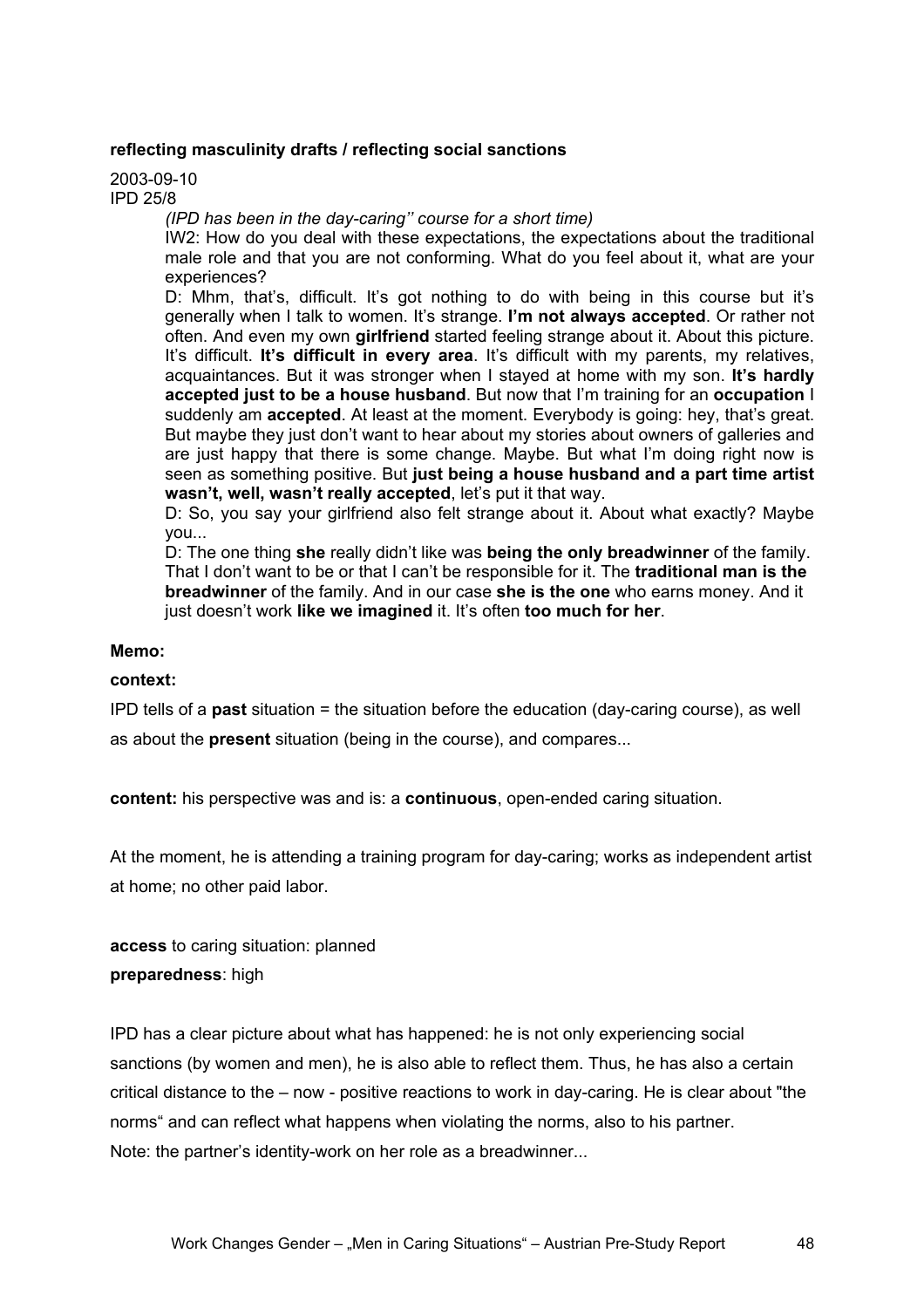**action/interaction:** questioning gender drafts: IPD questions not only masculinity, but also femininity drafts. "Intruding" female connoted areas results in perceived sanctions from women as well as from men. So IPD was in a situation of "sitting between the chairs".

**.....................................** 

*redefining the meaning of "work":* 

### **reflecting masculinity drafts / redefining the meaning of** "**work**"

2003-09-11

IPF 34/16

IW2: What would you say if a man called you a softie? like, because you don't work full time. And that you are not a real man and things like that. IPF: I can only laugh about it because he doesn't know what he's talking about. He doesn't know me and what I'm doing. And then I'm wondering if he could do it. Well, if you think it's easy – I mean, **it's really hard work; takes a lot of effort**.

### **Memo:**

### **context:**

IPF can refer to a **past** situation and the **present** situation: he was in parental leave with his first child some years ago, now he is working 20 hours a week as a masseur, being the one who is mainly responsible for his children (2 meanwhile). His partner is working full-time.

**content:** his present perspective is: a **continuous**, open-ended caring situation.

**access** to caring situation 2: planned **preparedness** for caring situation 2: high

**action / interaction: questioning gender drafts / reflection:** The tasks to be done in the domestic and caring context are defined as "hard work".

**.....................................** 

### **reflecting masculinity drafts / redefining the meaning of** "**work**"

2003-09-11 IPD 20/6

It's fun to be with kids. It's life in the literal sense. **And you can call it job**. So, I did the practical training at a day-caring facility and **she also calls it a job** but it's really fun. Yes, I just like it. I love it.

### **Memo:**

**context:** IPD refers to the **present** situation: being in the day-caring course and doing practical training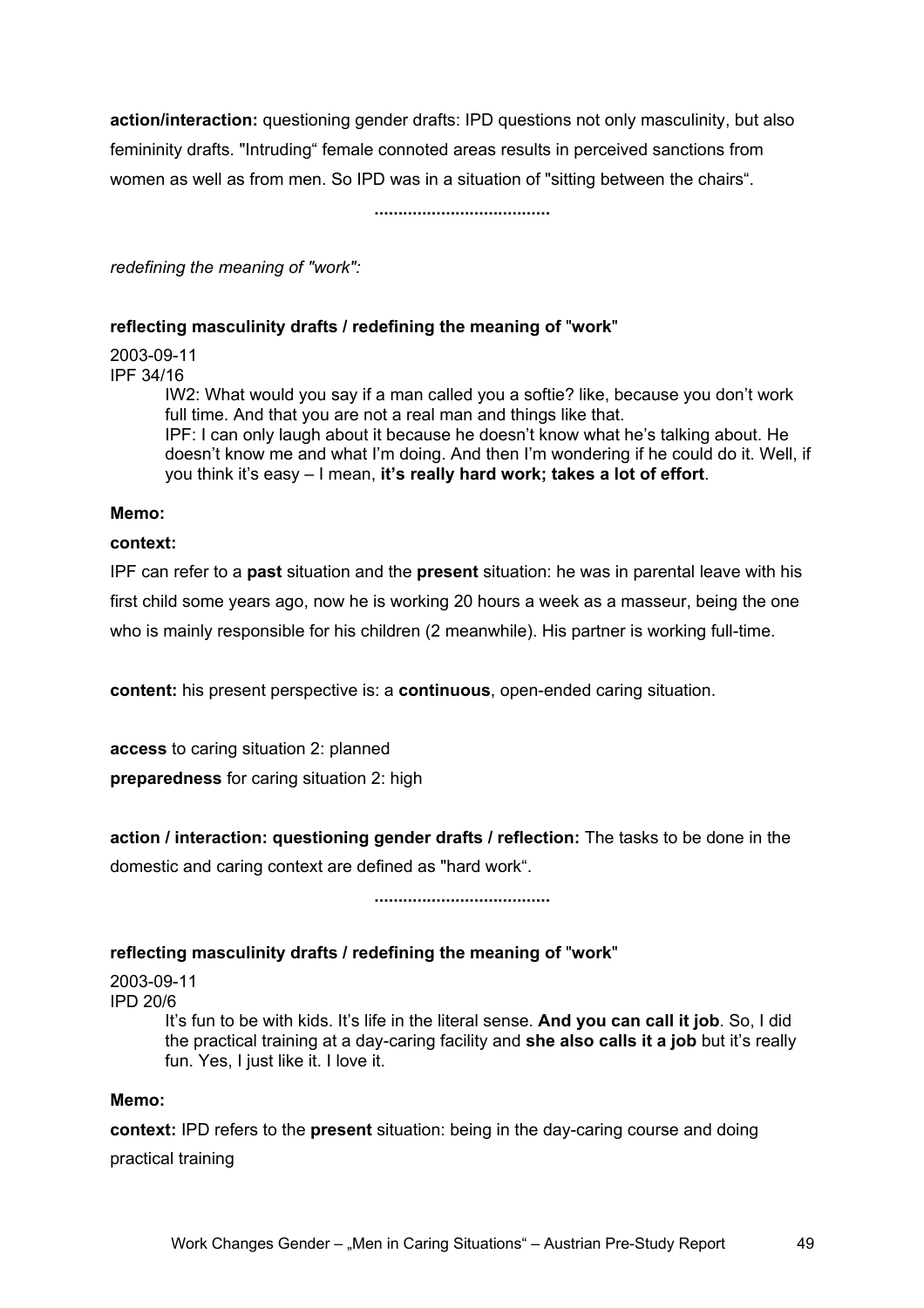**content:** his perspective was and is: a **continuous**, open-ended caring situation.

**access** to caring situation: planned **preparedness**: high

**action/ interaction: questioning gender drafts/ reflection:** IPD is definitely "working", doing a practical training within the day-caring course, working together with a day-mother. Despite this "outside"-view, he uses the expression "You can call it job" that shows that this is not self-evident for him, but has/had to be redefined. His model here, the day-mother, uses the term "job/work" as well, which is the more a reason for him to see it in the same way. It seems like for IPD the "fun"-element is conflicting with the equation "caring=work" to a certain extent (Like: "Something that is fun cannot be work" or the other way round; this is an older view on work (that might be linked to his milieu of origin<sup>8</sup>?).

**.....................................** 

### **reflecting masculinity drafts / redefining the meaning of** "**work**"

2003-09-11 IPD 21/4

> IPD: As an independent artist you sometimes don't earn any money for 3 months and then you have another exhibit you work for half a year where you don't get any money. For **working hard** for half a year. It happens. There is always insecurity. But now it's different. Now I have, when one of my exhibits in February failed I started thinking about a change. It can't go on like that. There were two options. Either working as **laborer**, because I wouldn't get a job as a goldsmith. Or doing something I enjoy. And I would enjoy **working with kids**. And that was it. That was the reason why.

### **Memo:**

l

### **context:**

IPD refers to the **present** situation: being the homemaker and attending the day-caring course, with a **future** perspective: working in day-caring later on.

**content:** his perspective was and is: a **continuous**, open-ended caring situation.

**access** to caring situation: planned

**preparedness**: high

 $^8$  As Keupp et al. (1999) point out, a post-materialistic meaning of "work" would very much include the fun-element, many of the youngsters and younger adults in their study said, "I want a job that is fun". In this view, work nowadays is becoming even more important: it is a restricted resource, not accessible for all; and people even assign higher demands to work (like "fun"), to compensate for former meaning-making institutions.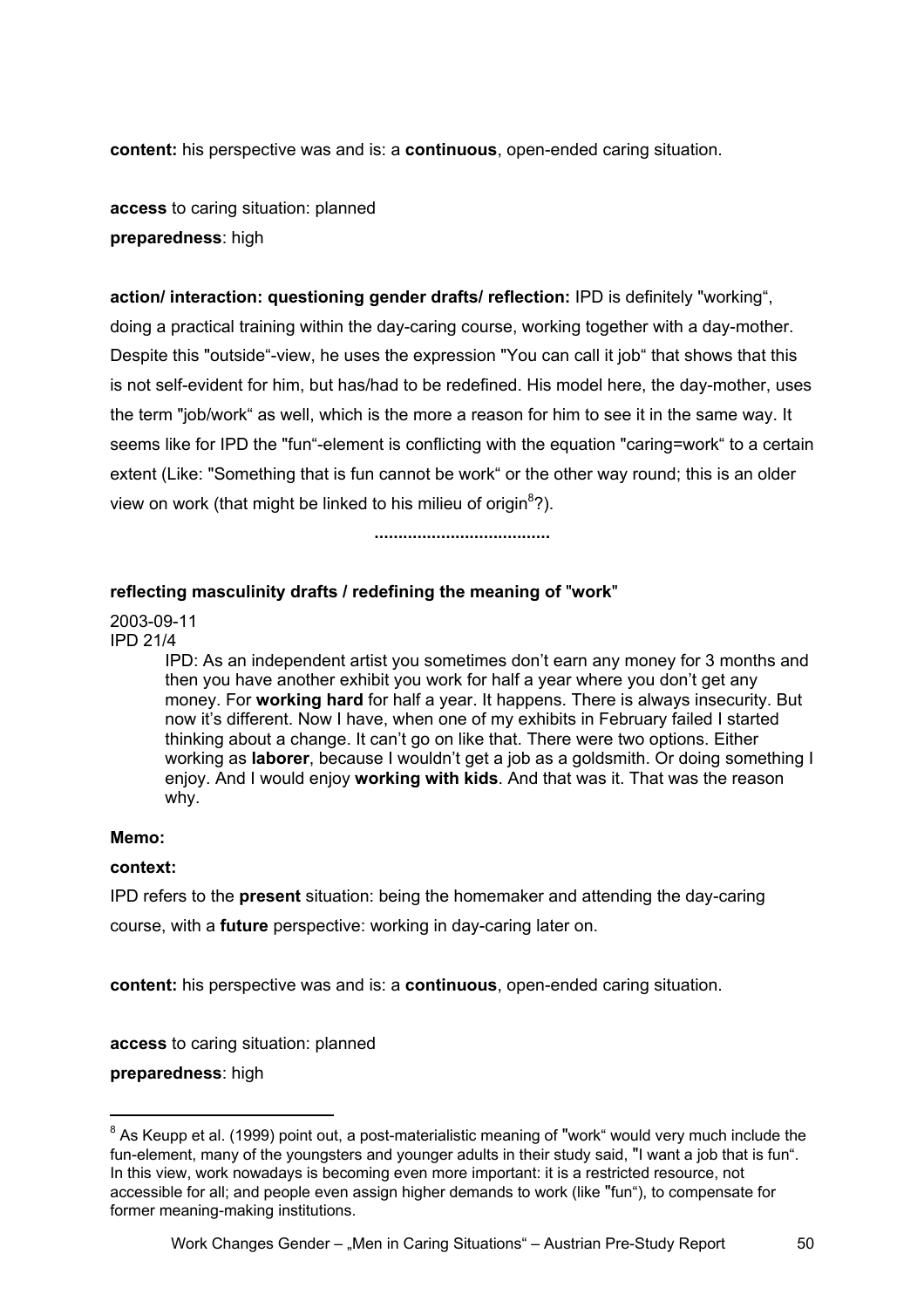# **action / interaction: questioning gender drafts / reflection**

Here we meet the definitions from above again. There are more possibilities for him to go for paid labor, which reveals his identity-work on the term "work":

(1) working as self-employed artist: he failed to make money, various difficulties...

(2) going for a McJob: he doesn't give arguments here why he rejects this alternative. His cognitions are the following:

IPD: The other option was to work on an assembly line in a car manufactory but in this case I couldn't be there for my son anymore. Or hardly ever, like a regular father. And this is still not what I want. (IPD 33/5)

(3) working in his profession: goldsmith. But: he defines himself as an "artist", not as

"goldsmith". He is "too far away" from working as a goldsmith.

(4) working in a domain that is **fun** for IPD: working with children.

# **5.1.4. Adapting, rearranging self concept (biographical change pattern)**

# **process stage / adapting, rearranging self concept / I** "**as**" **a woman**

2003-09-11 IPF 27/13

> IW2: In what way do you differ from men? From men who have a full time job? IPF: Well, what's the difference? **There is none, I hope**. Because then it would be true what this guy said<sup>9</sup>. No, I think I just decided to be there for my family and that's what I do, 100 per cent. If I worked full time I wouldn't be able to do that. But I want to. It's not easy. Well, it's – I think **I'm in the same position as thousands of house wives**. Housework **isn't fun** and you don't get any credits for it and you don't – it is at times horrible. Really hard sometimes. **But I'm nothing else than a woman**. It's the same for women who do that job, it's a lot of work. It's more than a regular full time job. You don't get any credits. That's not true, you do get credits for your work but my children don't praise me everyday for the meals I cook, not even every second day. Sometimes they show their appreciation but not often. Compared to what you do and for the time you spend on it. And you don't have much time for yourself when you have a family. But, as I said, I – it's the same for women, as I said, like men who work full time – I like my 20 hour job just as much. It's great to work 20 hours. I think I found the right thing for me personally, I don't know what others feel about it. To live this way and to be lucky and be able to be a house husband and have another job. I don't think it would be good just to stay at home. So there is diversion and also what society passes on to everyone about achieving things. It's very sad that house wives don't get any credits for their work. Maybe it's wrong that you have to have a 20 hours job to get these credits. To satisfy this need. So that you say to yourself that you do achieve something in your life and others notice it. And then you can be a house husband and don't have to worry about that anymore.

l  $9$  IPF refers to a colleague who had directly told him, "You are not a real man!"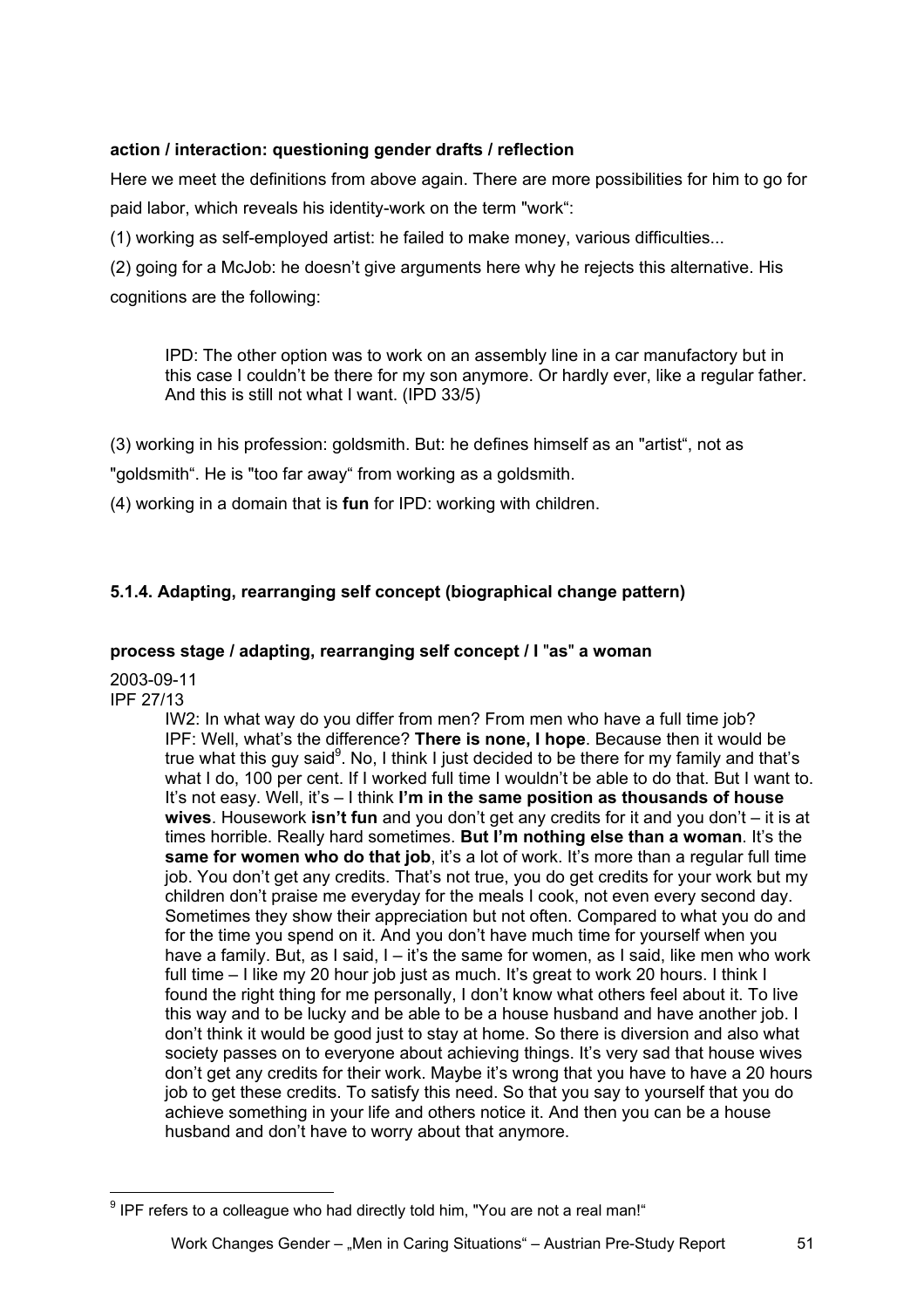### **Memo:**

### **context:**

Here, IPF mainly refers to the **present** situation, being the main person in charge for his children (meanwhile 2 ).

**content:** his present perspective is: a **continuous**, open-ended caring situation.

IPF was in full-time parental leave with his first child some years ago, now he is working 20 hours a week as a masseur. His partner is working full-time.

*past:*  **access** to caring situation 1: contingent **preparedness** for caring situation 1: ambivalent *present:*  **access** to caring situation 2: planned **preparedness** for caring situation 2: high

In the first section of this sequence, IPF compares his situation with the situation of other women who have the main responsibility for caring and domestic work; so this is his reference group in this context.

In the second section, he refers to his part-time work which in principle is convenient for him. In this example it becomes clear that the category "paid work: full-time, part-time, none" can be seen as an **intervening condition**; here, "part time work" is **fostering** for maintaining the caring situation, IPF has found an alternative that is OK for him.

"Only houseman and being at home, I don't know if this can work": with this statement he refers to his first caring situation, when this was exactly his situation and he had a hard time with it.

A whole variety of aspects/ codings is included in the above statements. Here are the ones that refer to the process stage "adapting, rearranging self concept", plus another interesting aspect:

### **action/ interaction: de-gendering and re-gendering/ similarity means similar situation:**

IPF's reference group is the women in the same situation ("housewives"). He is finding various similarities between him and them. "Same situation", not "same sex" seems to be the important criterion for perceiving similarity.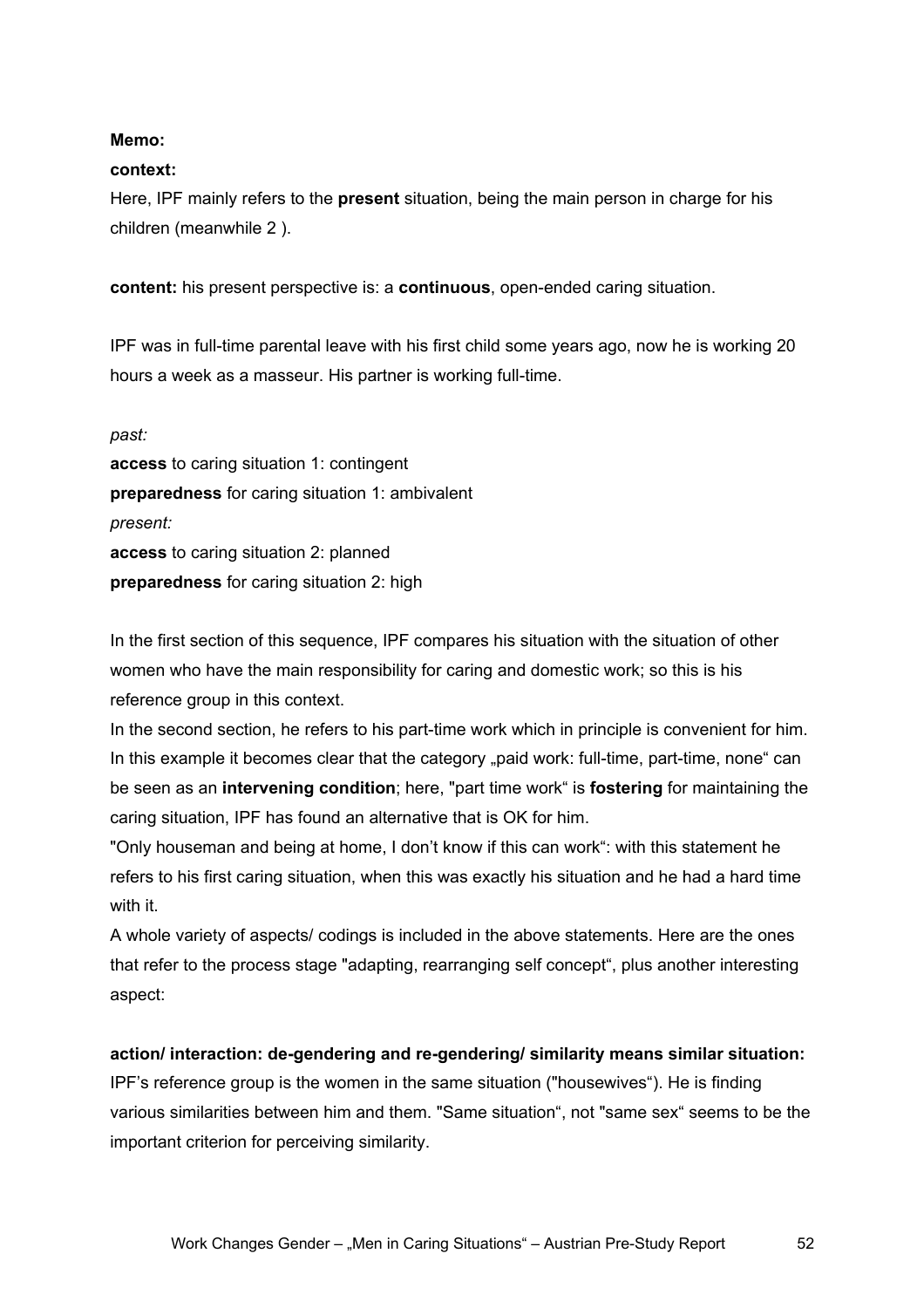**action/ interaction: de-gendering and re-gendering/ positive evaluation:** IPF presents himself (to the interviewer, to himself) as a person who has made a decision and is committed to this decision ("I said 'yes' to my family").

"reflecting masculinity drafts/ redefining the meaning of work'" can also be seen: **action and interaction: questioning gender drafts/ reflection:** In the last section of the sequence, IPF reflects the connections of "work", "performance", "social acknowledgement". He observes the satisfaction that is derived from "functioning well" for himself, and states that this is implemented into people by society. Comparing his first and second caring situation, he finds out that he cannot completely get rid of these "implants", and the combination of part-time work and caring situation turns out to be the best compromise for him. "Social acknowledgement for domestic and caring work" is an important issue in the whole sequence.

**.....................................** 

### **process stage / adapting, rearranging self concept / similar situation**

2003-09-11

IPD 33/14

IW2: Right. If you add all the hours you work, how much is it? Work at home and paid work.

IPD: I can only speak for the moment. At the moment it's 10 hours a day at home. When my son is at nursery school, I mostly sat at the table or at work. But, wait, you said at home and – ok, then it's 8 hours. Since I sit at the table for 2 hours and the rest is housework and take the boy out and yes, just the typical **homemaker or housewife** where you never get out of work. It's housework when the boy is awake. When he goes to bed and wakes up half an hour later and his foot hurts, it's still housework. So, you can't just leave and the job is done. And you can't say it's only 8 hours a day. No way.

### **Memo:**

**context:** IPD refers to the **present** situation: being the main person in charge for child and homemaker.

**content:** his perspective was and is: a **continuous**, open-ended caring situation.

**access** to caring situation: planned

**preparedness**: high

IPD is attending a day-caring course; self-employed artist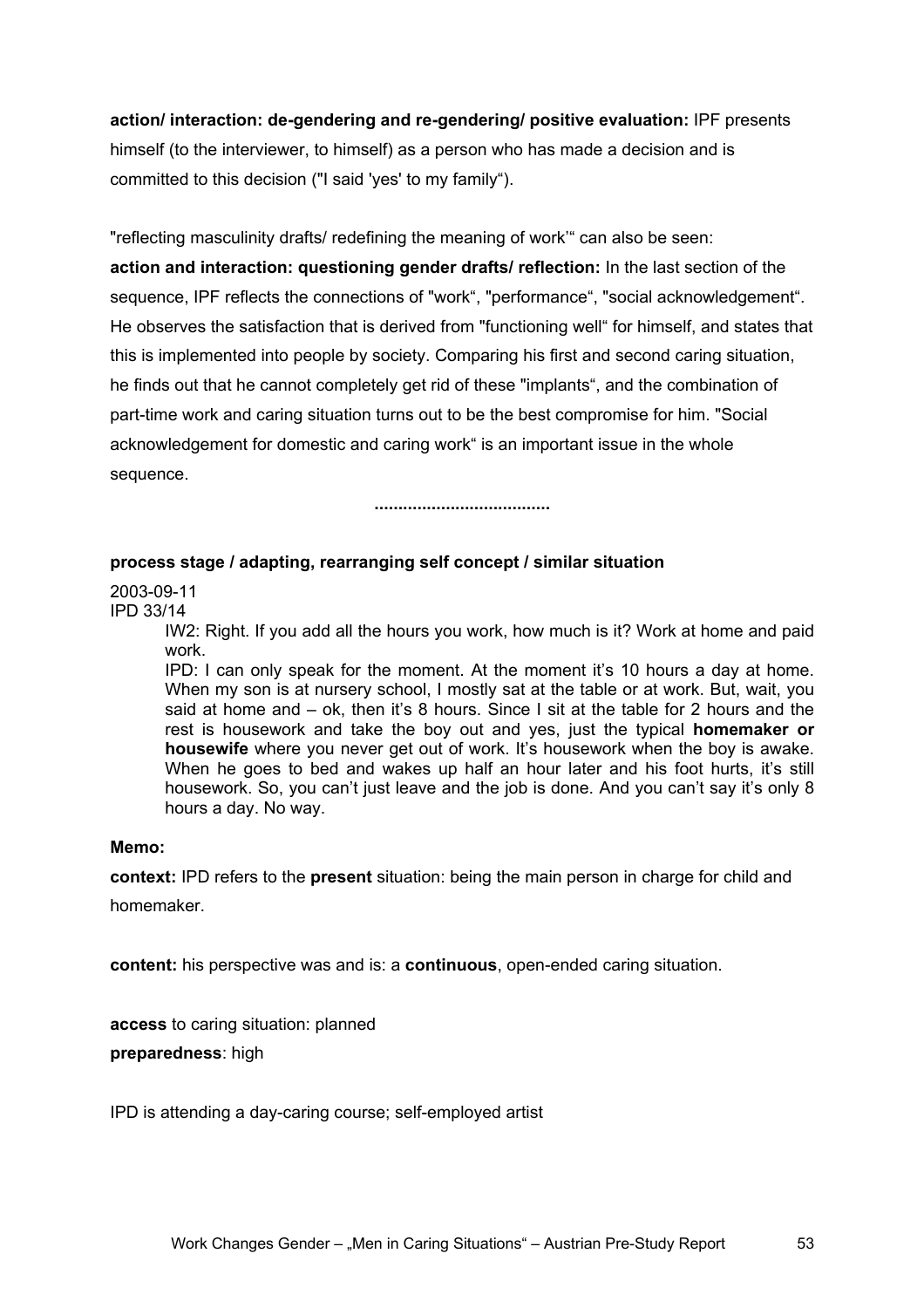### **action/ interaction: de-gendering and re-gendering/ similarity means similar situation:**

Housemen and housewives are IPD's reference group. They are grouped together in the above statement.

(Also, the action-type "redefining the meaning of work" is touched upon...)

# **.....................................**

### **process stage/ adapting, rearranging self concept/ similar situation**

2003-09-11 IPB 15/22

> At the moment I'm actually unemployed, at the job centre they put me into the wrong category, at first I was entitled to get 'precarity-benefit' [=a benefit after the unemployment benefit expires, for precarious situations] and then I read in a **folder for women after parental leave** that when you get dismissed while you are on leave you are entitled to educational leave afterwards or rather I think it's called "unemployed benefit for further education".

### **Memo:**

### **context:**

IPB refers to the **present** situation: he was in parental leave, was dismissed from his company, is now unemployed and doing further education, he gets money from the Employment Service within a measure to qualify and reintegrate persons (after parental leave) into the labor market.

IPB is the main person in charge for child and homemaker.

**content:** his perspective is a **continuous**, open-ended caring situation. He has changed the context group: when he entered the parental leave, his perspective was a phase of caring, and then going back to his workplace.

**access** to caring situation: planned **preparedness**: high

### **action/ interaction: de-gendering and re-gendering/ similarity means similar situation**

Here we get an idea of how "accepting to be in the same situation like many women" could go. In this case, IPB scans existing measures that could be useful in **his** situation, detecting that his situation resembles the situation of **women** after parental leave who are addressed with this folder. (As we have already stated, the fact that institutions are not thinking in terms of "men and caring" is seen as a "hindering intervening condition" for entering/ maintaining a caring situation for men. Like in the folder-example: it is not a folder for persons of both genders, nor exists a folder for men in this situation.)

**.....................................**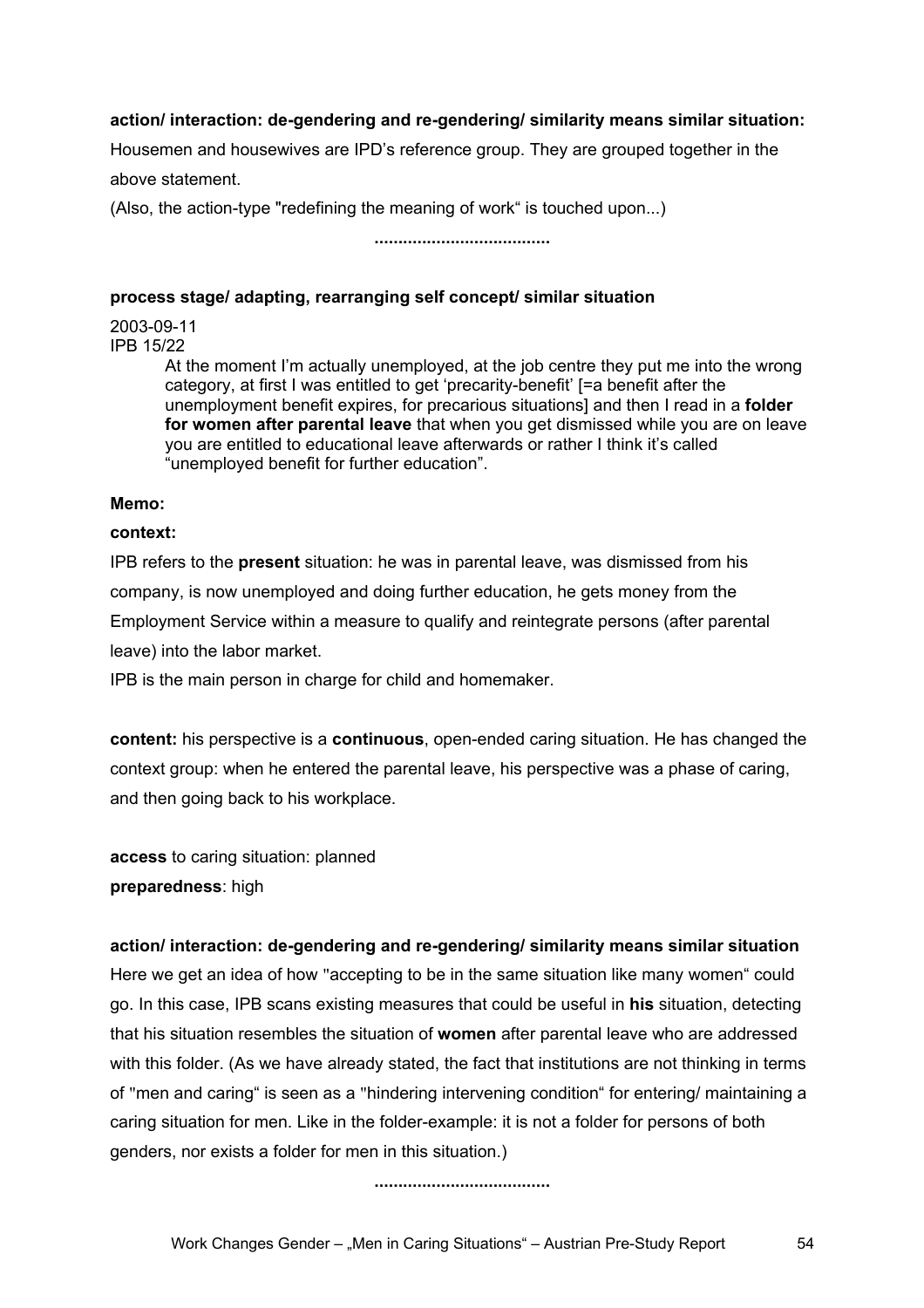### **process stage / adapting, rearranging self concept / similar situation**

2003-09-12 IPD 30/18

> You are locked into your apartment and you have to look for social contacts. It really takes some effort. If you work full time you spend the day with 20 colleagues and when you go home after work you are likely to be glad to be alone. With me it's the other way round. I go out in the evening. I'm in a chess club where I participate in the organization because I really need time with other people. You really need to work for it. That's not really a disadvantage, you just don't have a choice. It's bad if you don't do it because then you might really suffer from the **typical housewife depression**. If you stop being active in meeting people.

### **Memo:**

**context:** IPD refers to the **present** situation: being the main person in charge for child and homemaker

**content:** his perspective was and is: a **continuous**, open-ended caring situation.

**access** to caring situation: planned

**preparedness**: high

IPD is in a day-caring course; self-employed artist

#### **action/ interaction: de-gendering and re-gendering/ similarity means similar situation:**

Talking about his situation, IPD names the "typical **housewife**-depression" as a danger. **action/ interaction: networking:** Networking is seen as necessary to avoid the typical housewife depression. It is not seen as a disadvantage (compared to men in a company), but as something that just has to be done.

**.....................................** 

### **process stage / adapting, rearranging self concept / similar situation**

2003-07-29 IPA 52/31

> IPA: It would be interesting to know what others experienced but I can't imagine that I'm an exception, that it is an individual problem, I can't imagine... it's **the same with housewives** with 2 or 3 children, it is good to have the part time job. It's great for the employer because I work hard and I like my job, I work really hard and fast. That's exactly what women tell me, that they are really good at their jobs.

#### **Memo:**

**context:** IPA's **present** situation: in parental leave and part-time working. The parental leave period is about to end.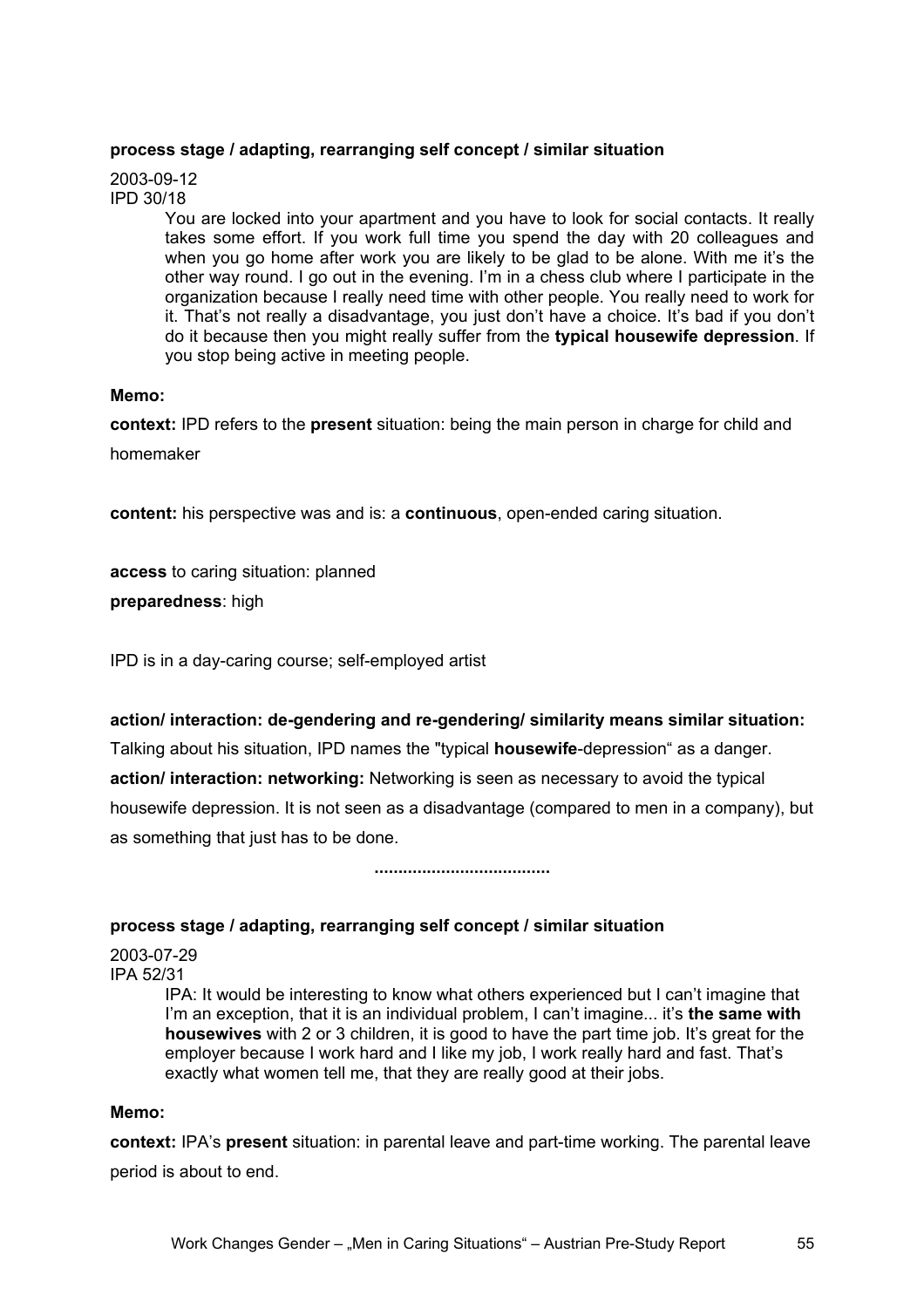**content:** his perspective was: a **phase** of caring. He is intending to go in parental leave once more with his second child (partner pregnant).

**access** to caring situation: planned + contingent **preparedness**: ambivalent

For IPA we find few such sequences, he still seems to be more occupied with Gender Status Insecurity at the time of the interview. But to a certain extent, he is in the "changing"-regions of the process. He is leaving the caring situation soon, going back to full-time work. So this is how far the process has developed for IPA by then. He is intending to re-enter a caring situation in one year's time (probably using his experiences in the first caring situation as resource and starting point, like IPF had done...)

### **action/ interaction: de-gendering and re-gendering/ similarity means similar situation**

IPA connects his situation and the situation of other men in caring situations to the situation of "housewives", especially in terms of the fostering intervening condition "paid labor" for both women and men, in this case "part time work".

> **..................................... ..................................... .....................................**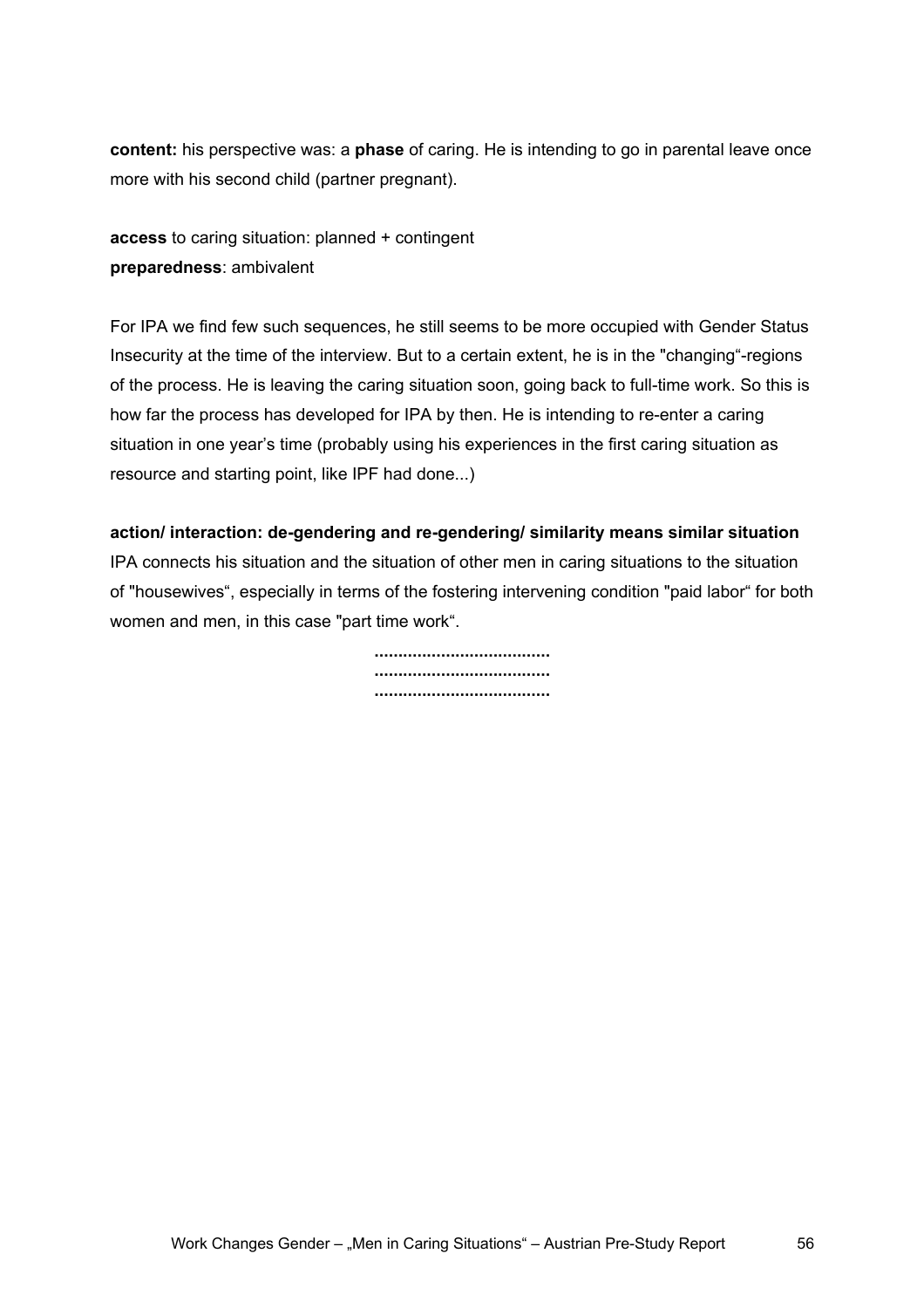# **6. Consequences**

**implement***ation* of caring (consequence)

In this section, we take a look at the **consequences** of the process, labeled as "implementation of caring", i.e. the man's present self-representation/self-concept, at the point of time of the interview, as far as relevant aspects are concerned.

Relevant properties of "implementation" are:

(1) Subjective retrospective **evaluation** of the **caring situation** ("balance sheet"), with a special focus on reflections on the changing impact of the caring situation ("having changed/having been changed by caring") so far.

#### *dimensions:*

balance sheet positive - negative subjectively ascribed amount of change: high - low

(2) **Self-presentation and self-evaluation**: Elements of self-concepts (facets) at present are presented by the respondents in the interviews, and evaluated. Often, *positive comparisons to the former situation or normality patterns* are made, to construct or maintain a positive selfesteem in the current situation.

The end-points of the implementing-process constitute the results, so sometimes there is a certain overlap between "implementing" and "implementation". The difference is that in the *process*, the focus lies on "what they *do* (action/interaction) to integrate the caring situation into their lives", whereas in *implementation*, the focus lies on "what has resulted, what can be seen at the moment", a sort of "self-concept-snapshot".

#### *dimensions:*

re-gendered elements in self concept: many - few self-evaluation: positive - negative

The opposite side of a highly re-gendered self-concept would be a straight assignment of tasks and areas to the genders, like in the breadwinner-variant: he is responsible for the income, she for domestic and caring tasks. Here, we sometimes found a pattern that we called "**appreciation**" (as a sub-category of "re-gendered elements in self concept"). "Appreciation" means that the men say that after having seen what domestic and caring work means by having experienced it, the outcome is that they can *highly value* the work of their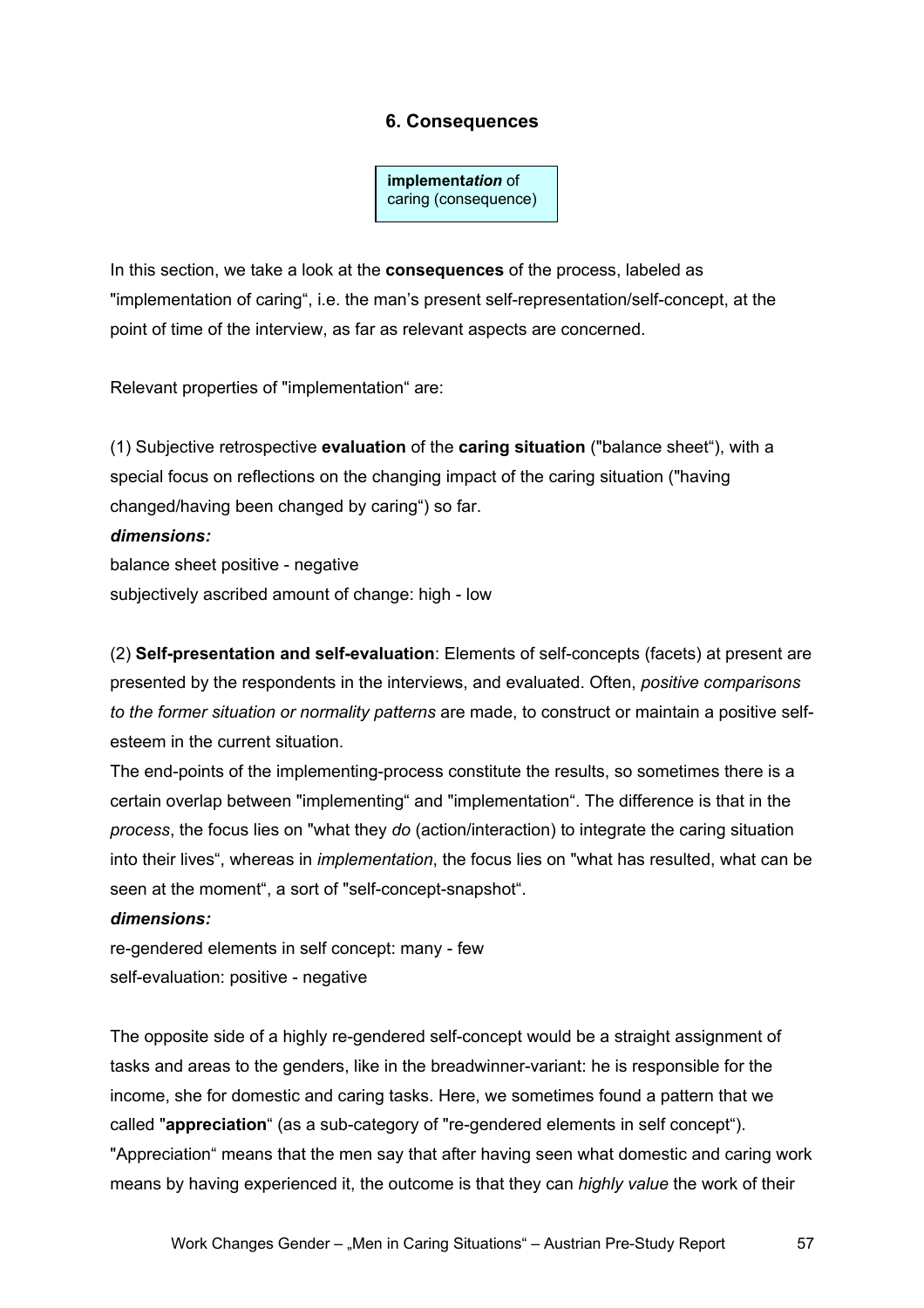partners/women. "Appreciation" is there if we find an implicit assignment of unpaid work to women, and not to oneself.

(3) In addition, we use "**scenarios**" as a summarizing category to classify the whole process. 3 scenarios were found:

- "permanent scenario" (stable implementation of the caring situation into one's life)
- "temporary scenario" (the caring situation as a "project" with a defined beginning and end, yet with some persisting consequences)
- "iterative scenario" (a temporary scenario with the intention to enter a caring situation again)

**Non-standard distributions** or **changes in the distribution** of paid and unpaid labor between the partners (if appropriate) are the basic properties of "scenarios", with "**amount**" as important dimension: much – little.

"Scenarios" is *not* redundant to "content of implementing: continuous – phase", although in most cases the two categories overlap. But bear in mind that the content of implementing may change: someone who enters the caring situation with a plan to leave it later on (=phase) could find himself in a continuous caring situation at some point of time (e.g. because conditions have changed, e.g. IPB who was dismissed in his parental leave). Furthermore, "scenario" rather focuses on the **present situation** of the respondent and his **plans for the future**, whereas "content of implementing" is closer to the past situations of entering the caring situation and each process stage (as context).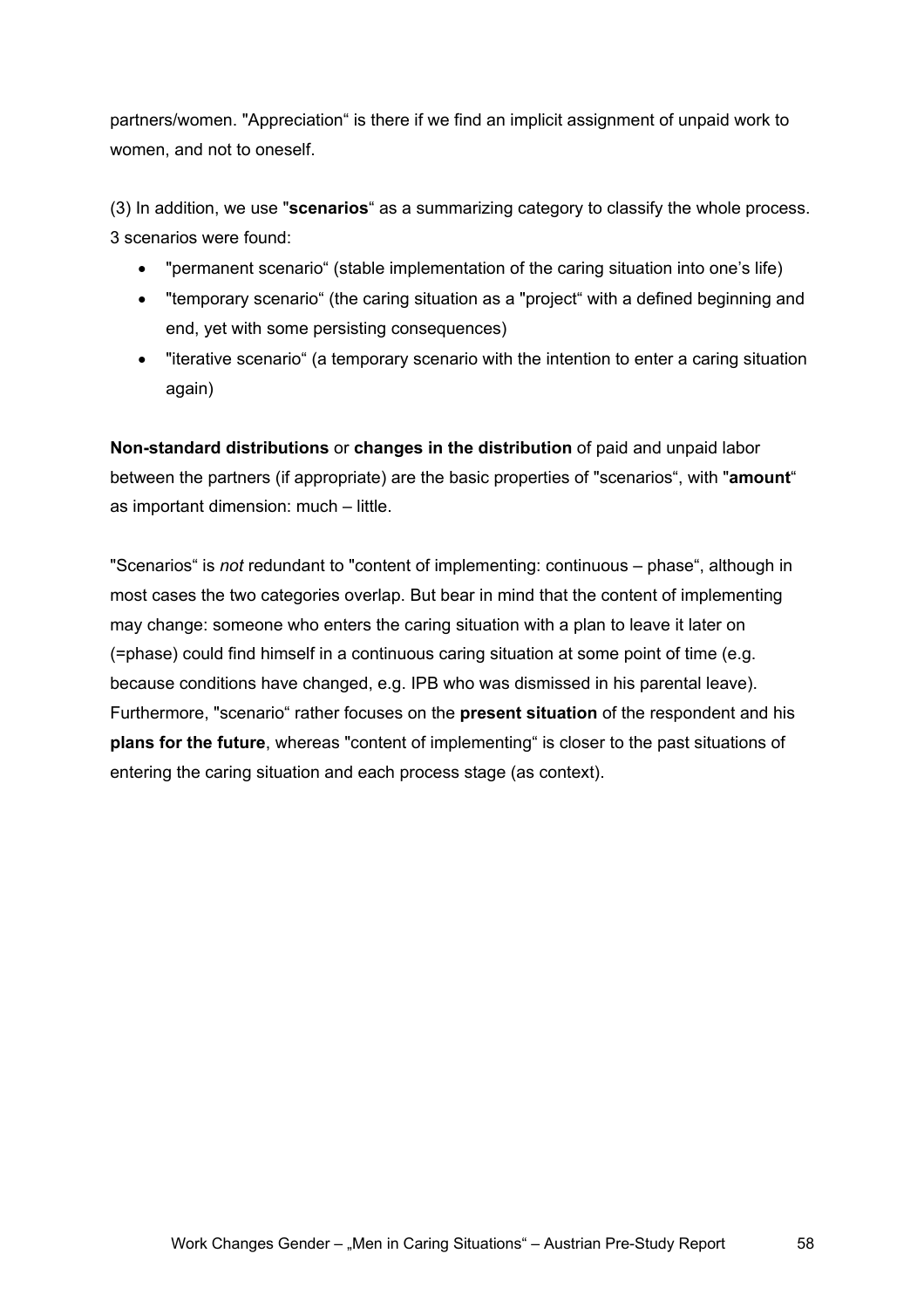### **6.1. Examples for implementation**

#### **consequences / self-presentation and self-evaluation**

2003-05-27 IPD 23/27 IW2: We already touched the subject, we talked about your present work situation. So, training. You are doing a training, do you get money for it? IPD: No, nothing at all. I have to pay 6000 Shilling [=436.- Euro] for it. IW2: On the whole? IPD: Right. Actually my girlfriend pays for it. **She supports me** and therefore **she also pays for my training.** But the 6000 Shilling are paid by my mother, because she doesn't mind. Otherwise she would purchase another TV or something. So that's no problem. IW2: But you do have an income at the moment? IPD: Right, but not a regular one. IW2: Building models. IPD: Right. And I make jewelry as well. Whenever there is an order. But at the moment **I don't really try to get new orders.** If there is one I do it but **I don't mind if there is none** either.

### **Memo:**

IPD definitely has very few breadwinner-elements in his self-concept. His partner is the breadwinner, he is co-earner, not regularly, without a high motivation to earn money with art. He has a co-earner plan, as now he is going to work in "day-caring" (professional child minder at home). He does not try to hide his exceptional situation, but speaks about it in a clear and self-confident way.

(in connection with other interview passages of IPD we assign:)

### **Re-gendered elements in self concept:** many

**self-evaluation:** positive

*note:* allocation scenario (individual redistribution, cf. Kreimer 2002, see below)

**.....................................** 

#### **consequences / self-presentation and self-evaluation /** "**I can do it**"**-experience**

2003-09-08 IPF 28/15 IW2: So, you say it wouldn't be all that great if you stayed at home the whole time. You were at home for 16 months, right? If I remember that correctly. IPF: Exactly. IW2: How was that? IPF: It went alright, so it worked. Because apparently **a man is also able to raise an infant**. IW2: Your wife stayed at home for the first 6 months, right? IPF: No. IW2: Not at all? IPF: Not at all. When our son got hungry, I took him to the hospital where the school

Work Changes Gender – "Men in Caring Situations" – Austrian Pre-Study Report 59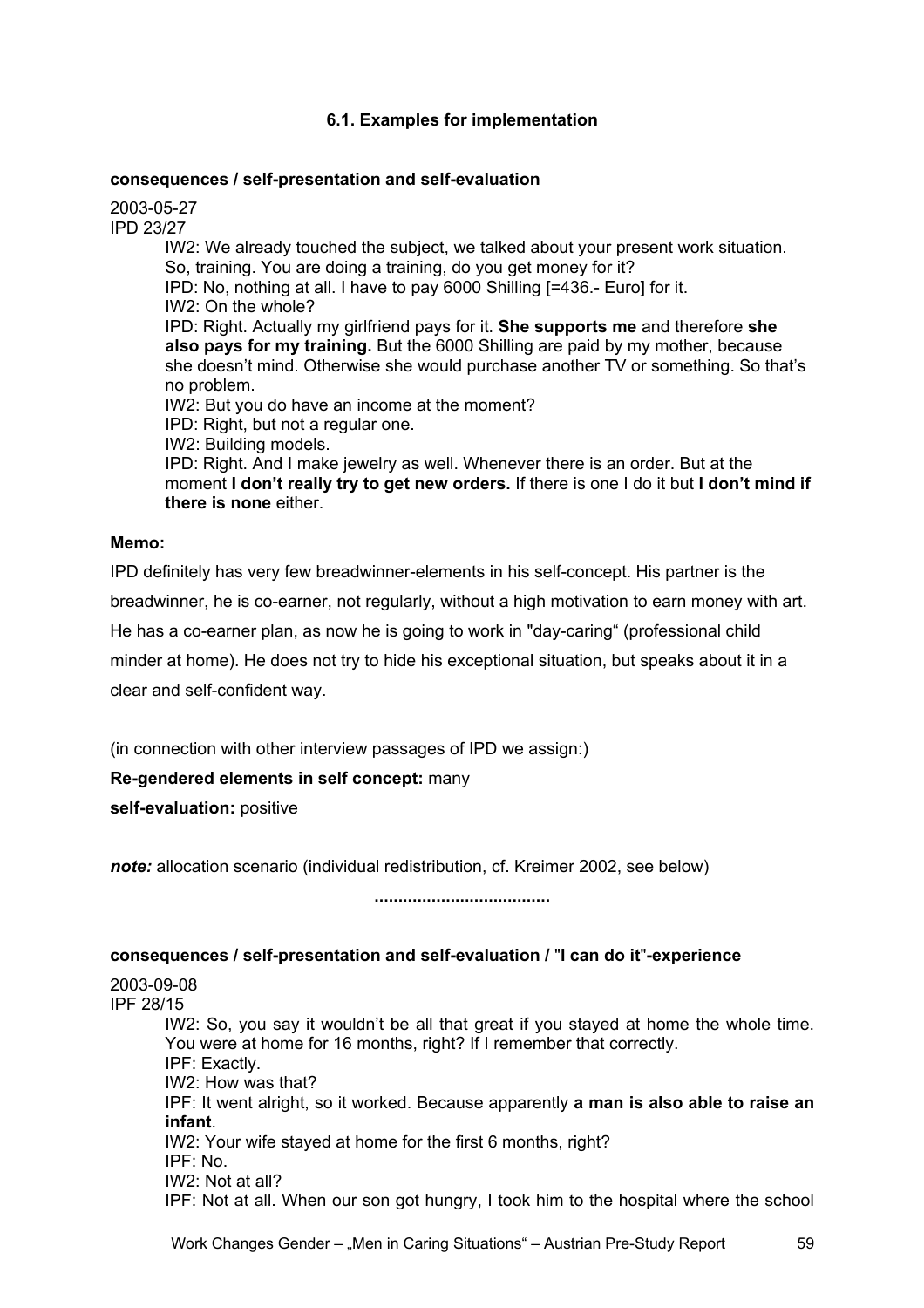is at. I knocked at the classroom door and said we are hungry. Then we went to the other building because we weren't allowed to stay there for breastfeeding him. He was fed and we went back home. She was only breastfeeding for 4 months. **But that's the only thing you can't do, breastfeeding**. But other than that **you can do everything just as well as a mother**. That's the good thing even if people don't think you are capable of doing so. And that makes you **proud**. You just feel that it works just as well. But **you notice that some women aren't very happy about the fact that men can do it**. Because you **take it away** from them. Yes, there are **some who have a problem** with it. But it's not like you always hear: ok, take parental leave; it's good, women want you to do it. **But when you really do it it's different**. Not all women think it's ok. Because you enter this area that was, because I was one of the first who did it, I don't know, you take something away. Some of them really feel that way about it.

### **Memo:**

IPF (tells about his first caring-situation, was 16 months in full-time parental leave with the first child (unplanned child); partner was in education (nurse), so IPF was the main person in charge for the child; at the moment, IPF is working half-day and is the main responsible for the (meanwhile) 2 children, his partner is working full time)

A "biographical change pattern" can be assigned to this narrative sequence of IPF. He has detected abilities and competencies (retrospective narration). The first caring-situation which he tells about was an experience that fostered his second entering in a caring situation. Note that caring-sit. 1 and caring-sit. 2 have different contexts: caring situation 1 was seen as a phase by IPF. Caring situation 2 (present) is continuous.

### **Re-gendered elements in self concept:** many

Similar others = persons (men or women) in the same situation, and a strict male-femaledistinction is rejected and replaced by a "diversity-view": some women see it like this, others in another way... Reinforcing sources are: the children, some people (women or men; evident in other interview passages)

**self-evaluation:** positive. IPF is proud of his abilities. He seems to say, "I can do it" and presents it in a self-confident way.

**.....................................** 

### **consequences / evaluation of the caring situation / positive comparisons**

2003-08-19 IPM 19/7, 22/10

> To experience daily how the child develops and learns new things every day and to see how they behave and what they do. I really notice it with the older one, right, **I was only at home in the evenings and at the weekends**. Yes, **then** you don't notice changes that much.

No **job** could make up for experiencing all this. No, well, of course the financial situation plays a role but I don't see it as a disadvantage at the moment.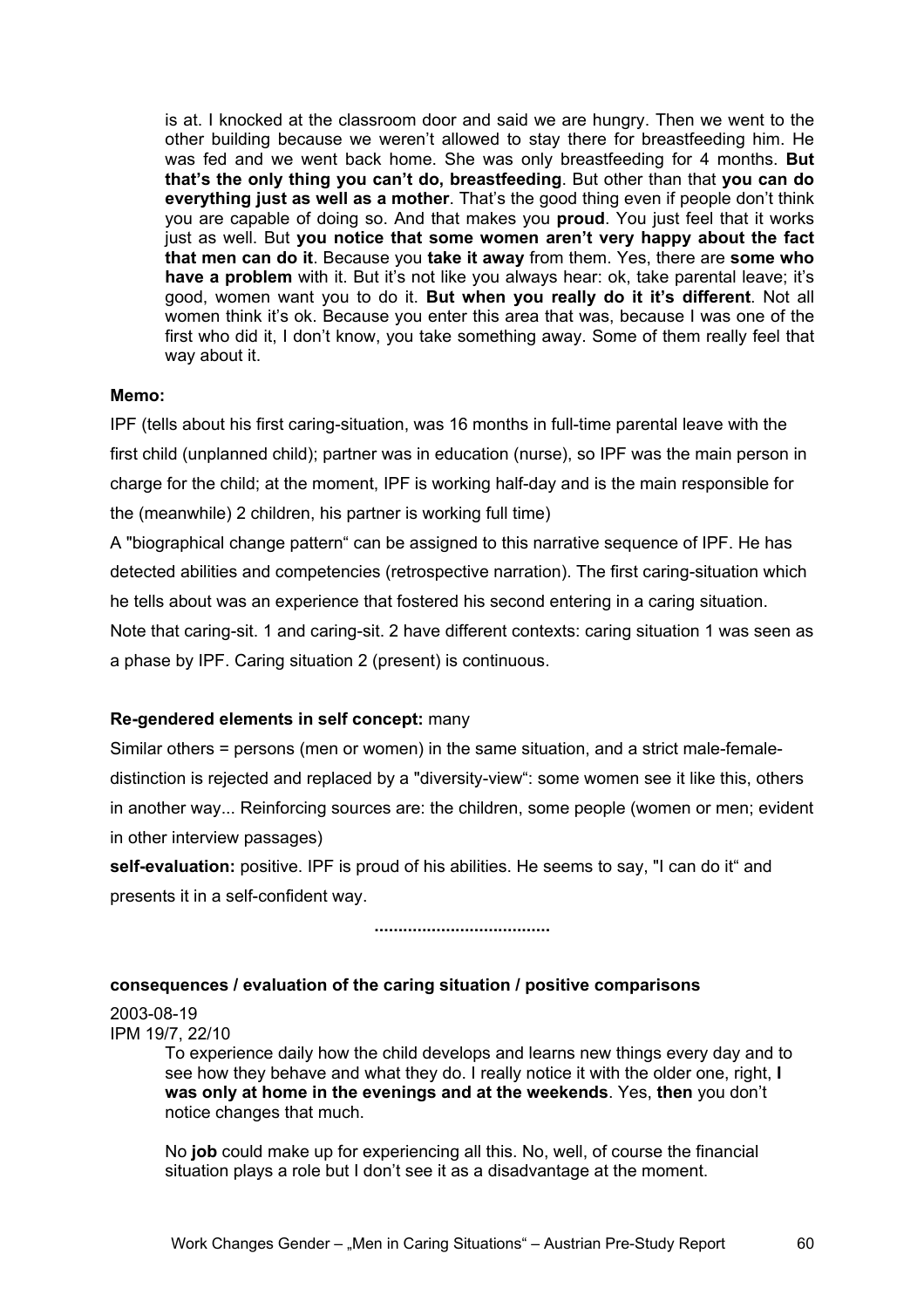### **Memo:**

IPM contrasts two situations, he has experiences in both: the "worker", the "carer". The balance sheet shows a positive result for the "caring situation" (to be seen in other sequences as well). Thus:

**evaluation of the situation:** balance sheet positive for caring.

As IPM's partner died, he is in a **permanent scenario**, like his perspective (="content", the process-context) has been. His cognitive efforts go in the direction of implementing the caring situation in a stable way, although this was not intended at all. In many interview passages, we see that he is "activating resources" as much as he can to perform the necessary identity work (see chapter "Intervening Conditions/ resources").

**.....................................** 

### **consequences / evaluation of the caring situation**

2003-09-12 IPJ 13/4, 10/12

IPJ: Well, just sitting at home, well, I realized that I feel better when I go on outings and things with M. [=son], it's much better than just sit at home. This **passiveness**, sitting at home and M. keeps asking me things and doesn't know what to do as well. There is something **depersonalizing** about it. You **lose structure**. It's ok for a day or so. But when I stayed at home at Monday and we didn't do anything at all, not even went for a walk or play some games, that was **difficult**. It was **hard**. For M. as well. It **wasn't enough structure for him as well.** (IPJ 13/4)

IPJ: Well, this is something you realized, that  $I - as I$  said before, that to me **recognition through a job is important**. And I realized that I won't take full time parental leave... I don't know but it was important to know that **if parental leave then only part time**. It's no solution to take half a year of full time leave **like it's recommended**. But it's rather about an acceptable long time solution. It doesn't make sense to work full time and then stay at home for 6 months **with all its changes of mood**. And to then go back to a full time job. And that's what I realized back then, so, that I'm looking for **part time systems/solutions.** I felt that **I wouldn't help my children and myself by staying at home for a whole year**. (IPJ 10/12)

#### **Memo:**

In the interview, IPJ rather emphasizes problematic aspects within his caring situation. He is a self-employed organization-consultant and psychotherapist (note the respective discursive traces, terms: depersonalization, structure, part-time systems/ solutions...), living together with his partner and 2 kids in a small village (which he describes as a conservative environment, e.g. the reactions of neighbors). He was not in parental leave but had taken over caring tasks for 2 days a week, while reducing the amount of work. In the moment, IPJ is working full-time again, his partner is in parental leave again. They will return to the former caring-arrangement again when IPJ's partner will go back to work. Up to now, **some redistribution** of paid and unpaid labor between the partners was observed (plus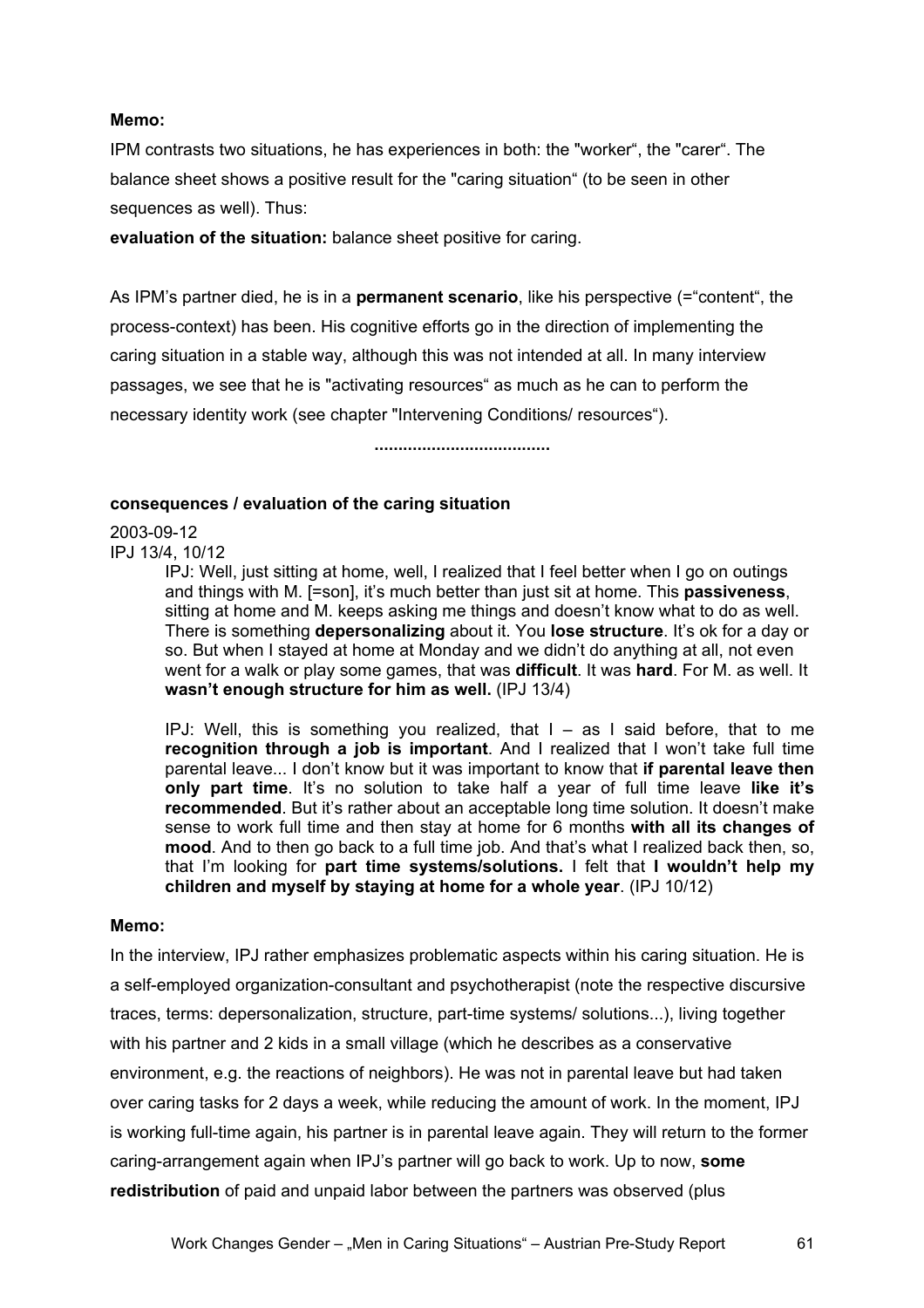**"outsourcing"**, as they have hired a **paid help**, that reduces domestic and caring tasks for both partners). The future arrangement will include this redistribution again. As stated further above, IPJ belongs to the group with the most educational/cultural capital and highest investments into work and career. To a certain degree, the corresponding **economic capital** allows the actors to outsource some of the domestic and caring work by **hiring the paid help.** 

Thus we code **"iterative scenario"** with some past and intended redistribution of paid and unpaid labor.

**balance sheet:** rather ambivalent for the caring situation

**subjectively ascribed amount of change by caring:** rather low

Some additional information about IPJ, as far as "process" is concerned: **context:** IPJ refers to a **past** situation

**Content:** his perspective was: a **phase** of increased caring-activities. As stated above, he is trying to integrate "caring" to some amount as a continuous arrangement into his life.

**access** to caring situation: planned **preparedness**: ambivalent

**.....................................** 

### **consequences / evaluation of the caring situation**

2003-09-12 IPI 22/1

IW2: You earlier talked about the feminine side, a necessary change in thinking when caring for children. Could you tell me more precisely what you mean by that. IPI: Well – how shall I put it? You get a different point of view. The whole day is totally different. Everything you do is different and **more sensitive**. Because what I call **feminine** in this respect is the **sensitivity**. It's what you **lack as the traditional man.** Because you're always **forced** to think differently. You give more time and attention to people and certain things and activities and events. You become just more sensitive. More **attentive**. You get **softer**. **Not so rigid**. That's **feminine** to me. I don't know if that's typically feminine or something. Right. Typically feminine to me is more sensitive. Men are **not allowed** to be sensitive.

IW2: So these are the expectations about qualities men ought to have. And women shouldn't have. But it's actually something that can be changed?

IPI: Yes. **It changes automatically**. **While I was on parental leave I changed automatically**. Not consciously, but **it just happened**. You become more sensitive. I was sensitive before but not as much. And you don't have to do anything about it, **it's automatically when dealing with children**.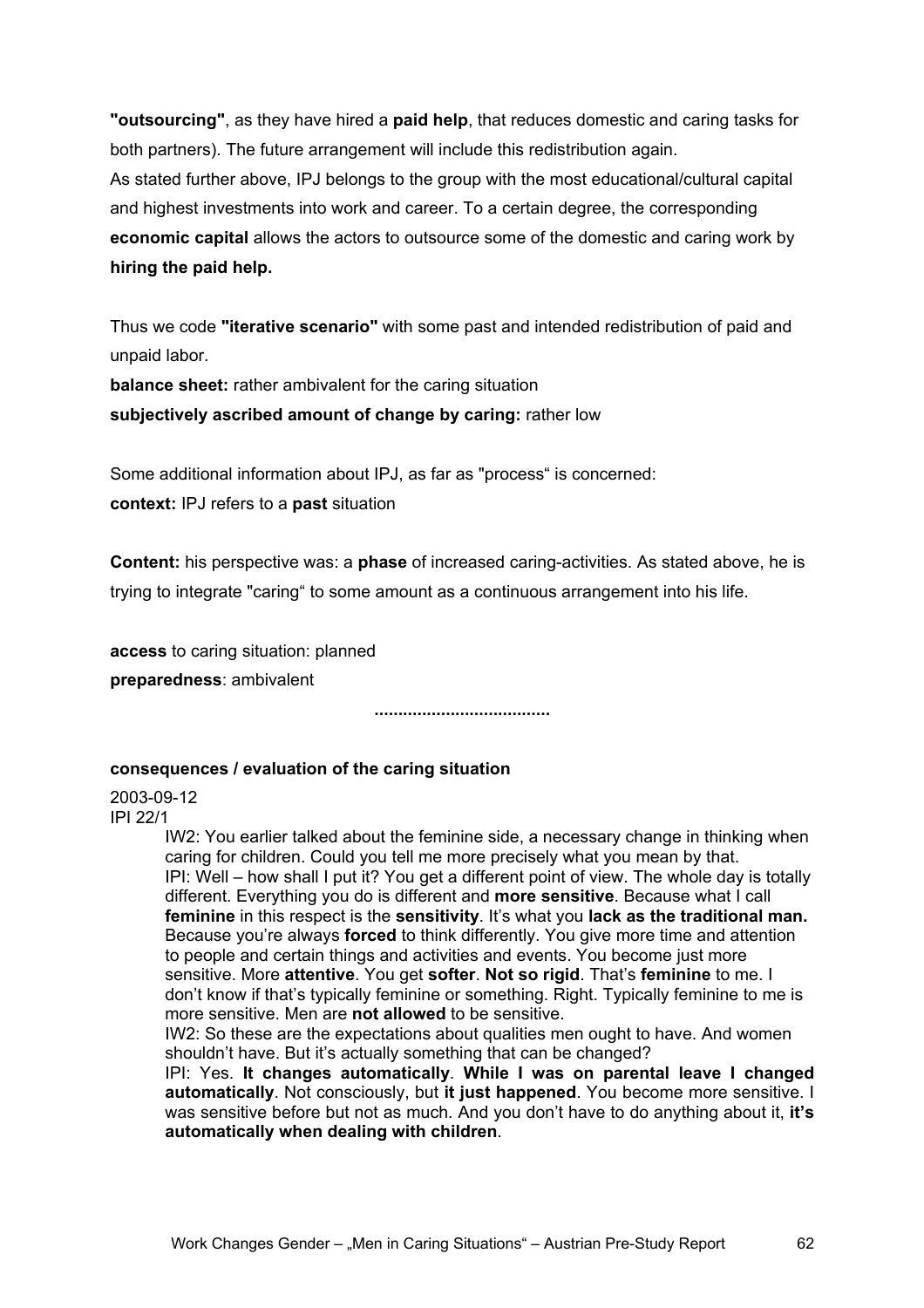### **Memo:**

**balance sheet:** positive for caring (interpreted together with other passages...) **subjectively ascribed amount of change by caring:** rather high

What could be said about IPI's *implicit* gender concept, by looking at the quotation above? IPI can assign traits to genders (he also uses some socio-biological arguments in other sequences). At the same time, he links this assignment to social pressures/ socialization ("not allowed", "typically") that can be changed in principle.

(What we see quite often in the interviews: the lines of argumentation are **inconsistent** or **insecure**. We conclude that the respondents *don't simply display* some stable concepts, attitudes, values etc., but they have to perform a different task: they have to invent selfexplanations in the situation of the interview, and to do so they use "modules" or "elements" used earlier. So, they sometimes produce *contradictions* or *"zigzag"* in terms of **discourses**. The point is that they **cannot rely on some predefined ideological systems**, but have to **create their own patchwork frameworks** that fit to their situations and experiences. More "degrees of freedom", but also more work... so far the aspects that are dealing with **"intervening conditions/ macro/ discourses"**)

IPI is now working full-time as self-employed graphic artist, working at night hours as well to reconcile his work and the caring-activities before noon, where he is responsible for his child. His partner is responsible for caring in the afternoons. Thus, we see very flexible reconciling efforts by IPI, who has left the full-time caring situation and entered a full-time-working situation again.

We code "**temporary scenario**" with a rather **high amount of non-standard distribution** of paid and unpaid labor between the partners as a "persisting consequence".

Note that on a "plain data"-level, this arrangement rather looks like a "male breadwinner female co-earner"-arrangement: IPI is full-time self-employed, his partner is part-timer. A closer look reveals a fair amount of caring activities of IPI at the moment.

**.....................................** 

#### **consequences/ evaluation of the caring situation**

2003-09-10 IPF 33/20, 36/7 IPF: I am definitely much closer to my child. Closer than I would be if I had a job and a career. And maybe I know that, I know what I missed out on if I wouldn't do it. My career, I can – well, **I'm not going to take care of them forever. At some point**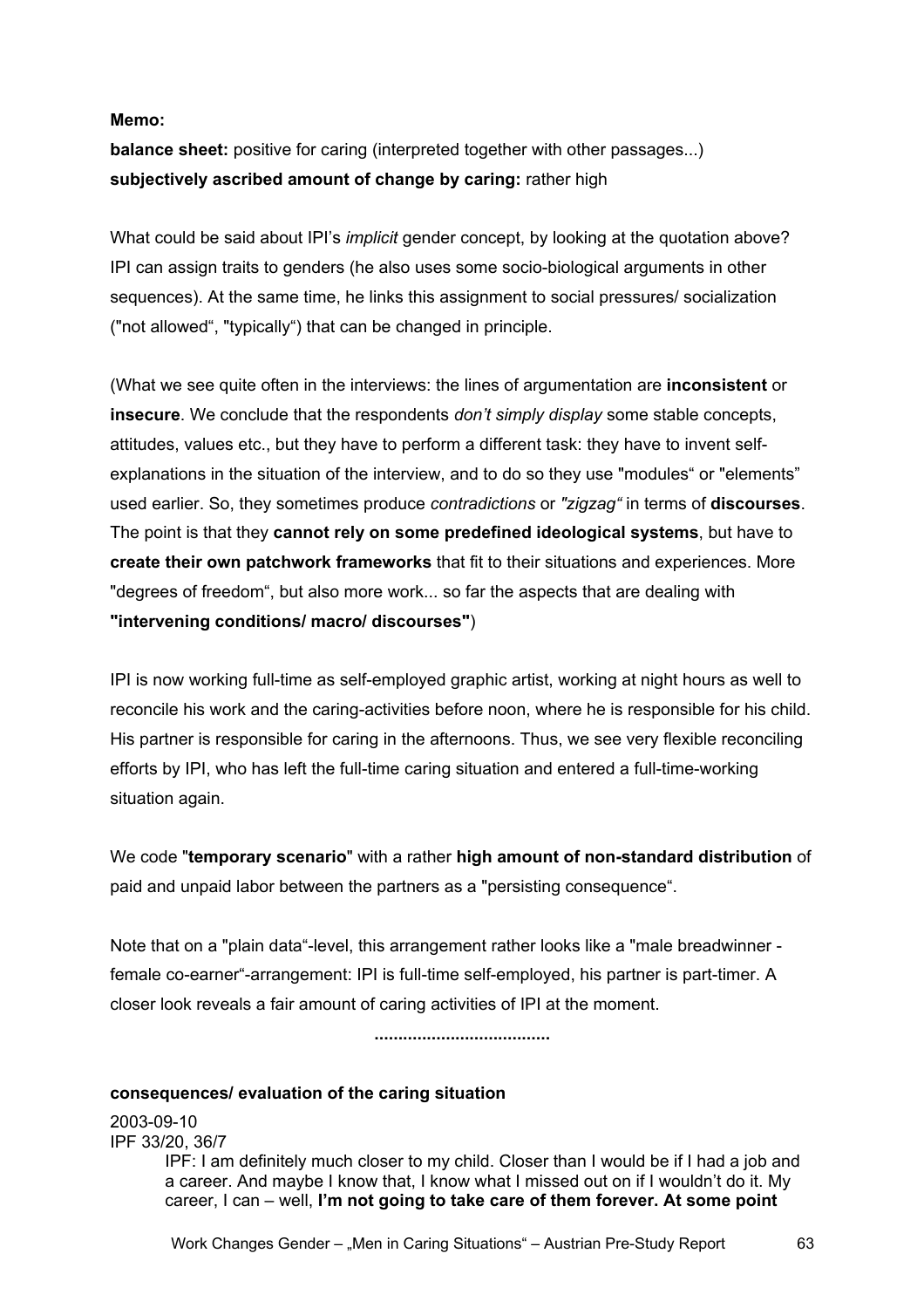**they will leave home. It's just like with mothers.** It's the same. And maybe I'll start my career then and go back to work. This is how I see it. And it's great, I only work 4 hours a day; I can really plan my day just like I want to, I structure my day; and what do I do with my children?

IW2: And what are your plans?

IPF: It more or less depends on the children. The older one is at grammar school and the little one is in second grade (primary school). Right, I'll keep caring for them until they don't need me anymore. And then, well, my dream, I'm not sure, certainly not at the insurance company, no, maybe I start working as a masseur. Become selfemployed.

IW2: What could go wrong? Is there anything you are afraid of? IPF: Nothing can go wrong.

### **Memo:**

Many assignments of interview passages to categories/concepts that were described earlier are possible here, like e.g. "similar others = persons (men or women) in the same situation". Concentrating on "implementation", we code:

**evaluation of caring situation:** balance sheet positive for caring situation

**Permanent scenario:** IPF's **future plans** are connected with familiar considerations, i.e. the time when the children have grown up. Work and career plans start at that point of time. The **amount** of redistribution of paid and unpaid labor between the partners is **high**, i.e. a "role change" (male co-earner, female breadwinner/ main provider).

**.....................................** 

### **consequences/ self-presentation and self-evaluation/ appreciation**

2003-05-27

IPG 18/18, 26/31

IW2: Why did you decide to do a part of the caring work in your family and quit working full time to be there for your children?

IPG: Well, on the one hand **my partner wanted me to take parental leave** partly. My partner then wanted to go back to work. But she didn't because she had the second child. This was one reason why I did it. Well, I thought about it and the other reason was that I wanted not a real **break** but, you know, **not to work full time** to have more time for **other things**. And to spend time with the **children**. And **housework**, but I still think it's great. Right. I don't know, was this the answer to the question? I forgot the question.

IW2: You said your partner wanted it. Ok, so she tells you about it. But you could also have said: no, I don't see it this way; I don't want to stay at home.

IPG: Right. Now I gotta be careful not to forget things. Well, as I said I wanted a **break**. And then I do **appreciate family-work**. I think it's very important and that's why I like doing it. The third thing is that I think it's **good for the relationship** to share it. So that the **partner also has the opportunity to have a life outside of the family frame**. I experienced that it's really **not good** if you **don't give each other** this **opportunity**. Like the generation before us, I know some women who first worked and then had children and never made it back to the work life again. **They were very discontent**.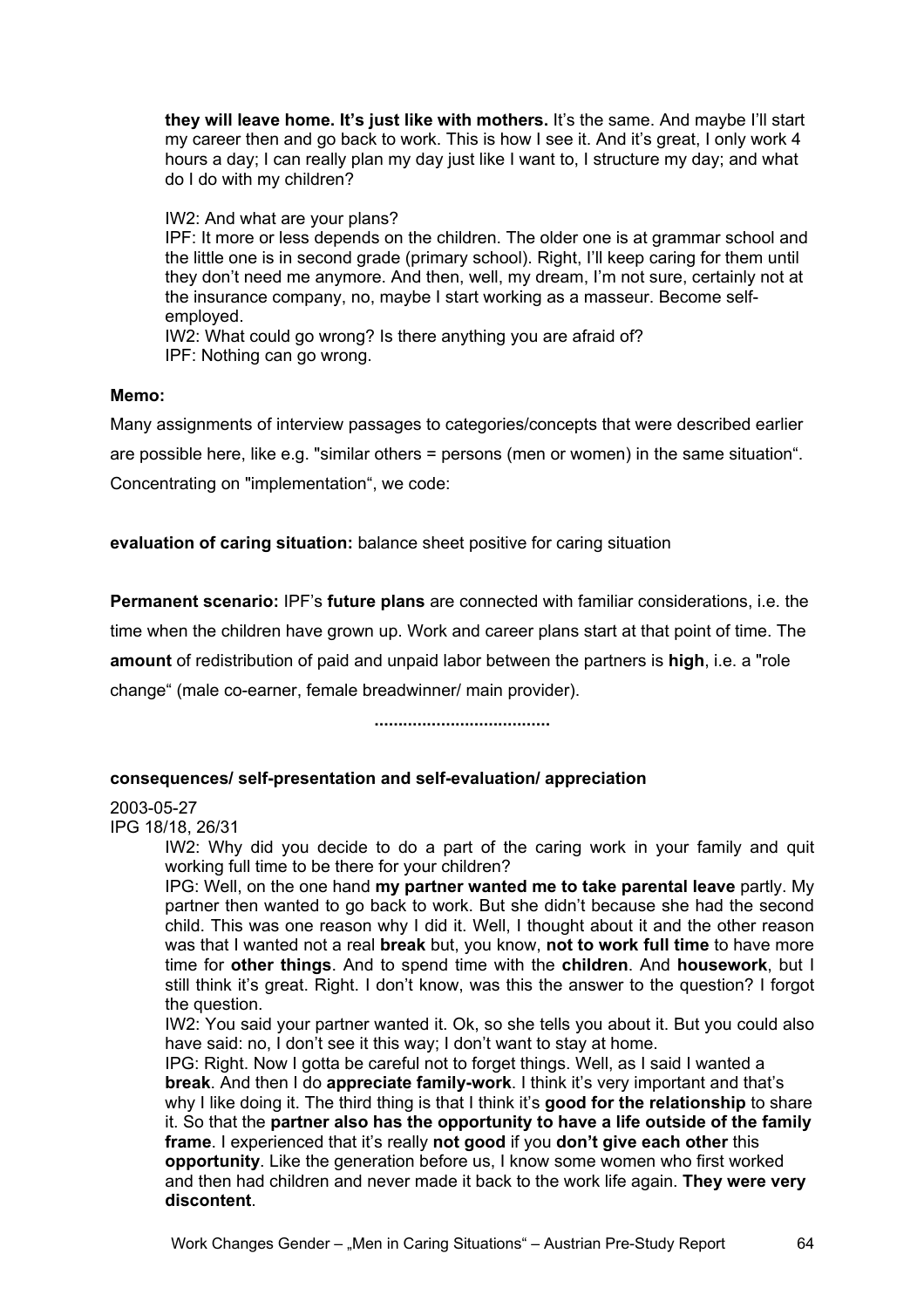IW2: What do men miss out on, when they don't do family-work? Like what you told us about before, the enrichment. That's how I understood it. And the meaning for the relationship on the other hand.

IPG: Right. Because they don't see, for me it also shows the **appreciation for each other's job**. They don't experience how **relationships to children** turn out when you can't spend much time with them. There is not such a deep understanding. But you can still do it. But many men just don't manage to. I understand that it's very difficult when you have a full time job. Apparently you can still do it. But it's a great opportunity to **intensify** it. The other thing is to be able to be more **sociable**. To see **friends** and meet **neighbors** and so on. You miss out on that too. But if you don't have time you can't help it. Right.

#### **Memo:**

**appreciation:** IPG uses the term "appreciation" frequently, referring to the what the caring and domestic phase means to him. Being in part-time-parental leave is an "investment" in the partnership, the partnership profits if the man shows his appreciation for the **woman's work** by doing some of it. Within the "appreciation pattern", a certain amount of assignment of tasks to genders ("her work, his work") remains.

Another form of *investment in the partnership* is to fulfill the partner's wish to take parental leave. The man taking parental leave then means that the woman can increase her paid work share, which increases the woman's contentedness, and as such the man's parental leave is an "indirect investment" in the partnership.

IPG is prepared to "share" things with his partner, paid and unpaid labor, and is prepared to accept redistributions, although not very "actively" intending to do so. As we have seen in other IPG-interview passages, there is a link to **religiously interpreted family values** (Catholic, elements of the Catholic community also appear in the network card), and a respective understanding of "**fairness**".

**scenario:** IPG will go back to work after this parental leave (which is also a "break from work"=Moratorium), he will reduce work from full-time to 30 hours a week. His partner is looking for a part-time job for about 10 hours a week later on.

We code "**temporary scenario**" with some intended redistribution of paid and unpaid labor.

**subjectively ascribed amount of change** by caring situation is rather low **self-evaluation** seems not to be much touched, is positive.

Some additional information about IPG, as far as "process" is concerned: **context:** IPG refers to the **present** situation: being in part-time parental leave, working 20 hours a week as technician. Sometimes his working hours come up to full-time work.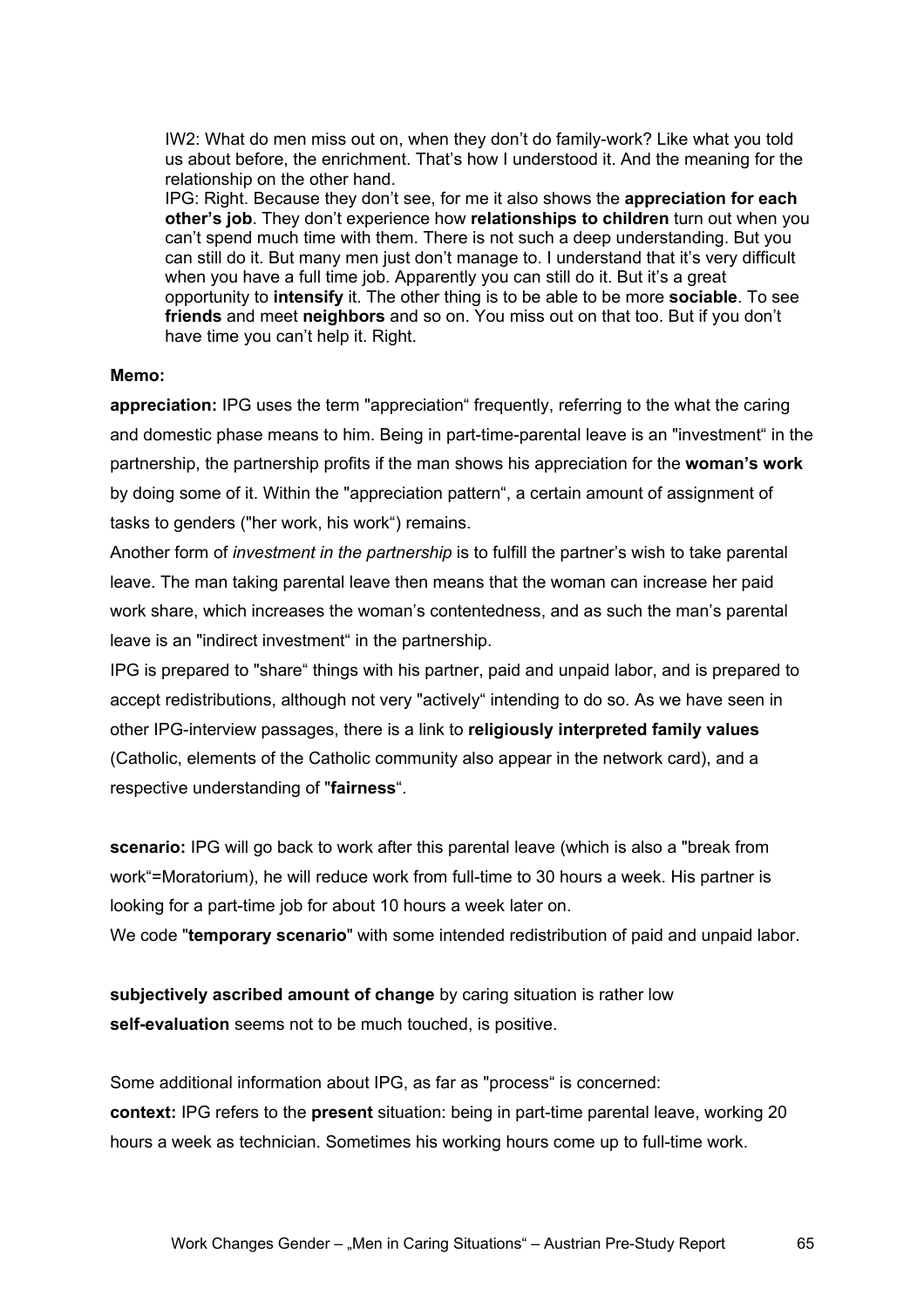Content: his perspective is: a **phase** of increased domestic and caring-activities, that also included an increase of relaxing activities (gardening), repairing the house, of social contacts. To a certain extent, he is intending to integrate "domestic and caring tasks" as a continuous arrangement into his life and partnership.

**access** to caring situation: planned **preparedness**: rather low/ ambivalent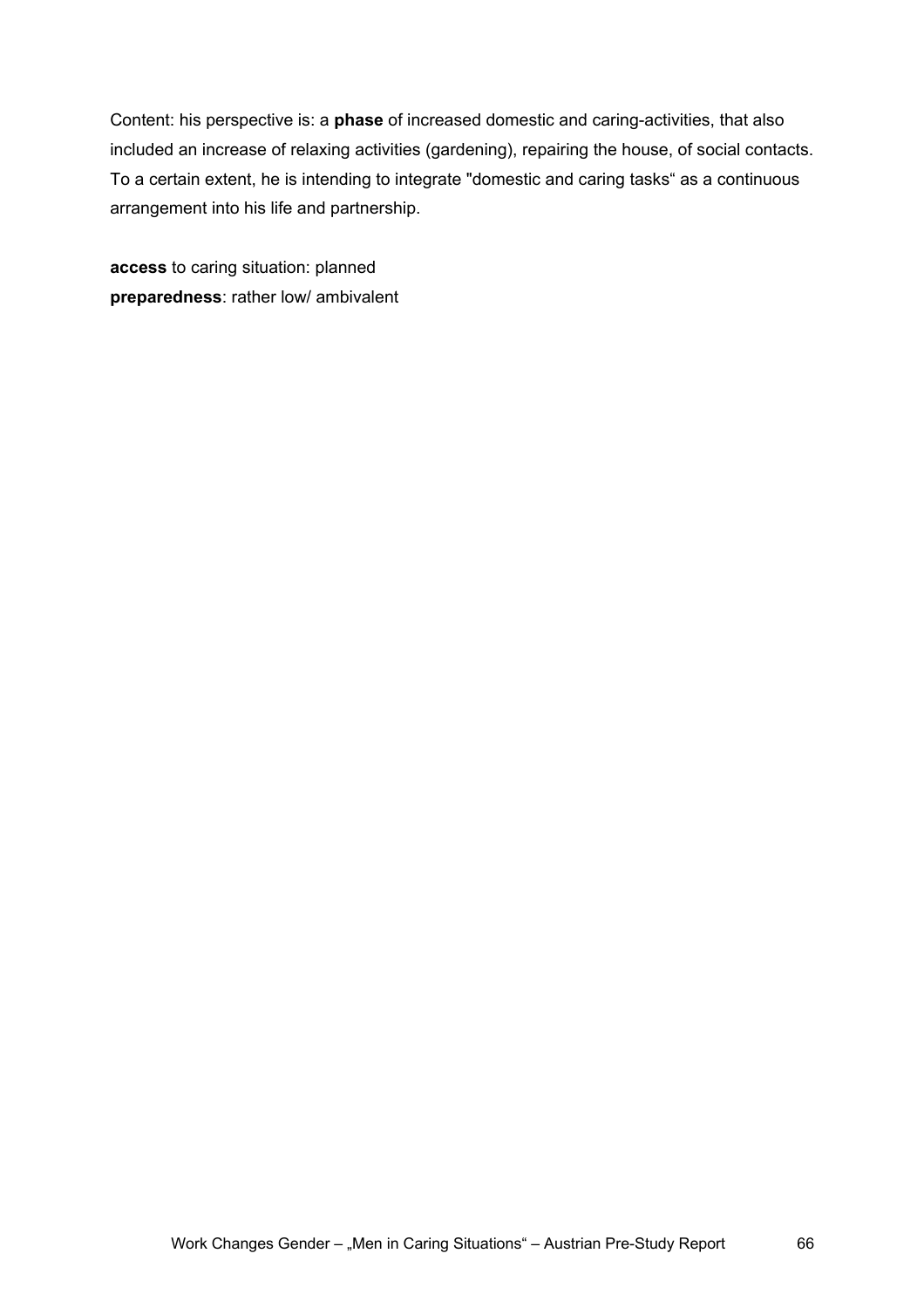# **7. Important notes so far**

In assessing how far the *process* has developed for a person, we have to find out which stages are or were present and which were missing. That means that we also have to find out which stages are missing for a person, in order to assign how far the process has developed for a person.

|                           |                                              | preparedness to caring phase                        |                                |                                        |
|---------------------------|----------------------------------------------|-----------------------------------------------------|--------------------------------|----------------------------------------|
|                           |                                              | high                                                | ambivalent                     | low                                    |
| access to<br>caring phase | planned                                      | <b>IPB</b><br><b>IPD</b><br>IPF (2. c-phase)<br>IPI | IPJ                            | <b>IPG</b>                             |
|                           | partly planned +<br>contingent<br>event/sit. | <b>IPH</b>                                          | <b>IPA</b>                     |                                        |
|                           | contingent                                   |                                                     | IPF (1. c-phase)<br><b>IPM</b> | <b>IPL</b><br><b>IPO</b><br><b>IPK</b> |

Coming back to our initial classification of respondents within "entering the caring-situation / properties" (see table), we saw the following rough tendencies:

In the core group, the process has developed furthest for the persons IPD, IPF, IPB, to some extent for IPI and IPM (and for IPK who is older and not in the core group). IPM and IPK are interesting cases: they were **not** assigned to the "highly prepared, planned access"-cell of the causal condition. So the relation of "preparedness/access" and "process-stages" is *not* straightforward, in the way "the higher – the further". Rather, the following connections deserve additional attention:

- These 6 persons do **not** belong to the group with the highest education or "best jobs" (These are the persons IPA, IPG, IPH, IPJ). Thus we want to interpret in the following way: a very **high investment** into cultural capital and/or career makes it more likely that one's identity-work to implement a caring situation **stalls at a certain level.** A lower commitment to "the world of work and career" may foster the process (=hypothesis).
- 5 out of the 6 persons (all except IPI), and only these 5, have "continuous caring situation" as the *content* of implementing. Thus, the men's **perspective** of being in a continuous, open-ended caring situation might be a driving force to go ahead in the process (=hypothesis). There is no "exit scenario" for these men, so the task for the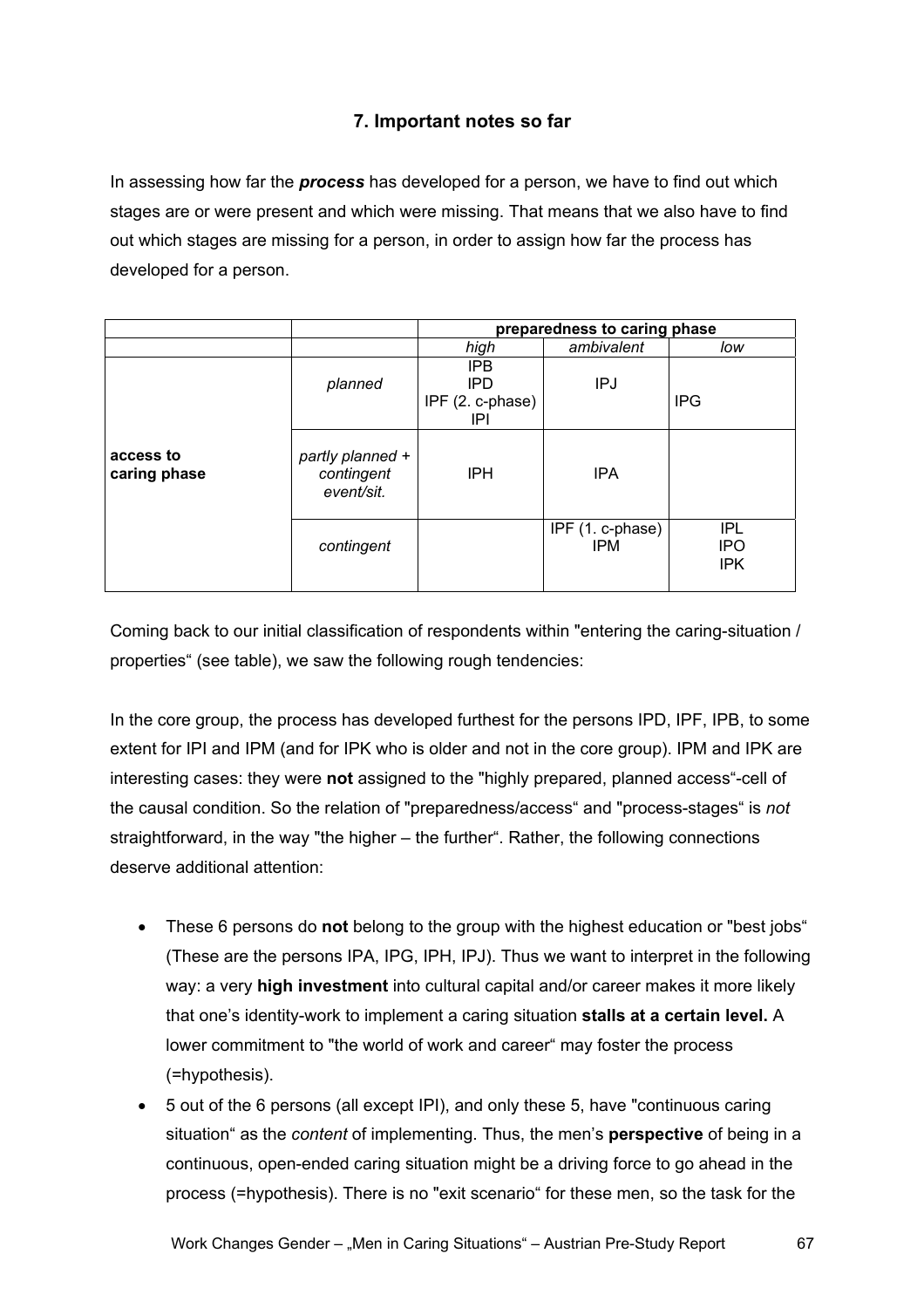identity-work is to find a stable, self-esteem-assuring variant of implementing the caring situation into one's self-concept.

In some cases (but not always), a rather *high commitment to work and career*, respectively high investments into education and work, was concordant with an *ambivalent preparedness* for caring.

Ad "career": In general, *reflexive, not total career-patterns* were observed, i.e. a combination of one's working-life ambitions with other facets, like partnership and children.

**Misplacement/Gender Status Insecurity** was present for all men, to some extent. We think that it might turn out as a general, trans-cultural concept. Insulting the respective, country/culture/milieu-specific norms might always result in some kind of (perceived) social rejection and thus in a certain insecurity of the men, "sitting between the chairs". Interestingly, the two persons with no direct narratives on *insecurity* or *misplacement*, IPL and IPG, had low *preparedness* and strict *phases* as *content of implementing*. IPL instead gives arguments connected to "*appreciation*", IPG strongly refers to "break from work" and emphasizes the relaxing aspects of his domestic/caring phase.

In the left, upper cell of the table, the process "implementing" seemed more demanding. It seemed that "disappointment" in the early stages of the process was higher if a man had a high motivation to the caring situation and had planned it well, and then faced social rejection and consequences for "insulting the norms". If, on the other hand, a man was mainly attributing his situation as homemaker or carer to external conditions (like: lost the job, partner died), i.e. a contingent access, and had a lower preparedness, there were no "high expectations" to the caring situation. Maybe processes like disappointment and "postdecision dissonances" play a role here.

Domestic and caring work "changes gender", mostly into a positively evaluated direction. For the men in the study, it meant struggle to be in the caring situation, no matter how they got there. In the end however, balances mostly turn out positive, due to the men's reflection and networking activities.

Dissonance theory seemed to be a fruitful perspective to a certain degree here (especially under the conditions of more contingent access and lower preparedness): "Behaving in a certain way leads to an attitudinal change, so that in the end, attitudes fit one's own behavior".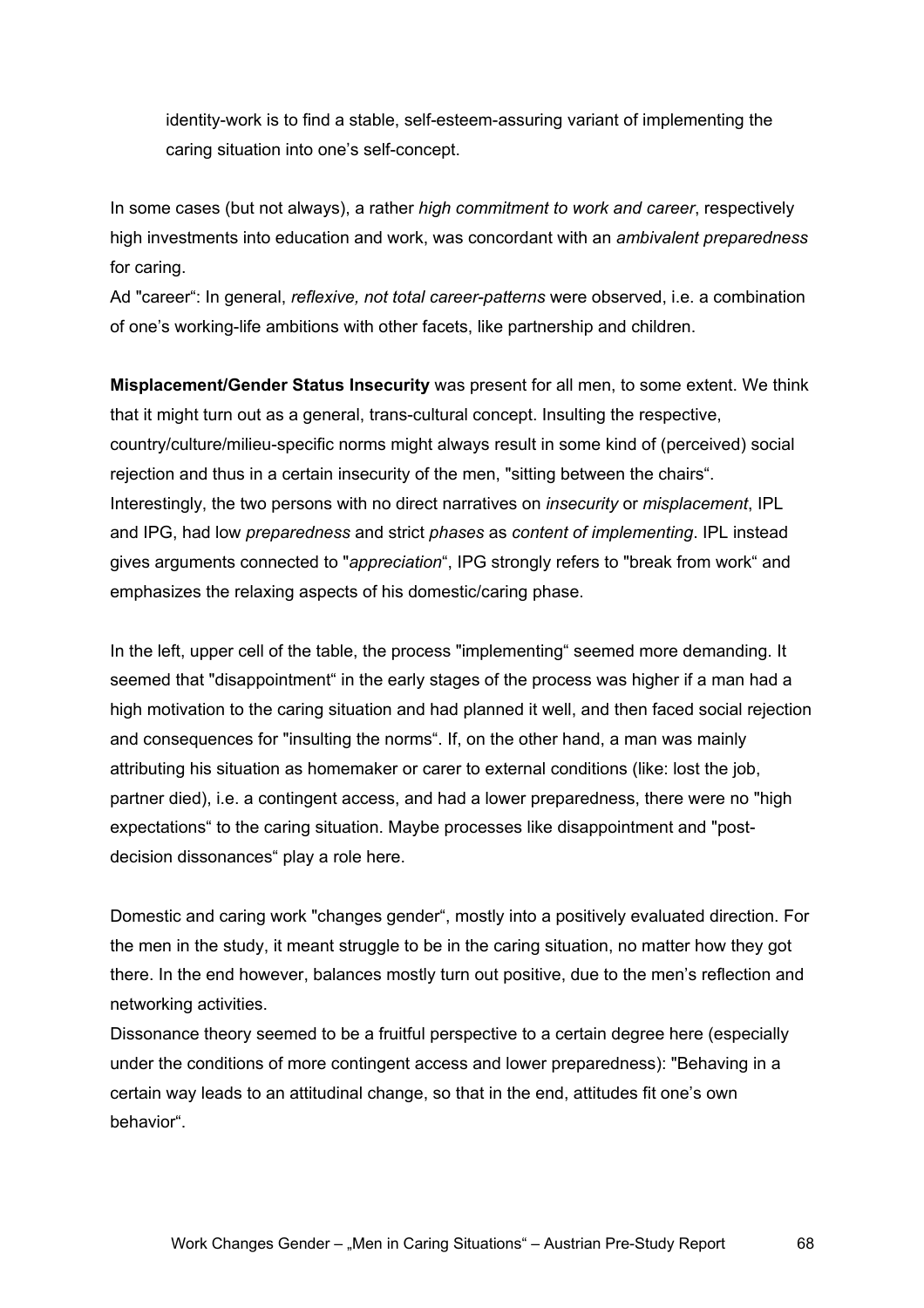Gender Status Insecurity seemed to be mitigated by the amount of paid work the men were performing in their caring situation. The whole process seemed to be easier under this first important intervening condition.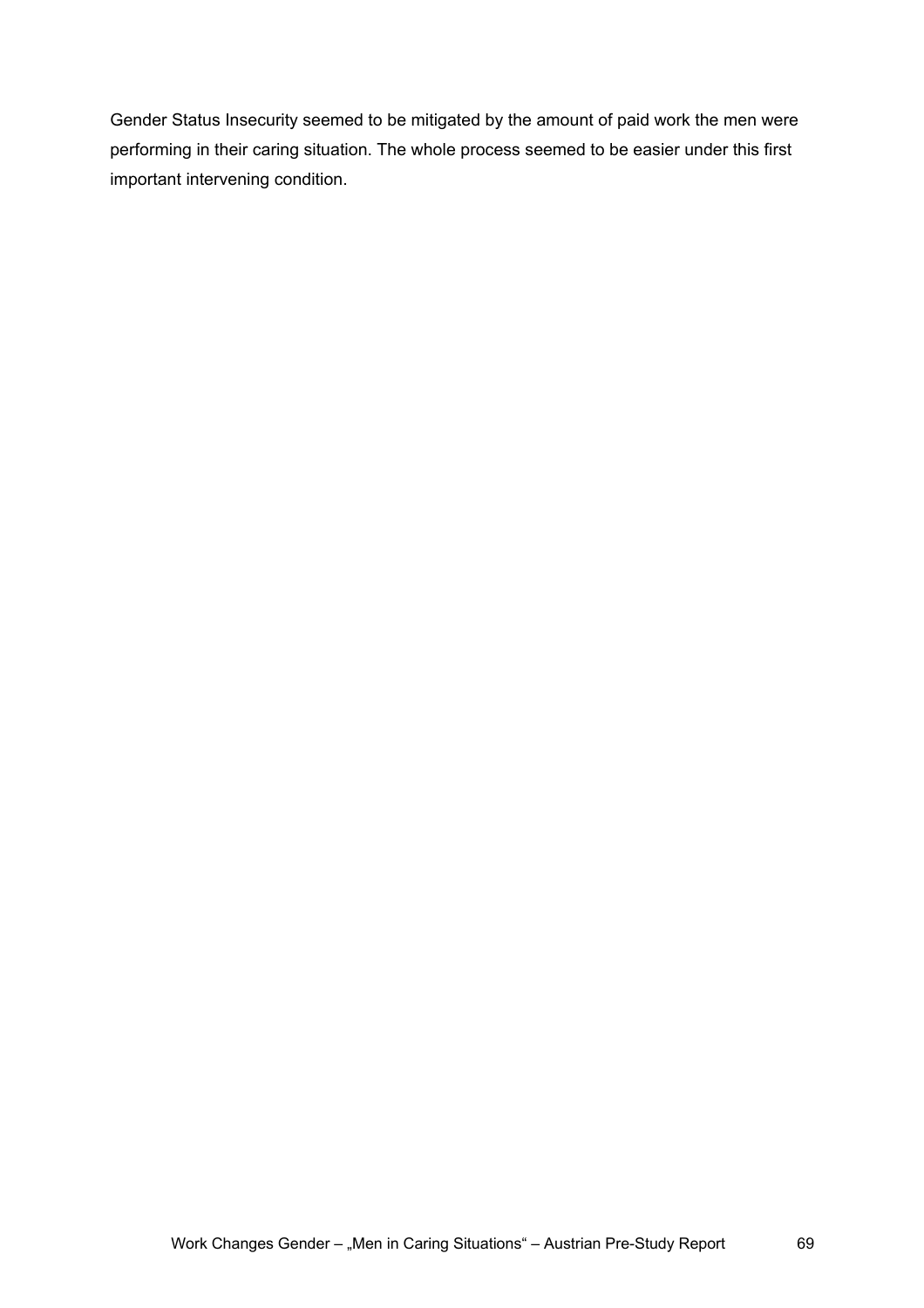# **8. Intervening Conditions**

intervening conditions: mitigate or alter the **impact of causal conditions** on phenomena foster or hinder **action/ interaction**

If the process models basically hold for other countries, the **intervening conditions can be used as the level of comparisons**, and **accordance and differences** to the proposed model in this report can be observed. Especially in connection with the intervening conditions on the higher levels like the "national context", it is necessary to refer to information of the countries that are compared. If we find e.g. an impact of the parental leave regulations (in Austria) on the men's behaviors (in Austria), then it will be necessary for researchers in other countries to have some information about these regulations to compare it with the regulations of the respective country, to assess and evaluate the respective impacts.

The important point with intervening conditions is to demonstrate how they change or alter some of the main categories and what kind of impact they have. Sometimes these comparisons resemble case-studies that show how *in a special case an intervening condition had an impact.* Even more interesting are intervening conditions that occur *often* or *always*. If e.g. the men frequently refer to their "company" as an important condition in the time of entering the caring situation (either fostering or hindering), then this is of special interest because "patterns" are likely to appear. It is recommended only to go for the intervening conditions that are regarded as important because it is impossible to take *all* intervening conditions (and their interrelations) into consideration.

### **8.1. Intervening Conditions to enter the caring situation**

The first set of intervening conditions we want to take a look at is the one that is situated at the point of the process **before** the man enters the caring situation. At this stage, some have a higher, some have a lower preparedness, and are more or less planning to enter a caring situation. Intervening conditions foster or hinder their decision what to do. In our sample, there are only men who did enter the caring situation; nevertheless, fostering and hindering intervening conditions on the following levels (according to the conditional matrix) can be seen: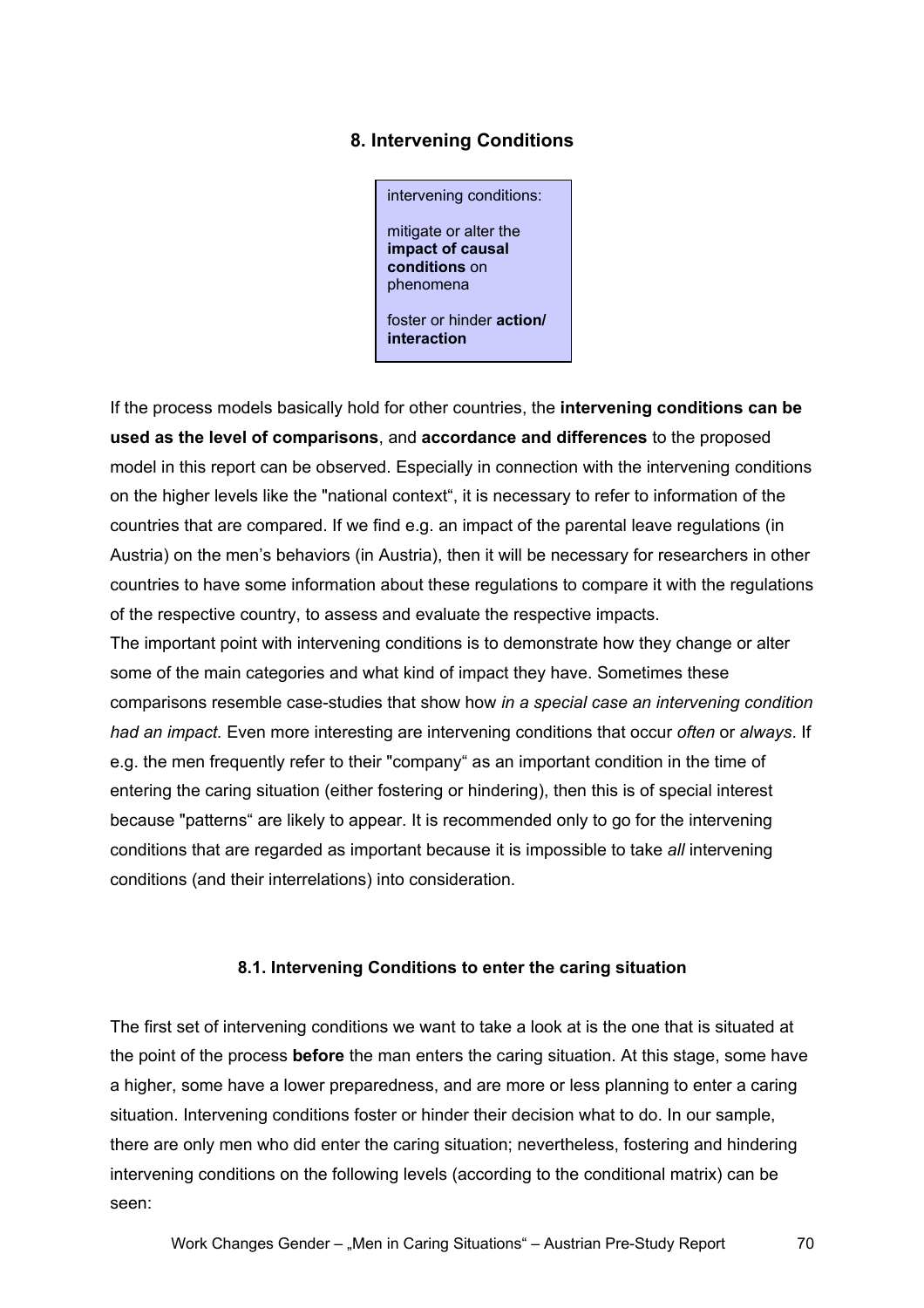- national: **gender pay gap** ("she earns more than he")
- national: **measures** (for active fathers, other elements of the social system)
- national: **institutions** and authorities
- organizations, departments in organizations: **workplace**

### **8.1.1. Gender pay gap**

The gender pay gap in general is definitely a hindering intervening condition for "entering a caring situation". It rather has to be asked why some men enter a caring situation despite of the gender pay gap. "She earns more than he", on the contrary, is a situation that strongly fosters the decision to take over a caring role.

The following example shows the hindering nature of the gender pay gap.

### **intervening conditions/ entering/ gender pay gap/ hindering**

level: national 2003-09-15 IPM 17/4 IW2: You wanted to go take parental leave anyways...? IPM: No, actually I didn't. We couldn't have, well, I was going to keep working and my girlfriend was going to stay at home. IW2: She wanted to stay at home the whole time? IPM: Right. That's what we planned to do. IW2: You didn't think about taking parental leave part of the time? IPM: It was a question of money. Because **she would have earned less than I did.** It would have been between 4000 and 5000 Shillings [ca. 300 Euros] less. That's why... There is nothing more to be said. If it had been approximately the same amount of money, I wouldn't have minded to stay at home for a year.

### **Memo:**

IPM's partner had died. The fact that the partners had calculated the household-incomedifference was one hint to assign a latent, "ambivalent" preparedness to IPM. Here, we see the "household as a rational choice-making entity", which they are to some extent. Under the condition of a gender pay gap, the income difference serves at least as a convincing argument for the actors. Non-rational areas don't need to be touched in such negotiations.

**.....................................** 

### **intervening conditions/ entering/ gender pay gap/ she earns more than he**

level: national 2003-05-27 IPD 21/21 (context: IPD argues why he differs from most fathers, being the homemaker and not the family provider) IPD: Well, I don't worry about the other 98%. For me it was the right way. So, I really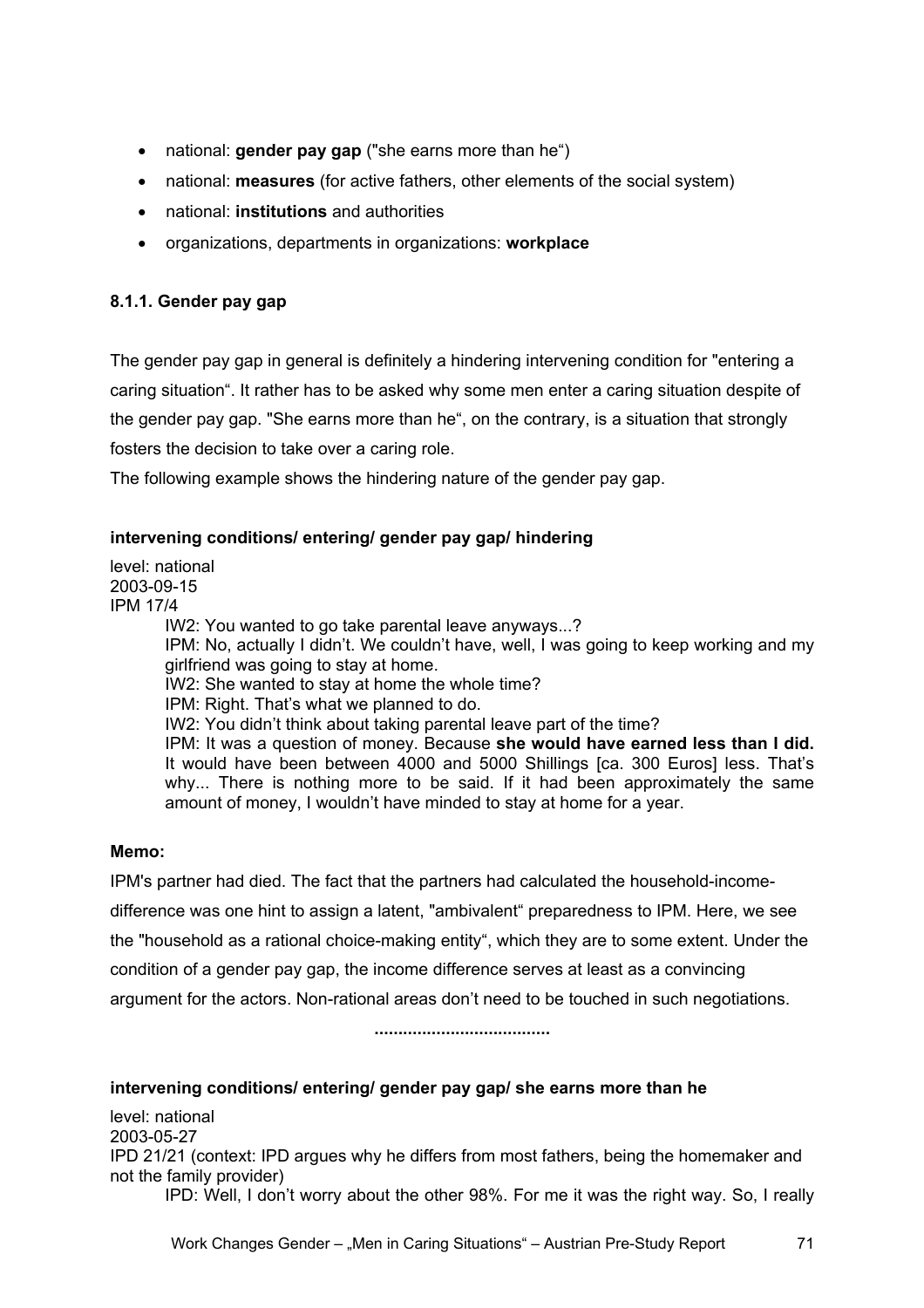want to be there, I wanted to see my child grow up. This was incredibly important to me. So how others, why others don't do It, I think that's probably because they earn much more money than I do. I'm my case it didn't matter. What I earned by building models and as an independent artist at the beginning, it was about 7000 to 8000 Shilling [ca. 550.- Euro]. That's almost nothing. And not even regularly. At that time my girlfriend earned 3 or 4 times as much. So, it wasn't hard decision in this respect. That's how probably the 98% of men who earn much more than the women think about it; they don't want to care for their child or they just can't. It's a question of money. I bet it would be totally different if men and women got paid the same for their work. That's what I think.

### **Memo:**

IPD attributes much influence of the financial situation of himself and his partner to his decision to enter the caring situation, besides such factors like his high preparedness etc. In addition, he thinks about the "gender pay gap mechanism" in connection to other men, men in general.

For another example of "she earns more than he" see e.g. an interview passage of IPI in the section: *Causal Conditions, preparedness, "I always wanted to"-statement* 

**.....................................** 

### **8.1.2. Measures**

As far as measures are concerned, we have to differentiate 2 levels:

- existence of these measures and the fact that these measures, at least in principal, refer to men as well.
- and the concrete shape of the measures, e.g. the amount of money or the fact that there is a flat rate in Austria nowadays (436.- Euro a month). A function of this flat rate is that the more a person who takes parental leave has earned, the more the household/ person loses.

#### **intervening conditions/ entering/ measures in principle/ fostering**

level: national 2003-08-11 IPF 36/2 IPF: I think it's great that, somehow – like, when you take parental leave that fathers can also do it, I think that it's possible now. I think it was some politician's good idea. And, yes, because men can do it if they are willing to; if they want to. **.....................................** 

#### **intervening conditions/ entering/ measures concrete/ hindering**

level: national 2003-08-11 IPF 24/9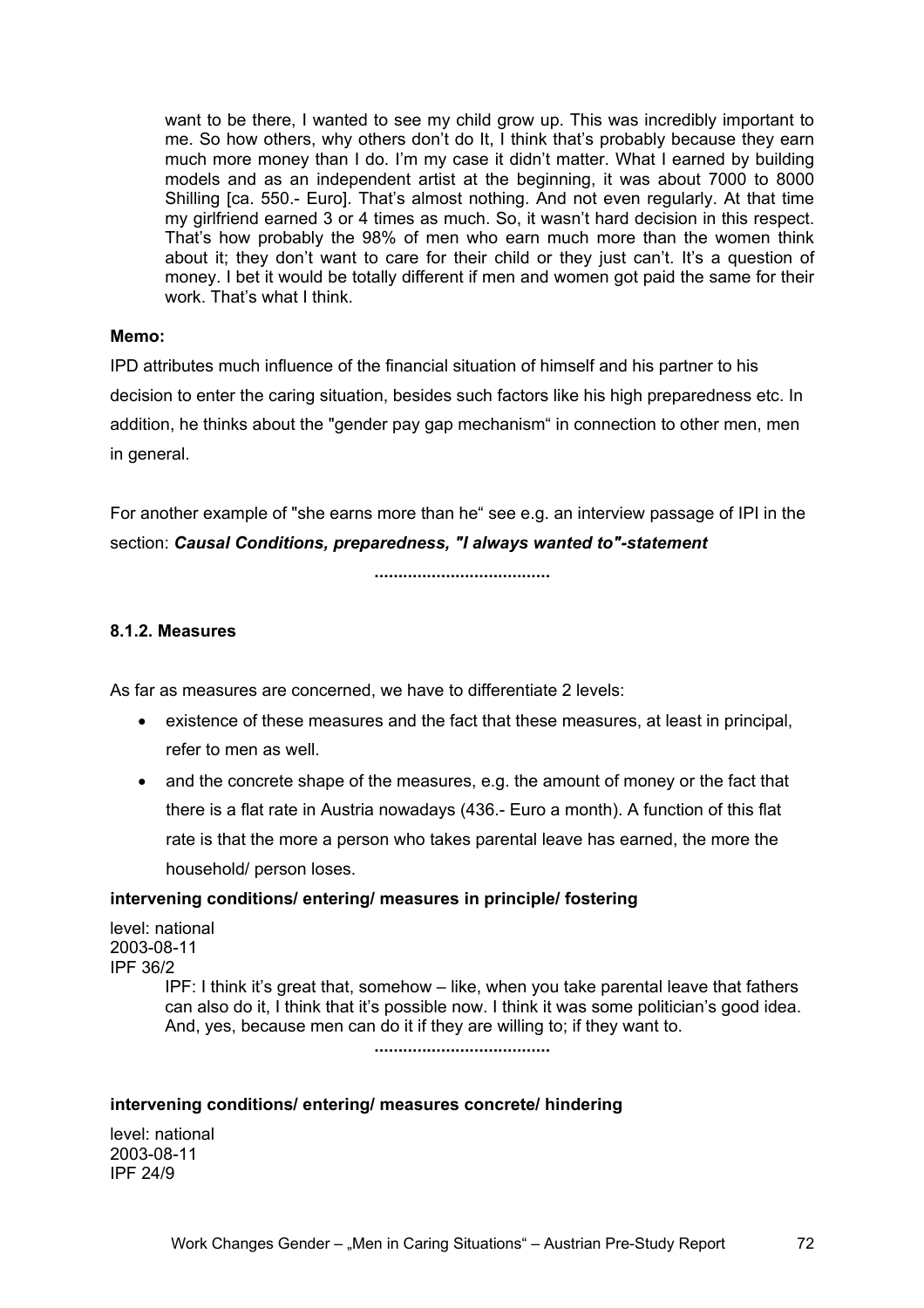IPF: But at least nowadays there are many. At the beginnings it was different, even when I went to the job centre I was seen as this alien. And when I got home I was asked strange questions: what is it like to be on parental leave and things like that. And also the income. And I answered that I have to make a living with 5700 Shilling and my wife doesn't earn anything, that's not really funny. But he said, like I said, probably there isn't more money, I answered. He said there wasn't more. But it was ok. It was alright for me, 5700 Shilling (=414 Euros) and I knew it before, I just had to accept to lose money.

## **Memo:**

IPF refers to the former Austrian regulations (they were changed recently; the amount of cash benefit in this case is about the same). This is an example for "despite loss of money" someone enters a caring situation. Here, the measure doesn't have a fostering impact.

**.....................................** 

# **8.1.3. Institutions**

Institutions and authorities did not seem to be well-prepared for the case of "men and caring situations", as was already outlined in previous interview sections. This is a rather general pattern throughout most of the interviews, so we have to talk about a hindering intervening condition.

# **intervening conditions/ entering/ institutions/ hindering**

level: national/ local 2003-08-11 IPI 20/3

IPI: Well, you, well, they don't know how to deal with me. Like at the job centre. I needed something, right, after I handed in my notice. So, I went to the .... I got into the "program for business-founding". I wanted to take part in it anyways. And when I went to the job centre, this program is located at the centre. I see, what are you doing at the moment? So, you are on parental leave? Well, I don't know how we do that. **They just don't know how to deal with men who are on parental leave**. And then they make a phone call and the next one: I've got someone here who is on parental leave; how are we dealing with him? Like a woman? Well, no, that's strange. Every day life. When you go grocery shopping, and the sales woman, after you've been there 30 times they ask: Do you stay at home? (IPI 20/3)

# **Memo:**

This sequence refers to a slightly later phase than "entering", when IPI already had entered, but is at the very beginning. What is important is that the counselors at the Employment Service were not prepared to the case "men and parental leave". As can be expected, such experiences are hindering intervening conditions also for "implementing" and maintaining the caring situation.

(Note that we have also coded this sequence under "process", with a different perspective.)

**.....................................**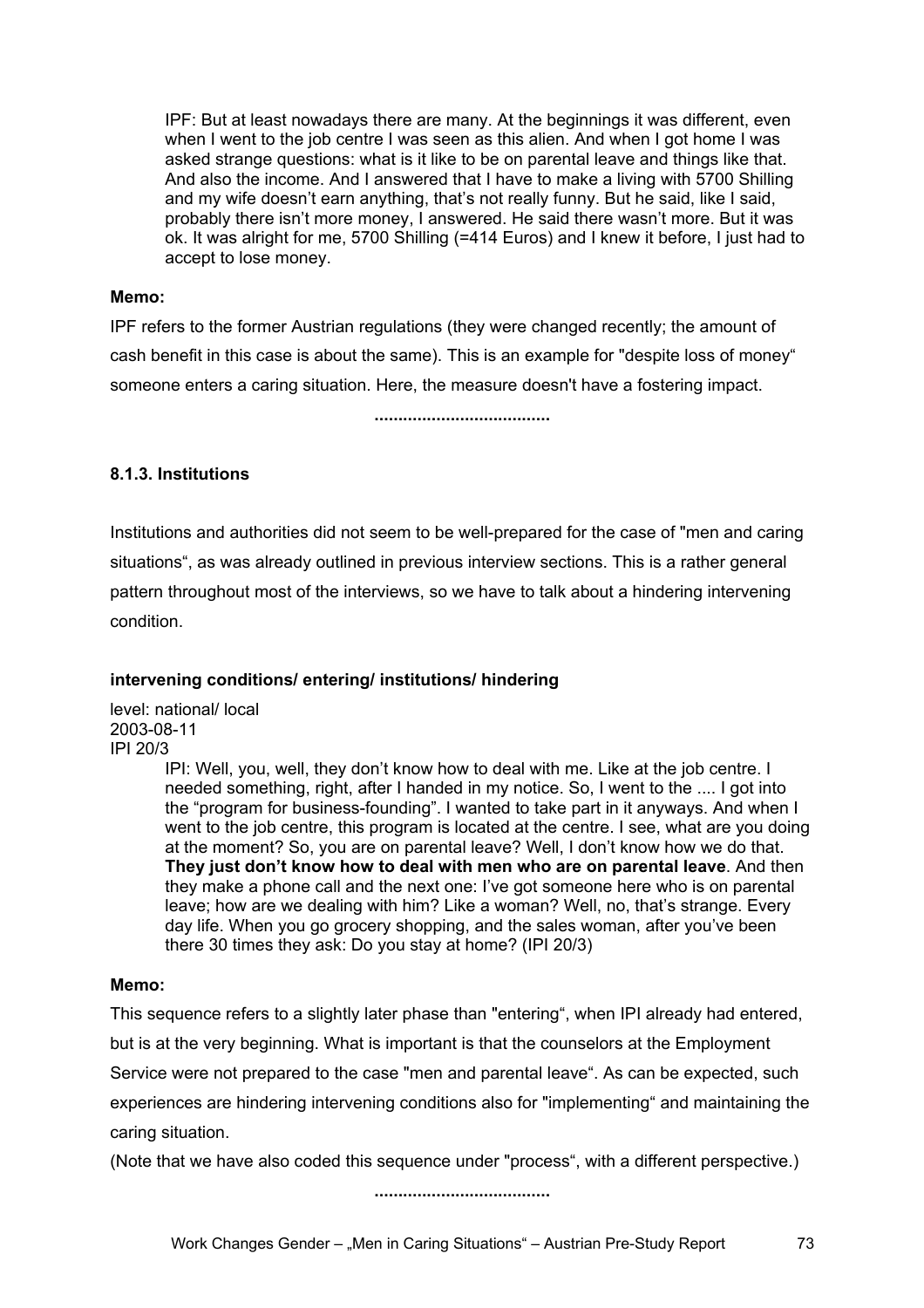## **8.1.4. Workplace**

For our project, "workplace" is a very important intervening condition, especially in **connection with work package 2**. What we see in general is that the men's experiences with their workplaces are mixed, but never without importance.

In bigger organizations in the public sector (respectively quite near to the public sector) and NPOs, people sometimes had *relatively* good experiences, i.e. a non-hindering attitude. This was the case for IPA, IPG; and mixed experiences for IPF, IPH. In the private sector, where it was possible to look at the company's reaction to the men's plans (IPB, IPI), the experiences of the men seemed more difficult.

## **intervening conditions/ entering/ companies/ hindering**

level: organizations 2003-09-15 IPB 3/20

IPB: ...and when my son was born I told my boss within the period stipulated that I am going to take parental leave, then he didn't talk to me for 3 weeks, **he really didn't say a single word** and then I started talking to him and asked if he was ok with what I suggested, and I said I would like to stay at home for 1 and a half years or I would also be prepared to stay at home for half a year and to work for 2 years half time afterwards. And after about half a year in parental leave **he sent me the notice that I am dismissed,** but since you can't just dismiss someone who is on parental leave he closed the dental-technicians-department, that's the way he did it, not firing, his wife or rather this girlfriend said that, it's a joint practice because a couple of days later they hired a new dental technician, so she reopened it or he reopened it a few days later.

## **Memo:**

IPB's company is a small one, consisting of the dentist (owner), IPD as dental technician and a changing, small number of female apprentices/assistants. IPD describes his boss as "suddenly into money" and the atmosphere at the job as bad: the dentist treated the apprentices and assistants badly, insulted them, yelled at them. Conflicts arose, and IPB had thought about changing the job.

**.....................................** 

## **intervening conditions/ entering/ companies/ "not-fostering", ignoring**

level: organizations 2003-09-15 IPI 18/7 IW2: What was the reaction of the company you worked for when you took parental leave? IPI: Well, they were confused. Said: why? IW2: Did you work in V. (big city)?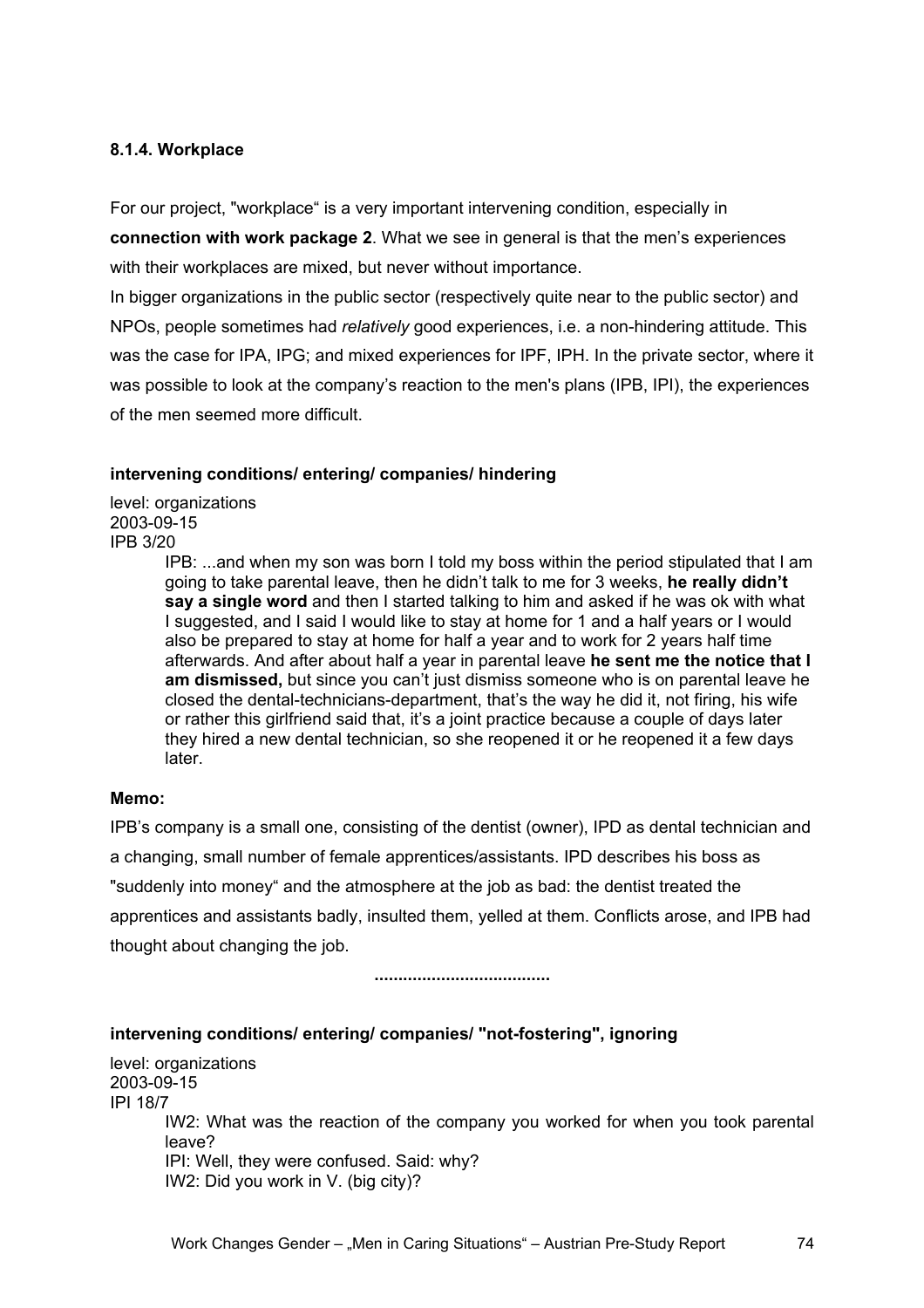IPI: Yes, in V. What was their reaction? First they were surprised. And later – mhm? Well, they never, not negative. No, they were just amazed. But they didn't have a negative attitude. I don't think so. Of course, you announce it – how was the time after that? I think I had to tell them two month after the child was born, so that you can't get dismissed. But that wouldn't have been a problem. Well, not in my case. After the leave I left the company. No, what did they say? No, somehow nothing much. Like when a woman takes parental leave. Not much difference.

IW2: Were they supportive of rather negative?

IPI: Supportive? No. **There is no way to be supported when you take parental leave**. That doesn't work. Doesn't happen. Maybe there is support but I can't imagine. Not negative. No, more like: ok, well. Rather **indifferent**. Just fact: a man has the right to take parental leave so. They accepted it. There wasn't much reaction. But sometimes they asked my why. Isn't it boring? And I said, no, certainly not. No, they really just said, ok, so, then do it. **Neither negative nor supportive**, didn't notice anything like that. I can't think of anything.

## **Memo:**

IPI describes his sector, graphic art, as "exploiting one's creativity", with a high fluctuation and an extensive overtime-culture. On the other hand, under these circumstances, people are only loosely committed to the company, and vice versa. Changing companies is the norm. So no hindrances for quitting are built up. (It would probably be different with reducing working time.)

**.....................................** 

## **intervening conditions / entering / companies / mixed**

level: organizations 2003-08-11 IPF 12/24

IPF: But the 20 hours weren't really just 20 hours, rather 40 hours if they needed me. My employer just claimed what he needed. And when someone was sick I did their work when I was actually supposed to be at home. Then my wife was offered to work full time and therefore I couldn't keep working full time like I did most of the time. So, I talked to the personnel manager and he said 20 hours and more as required. So I told him that 20 hours is not enough but my wife was offered and now thinks about working full time. But we can't both work full time because of the children. Then he said, ok, it's 20 hours and I accepted **but not without saying once again that 20 hours and not more**. Because I told him it's impossible for us both to work full time.

## **Memo:**

A good example to show how the areas of companies and private life interfere, can be found in this narrated negotiation situation. In principle, the new working forms (IPF works parttime, 20 hours a week; public organization) would provide the possibility for IPF to take the main responsibility for the children. The organization's usual behavior to extend the working hours of their part-timers if necessary (a sort of extra-hours-culture) speaks against it. IPF has to emphasize that he wants to work only to the amount that he is employed for.

**.....................................**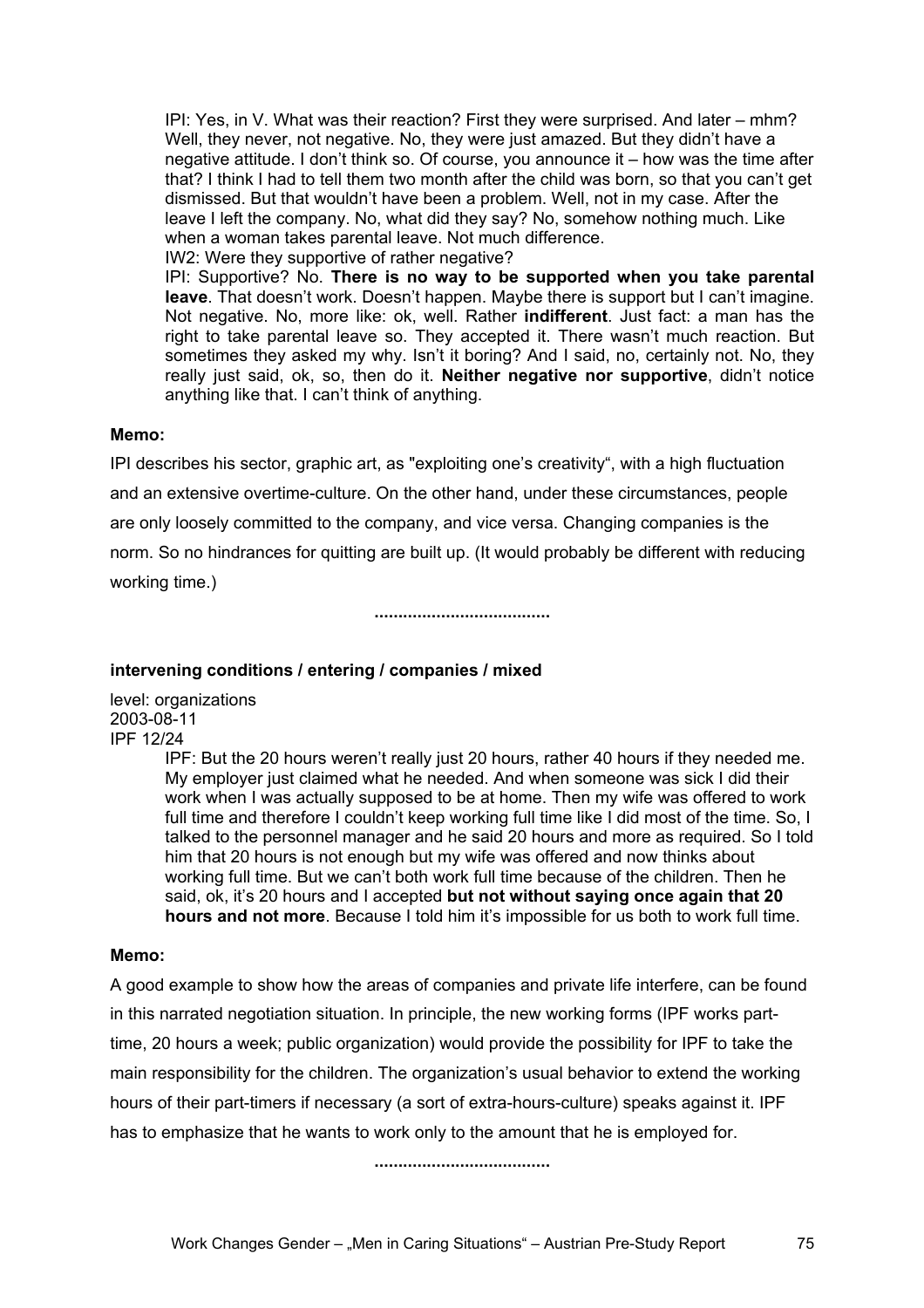# **8.2. Intervening Conditions to maintain the caring situation**

Similar intervening conditions play a role when shifting the focus to "**maintaining/ leaving the caring situation**", where they can again play a fostering or hindering role for "maintaining the caring situation". To show the complexity of the conditions within one workplace, we provide a longer passage from the IPF-interview:

#### **intervening conditions/ entering/ companies/ mixed**

#### level: organizations, departments 2003-08-11 IPF 20/23

IW2: So, the attitude of your company concerning your situation. How would you summarize it? Do they support you or are they rather critical. Or indifferent. IPF: It depends – **my personnel manager was really great**. Like, when I told him about the children and when I said I want to work 20 hours, we – he said 20 hours is ok. I just have to talk to my boss in the department about it. And he even asked me later how things are; if it's ok for me; if everything works well. And if I like it. And that was really – well, I really felt that, I mean, I don't know if he was all that honest, but. **Maybe he just wanted to know how to deal with it, like, if I was going to stay** or hand in my notice, I don't know. I can't really tell. But it was **positive anyways**. And I never got into any trouble because of him. It was really totally, well, positive – apparently he accepted it. Well, but on the whole it wasn't like that. There are **bosses in my department**. Female ones. And they – well it was **easy for the personnel manager but they had to organize it**. He only has to accept it but they didn't really know how to deal with it. Because **I wasn't flexible** anymore. That was the **problem**. My bosses are about 40 years old, they are not married and don't have any children. **So, they are career people,** job is very, very important.

And it's difficult at times to say, ok, I work part time and I take care of the children. But I understand it, because when someone is sick, but the patients have their appointments; so they have to **organize** all that. Not like the personnel manager. And that's hard at times. And they often asked me if I couldn't do this or that. And it's ok for a couple of hours if someone is sick they can ask me if I can work it out with my wife and the kids. But I often just can't come to work. And once they said I really have to come. And I think they didn't call someone else but just called me. And then there was nobody to look after the children but I had to work. This was not easy for me. In the meantime **I don't think they were happy about me, that I'm not flexible about working hours**.

IW2: So, your superiors.

IPF: The ones who have to **organize** it. But now they **accept** it. Even that I'm not always available. And – right, **it works very well**. But there's also the **colleagues**. Because it seems nice just to work 4 hours a day. My colleagues have to stay for 8 hours and I just go home after 4. And sometimes when I take off to reduce surplus hours, and leave for the weekend on Thursday, of course, **they think it's great for me.** But you know, they really don't know what else there is. When I leave work I have to hurry home and the child is on its way home from school... That's, well, a little... (IPF 20/23)

## **Memo:**

IPF differentiates: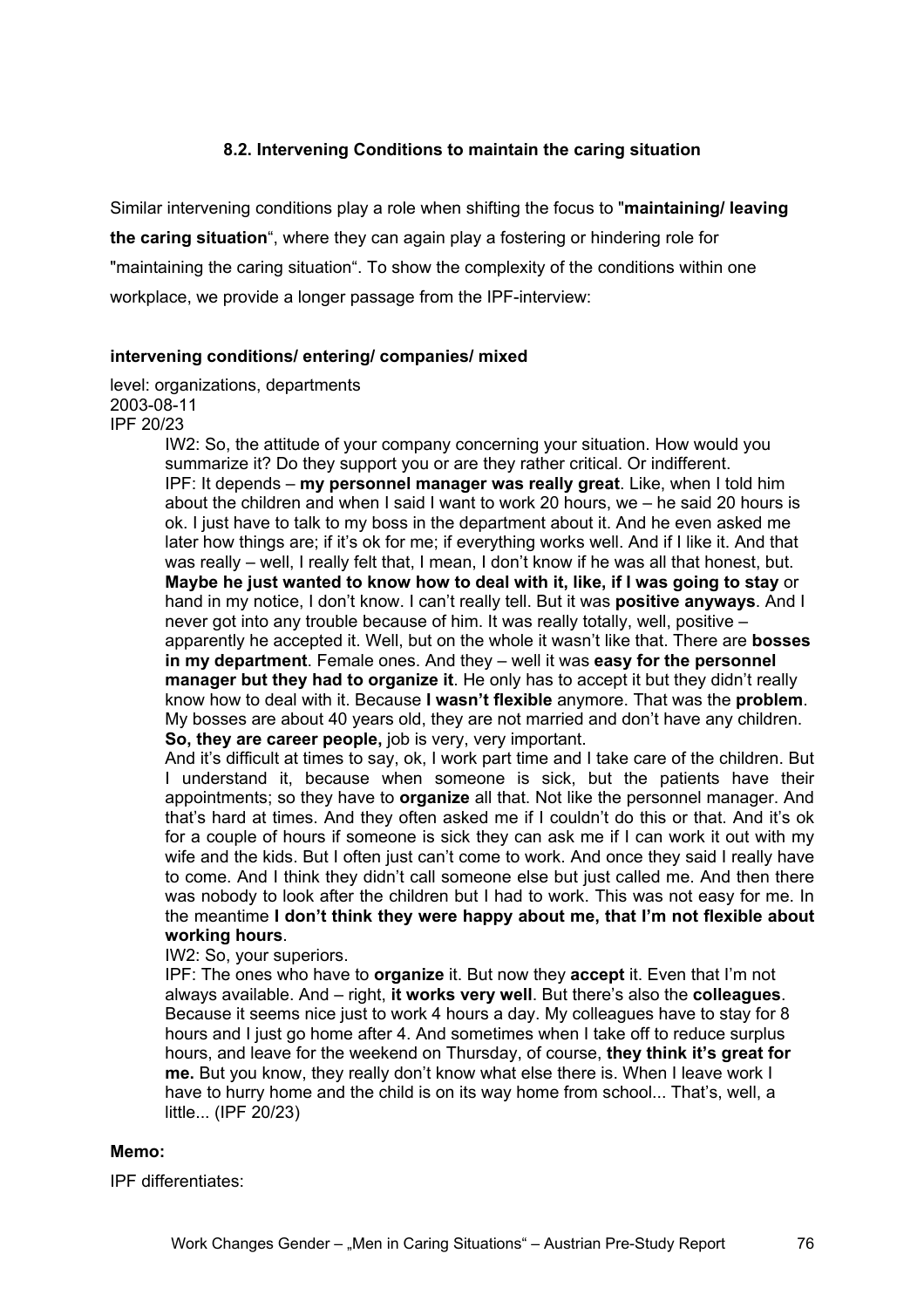- level of personnel manager (organization): he is supportive, but might also want to check out IPF's plans better...
- direct superiors (department): IPF describes them as bound to constraints of the department. They have to make time-schedules, have to find substitutes in case of illness etc. The situation is described as a conflict, especially in the beginning. IPF's "positive prejudice" that his superiors would be supportive because they are women and understand his situation turns out to be inadequate. It is not the *gender* of the superiors that influences their behavior and attitudes in the first place, but their *function* within the department, IPF interprets. Here again, we see a pattern that can be labeled as "similarity=similarity of situation/function" and not "similarity=same gender".
- colleagues (department): To IPF, they assess the amount of domestic work and the resulting constraints in a wrong way.

On the level of the organization, the company seems rather fostering. On the level of the department, more hindrances for "maintaining the caring situation, reconciliation" appear.

**.....................................** 

## **8.3. Intervening Conditions for the process "implementing the caring situation"**

With the view on "**maintaining/ leaving the caring situation**" we have left the area in the model where the men *enter* the caring situation. "Maintaining or leaving the caring situation" is in fact a later stage within the **process**, and the **Intervening Conditions** for the process of "*implementing the caring situation*" is what we want to take a look at now.

For the variety of possible intervening conditions, Strauss and Corbin (1998, p.181) propose an (artificial) distinction of:

• **Macro** conditions/ consequences: Those that are broad in scope and possible impact

• **Micro** conditions/ consequences: Those that are narrow in scope and possible impact Sometimes, other classifications are found in literature, e.g. "structural context" and "action context" etc. (e.g. Strauss/ Corbin 1996) that come quite close to the above definitions. We will use the micro-macro classification here, where "micro conditions" show a more direct connection to actions/ interactions, whereas "macro conditions" are more indirect. In the above IPF-example, the level of "organizations" represented by the personnel manager, represents a more broad condition for IPF's efforts to reconcile job and family duties. If we had more information about this organization, we could e.g. link the personnel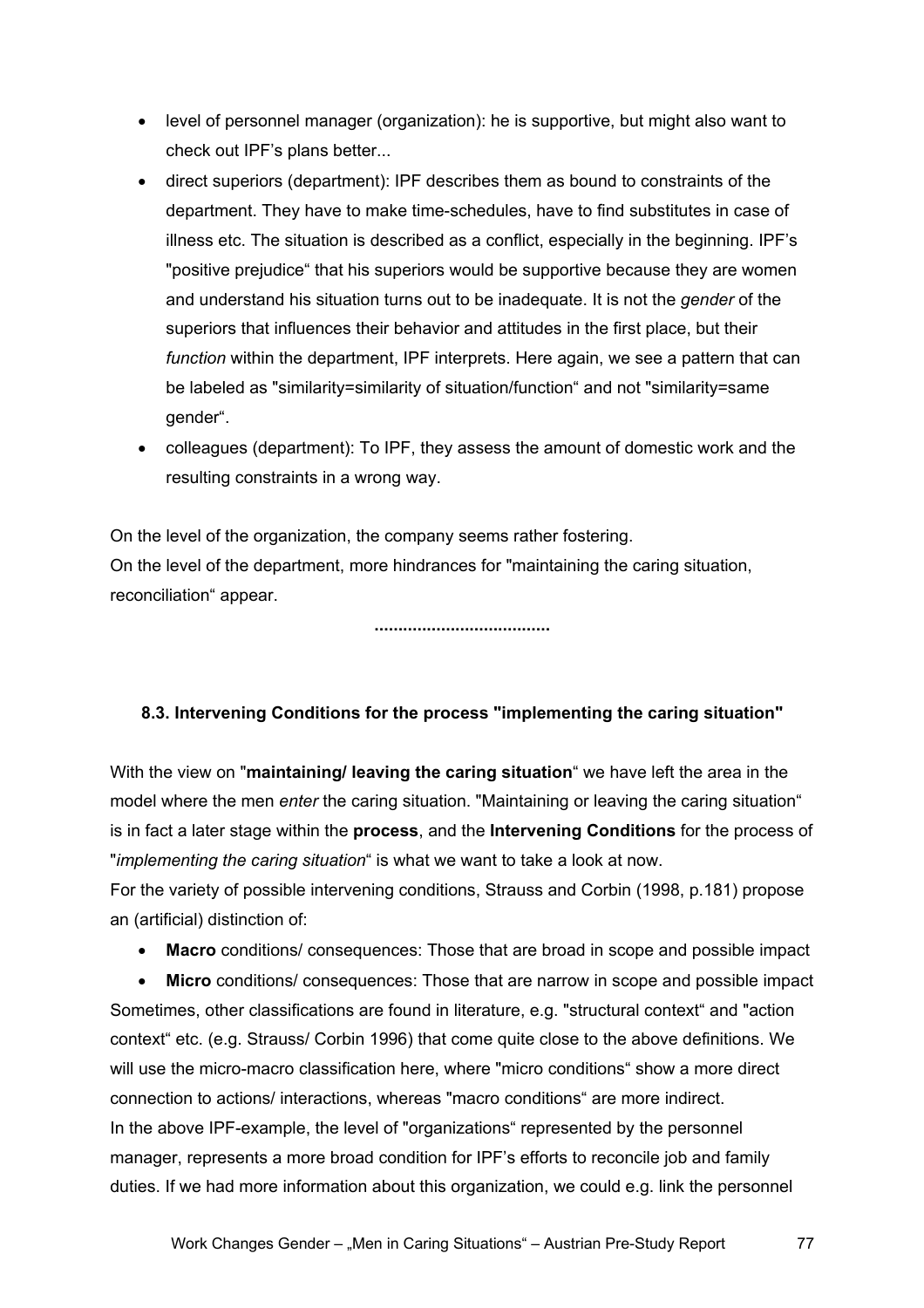manager's attitudes or behaviors to a general line of the organization, their embedded state into the "organizational landscape" that could explain why they foster such working-timemodels in general and so on, i.e. a *fostering macro condition*. *(In terms of the work package 2-organisations in the Work Changes Gender project, in some cases we had this information due to the organizational reports of the best practice companies which we recruited the interviewees from.)* 

On the other hand, IPF's problems are much more determined by the *conditions within the department* where he works. That is why we coded the department as a *hindering microintervening condition*. Somehow, the example shows what the difference between "words and practice" within organizations can look like.

Intervening Conditions, both on the micro and macro level, should help us to explain the observed **variety** when we look at our case examples; the general pattern was described in the previous chapters, where we have tried to find out what can be said in general about the men in caring situations, i.e. the process in its "ideal formulation". When we look at the cases in detail, they do not totally fit into the model. This is because so many other conditions can come in and play a certain role. Those conditions that seem important to "shape individual processes" in more cases are considered as relevant and are described below. Thus, the observed variety can be explained to a certain degree (but never completely; there are always too many conditions at work, taking *all* of them into consideration is definitely impossible).

(Mind that not only Intervening Conditions, but also changes in contexts, new planned and unplanned events, new constraints etc. can have an influence).

# **8.3.1. Micro Conditions**

Micro conditions are those that are narrow in scope and possible impact, now in terms of "implementing the caring situation into one's self-concept". As possible micro-conditions within the process of implementing we have defined:

## *8.3.1.1. Domestic- and caring-work-related experiences*

Here, the concrete experiences of the man when performing household and caring tasks are under consideration. The way how fostering or hindering these experiences are, is dependent on the amount of "personal meaning-making" out of these activities, on the one hand. This is a cognitive task for the men: assigning a certain personal meaning to the things one does or has to do.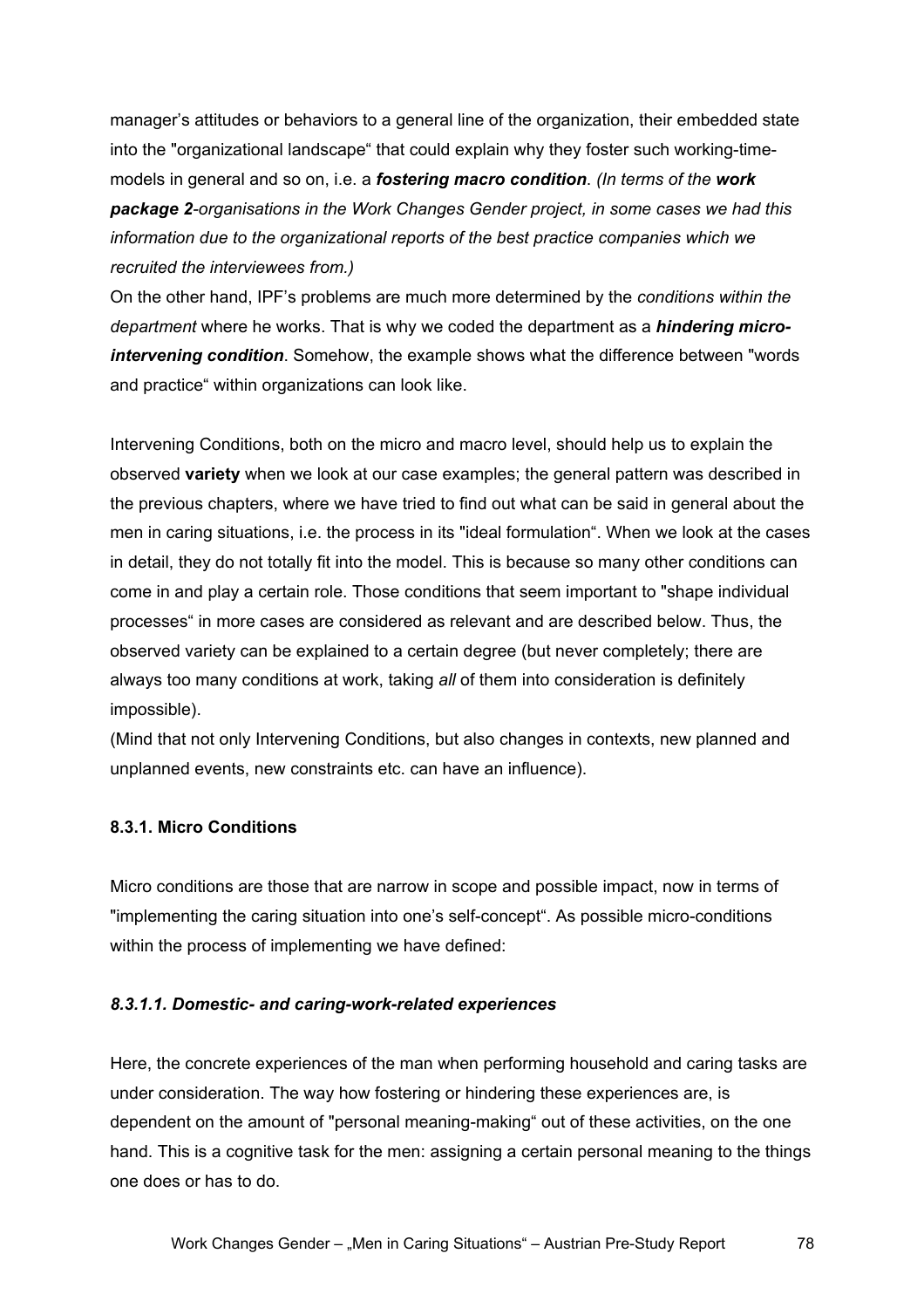On the other hand, this category also includes "reinforcement" by household members, i.e. partner, children, or whoever is living in the close, "household" context of the individual. Positive reactions and personal meaning can co-vary positively: Something that is highly estimated e.g. by the partner or the children, represents a personally meaningful activity, as it is embedded into an important context: the closest private context (e.g. the family) – and vice versa.

The "reinforcement power" of the female partners or children in our core-sample, where appropriate, should not be underestimated. It is not only the positive assessment of the outcomes of the men's activities by partners or children that has a great impact, but also the acknowledgement for the man's preparedness (here: in a general sense) to behave in that way in principle. The view of some men of their caring situation as an "investment into the partnership" can be related to this aspect.

In this context, we want to mention once more the *"identity work" of the female partners*, where appropriate, although this was not so much under consideration in this study. E.g. a complete "role change" did not only put a high demand on the men's identity work, but also on the women's. Handing over the main responsibility for the children (at least for a certain time), and being the main provider like in some cases, means a conflicting situation for women as well, as norms and gender drafts would imply a different arrangement and behavior for women as well as for men. The ways in which women cope with this situation and the interplay of acknowledgement and/ or rejection between partners (=reinforcement systems) under arrangements like the ones in our sample, would be well worth another study (as well as women's reactions to reducing their paid work and entering a domestic/ caring phase, in its variety).

In general, we have observed rather positive reactions of the partners. Problematic aspects were already described, like for IPD and his partner, in their case of a complete "role change".

# *8.3.1.2. Amount of paid work performed by the man*

As we have already mentioned earlier, the "domestic and caring/ paid work ratio" played a certain role in the process of implementing. In general, a combination of paid and unpaid (domestic/ caring) work mitigated the stressing aspects of the implementing-process, whereas integrating a "pure domestic/ caring situation" was a more demanding task for the respective men.

*Some specifics have to be noted:* 

Men who completely quit paid work for a while lost the respective social context, with all the relating problems. On the other hand, problems related to reconciliation or social rejection at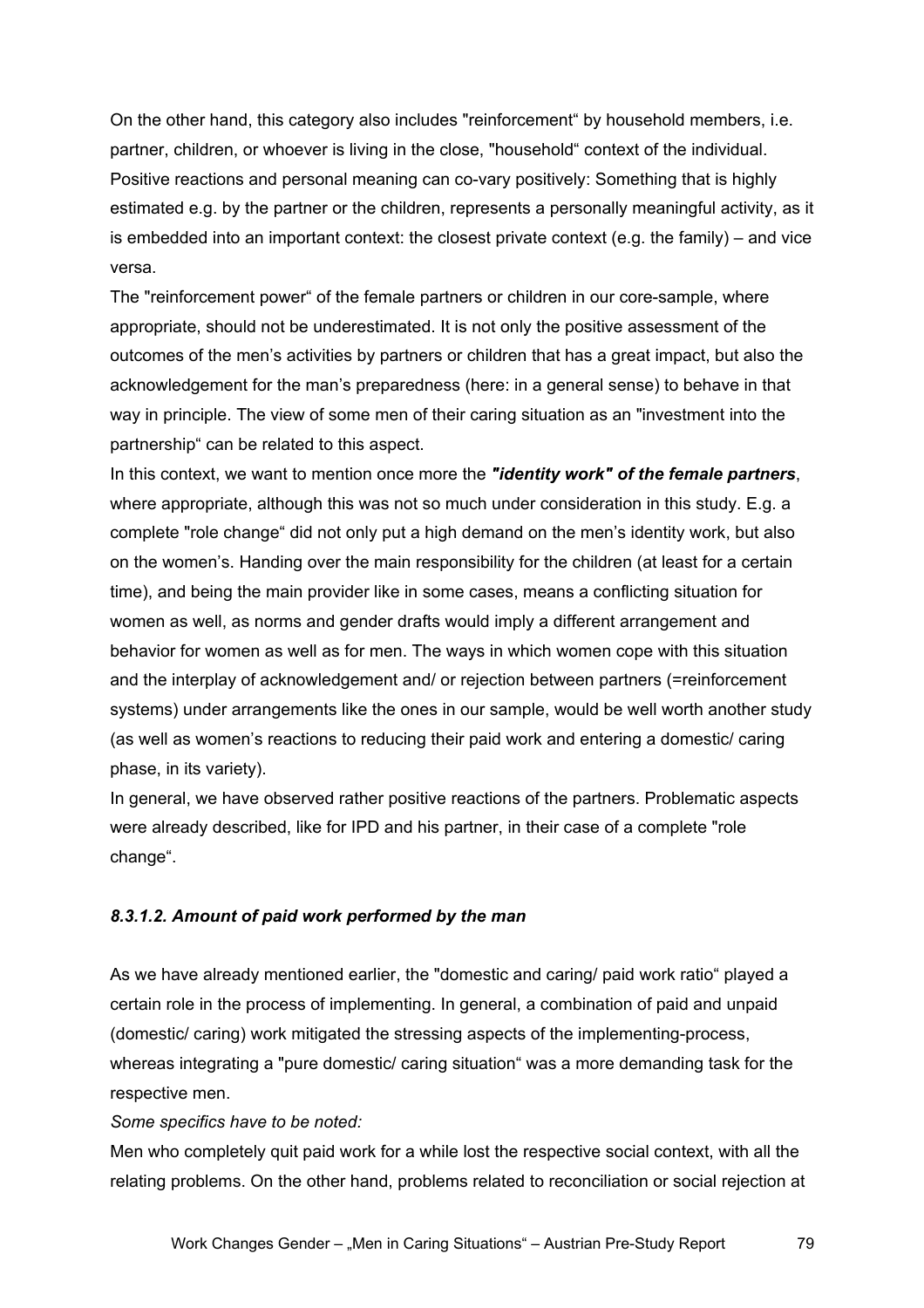the workplace (in the context of "unmanliness") could not occur. *So one should expect a mitigating effect of "paid work>0" only in workplaces that were supportive and non-rejecting.* In case of reconciliation troubles and/ or social rejection, "paid work" could become even more stressing than "no paid work at all".

# *8.3.1.3. Reactions "outside the household": job, other living fields; the "weak ties"*

The "job" dimension in connection with "amount of paid work" was outlined above. Of course, neighbors, friends, social networks in general play an important role for the process of implementing.

To a certain degree, the men could shape their social networks (this was called "Identity work 'outer world' = networking" as a *type of action/ interaction* by increasing/ reducing distance to certain network elements. But it has to be noted that e.g. "increasing distance to my neighbors (because I got the feeling they are looking down on me because I'm homemaker)" is already a reaction (action/ interaction) to a previous situation: realizing or perceiving social rejection. The more rejecting the network elements are perceived by the man, the more demanding the process, i.e. the more networking becomes necessary, and vice versa. An extreme variant would be social isolation as a result to the necessity to increase distance to all of the existing network elements, and a lack of supportive elements to whom one could reduce the distance.

Networking in the area of the close social relationships is important to assure a stable social basis in terms of social acknowledgement. On the other hand, it is the "outskirts" of the social network(-card), the "weak ties", that we get new impulses for reflection from, think about attitudes, allow new influences, of course in either direction. The closer social environment is too familiar to provide new impulses, because it is constructed in a way to be compatible to one's behavior and self-concept, as we have argued. So, we should not underestimate the "weak ties", as the next example shows:

# **Intervening Conditions/ micro/ reactions "outside the household": neighbors:**

2003-10-02

IPJ 23/10

IW2: Concerning paid labor, your life differs from that of most men, the majority of men working 40 hours or more a week. Right now it's not different. But a year ago it was. How do people react? Parents? Friends, acquaintances? IPJ: How? I don't know. What was hard for me was, well I live outside of K. [big city] in the country. Not too far from town but it's really a rural area. And the people are very poor and also conservative. And I noticed that it's hard for me to stay at home the whole day living in this environment. So, when I'm not confronted with things directly and when I can't make out differences, knowing what is just subjective perception, when I don't feel well and what people say or how people react. But I noticed that it doesn't feel good when I lapse into the role of a house husband. Or that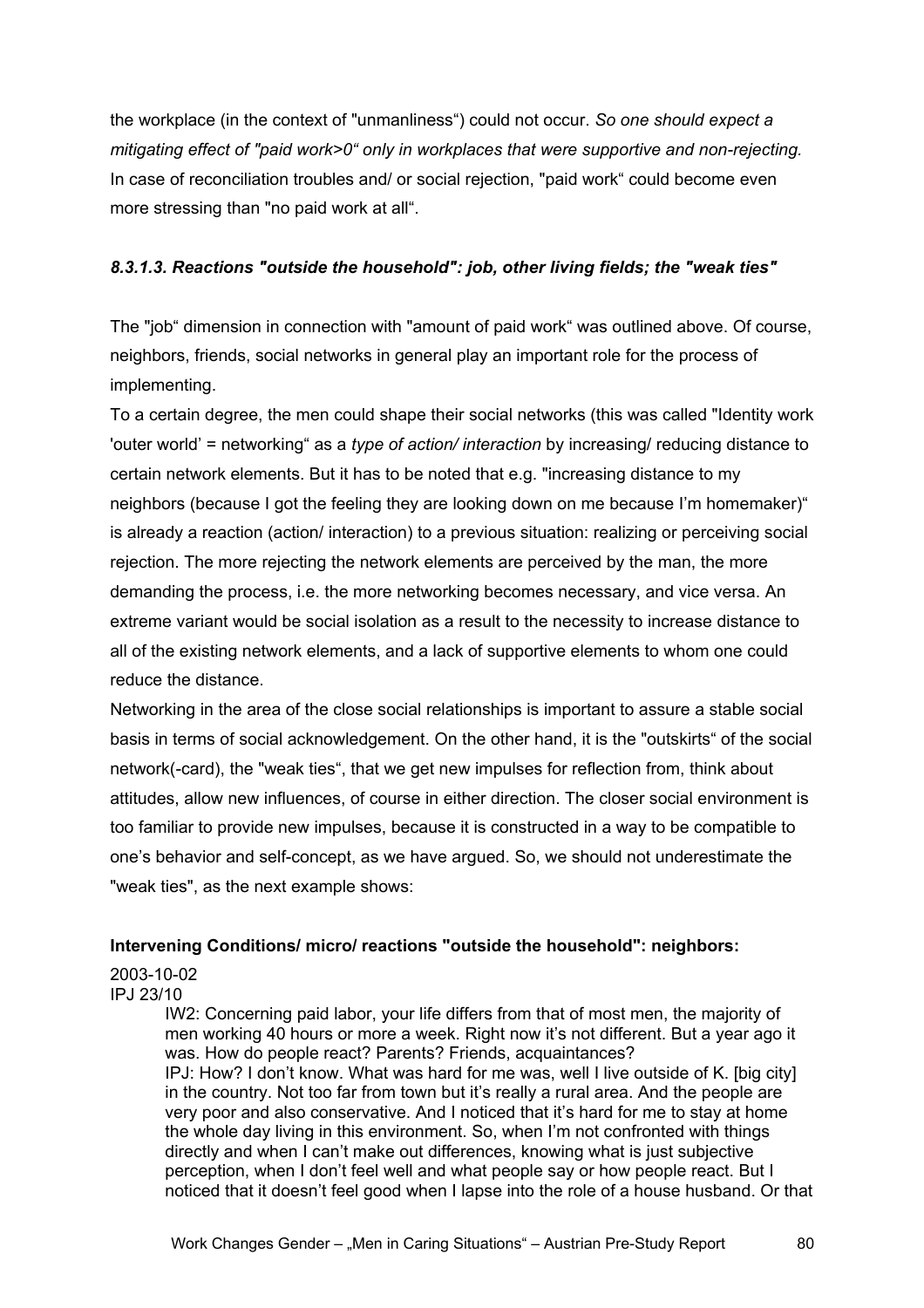it's strange to put the laundry on the line. The only thing that was clear from the beginning was that L. (partner) is going to do laundry and I won't. Because L. has got a very good Laundromat and she separates these things. But behind that is that I really don't want to do that and that I'm very sloppy. Maybe I managed to do it as sloppily as I could. But there are other reasons. But laundry – but when L. is not at home, I notice, it's strange for me to be in this role, to do the laundry. But it's no problem. But when I was at home full-time I noticed, there was this picture, I really had difficulties with these gender roles people have in rural areas. Then there was the time when we started building the house and a female neighbor came by to show her children the excavator. It's only women, or retired people or men who are unemployed. And children. Well, one of the female neighbors came by and said something like: well you are right, your wife has to work and you get the unemployment benefit. It took about one or two years until I talked to her again. When I noticed that it affects me. And it did affect me.

## **Memo:**

The social environment in an area described as rural/conservative plays a hindering role for IPJ in his daily domestic performance and identity work. Mind that it is the weak ties (neighbors) that are in the center in this quotation, and that have high influence.

## **8.3.2. Macro Conditions**

Macro conditions are those that are broad in scope and possible impact, now in terms of "implementing the caring situation into one's self-concept", with a less direct connection to the categories within the process. As possible macro-conditions within the process of implementing we have defined:

- milieu
- resources
- discourses

## *8.3.2.1. Milieu*

*Some important definitions for the subsequent sections:* 

*Disposition: the (inside and outside) attitude of a person, the taste, the mentality, and the "ethics of everyday life".* 

*Milieu: a group of people who have a similar disposition; they come together because of work, education or other reasons. These people develop a similar living culture. They are connected through social cohesion and a similar territory within the social room (former "stratum, class")* 

*Lager: field of ideological and political disassociation.*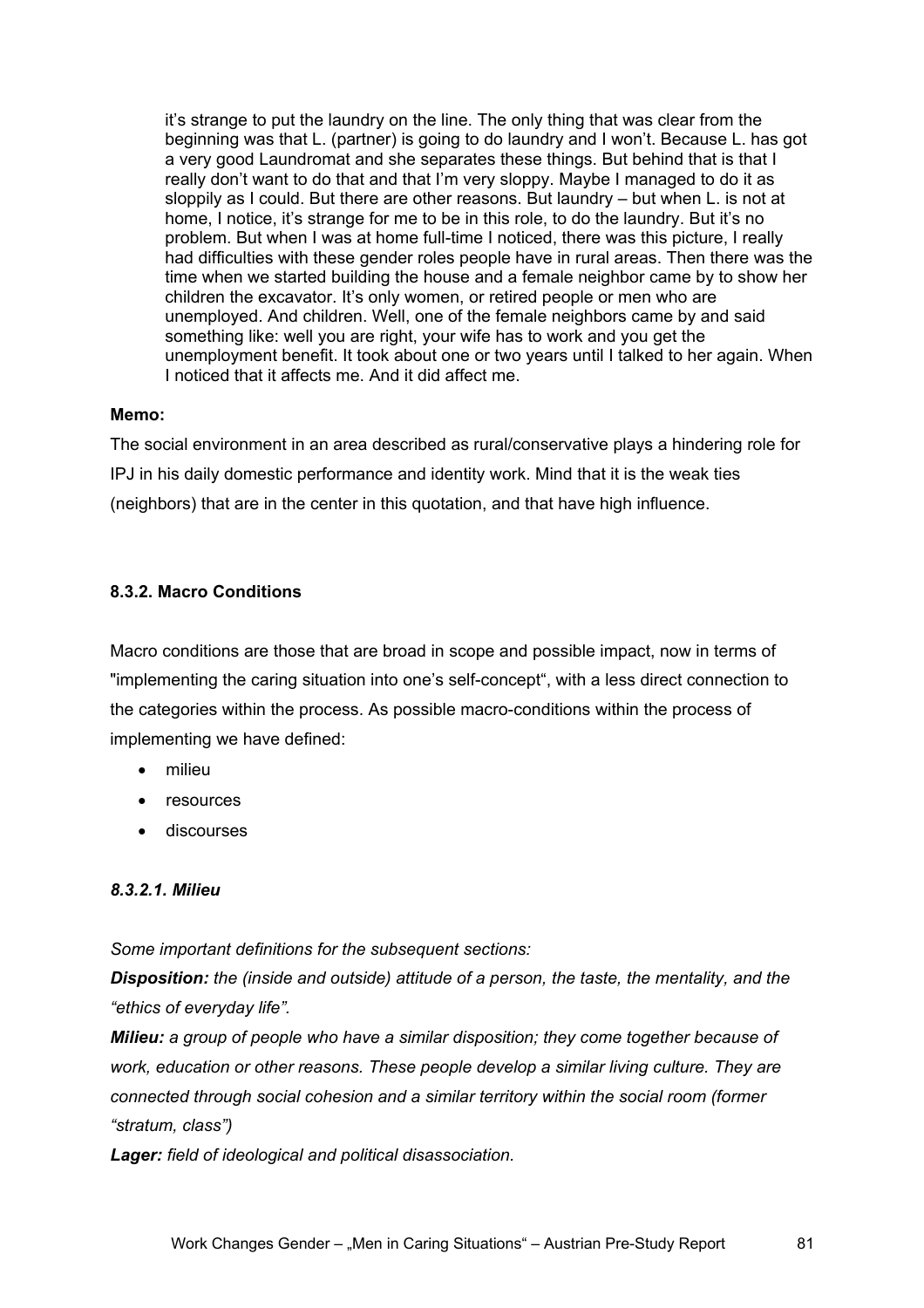"Milieu" is a structural concept to describe the features of large societal groups. Like in its precursive concept, "class", there is a vertical dimension ("upper", "middle", "lower"), but with additional differentiations, called "dividing line of distinction and respectability" (income, reputation). In addition, there is a horizontal dimension: the "dividing line of ties to authority and self response". Milieus differ from each other in the style of living and mentality. The difference is based on the dividing line of ties to authority and self-response, followed by a specific disposition and structure of authority (from right to left, extreme distinctness on the outside – from authoritarianism to avant-gardism). This forms a spectrum of five different traditional lines of social milieus, based on traditional attitudes, which are passed from parents to their children. For Germany, a detailed description of milieus was given by Vester et al. (2001). As similar descriptions for other countries are missing, it will not be possible to use the concept of milieu in this sense in the Work Changes Gender-project. Instead, rough descriptions of the "social areas" that the interviewees *stem from* (like family of origin) should be given by concentrating on the men's respective descriptions (values, gender drafts...). Furthermore, their path through *other social areas* throughout their biography should be observed (milieu-mobility). Such a perspective is useful to explain or give hypotheses about variability, this "rough conceptualization" of "milieu" is seen as the central macro condition. A good indicator for a "social area/ milieu" are the **discourses** that the respondents use (see below), as can be derived from the definition of "milieu" above. We should expect "mixtures" of discourses for people that show milieu-mobility, the ones who have changed their milieu during their biography.

## *8.3.2.2. Resources*

Somewhere in between macro and micro conditions there are the individual's **resources**. As Keupp et al. (1999) have pointed out, it is essential for one's identity work to have a solid basis of resources to be successful. The resources of an individual heavily rely on

- **economic**
- **social and**
- **cultural capital**

These capital-forms can be **transformed** into resources in a given situation. Without resources, any crises or demanding situations can hardly be coped. Also Antonovsky's (1997) considerations on the Sense of Coherence and the resistance resources to cope stress and develop/ maintain health are relevant here. For the *"high preparedness"*-group, many of the processes throughout the men's biographies don't only lead to *"preparedness"*, it is exactly some of these features that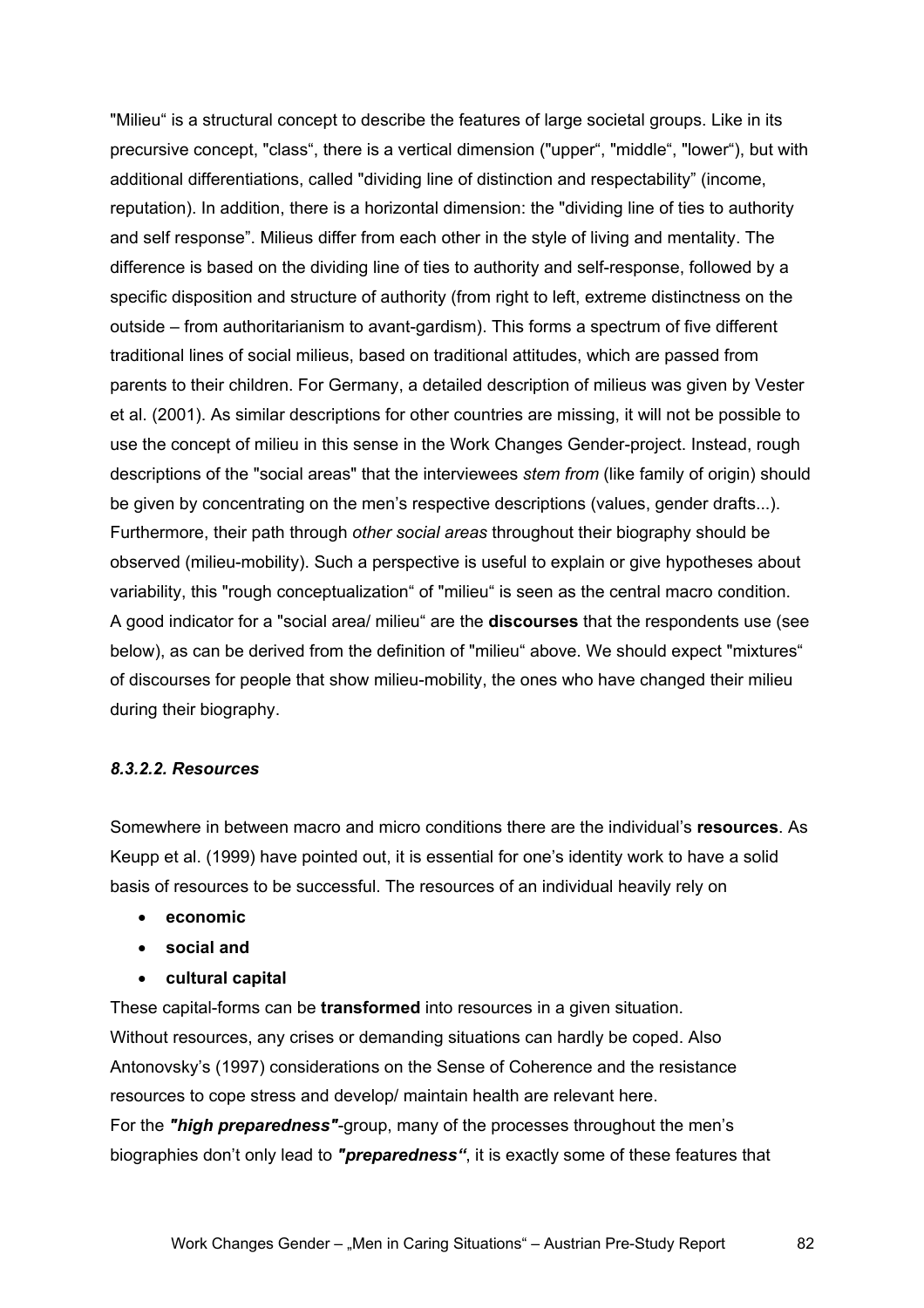*function as resources* for the men when they perform their identity work within the implementing-process. Of high importance in this respect are:

- **Pre-reflections on gender roles, masculinity drafts** like breadwinner arrangements etc. The respective attitudes, values and life goals were developed in the course of the biography (sometimes, *life-events* like death of a relative or illness played an important role for the development of life goals, values, attitudes). The basic equipment with these resources often stems from *families/ milieus of origin*, being later *shaped by the institutional life course* of the individual, within an "agencystructure"-interaction.
- The development to a **"multi-facetted self"** results in an important resource that can be used to cope difficult situations like the implementing-process. Again, resources are needed to develop this structure, as well as to develop personality features related to "individuality" and "individual designing of one's life"
- **Skills** and resources for performing caring and domestic tasks. Sometimes, interviewees directly refer to earlier sources of their developed skills, like "having lived alone for a while during studying", or "good models at my parents' place" etc.

Even more interesting are the individuals that were assigned to the *"ambivalent/ low preparedness/ contingent access"*-group. In a similar way like the the "prepared" individuals, these men referred to resources, but they had to **activate these resources in a first step**. Here, we got the impression to observe the men's identity work in vivo, in the interview. The men seemed to *seek for "bits and pieces"* within their biographies to provide arguments that should *convince the interviewers and themselves* of the positive aspects of their situation.

We called this pattern **"biographical resource activation"**. In a way, it means that if an individual has a relatively low preparedness for entering the caring situation, there is still the chance to "make up for preparedness" within the implementing process. Here, behavior comes first, and attitudes are adapted. If not, we don't see a big chance for a subjectively well-fitting adaptation to the situation.

A sequence of the interview with IPM serves as an example (ambivalent preparedness and contingent access):

**intervening conditions / macro / resources / biographical resource activation**  2003-10-02

IPM 4/1

IW2: Do you have brothers and sisters?

IPM: I've got one brother. He's 12 and a half years younger than me. We don't have the same father. He is my half-brother. And, well, I actually, when he was born I was 12 and a half years old. So, I learned very early how to deal with children and babies.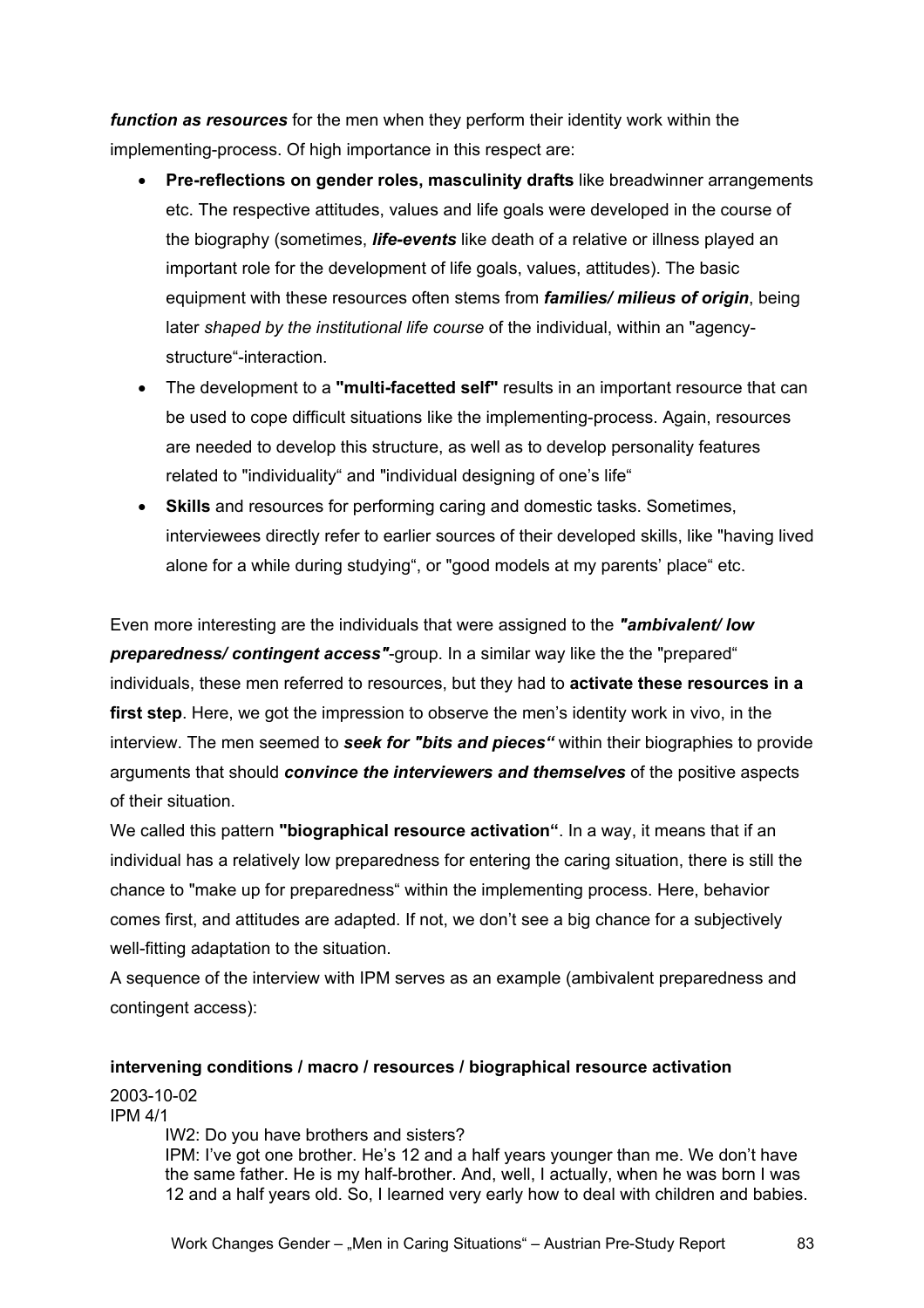And that's why my situation right now is not, well, let's put it that way, so "difficult" for me compared to someone who is working on his career and never before dealt with children. Well, that would be worse for someone else I guess. And because of the first one, who is now 4 years old it wasn't new to me, a baby…

(Also see the notes above referring to IPM 19/7, 22/10, and the respective sequences: IPM: To experience daily how the child develops and learns new things every day and to see how they behave and what they do. I really notice it with the older one, right, **I was only at home in the evenings and at the weekends**. Yes, **then** you don't notice changes that much.

IPM: No **job** could make up for experiencing all this. No, well, of course the financial situation plays a role but I don't see it as a disadvantage at the moment.

#### **Memo:**

IPM entered the caring situation completely contingent (death of partner), equipped with only some preparedness (ambivalent-group). At a very early point in the interview, after telling his job biography and when he is asked facts about his family etc., he connects his actual caring situation with the experiences with his brother, and transforms these experiences into resources for his actual situation.

## *8.3.2.3. Discourses*

The following section combines the macro-conditions

- milieus
- capital (economic, social, cultural)
- discourses

to a model that should help us to understand the men's argumentations and selfpresentations in the interviews.

Irrespectively of their "preparedness", the men sometimes referred to arguments that they knew from some public (or other) discussion and that were useful to serve the implementing process. We thus called this *argumentative strategy* of the men **"discursive resource activation"**.

On a macro level, various discourses can be identified (e.g. by analyzing public discussions...). **Discourses**, i.e. a *pattern/ structure of terms and arguments*, are *offered* by **"discourse providers"**, e.g. a "fatherhood-discourse" can be offered by men's literature or men's groups. In the interviews, some men referred to these discourses, to explain their situation and views or to link their situation to positive, self-esteem-serving arguments; thus, they can be seen as **"discourse users"**.

Discourses are public, "large-sized" social *argumentative patterns*, shared by more people. Different discourses can be compatible or incompatible; e.g. there is an "essentialist" as well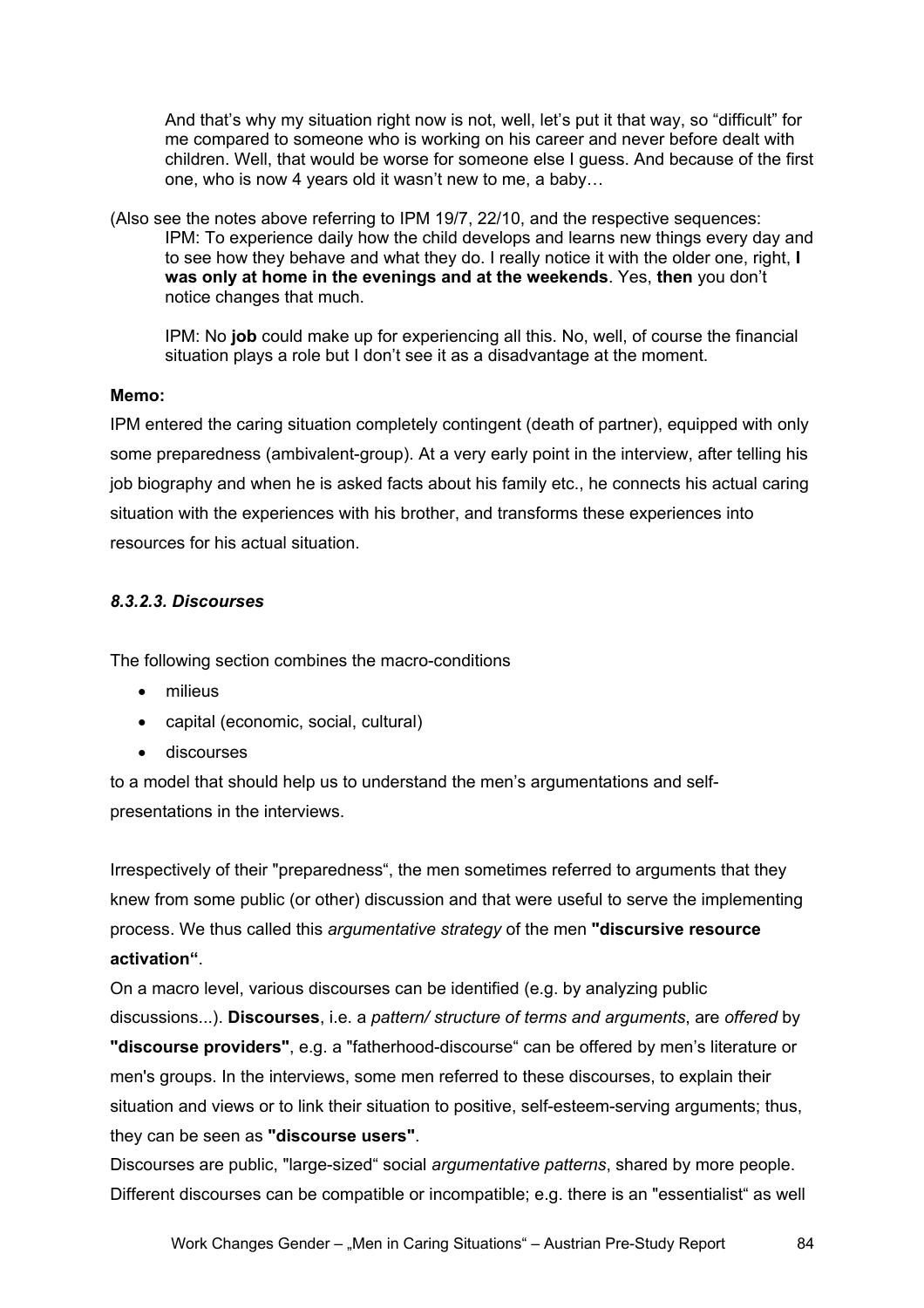as a "constructivist" discourse on the topic "genders", that may be more academic in the first place (the way that in such discourses terms and arguments are used are called "semantics" in discourse analysis), but the discourses do arrive in broader discussions, newspapers, consulting literature, and other mass media as background patterns, although in "light versions" (and as such they appear with a specific reduced semantic). They are more or less accepted, combined and used in different "sociotopes": milieus or social networks. (Actually, the research of Meuser (1998) and colleagues in Germany on different "masculinity patterns by milieus" can also be seen under this perspective.) Individuals who use these discourses develop their own "implicit semantic".

The point is that at any time, in a specific culture, a variety of different compatible and incompatible discourses on different topics is provided, and thus – in principle - available for the individuals. The task for the individuals is to select these ones that serve their purposes in their situations best, to – again – fit "inner and outer worlds", i.e. construct their local variant of masculinity by selecting the socially shared arguments (discourses) that fit to their values and attitudes, or by shaping/fitting their values and attitudes to these discourses.

The chance to do so is *not equally distributed*. This is so because *resources are required* to get access to some discourses, e.g. high cultural capital is necessary for the more academic discursive variants. And of course a good economic basis is needed to perform identity work well: without a certain amount of social security, precarity rises for individuals in situations like the described ones. *"Without participation in the societal living process in the form of meaningful activity and fair wages, the daily identity work becomes a precarious state of floating along, that can only be called 'post-modern empire of freedom' from a very cynical point of view"* (Keupp et al. 1999, p. 277; our translation). A basic "start" equipment with economic, cultural and social capital is given to an individual by his family/milieu of origin; each can be higher or lower. On his way through life, the individual transforms the capital sorts into various kinds of resources in order to be successful in his projects. In connection with the use of available discourses, we consider **cultural capital** (education, information, variety of experiences) and **social capital** (networks and their reception of different discourses) as relevant, on an **economic basis** that gives enough security to the individual to work on his identity projects.

Discourses that are interesting in the context of the study deal with: the **genders** and **work**, topics that are connected to these aspect like **fairness/ equality**, **caring** and **fatherhood**, **partnerships**, etc. (but it cannot be said in advance what will turn out as relevant in every interview and country).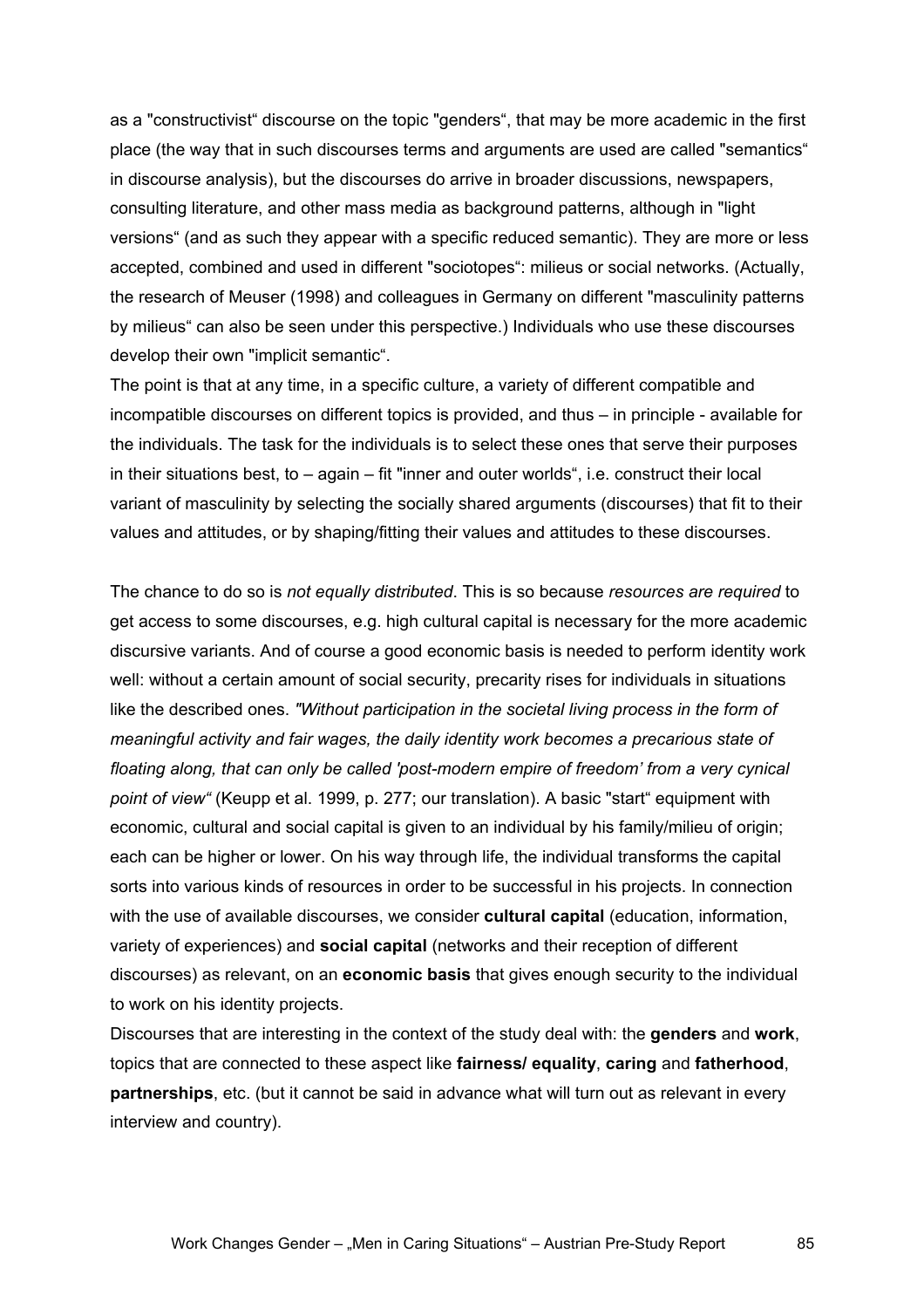In the interviews, we found "traces of public discourses" that were used by the men to present themselves (to us and to themselves) in a positive way. We consider a collection of these discourses as an important result, because...

- the men showed us which socially shared argumentative patterns were **useful to them**, to perform their identity work within the implementing process, which means an "evaluation" of the "usability" of these discourses
- relevant **"cultural changes"** become visible by concentrating on discourses/ by looking at the respondent's "discursive work", comparing a (theoretical) state of **unquestioned, "habitual" masculinity** with the **"patchwork of arguments"** given by the respondents
- the use of discourses partly relies on the individual's cultural and social **capital**, so distributional aspects are touched. (E.g. to understand and use the discourse on the genders within Gender Mainstreaming requires quite high education / in addition, there is nearly no reception outside "insider" circles – political actors should improve this situation)
- as a practical **policy recommendation**, we would be able to give directions in which ways the topic "men and caring" (but also within the general model: "male diversity") should be discussed by policy-makers, to provide more useful "tools" for individuals in such situations
- we expect the *available* and *known* discourses to **differ from country to country**, so the "traces" of these discourses in the interviews should differ as well; this would be an interesting comparison.

The following diagram the ideas from above are **summarized**, focusing on the problems and stressing aspects of the implementing-process (Gender Status Insecurity). Gender Status Insecurity is seen as a **normative conflict** between masculinity norms (or the "ought self", (Higgins 1989); norms/disposition have a structural, milieu-specific background), and one's (caring) situation or practice that is not consistent with these norms. (In the interviews, we directly touch these "hot areas", e.g. asking, "What would you say if someone calls you a softie" and other questions.) The men try to explain their decisions and their practice, to us and to themselves, and try to "neutralize" the normative conflict. To do so, they use various arguments, under which **references to discourses** is one argumentative strategy. The ability to use a discourse (in either direction: accepting it or rejecting it; to take some position towards it) can be helpful within the implementing process, to stabilize one's position or selfesteem under the circumstances of a normative conflict.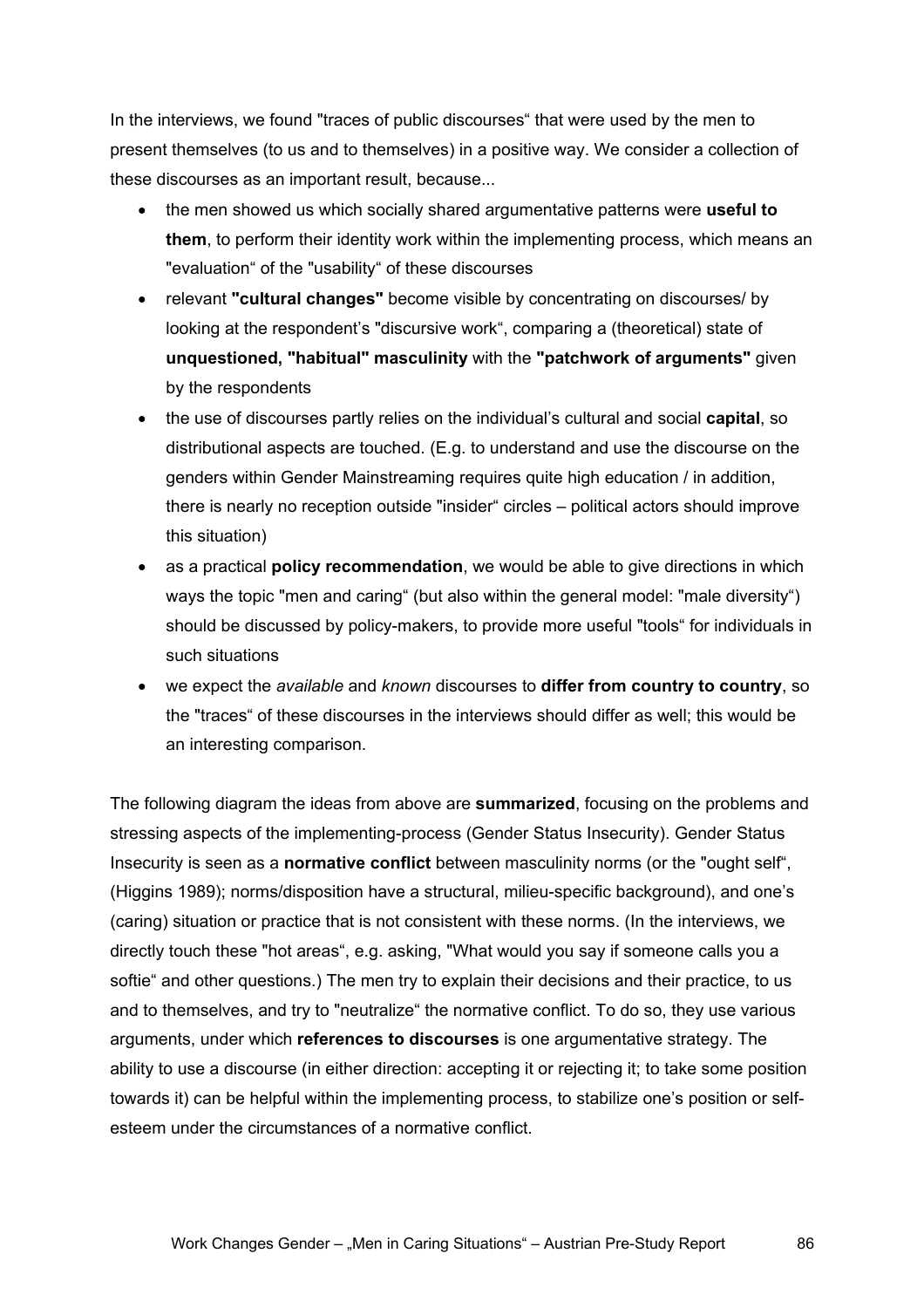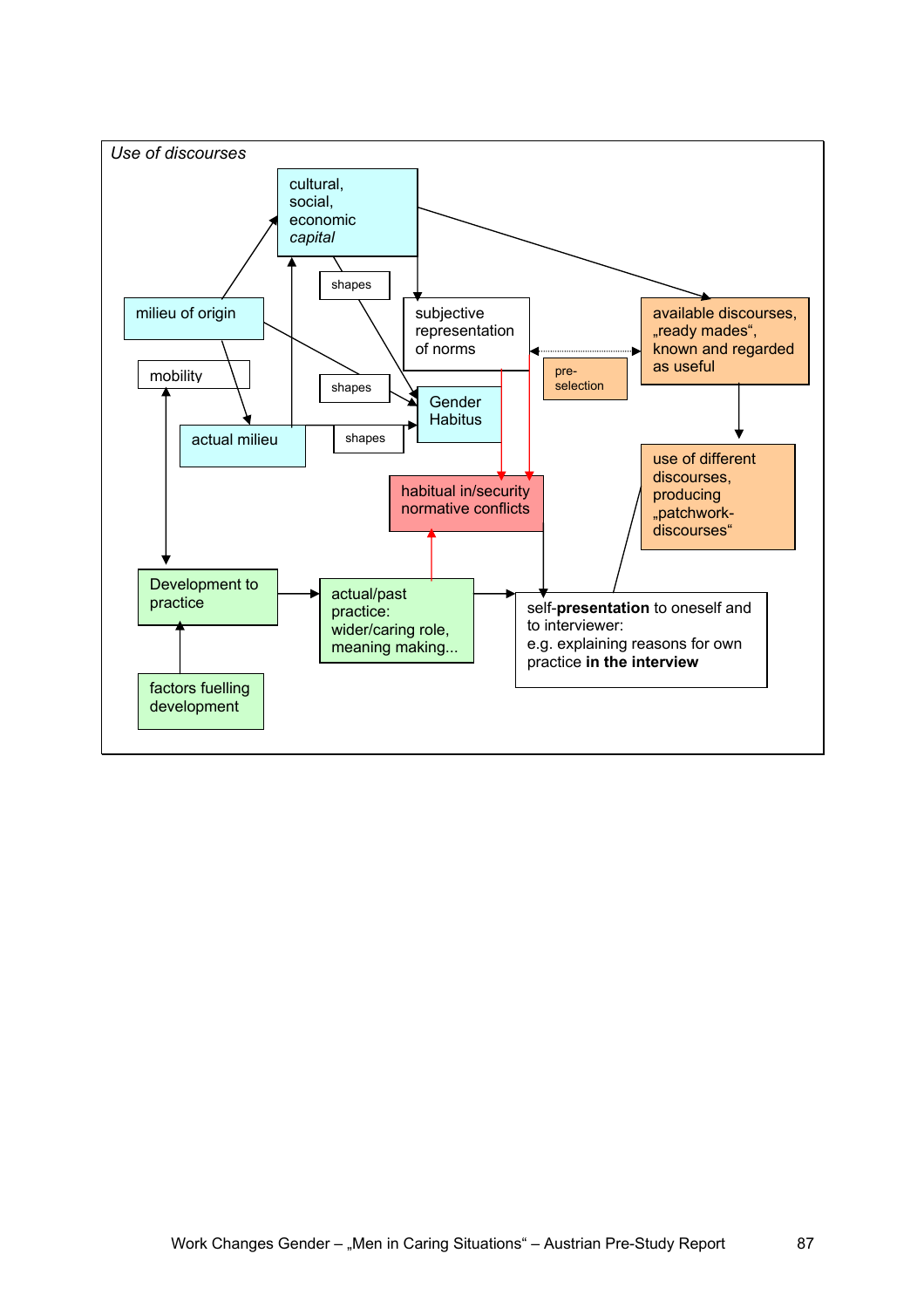### **Examples for "use of discourses":**

"Use of discourses" was already discussed in various sections above. Some additional examples follow:

#### **Intervening Conditions/ macro/ discourses/ economy, demography:**

# 2003-10-06

#### IPM 26/21

IW2: So, what are your plans?

IPM: Well, because I'm going to stay at home for 2 and a half years I want to get some extra training. I would like to do a 2-year course at F. (=a centre for further education). It's about computer basics, and additional training… But, as I said, I'm not sure yet, I would just like to do it. Something, so that after the 2 or 2 and a half years I can get a job that allows me to make a living. I mean, **there is no such job as a secure job anymore.** Or a job where you started working right after school and stay **until you retire, those times are over**. And, well, there are no such jobs anymore where you know you can stay until you retire. Because **economy changes so fast** and it affects every area, **no matter what job** you are doing. And you have to **be flexible** and say: ok, that's not it or I have to find something else. You **can't rely on anything** today. But, well, there are one or two things I'd like to do. I don't know, maybe, I talked to a friend and thought maybe a **geriatric nurse**. Something like that. Because I think that there are more and more older people, due to this **increasing "age-pyramid".** I notice that in the house I live in. We live in the K.-area and each day I see the cars of a caring organization that cares for older people in their homes. And then I think, well, that's what I mean, I don't know how these things are, I have to get some information on it, see if you are employed without time limit, or if you are flexible in terms of working hours. But there are flexible working hours, then it's easier with the children. I have to bear that in mind. Right, I think that would be an area that makes sense. I mean, there are so many new old people's homes, **they keep building new ones**. I guess most people can't really afford them but there are more and more of them anyways. I guess this is **an expanding area**, old people. In whichever way. Well, as I said, I've got more than 2 years to find something.

IW2: So, what you just told me, a computer training or education in the field of caring for the elderly would be two things you would like to do in the next 2 years? Right? IPM: Yes.

IW2: Is there anything that could go wrong? Anything you're afraid of?

IPM: No. Do you mean job wise? No.

IW2: Right, together with the caring position.

IPM: I can't think of anything right now. Well, if there was anything with my mother. Then the situation would be different again. We would have to adjust once more. But about the computer class, the good thing is that it's in the evening. And the other thing is yet only an idea. I don't even know what sort of training there is or where I have to ask for information. Because I think the most important thing is to be **communicative and sociable**. And even if it sounds strange but I think **caring for old people and children is not so much different**. In general. So, I could be **in a better position**. You often hear people saying that old people behave like children. So, I think there are things in common. Of course I don't have any experience but I really believe this to be true.

## **Memo:**

The following "discursive traces" can be identified in the quotation: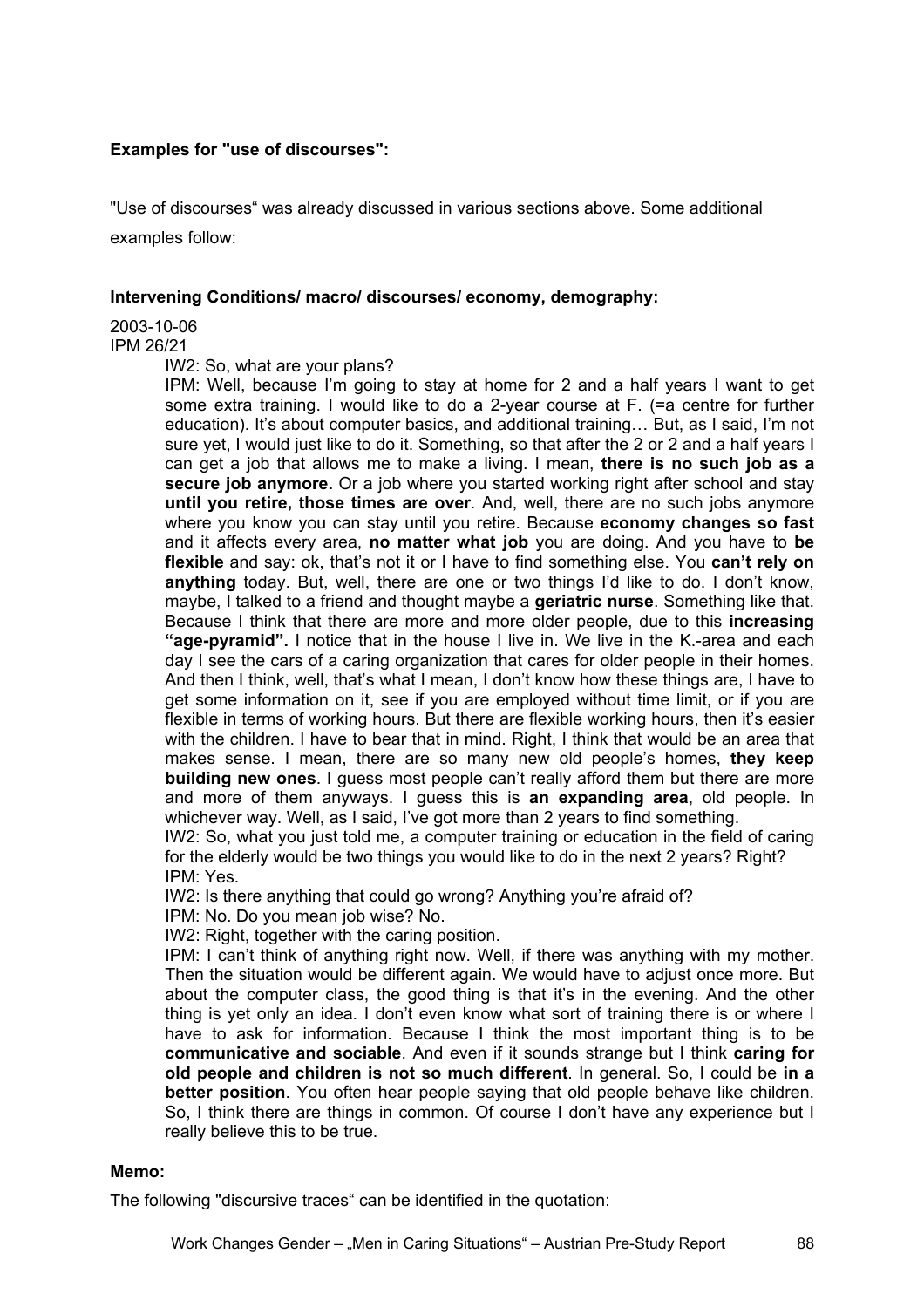#### Discursive trace: **"economic macro conditions**":

*"Economic conditions have become unstable, changing jobs and flexibility have become necessary".* This discourse is provided almost everywhere, especially by discourse-providers from politics (at least here in Austria). As labor market research shows, data can be interpreted in that way, but what counts is the **way** in which such interpretations are **transported**, **by whom, to whom**. There is a large range to address such changes/ data by interpretations and concrete shape of transporting them in discourse-making, e.g. a "flexicurity"-approach, a "neo-liberalistic anything goes"- or a pessimistic "rien ne va plus" position. Moreover, the content of this discourse certainly holds for many people/ for a significant share of the labor markets, but not for all. In the form that the content is "wrapped" into the discourse, one gets the impression that this development is universal, and concerns every individual.

As a **discourse-user**, IPM accepts the general line of the discourse, as the given situation; so his *evaluation* of the discourse is neither negative nor rejecting nor critical, it is rather like, "OK, this is the way it is. One has to adapt." In doing so, he simultaneously accepts that the "traditional male working biography" (as he defines it: retiring from one and the same company) is not a pattern that one can expect in his life.

IPM **uses** this discourse to **interpret his own patchwork-working biography**. His attitude that *"...everything is changing all the time, nothing to be foreseen, one has to adapt"* in private life (recent life-event: partner died) goes well with his view on the "macro-level". (Actually, two extremely demanding life-events just stroke IPM: death of partner, loss of job. It tells of a high SOC that IPM is actively dealing with his situation and already has plans for the future.)

As a result from his working biography and loose commitment to job and career, he is prepared to adapt to new situations and is motivated/prepared for further education. So it is a **self-esteem-serving strategy** to accept the discourse on "economy and the new conditions of working life" to interpret the own educational and working biography: under such circumstances, *his educational and occupational/ working biography is not failure but normal and "up to date".* 

A discourse is effective if it is accepted by both, provider *and* user. Apart of the discussion what *social reality* is like, we here concentrate on the respondents' views, what they accept and believe, what they choose from a variety of public discussions, "patchwork" it together because it is of some use to them within their identity work.

For IPM, we can say that the "Be flexible! Everything is changing!"-discourse has arrived at him, and that it is useful for him in some respects. The discourse is increasingly provided by political actors nowadays in connection with arguments concerning reforms, unemployment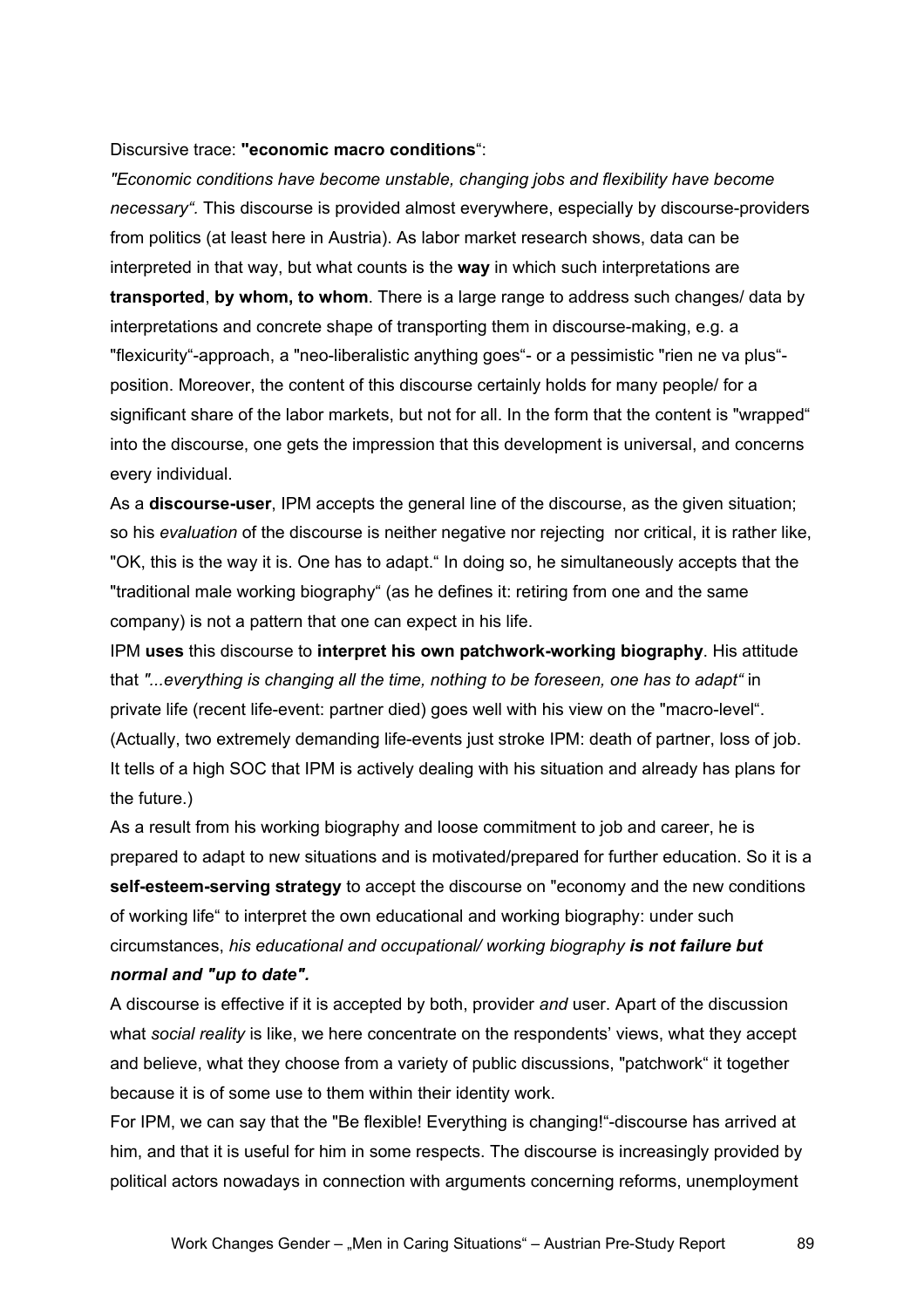rates, etc. To some degree, we might apply the idea of "performative politics" here, i.e. political actors *create* social reality by providing discourses. The IPM-example shows how the performative mechanism works.

## Discursive trace: **"demographic development":**

The topics "demographic development, pension system, care for the elderly" are discussed very much in the media since some time (a pension reform was discussed and passed etc.). Interestingly, *IPM combines the discussions on economic conditions and demography, his observations and his experiences within child care to an occupational plan*: attending a course for geriatric care. The experiences within child care function as a "biographical change pattern" (=competencies are detected that enable IPM to a new step/ direction). (This "preparedness" to enter the occupational area of geriatric caring might be hindered by factors like *low payment*, and IPM might well choose the other alternative to go in the direction of further IT-training...)

**.....................................** 

## **Intervening Conditions / macro / discourses / cultural change-related:**

2003-08-19 IPM 17/26

> IPM: No, I really don't care about such macho remarks. And I think it's only a small number who, well, friends or acquaintances who are the same age as me, right, today there's only, nobody is so very serious about it if they say anything like that at all. So, I think that in my generation these things really have changed. Remarks like that are not common. Maybe older people, people around 50, maybe some of them would see themselves as a softie or something. But in my generation it's, well, normal. But I can only speak for the people I talk to, but I don't think that people today would. But you would know more about it. I didn't come across it.

#### **Memo:**

This is a part of IPM's reaction to the "What would you say if someone calls you a softie..." question. By using the term "macho", he interprets *"someone" as a male person*, as the quotation further down shows as well. (Social rejection for insulting gender norms obviously takes different forms: here, for the "male weak ties". For the "female weak ties", see IPF's quotation on p.42.) On the other hand, the use of the term "macho" indicates a certain discourse (defined as a specific set of terms and arguments). Although we are not sure which one, rejecting a certain male disposition by using the term "macho" could be close to feministic discourse variants.

(Note: Persons in the closer social surrounding would not say such "macho"-things: here, IPM's *networking activities* arrange the close social contacts in a way that this cannot happen. Once again, it is rather the "weak male ties" where such an attack could be expected from.)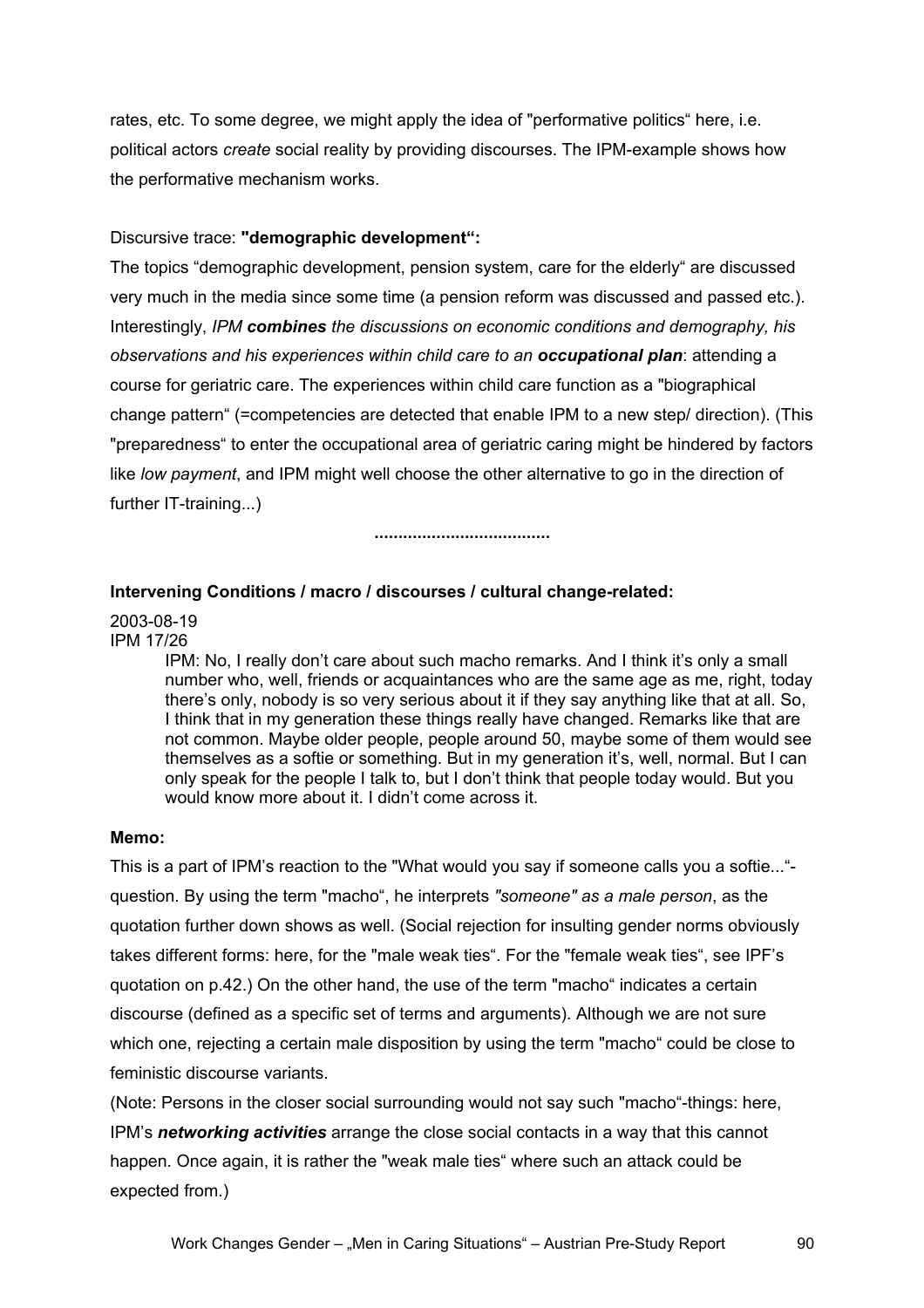IPM implicitly refers to an interaction of "Milieu x Generation" to explain why he doesn't face social rejection by "macho-statements". He is not sure about "milieu", but refers to his social network. As a whole, he concludes that "generation" is the factor fuelling a cultural change in connection with a more "liberal" societal attitude. IPM talks about a positive trend in this direction. We could label the referring discursive traces "Younger men have been changing".

#### **.....................................**

#### **Intervening Conditions / macro / discourses / parental leave for men:**

# 2003-10-09

IPF 29/6

IPF: But you notice that some women aren't very happy about the fact that men can do it. Because you take it away from them. Yes, there are some who have a problem with it. **But it's not like you always hear: ok, take parental leave; it's good, women want you to do it. But when you really do it it's different. Not all women think it's ok.** Because you enter this area that was, because I was one of the first who did it, I don't know, you take something away. Some of them really feel that way about it.

## **Memo:**

Here, the "parental leave for men"-discussion is rejected as superficial, containing only a part of what IPF experienced when he had entered a caring situation. (Discourses are often not used straight away, but are processed before use by a reflecting agent. So this passage contains a *reaction* to a discourse on parental leave for men. It's like IPF would say, "I know the discussion, but it is not useful!")

It can be concluded that public discussions about issues like parental leave for men, or "advertising" e.g. in campaigns, should be exact and contain much more information and aspects than they do at the moment. If not, they are not believable, not regarded as useful. This is a pattern that was observed more often, we provide another example:

#### 2003-10-09 IPJ 10/12

IPJ: Well, this is something you realize, that I – as I said before, that to me recognition through a job is important. And I realized that I won't take full time parental leave... I don't know but it was important to know that if parental leave then only part time. **It's no solution to take half a year of full time leave like it's recommended.** But it's rather about an acceptable long time solution. **It doesn't make sense to work full time and then stay at home for 6 months with all its changes of mood. And to then go back to a full time job.** And that's what I realized back then, so, that I'm looking for part time systems/solutions. I felt that I wouldn't help my children and myself by staying at home for a whole year.

**.....................................**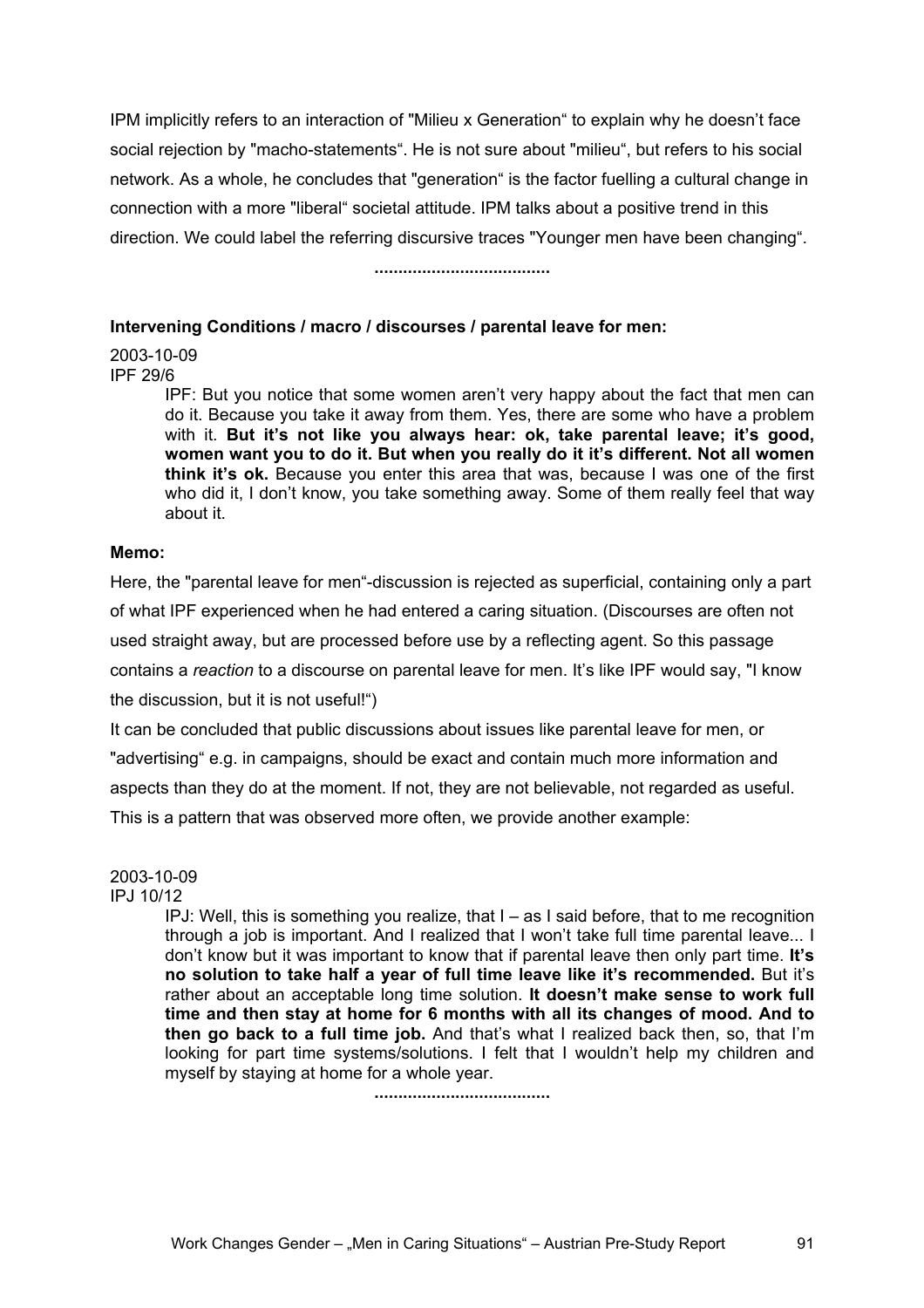# **Gender-discourses:**

The next example should demonstrate how we look at the use of **discourses in terms of the topic "gender"**. We have chosen **IPI** and summarize his respective views here. Note that gender topics play an important role also in terms of other categories (e.g. "preparedness", within the process...). We take the argumentations and the use of discourses as aspects that can be seen all through the interview. Here, we look at what the respondents say to see if any ready-mades, and if yes: which ones play a role in the men's identity work.

Central aspects are:

- IPI's implicit concept(s) of **masculinity**
- IPI's implicit concept(s) of **gender differences**
- IPI's implicit concept(s) of **reproductive work**

## **Masculinity:**

IPI describes the "man in general" in the following way:

- the man normally earns more than the woman
- the man is less sensitive than women because paid work is meant to be hard and tough
- If paid work is performed successfully, men get social appreciation
- If men devaluated him because of his behavior, IPI would devaluate them, e.g.: *"...I feel sorry for all the guys who cannot escape from their pre-defined traditional masculinity images. Maybe they're just envious because they don't have the guts to do it themselves. Maybe they would like, but they rather go working like ill. Of course they would like to spend more time with their child but they don't dare..."*

(In terms of interactionism, this is the perspective of "I" on the others.)

- Men who actively take on domestic tasks lose social appreciation, they are threatened by loss of masculinity and can become "unmanly/ non-men" (perspective of the others on me)
	- IPI: "I am no classical man"
	- IPI calls himself more courageous than "the others". In distinction to other men, IPI emphasizes his courageous behavior to take parental leave, while "the others" would be fearful of losing social appreciation
	- IPI says he has a higher interest for his child
	- and a more "feminine way of thinking"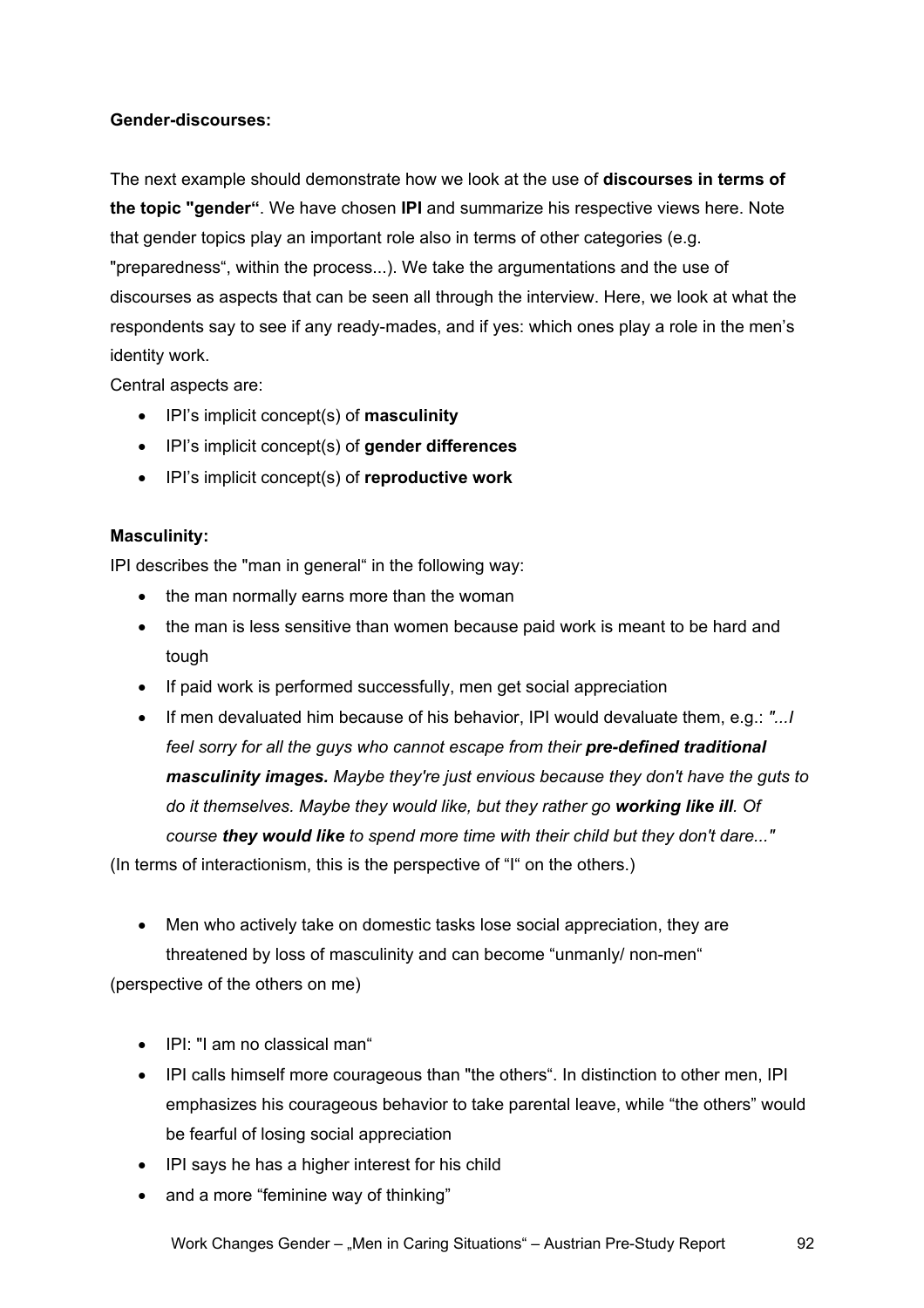(perspective of "I" on "I"/me)

The summary of IPI's description shows the usefulness of some critical discourse on masculinity for IPI, and maybe his familiarity with such discourses. Almost all elements to be found in literature are there: breadwinner, focus on paid work, go-until-you-drop-syndrome, non-carer; latent preparedness for increasing caring activities. IPI uses terms like "unmanly", "pre-defined traditional masculinity image" etc., and all these elements serve well for IPI's argumentative activities.

Note that apart from all the purposes that these arguments serve for, a pattern of *"what IPI considers to be normal for a man"* appears. **In distancing from it, he defines it**. Moreover, the important **role of other men for rejecting "not-normals"** becomes visible: Much argumentative energy is put into the (imaginative) devaluation of the devaluators. (Note that it is always men who are associated with the "...someone calls you a 'softie'..."-question, never women. Women's negative reactions are described as ambivalent or acknowledging only at the surface, with an underlying skeptical attitude.)

## **Reproductive work:**

*"Child-discourse" versus domestic reality:* An argumentative pattern that we met more often was the following: children were ascribed a very high value, the experiences in connection with caring for children were described very valuable ("intense relationship to the child cannot be substituted by anything; experiencing how the child grows and learns;"...), the activities with children were in general described as positive experiences. Domestic work, on the other hand, was described less in detail, and it was more ambivalent. *Activities inside the household* that had to do with children directly, like cooking, were presented more positive than activities that were *visible for other people* (*weak ties*), like looking for the children at the playground, hanging up the laundry in the garden, shopping. We interpret the **open, public, visible reproductive activities in terms of Gender Status Insecurity/ normative conflict** (activities inside the house are not touched).

We assume that the men's emphasis of "contact to the child" has a discursive basis that can be used in this situation. It is not only an **individualistic "fatherhood"-discourse**, it is also the contemporary **emphasis of close "personal relationships"** in general, while neglecting the public area as a possibility to be in "argumentative contact" with other people, as outlined by Sennett in his classical book "The Fall of Public Man" (1976). But "being only private person, being not-public" during a caring phase does not work, in general. Thus, many of the men's reactions, like "distancing from women", "Gender Status Insecurity" etc. can be seen in this context: It's the *public aspect* of violating norms, and *individual reactions*.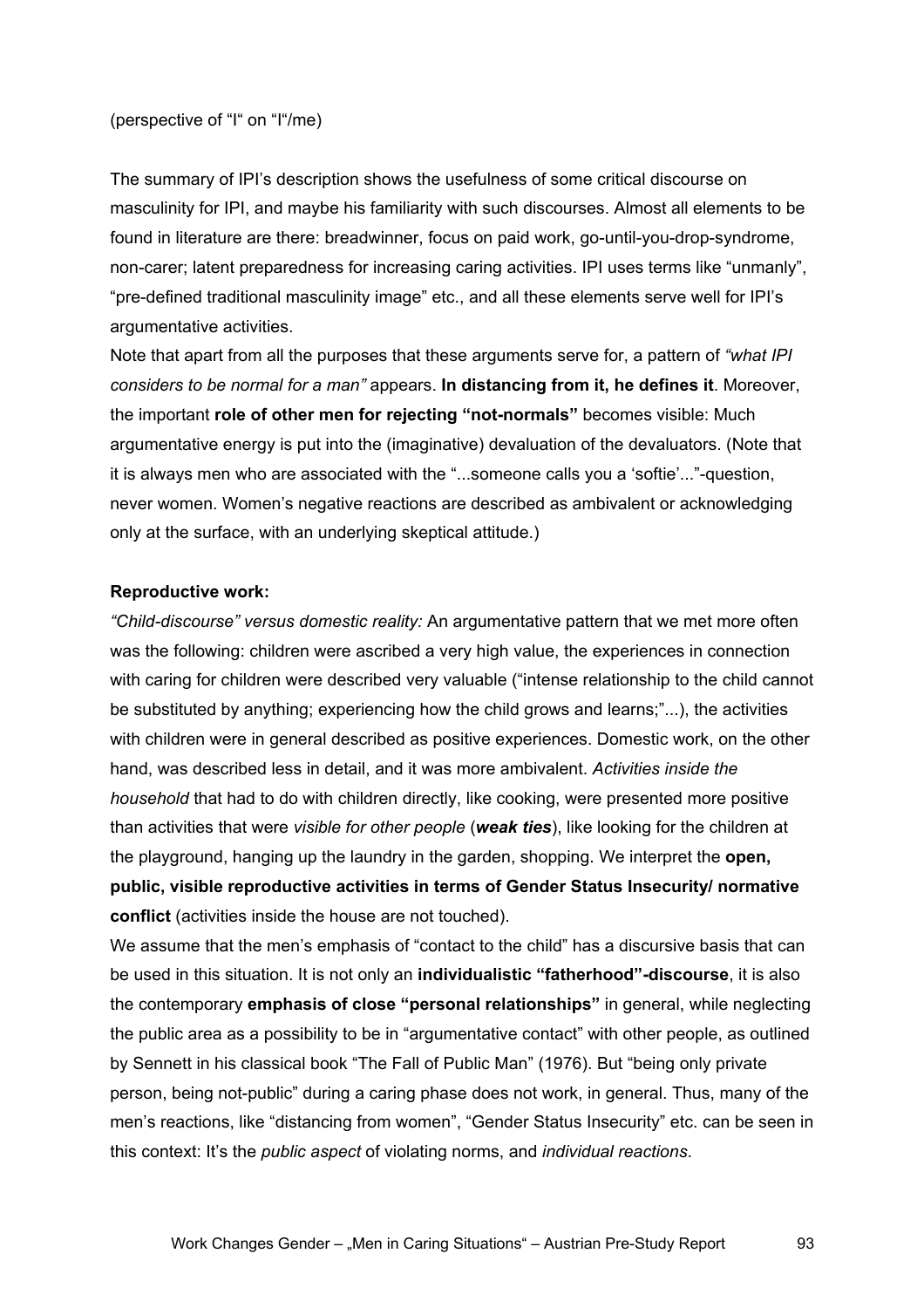Also action/ interaction patterns like "investment into partnership" and other codes go well with the interpretation of "emphasis of close personal relationships".

## **Gender differences:**

We have stated earlier that inconsistencies in the argumentations of the men occur, referring to their arguments related to the topic "gender" (see above for more discursive aspects of IPI's argumentations). In the example of IPI, we see a mixture of *discourse-traces*.

IPI: ...I think it somehow brings to life the **feminine side** in a man. You have to adjust yourself and react more sensibly in many situations. Surely, this is exactly the opposite of the **stereotypical breadwinner concept of masculinity** and of what we are asked to do in regular **paid work**. The **classical tough man**. And I believe many men just can't show their feminine side, **most** of them are not even able to acknowledge the **fact that they have** a **feminine side**. and **essentialist discourse-traces**

IPI: ...Well, our child has now two equal partners who take care of her. I mean, if something's wrong, she has a tendency to run to her mum, but I guess she's not aware of that. It must be a **biological instinct.**

The essentialist, socio-biological discourse has reached a considerable popularity nowadays (at least here in Austria, but probably also elsewhere). The reception of this discourse by individual men in most cases produces a certain amount of argumentative difficulties for men in caring situations, as elements like "gender traits by nature" and "changeable genders" need a fair amount of sophisticated arguments, if no contradictions should occur. As IPI refers to how the caring situation changed him,

IPI: "...It happened automatically, you change automatically. In my case, when I was on parental leave, I wasn't aware of the fact that I changed or that I had already changed, it just happened. I realized though, that over time I became a bit more sensitive and empathetic. Not that I wasn't sensitive in the first place, but now it's far more distinctive. You don't even have to make an effort, it just happens while being engaged in childcare and the like.

his discourse-use produces the **paradox result** that as a tendency the constructivist gender discourse is used for men (=himself), and the essentialist socio-biological one for women. We do not believe that this is really IPI's attitude, we rather believe that **he does not have a consistent, fixed attitude towards these topics at the moment of the interview, but he is producing it in the interview, using "ready mades" and "argumentative modules". Our hypothesis is that if there were better, convincing, usable and popular discourses, men in caring situations would rather use these ones. As a recommendation to policy makers we can propose to develop and provide these discourses.** 

**.....................................** 

**Family-discourses:**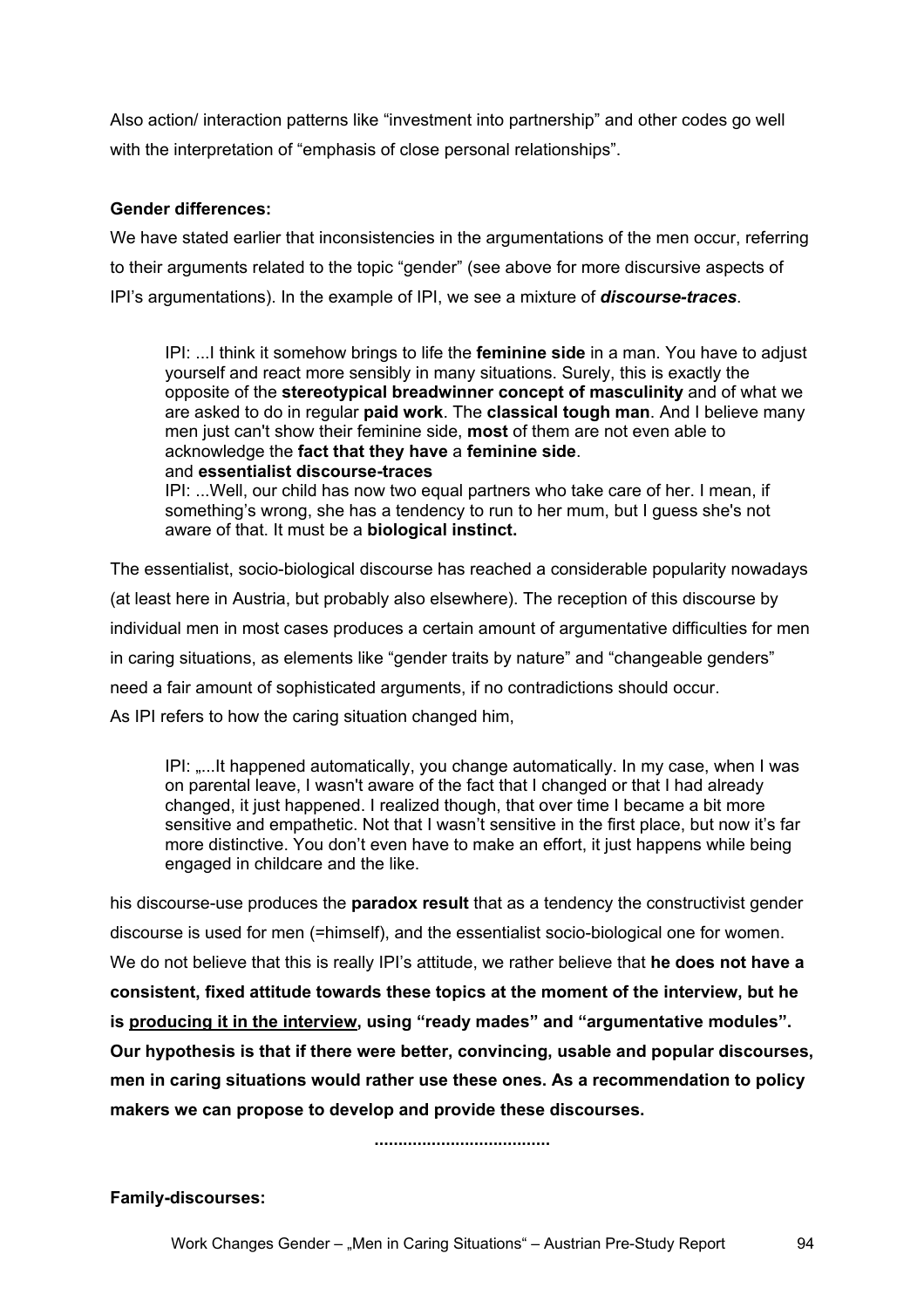As a last point we would like to mention the **emphasis** that some of the men put on **"family"** as a value and related topics, and the discourses that play a role in the background. Sometimes in literature, we find "family orientation" and "work orientation" as two poles of an attitude-continuum, or as two dimensions with "high" and "low" for each one. If at all, we favor the second view. There might be *some* tradeoff between family and work orientation, respectively *some* negative correlation ("the higher family – the lower work" and vice versa), but the connections have turned out as quite complex.

Let us take IPM as an example. We have "decomposed" his **"caring"- and "work"-related statements** into:

- some **"preparedness"**: rather little, but not none; not enough to let him enter a caring situation before his partner died, ceteris paribus (mighty intervening conditions, like the gender pay gap for example, were present for other respondents as well)
- some **"biographical resource activation"**, in his completely contingent caring situation (like, "I have cared for my younger brother when I was a child, so caring is not so strange to me now")

Connecting the aspects "work" and "caring", as IPM did, results in a *"low commitment to work, higher commitment to family, high commitment to private life/ social contacts in general"*-pattern. Some aspects of this pattern, like IPM presents it in the interview, seem to consist of "stable modules", other aspects might be new combinations in the course of the argumentation in the interview. We have got the impression that there are at least two caringrelated aspects that rely on "stable modules":

- **partnership**
- **responsibility for raising the children**

**"Partnership"** has become the "standard" discourse for the topic "living together" in the interviews, probably in general. In her discourse-analysis on "romantic love and partnership" in sociology of the family, Leupold (2003) has argued that "partnership" is a relatively young term that is applied where former (or present) **hierarchical systems are questioned** (e.g. the "social partners", "physician and patient" as partners, men and women living together). For relationships of men and women, "partnership" mainly covers the aspect of *common daily life*, whereas "romantic love" covers the aspect of *starting relationships*. So, a basic "equality-orientation" can be identified by the traces of the partnership-discourse in the respondent's statements, and this is so for almost all of the interviewees (the only exception in the interviews was IPL, to a certain degree, and IPL is definitely using different discourses; see further below).

## **Intervening conditions/ macro/ discourses/ family, partnership:**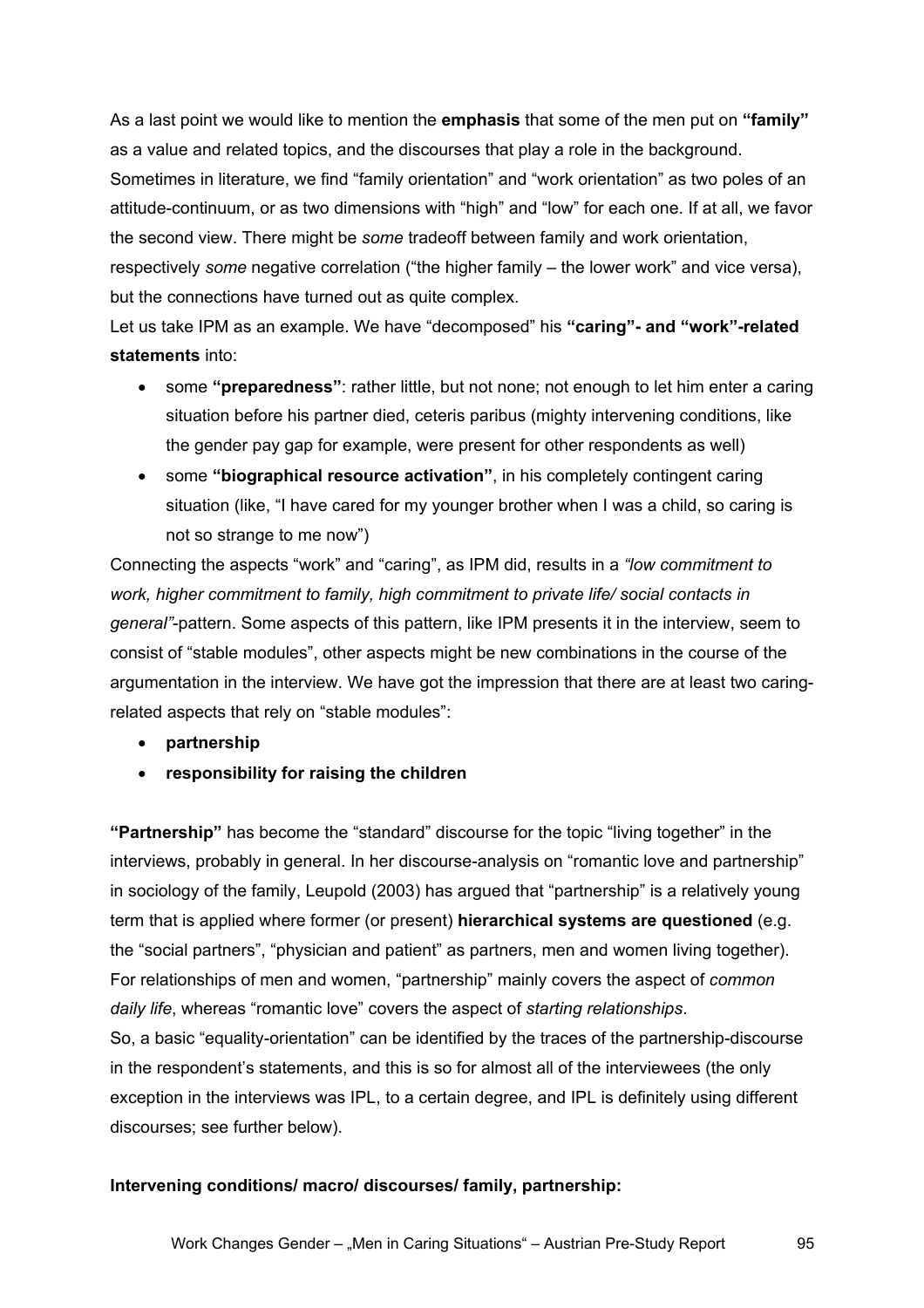#### 2003-08-19 IPM (22/32)

IPM: Well, relationship means **compromise**. I think that the ideal partnership doesn't exist. There are always points where you have to make compromises, or where you have to **discuss** again. I couldn't say now how people should live together. Maybe in a way that you **understand each other**, that you **master daily life together**. And if children are there, that you **raise the children together**. But there are so many individual factors that one cannot say how people should live together. I can't think of anything concrete now.

The second stable module was **"responsibility for raising the children within the partnership"** that contained a **rejection of public caring facilities**, for IPM and for most respondents. So, raising children is seen as a matter for the two equal partners, public facilities are only accepted to a certain degree. Sometimes, this attitude was embedded into a religious framework (e.g. IPF who named his family of origin as a positive model, with their attitude-system of rejecting material values and emphasizing family as a value; in contrast: see IPL's use of a religious discourse further below). Such rather stable value-systems might develop as *features of partnerships*, rather than of single persons, including the woman's *and* the man's views and combining them by the time.

## **Intervening conditions/ macro/ discourses/ family, partnership:**

#### 2003-08-19 IPM 23/9

IPM: Well I mean, it worked well with us the last 3 years. I went for work, and my partner went for work three times a week in the afternoons. **She didn't want**, didn't want to go to work every afternoon or noon, all the week, because then she wouldn't **have had anything of the child** if she had done that. So she chose this variant, three afternoons a week, and being at home two whole days. **And this was how we wanted to go on**. Well, with the baby she would have been completely at home now. But later on, when he is 1 and a half years old, we thought of giving him to a **caring facility** and she would have gone to work two afternoons again. This was the plan. I mean, where I don't agree basically nowadays anymore, **this is this extreme variant, to give the children somewhere from the beginning, and both go to work full time. I don't think that this is necessary**. I mean, well, OK, there may be some situation where it is really necessary from an economical point of view. But in principle I don't think that this is necessary for most of the people, to give the children to some facility, from baby age onwards, and to go to work full time. On the other hand, it is not absolutely necessary **that one partner is only at home all the time and only the other one is going to work**. Then it may become a little bit tough, economically. If you aren't the director of some managing committee, or the like. With only one income, it is quite difficult nowadays. Well, I think there should be **some good compromise. You have to assure that the children have something of their parents, either mother or father. So that the parents don't become the adults who are there on the weekends.** I consider that as **totally wrong**. Because, well, I consider it as basically **wrong that kindergardens and schools raise the children.** This is **part of being a parent**. And this is why I don't agree to giving the children to baby-facilities, kindergardens, all-day-schools – **I don't think positive of that**. Like I said, the **"golden mean"** is the right thing.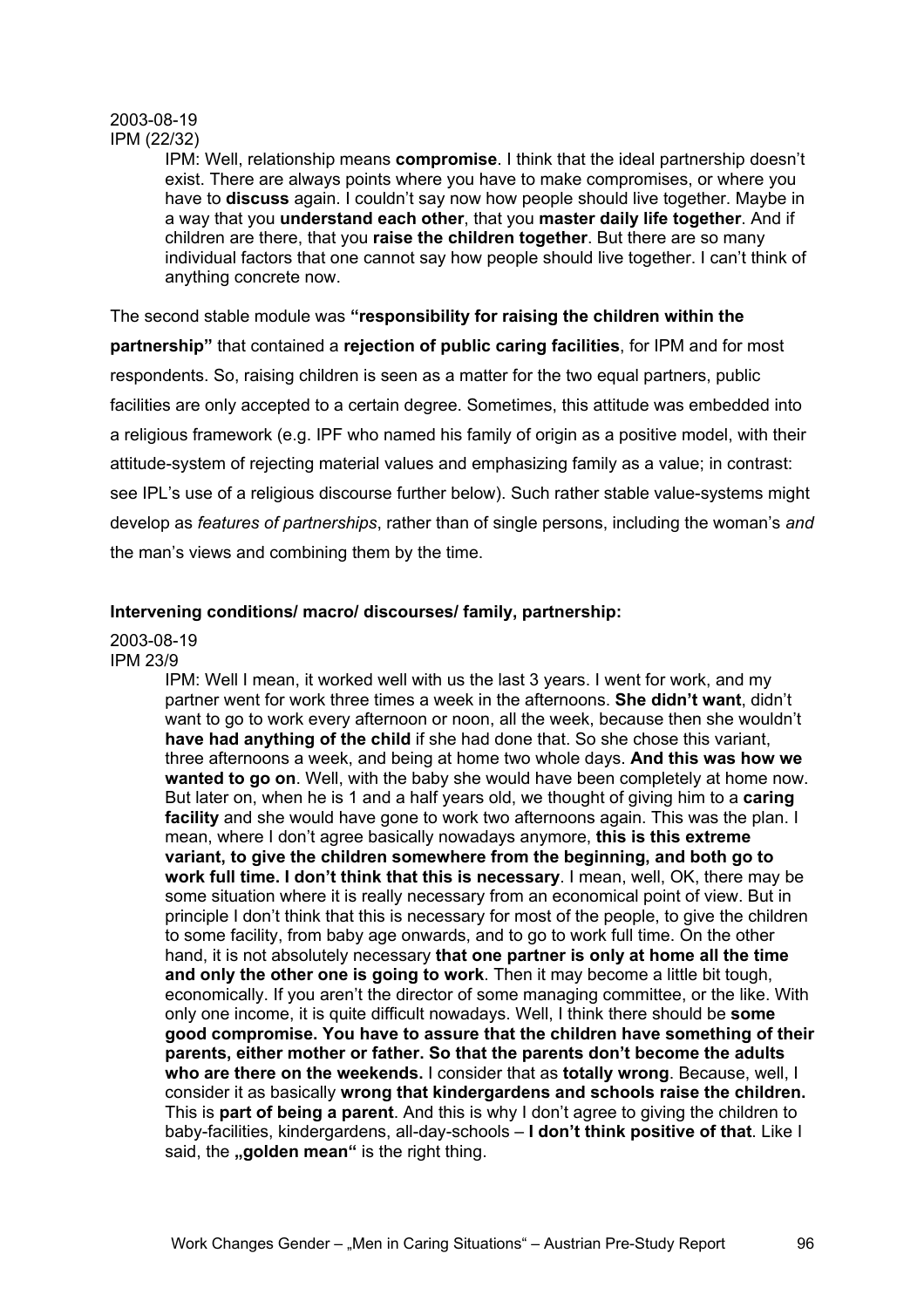#### **Memo:**

Child caring facilities are OK and used, but only to a certain degree. All-day caring facilities are rejected in principle. A high value of certain elements, like "family", "child-raising", "parent-child-relationship" that come close to idealizing views of "motherhood" and "fatherhood" seem to foster the maintenance of a caring situation and the implementing process. Child care facilities are seen as stopgap-solution.

**Mind that within such a set of values, it is rather modernized breadwinner-variants (male main-provider, female co-earner) that are likely to emerge, rather than e.g. dualearner arrangements. This would have exactly been the case for IPM and his partner ("This was how we wanted to go on"): Without the death of the partner, IPM wouldn't have been in the caring situation.** 

The "golden mean" is necessary from an economical point of view (household income) in IPM's eyes, *and* it is evaluated as the best variant. That means: the way in which IPM and his partner would have handled their situation (IPM: full time work; partner: part time work; giving the 1 and a half year old boy to a facility 2 afternoons per week; older kid: kindergarden/ school) represents this "golden mean" (behavior first, evaluation is adapted to behavior - Dissonance Theory). The arguments in the statement are not very consistent, either. All in all, we *would* see a rather standard arrangement (male breadwinner, female co-earner) if IPM's partner was still alive, with the respective attitudes *of both partners*: a rather idealizing, romanticizing idea of "family".

Now that there is only IPM remaining, he still holds to this attitudinal system. This is possible because he receives benefits and his mother is there as resource etc.

In general, arguments like *"children who are in facilities can profit in terms of social learning" etc.* were missing (except for IPD, who has a professional caring background by the time of the interview). Neither was the quality of the facilities questioned by the respondents; it just was the *high value of the family* that made the respondents reject the possibility of increased use of child caring facilities.

This rejection is mainly focused on the facilities for the very young children, i.e. under 3 years. **Especially in the age group under 3 years, Austria has a very low rate of children in facilities.** For this age range of the children, the **"good motherhood" discourse** is used by the respondents in the sense of "good fatherhood/ parenthood".

**To refer to this high value of the family** that makes a quite traditional impression **is seen as a use of the traditional discourse on the family, to assign a high value and personal meaning to the situation that the men are in.**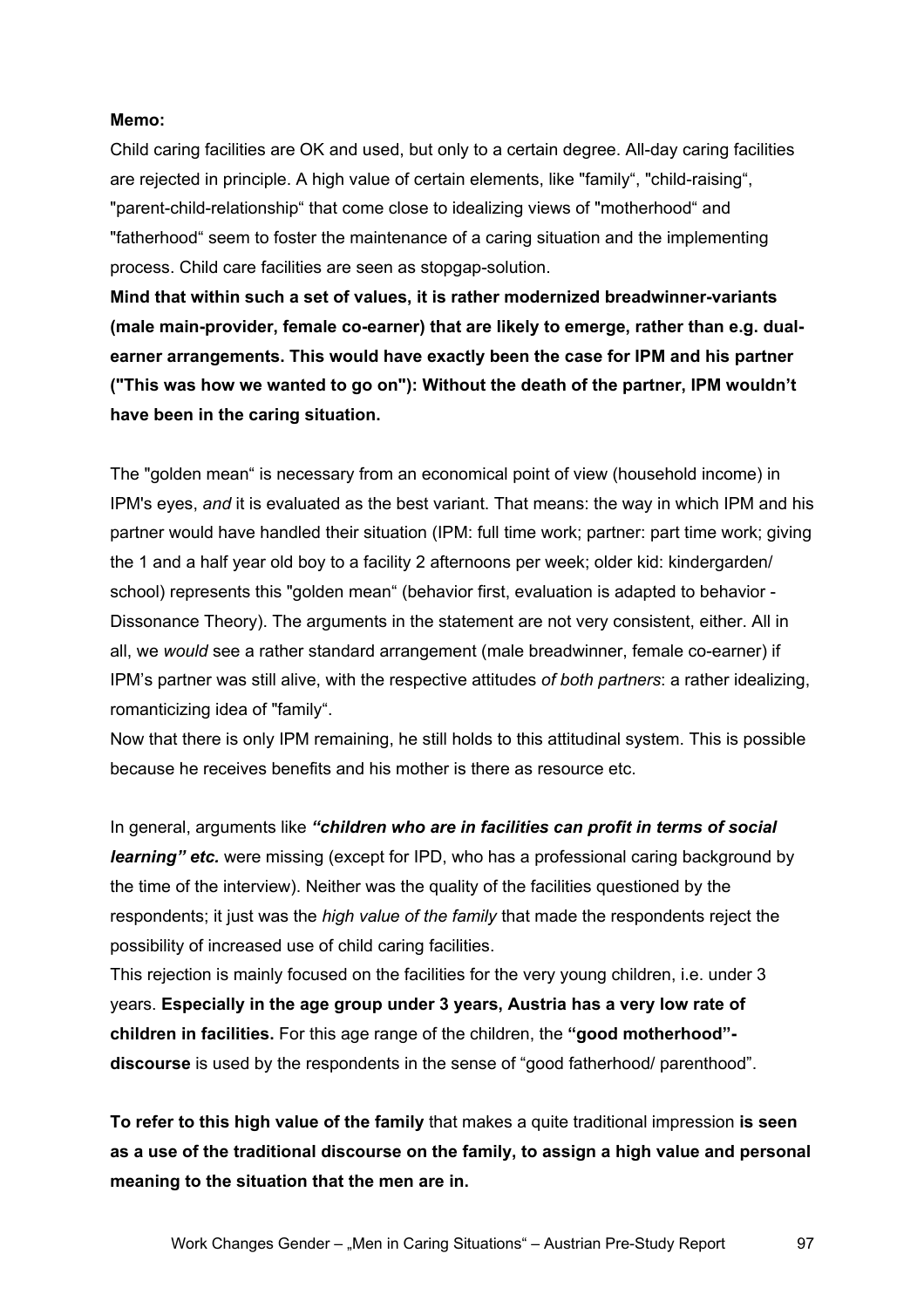A hypothesis that can be derived is that these idealizing/ romanticizing family picture are less likely and positive arguments for child caring facilities are more likely in arrangements where these facilities are used by parents:

- in dual earner arrangements with higher use of caring facilities; there we would expect a more positive evaluation of these facilities, and a rejection of idealizing family discourses (but this was not our sample...)
- single parent households with children that make use of these facilities
- in countries with a higher rate of child-care facility use in this age range.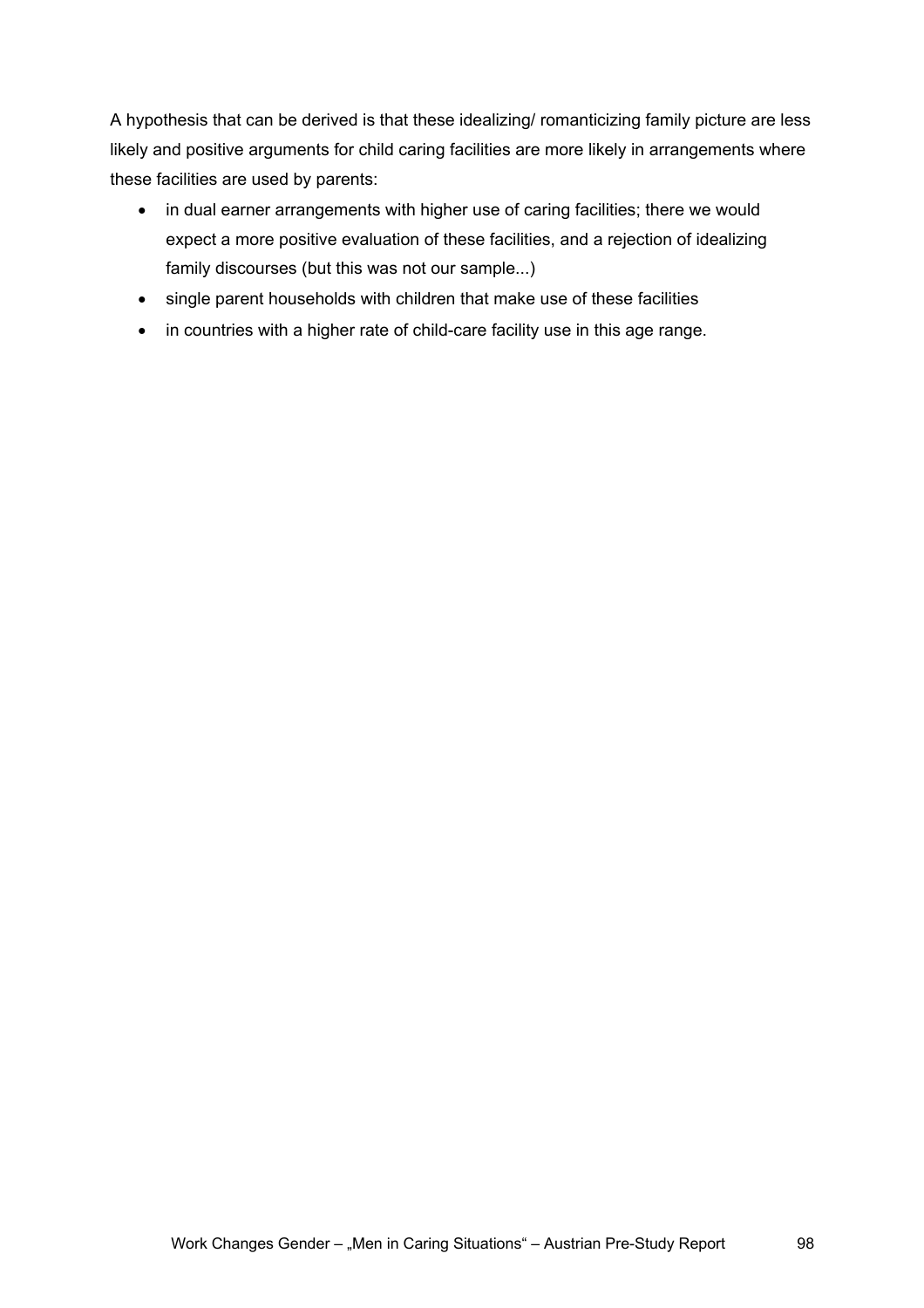# **9. Comprehensive example: IPL**

We have not introduced IPL yet, so this example contains comprehensive basic information about IPL, before we mainly turn to the macro condition "discourses". Interpretations are becoming more complex and comprehensive at this level.

## **Basic data IPL:**

age: 58 years form of living: married – living apart, living in new partnership now children: 2 from first marriage (adult; in their 30s); 3 in current partnership (4 years, 3 years, 1 year) religious: was Protestant, now without confession military/ civil service: military service edu: high school learned occupation: engineer iob: self-employed in agriculture and forestry, has a farm working biography: named 8 employments, in management why selected? reduced work for caring for child (half day) domestic tasks shared: he:she=5:95 (now) child caring shared: he:she=10:90 (now) job partner: insignificant employment income: IPL earns more residence: lives in small village

## *Familiar background/ milieu:*

Father: academic; higher positions until retirement.

Mother: nurse until marriage, then housewife.

IPL: I would have loved to start an apprenticeship when I was 14 years old. But this was no path to go, in the eyes of my mother in the first place, and also in the father's eyes. Not milieu-like for me. They didn't want that. In contrary, they always said: if you don't learn, you have to make an apprenticeship. I would have loved to do so. I did it when I was 52 years old, actually, and I am still good at manual working today." (IPL 13/24)

IPL uses the term "milieu" himself in this quotation. But even without it: here we see that IPL's background is "upper class", his parents lived in a traditional way (breadwinner model). They provide a straight milieu-like masculinity draft for IPL: good education, distinction from manual work.

# *Working biography:*

A rather traditional linear job biography (one full-and-more-time-job after the other) from a salesman to management positions followed. IPL changed jobs according to career prospects. Manager-career. IPL names 8 full-time jobs. Quit last job, couldn't find appropriate new job; got self employed in forestry/ farming, after a phase of unemployment.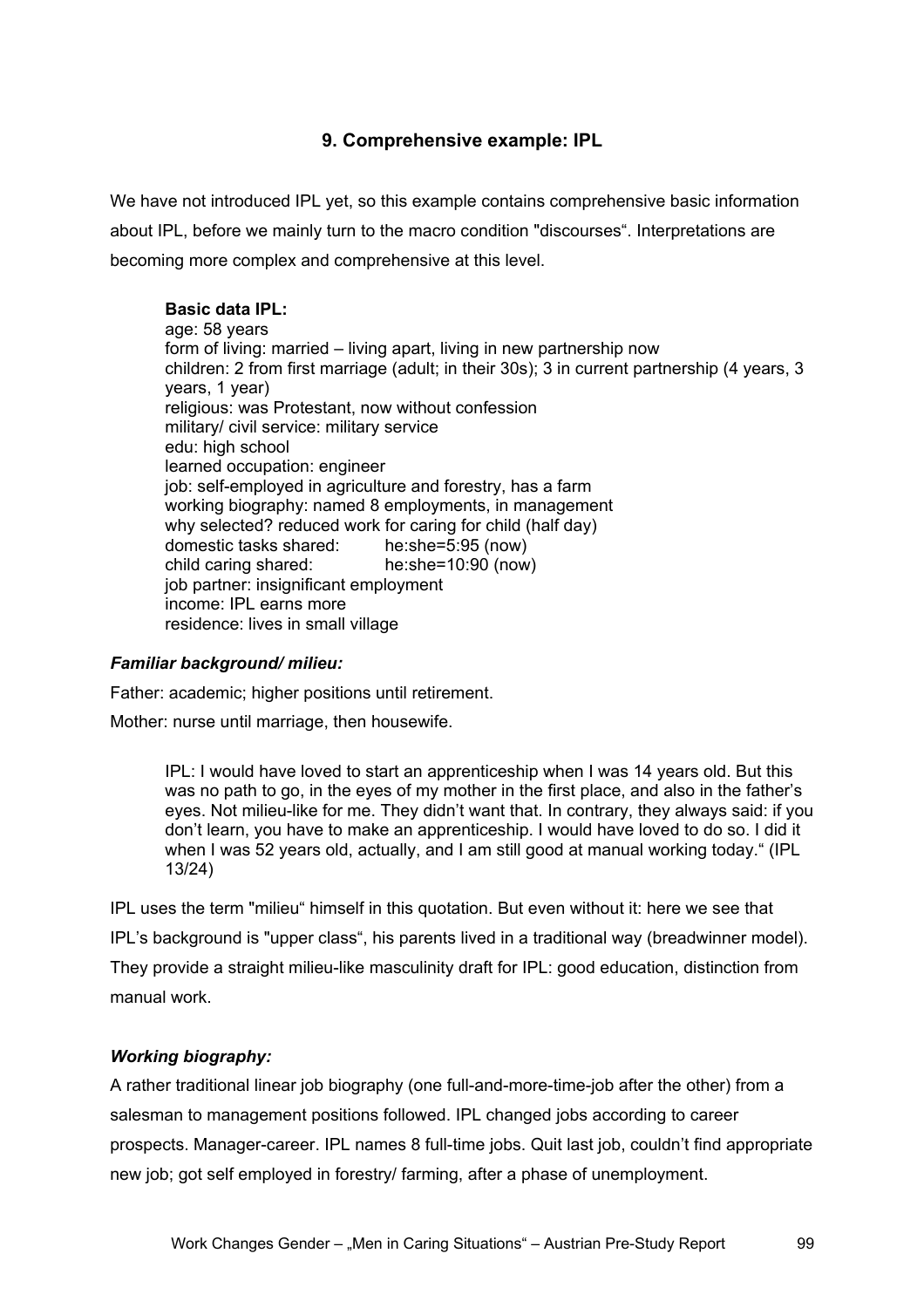IPL: This change is no deterioration for me. It is the fulfilling of my life plans, at the same time. This job is nearer to my desires and to my objectives in life, compared to some job in lower management, employed – since I was in higher, middle management. If I was a clerk now, I would always look at my watch and say: Hey, what am I doing here? My life is ending without meaning in occupational terms as well. I don't like that. (IPL 36/12)

(Note: A sort of *biographical resource activation* in terms of "job/ occupation" might have been given some time ago. IPL lost the job as a manager and couldn't find an adequate job. A former idea to do something manual (probably not in the stage of being a real project when IPL was young - maybe a "draft") was stored in a "project bin" and re-activated in the situation of being unemployed.)

## *Private life biography:*

Married, 2 children (now grown up). After a period that he calls "midlife-crisis", he separated from his family. He has still contact to his grown-up children and their kids. He is living with a younger partner now, 3 kids.

His actual network still contains people he had worked with before, middle/ higher-levelmanagers (=friends), also neighbors and business partners concerning his current job; actual and former family, relatives. He is living in a small rural village now. (IPL has a "mixed" network in terms of milieus: farmers, managers)

## *Caring phase:*

IPL cared for his daughter after the parental leave of his partner was finished, for half a year, half day. The caring-episode in IPL's life course was less a "planned sequence", but more a "contingency" that is influenced by external situational aspects. He brings in little "preparedness", some maybe can be seen in the sequence where his partner and he are discussing about looking for a job again (see below). He seems to be fed up with business life as a manager, being principally in the wrong occupational field.

IPL: First there was a collision point in terms of time, because I said I should do this or that at the farm, I should do something here and there. But then it was all right, because there was the money of my partner, so we didn't run out of money. On the other hand, I got used to it in a positive way, to have breakfast with my daughter, to change nappies, to do everything. And I liked it by the time...

Later on, the economic situation of IPL and his partner changed, because IPL got more orders as self-employed forestry worker. They changed the arrangement, so the caring situation of IPL developed to a **temporary scenario** as a result, with rather little contribution of IPL to domestic and caring work (yet with a positive evaluation of the caring phase).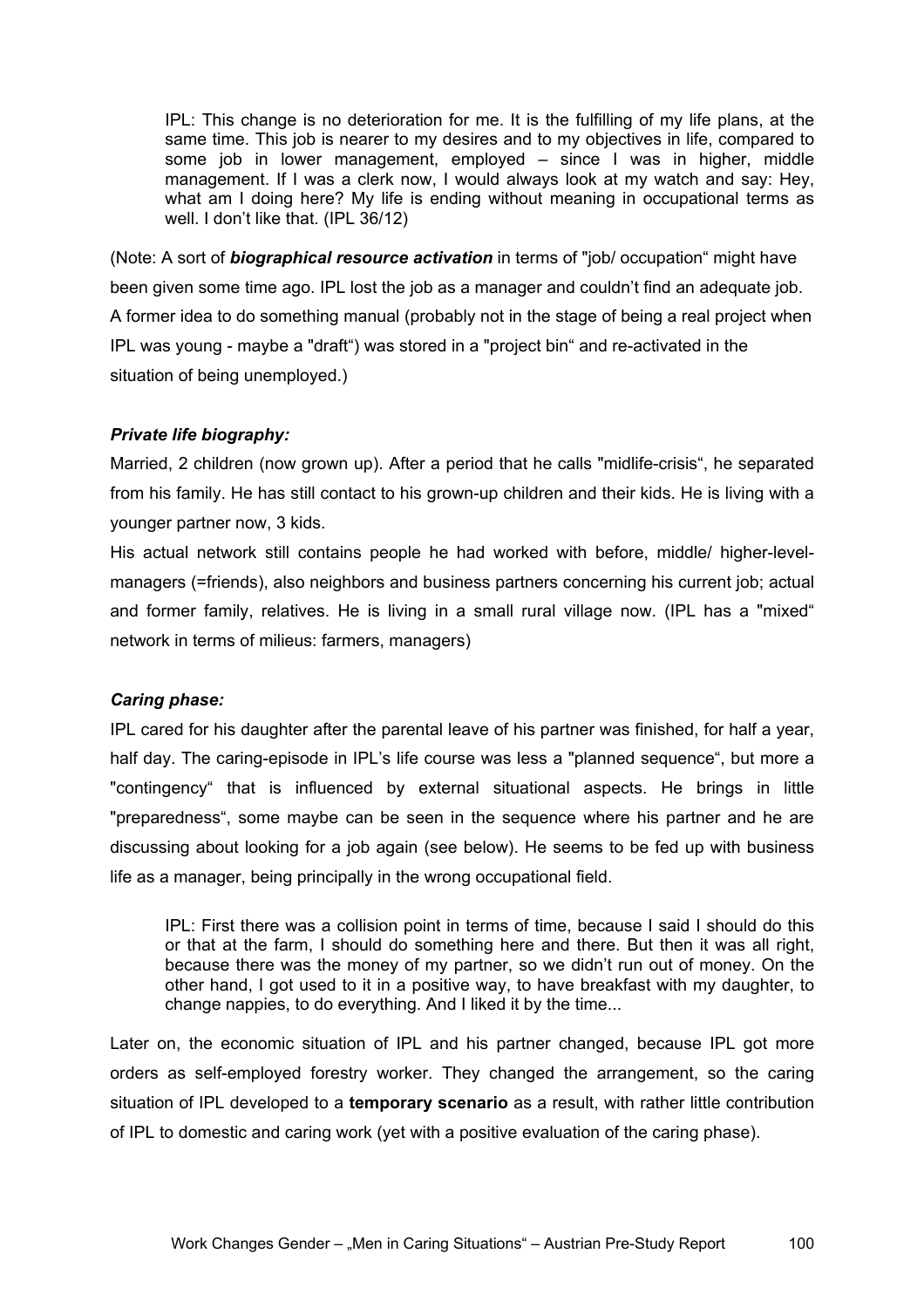## **Result overview:**

Subjective retrospective **evaluation** of the **caring situation:** balance sheet: rather positive subjectively ascribed **amount of change:** some

## **Self-presentation and self-evaluation:**

**Re-gendered elements** in self concept: few

**self-evaluation:** positive

rather an "appreciation-pattern"

**scenario:** temporary scenario, few persisting consequences (present amount of changes in

the distribution of paid and unpaid labor between the partners: little)

# **ad: The role of material resources for the identity-project "caring":**

IPL: If I had found a job, I would have gone on for a couple of years like crazy and said: get money, get money, get money. I had some points later on, if we were run out of money, I said to my partner: I don't know, I don't know, I call the general director of M (big company). This was a friend of mine. He is chief there, he should give me a job... I was sometimes quite close to call someone and ask them for a job... My partner said: you are crazy. You entangle there again. I said: yes, but then we have more money, and it is hard if we have too little. And she said: this would be completely crazy. Then you are never here and travel around all the time. Then you wouldn't see your children, like before. I abandoned this idea then. It was the lack of money then, that made me think of such desperate speculations.

Here we see: if the material basis crumbles, identity projects like "caring phase" are very likely to be abandoned. IPL is still equipped with a high social capital (= contacts to company owners, managers) so he could transform the social capital into economic capital (= getting a well-paid job by calling his friend. The passage could also be seen as an "exit strategy" from the caring situation under the circumstance of an underlying Gender Status Insecurity.)

# **Discourses:**

IPL describes that he got used to do housework and caring tasks for his little daughter. He can have more contact to his child than ever before (first partnership, 2 kids, already grownup), so their relationship developed in a good way.

IW2: And it was no problem that these tasks, domestic tasks, don't fit that well for men?

IPL: No. Not at all. Never. And I dislike those who disqualify women today, if they have domestic ambitions or ambitions with children... I am someone who is even strongly of the opinion that women should also get to know about job-life, but rather should follow their satisfaction as woman and mother. I know it from a relative who is over 60 years now and has no kids. I know it from a cousin who has no children. Both are unhappy... First, they have no purpose in this sense. So I am of the opinion that women become very unhappy sometimes in later years if they don't have children. IW2: And men? Do they become unhappy as well?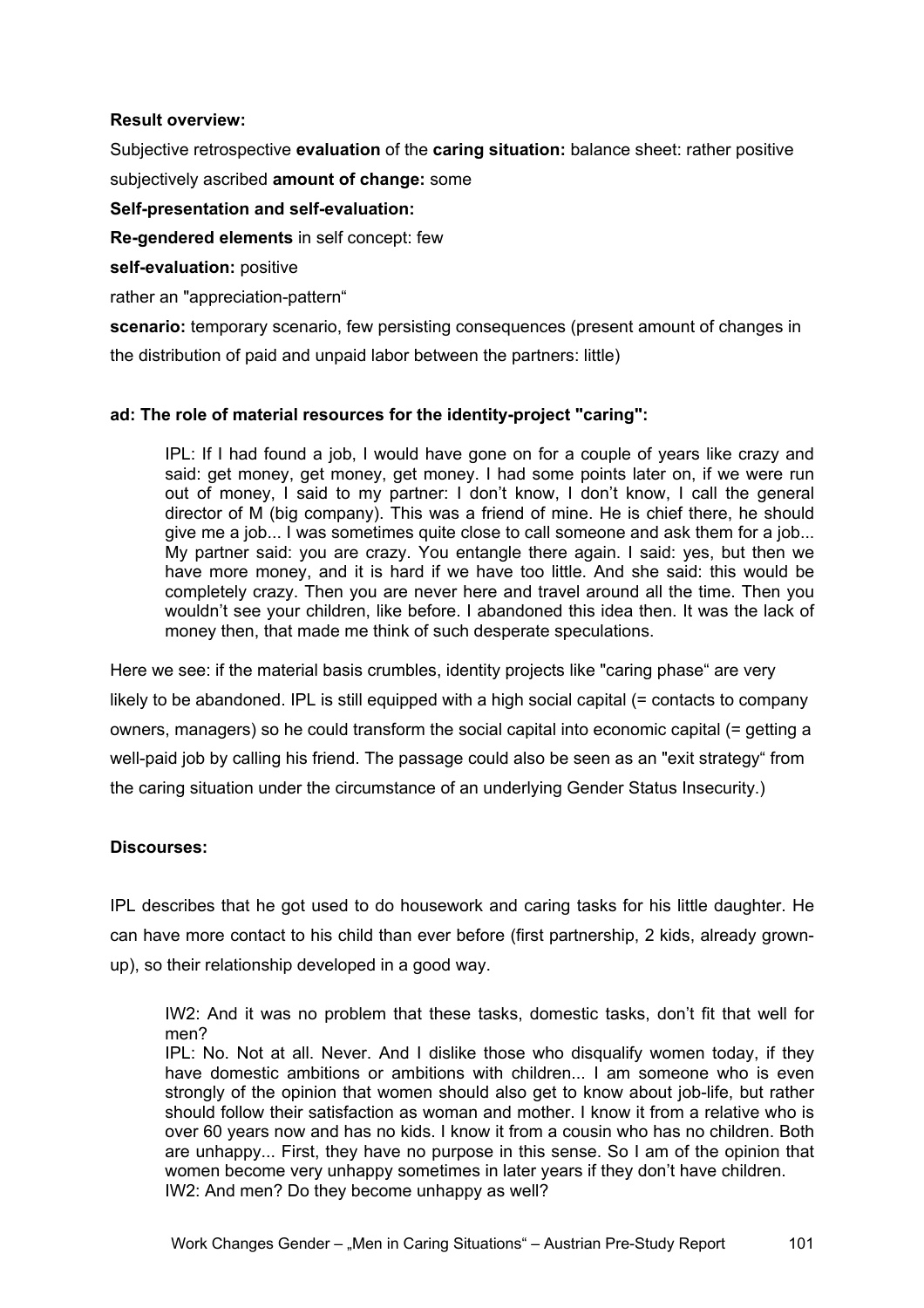IPL: I mean, I guess, yes. Certainly. Even if they have the tasks done by their women. But some day, men ask themselves – I know that from my friends, they say, well, all right, all this struggle continues, if you have children. It doesn't pay at all otherwise, like my friend, my best friend, he is working and says, well, for whom I should do all that? If I didn't have children, I wouldn't know for whom I do all this. With my friends, this is obvious... [children]...I mean, maybe I am not in the mainstream, but I think one shouldn't move away from all these things. And the personal satisfaction in life, these are the near-to-earth things, like here with all the animals and plants, and similarly the contact to children is important for people. Despite there are some who deny this, because of egomania or other reasons... So I don't despise the job at all.

IW2: You mean, you don't despite household-tasks?

IPL: No, not at all. A mother who manages the household and has the children under control and is a good mother for them, to me she has a much more significant role than if she would sit at a supermarket-cash-desk or struggles in a higher position. This is not adequate. This is good for a certain time, but doing both leads to too much stress, that has interfamilial consequences. It is not a good situation that so many women are working.

IW2: Does a father have the same significance in terms of caring for the children, like a mother?

IPL: No. No. My father, for example, has thought about educational things only in a very marginal way. It was much better for us, because we could love him much more in some phases than our difficult mother. I know that in the imprinting-phase of siblings, one primary person is the most important, and this should be the mother. And the father plays a significant role as well, but he is not in the first row. Except he has the main duties at home with the kids, then he can do it as well as the mother. But however he is struggling, the tolerance, the calmness that mothers bring with them for such tasks from their biology  $-$  to use this old term  $-$  all these things men don't have at all. Or less.

IW2: Why do you think that this is the case with men? ...

IPL: Well, a man is set up in a different way by nature. If we look at evolution, the man is the one who does the peripheral things for the family. Getting food. Today: getting money. Being a figure that has a certain patrimony over the family. This is good. Who is there for certain questions. And who is an alternative for the children who need this, also for the bi-gender development later on. Very important... But the most important is the mother role, that one person is there for the child. You cannot say who is more important. In my opinion, the mother is the best alternative. Father is the second-best alternative. Sometimes, the grandmother is better, if the father is not apt. If you have one (...) I am certainly a exaggerated father in some things, from my genes from my mother's side. I have to handle this with care. I am so empathic (...) I am convinced that children are the course of life. The female friend of a friend of mine once said, *'I want to live, I want to drive a motorbike and experience adventures'*; I said to her, *'The biggest adventure of a women in a positive sense is to have children.'* I mean, someone might not like to hear this, if a person is too young for it. But this is my standpoint. My philosophy of life, and also a sort of my religious philosophy of life that is part of it. Even when you move towards an uncertain future, it has always been that way, and it will always be that way, this is nature's power, the future will never be only positive, the handing-it-on in your children remains. Because my friend and I, we say, well, who does not reproduce is vanishing. Nature cannot accept him. He is not apt for life on earth. He will become extinct. Because he is gone then. If a woman dies without kids, then nothing is there, actually. If a man dies without kids, than nothing is there either, actually. And this is my standpoint, because it is my inner conviction, one lives on in one's children, probably. As far as one can talk about living on. (...)

If I have a paid job, I take it very serious. Then this job comes first, for me as a man. And I take care that my children are with my partner. If this doesn't work or if she is ill or away... then I necessarily do this caring task as well; then this comes first. Then I must leave work... But if the arrangement for the kids is OK, and I can do my work,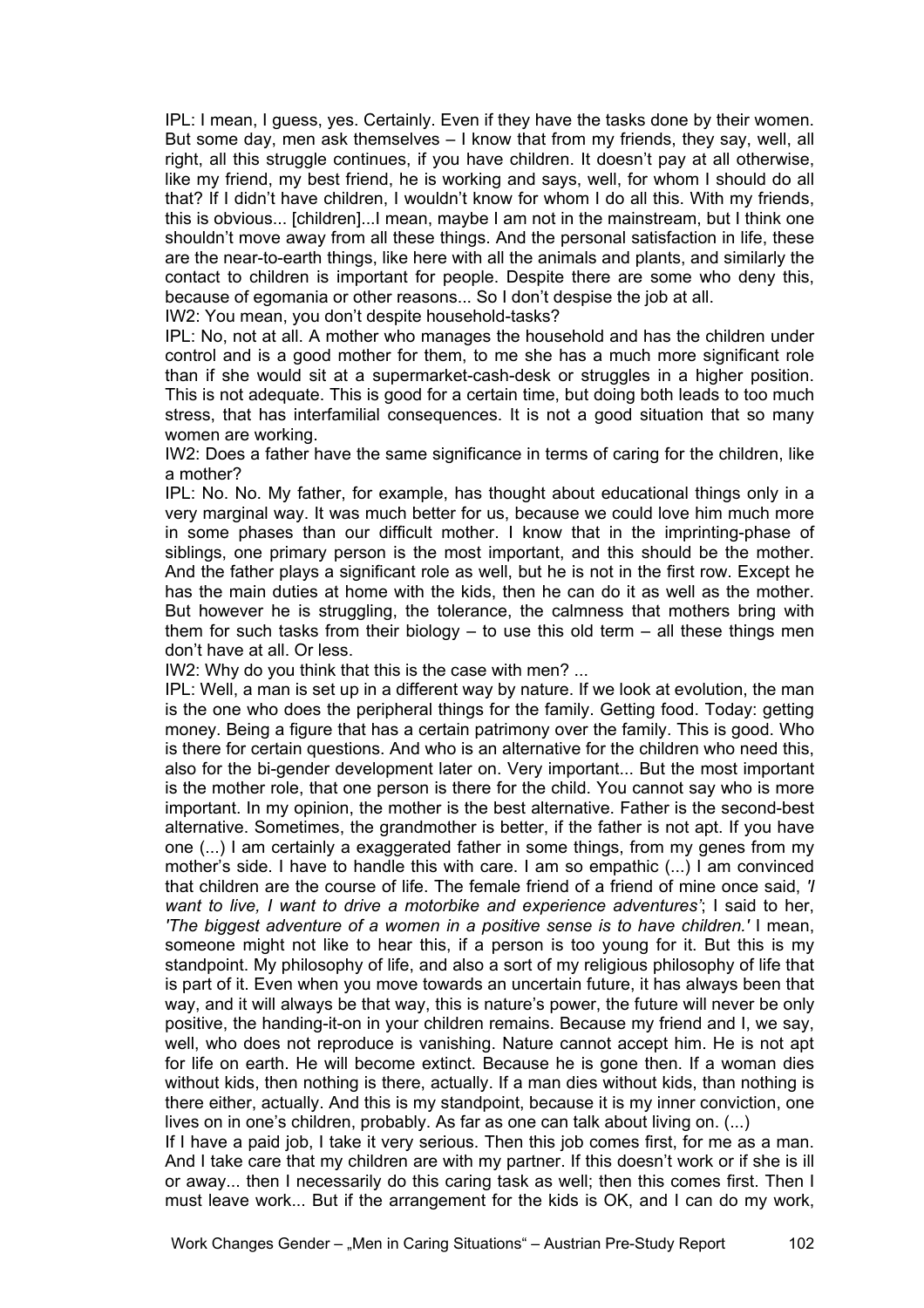then this job has the first priority in the moment, of course. Is this sufficient?

#### **Memo:**

In terms of our core-sample in the pre-study (30-40 years old men who did caring tasks), IPL is a contrast example, due to the fact that he stems from another *generation* (ca. 60 years old).

*Generation* and *milieu* (of origin, actual; also: religion) can be seen as central factors that influence his discourse about the genders, and work. It is quite a cognitive task for him to reconcile his behavior (a period of caring while his partner worked) and his beliefs (his discourse can be labeled an essentialist gender discourse, with religious facets).

Breadwinner-elements are "imprinted" into IPL's social network: the manager-friends that he mentions see their role as providers, and it pays if there are children; this is linked to the biologic/ religious reproduction-discourse that IPL uses: Men have to go out to provide the family and children, so that something remains when they die.

Although quite traditional attitudes at first sight, IPL shows a post-modern patchworkspirituality that contains bits and pieces from here and there (biology, psychology, religion). He is producing this view on life in the interview situation (certainly using already used "modules", like "Who does not reproduce is vanishing" etc.), to integrate his past caring phase into a framework that allows him to **explain why he entered and later left the caring situation to the interviewer and himself.** Of course, a certain degree of knowledge/ education (cultural capital) is needed to know and combine terms and arguments like "imprinting phase", "bi-sexual development" etc.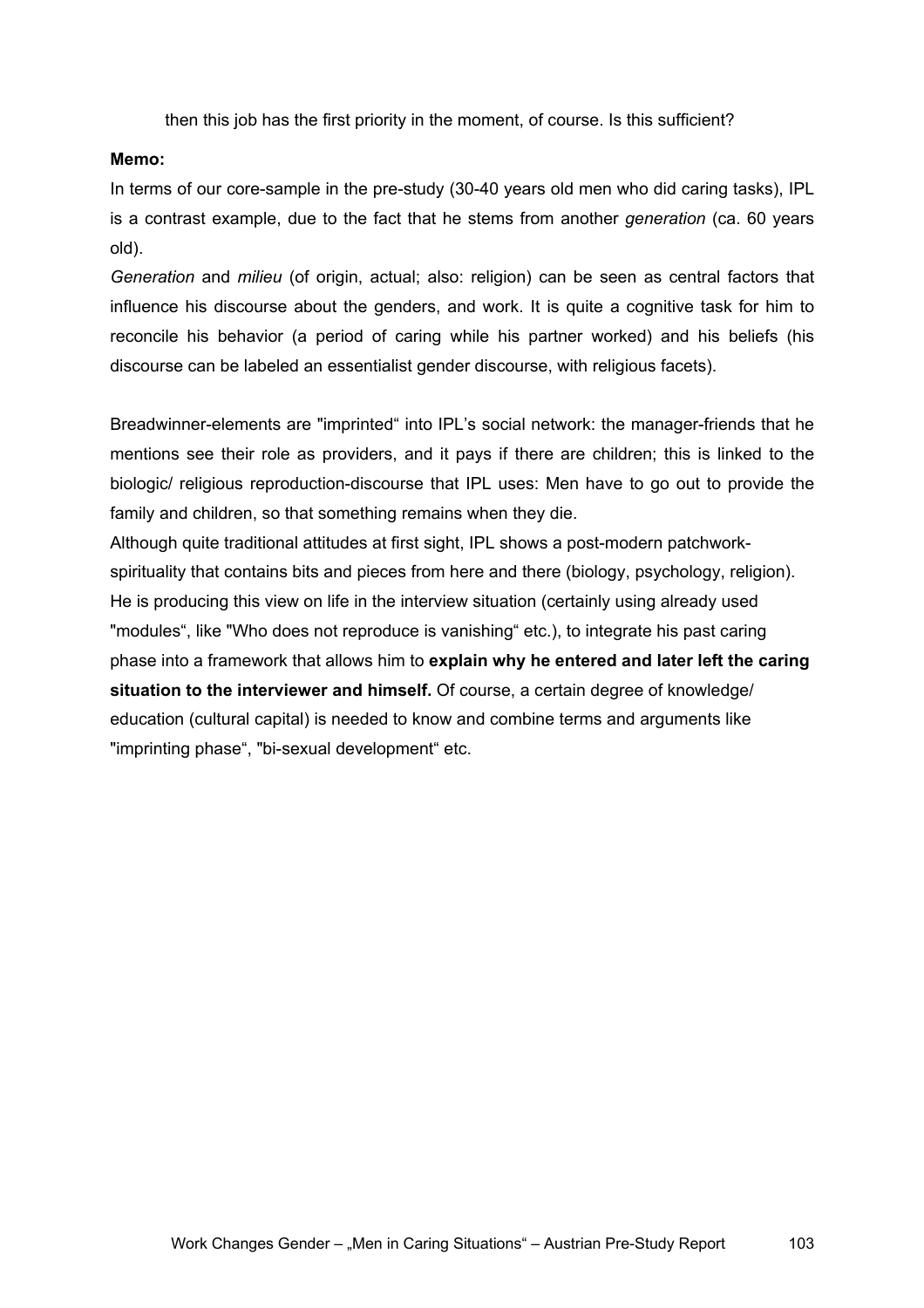# **10. Discussion**

We want to finish with a short overview of the main findings, and also want to focus on some aspects that were not discussed so far.

The most important findings of this study can be summarized as follows:

**Men in caring situations are not a homogenous group.** We addressed in a strictly behavioral way, i.e. selecting exceptional individuals who performed a high share of domestic and caring work. A first result was that these individuals are in a caring situation due to different reasons. They differed in terms of "preparedness" and "access" to the caring situation, some well-planning it and feeling this idea to be concordant with their values and attitudes, others not planning it at all, having never thought of such a thing like parental leave or the like.

But they behave in the way they do. The heterogeneity of this group may be the reason why such "best practice samples" lead to "strange patterns" in quantitative respects<sup>10</sup>. As we have done a qualitative study, we cannot say anything about shares and quantities. But the variety that emerged implies a complex interaction of a variety of predictors. If we take e.g. the role of the respondents' religious beliefs for being in a "best practice"-group, it is almost impossible to derive hypotheses what could be under focus in a quantitative study. It does play some role, actually very different roles for different respondents, from fostering to hindering. So, either no predictive value or a quite complex interaction pattern (that also could show up in some moderate correlation coefficient) should be expected for some "religion"-variable in a quantitative study.

# **Once in a caring situation, we found a process that is quite similar for all the**

**respondents**. Despite of their heterogeneity, the men in caring situations seemed to interpret their experiences in a similar way. It is of high importance that most of the men told about stressing aspects and problems in the beginning of the caring situation. The stages of the process were called

1. Misplacement

 $\overline{a}$ 

- 2. Gender Status Insecurity
- 3. Reflecting masculinity drafts
- 4. Adapting, rearranging self-concept

 $10$  see e.g. Ramos' BHPS-profile of the "best practitioners", as discussed it in the "Work Changes" Gender" partner meeting in Barcelona 2003.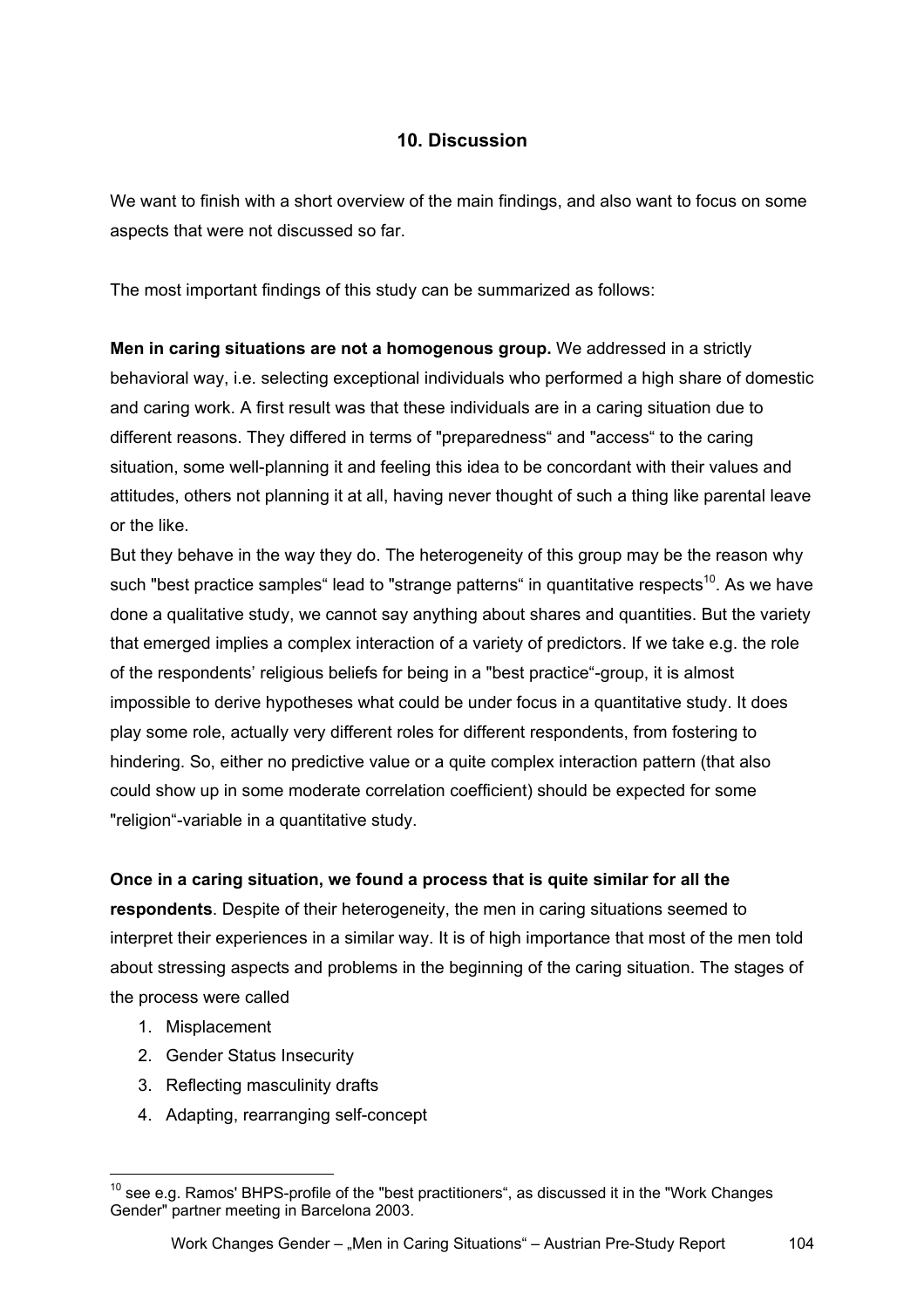(This process model was developed as an interpretation of interview data in a cross-sectional access. *A longitudinal design should be used to test this model in future studies.*) In sum, we found that a state of Gender Disposition Insecurity, caused by the new and unexpected experiences of the men in the caring situations, was coped by a reflection process and the rearrangement of the social networks. In some cases, the process led to a de- and re-gendering stage, where similarity was not defined by sex in the first place, but by the similarity of the situation ("I and the other mothers...").

**Similarity=similarity of situation:** We consider the last point as a central result. Basically it says that e.g. a *man in parental leave* considers himself more similar to a *woman in parental leave* than to a *man* in full-time work *without caring duties*. (The same could be true for women: a women in parental leave could consider herself more similar to a man in parental leave than to a female manager.) This **diversity view on both genders** implies a good basis for new alliances, apart from the sex-based man-woman-dichotomy.

**Caring work changes gender**. The majority of the respondents evaluates the caring situation as a positive phase in their lives. The last two stages of the above described process were defined as "change-area". Here, clear reflections about masculinites, the meaning of the term "work", social reactions etc. take place and alter the men's views quite a lot. Most of them stay "agents" who actively try to reflect and rearrange their social environment.

Most of the men who have engaged in a domestic/ caring phase **enter the next "institution" as changed persons**. Maybe this was most visible for these examples who thought about or did re-orientate in the direction of a caring or non-technical job after the caring situation (IPD, IPM, IPF), but also in other respects the respondents reported about personal changes.

**"Weak ties" are of high importance.** "Networking-activities" are more successful in the area of the respondent's closer relationships ("strong ties", like family, friends, closer colleagues at work etc.). The "weak ties" cannot be shaped that easily. They consist of relationships to people that one meets only from time to time, that are known from sight and the like. They can give stronger inputs, though, as the closer network is arranged in a way that is consistent with one's views, values or attitudes. The "weak ties", however, can reinforce or punish a behavior or attitude without being asked.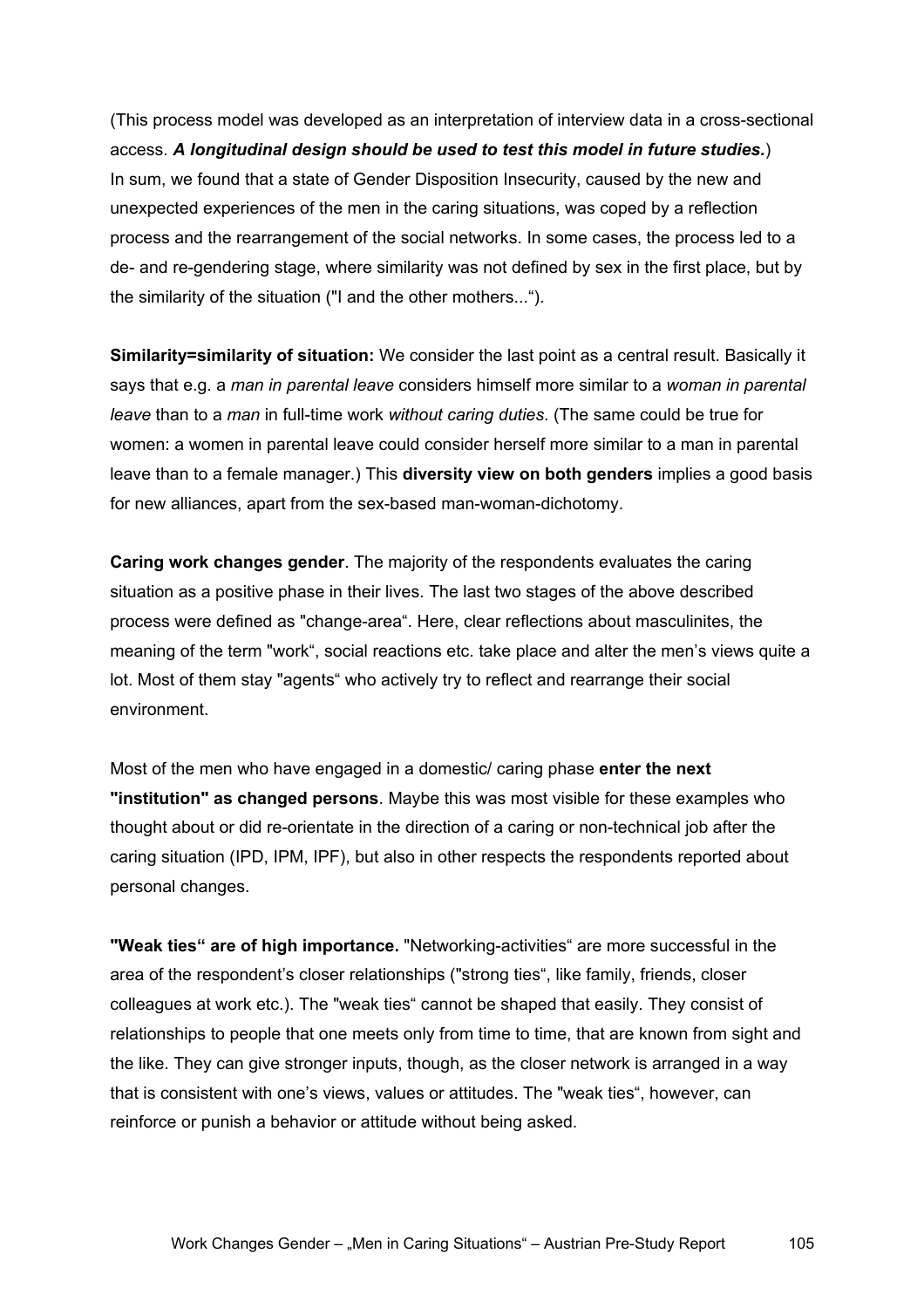**There are gender-specific rejections.** A **direct devaluation** because of one's violation of masculinity-norms by performing domestic and caring behavior is ascribed to **other men**. In the respondent's eyes, **women's** uneasiness with these exceptional males is expressed in rather **superficial acknowledgement** with an underlying **mistrust,** regarding the man as an **"intruder"**. Both sorts of rejections play an important role in the "implementing-process".

All in all, the caring situation turns out to be a demanding situation, especially in the beginning, due to reasons like the aforementioned social rejection. The men report a feeling of "sitting between the chairs". What we have defined as **"Crisis, Gender Status Insecurity"** deserves more attention. **Measures are necessary** to address this problematic aspects of men in caring situations:

- 1. **Counseling** and other offers should be provided for the respective men
- 2. **Campaigns and information material** should **include** these **problematic aspects**. The few existing campaigns try to "advertise" parental leave for men, emphasizing positive effects and a possible transfer of soft skills into business life, not focusing on the negative aspects and disadvantages of such a step. Discourse providers and political actors are asked to **take the "target persons" serious**, as agents and reflecting persons who can assess information in terms of seriousness, as the interview examples in this report show.

In sum, the "known and usable discourses" for the men in our sample were rather **limited**. A much broader variety of themes could be implemented in the person's argumentations, if these discourses were provided by political actors. Topics to be discussed would include **individualism, fairness, distributional justice, diversity within men and women, family concepts,** all that in acceptable and usable form. The most important feature of a provided discourse is its **credibility** (see above).

We haven't concentrated very much on the **working biographies** of the respondents in this report. But it was interesting to see that most of the respondents had in fact "patchwork working biographies" rather than "classical" working biographies, including non-standard forms of work, former leaves, changes of jobs/ branches/ occupations and so on *before* entering the caring situation, and this was *not* a selection criterion. We are not able to tell if this is a particularity of the persons that we have interviewed (men in caring situations), or a general pattern, a sort of "new normality" on the basis of this study. What we can say is that **these biographies in some contexts led to a high preparedness for entering a caring situation**, via the "low investment into education and career"-path (see chapter "Causal Condition").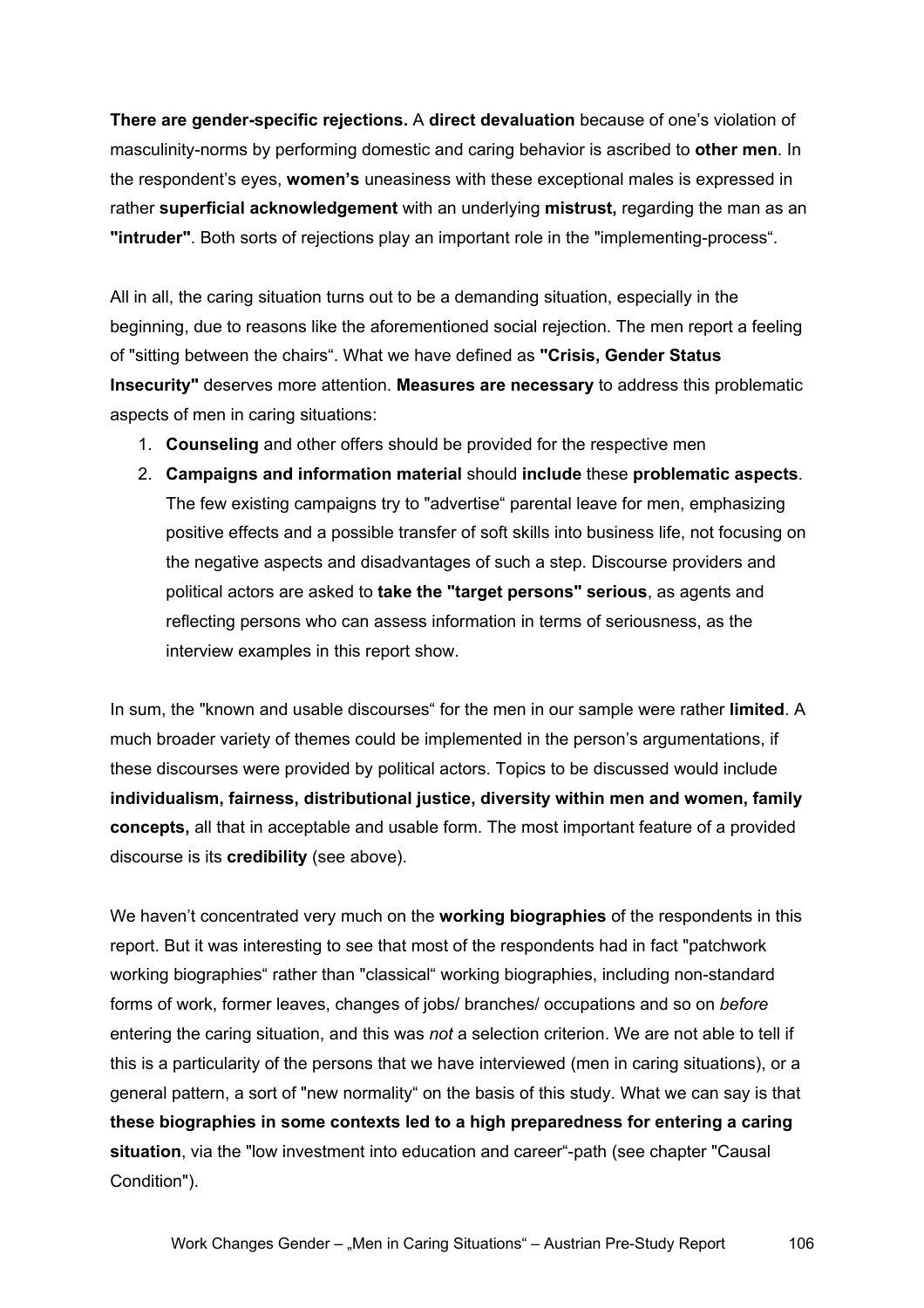In this context, we should start to think about a "split of the men's labor market". There are some who can compete, due to high resources, and others who cannot. Those who can and who stay in the labor market accumulate more and more experiences and other market related values, while the others decline and give up. Is there already something like a "male silent reserve" in the societies, eventually to be found among "the carers"? At least, we have found some men that could be assigned to such a category in this study (IPK, and IPD before). On the other hand, a caring phase sometimes constituted a "transition", e.g. to selfemployment.

**Companies** turned out to be a **difficult area** for men who wanted to enter a caring phase, which is important in terms of the organizational analyses in the *second work package* of the *Work Changes Gender-project* (see "Workplace" in chapter 8). Again, we want to link what we have said about the workplaces with the "weak ties"-idea. In a bigger company, normally a person should have more weak ties than close ties. As the close ties (but not so much the weak ties) can be rearranged by networking, the weak ties remain as a permanent source of questioning and being skeptical about a man's caring plans or behavior. A considerable impact of these reactions on the man's identity work can be expected. Of course, this depends on various features in an organization, like "climate" or "culture".

As we have seen, most of the respondent's considerations take place in the area of the **"allocation scenario"**, using Kreimer's (2002) inputs (summarized in the diagrams on the next page). The redistribution of paid and unpaid labor is seen as a task that has to be performed mainly by the *respondent himself and the partner* (where appropriate). So, the respondents struggled for some **"individualized" solutions**. As we have seen for the discourses used by the respondents, the lower two scenarios (outsourcing-/household wagescenario; combination-scenario) played a less important role, only some points could be assigned to these models to some degree, like the statements that *unpaid labor isn't acknowledged in general, complaints about too low parental leave wage compensations that expressed the lack of acknowledgement* etc. But in general, we got the impression that the role of politics was underestimated by the respondents. Possibly, an "agency bias" prevents people from assigning more influence for being in a certain situation to "structure", but it is oneself and the partnership that is seen in the center.

For example, we have *not* observed a discourse-use that would emphasize distributional fairness in society as a whole. No such arguments like "Jobs and homework/caring are not distributed in a fair way in general; I want to do it in a different way, that's why..." Such "fairness-arguments" seemed **latently present**, but in connection with the partner, i.e. very close social environments. Thus, "fairness" was rather seen as a particularity of the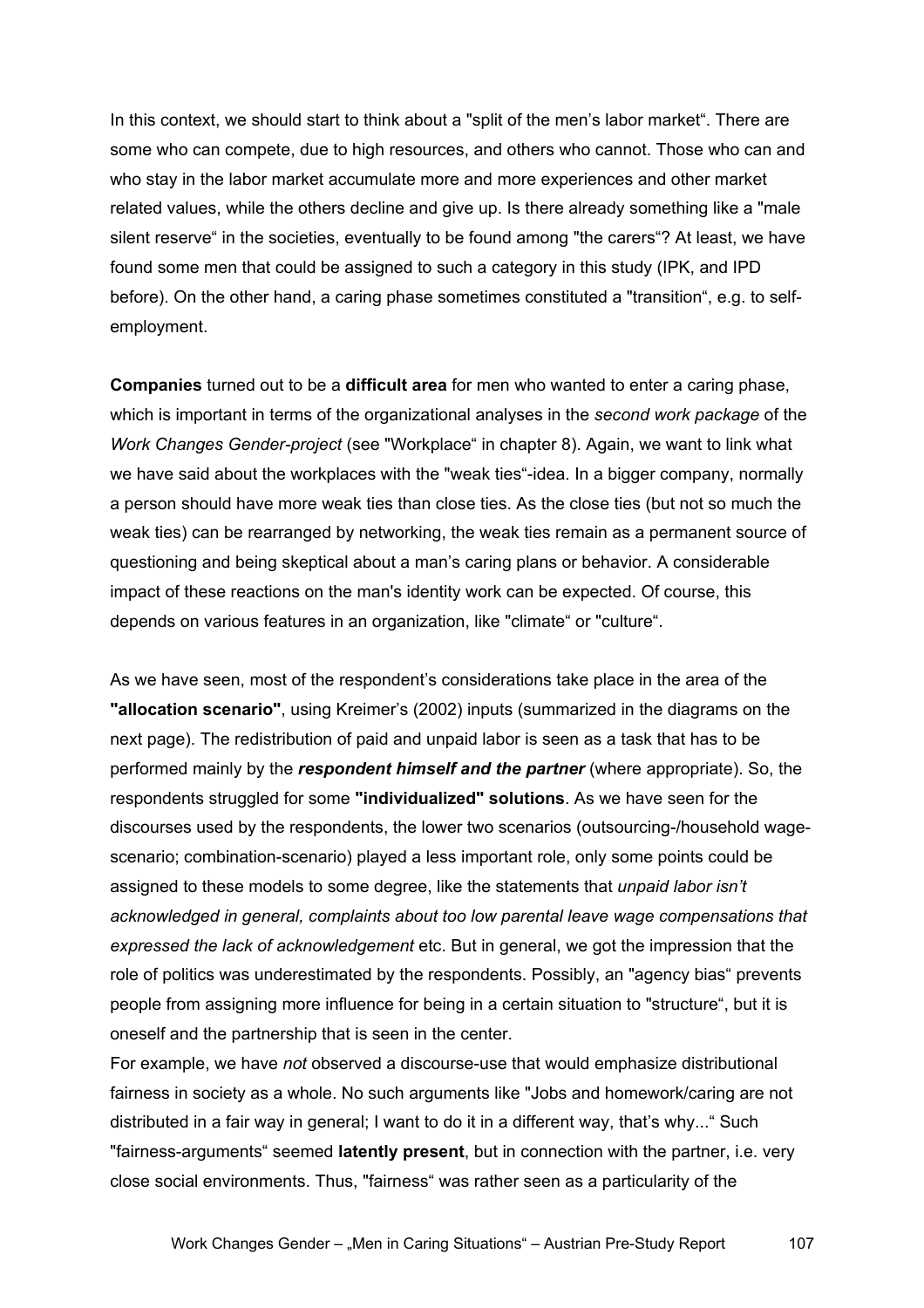partnership or individual feature, less as a political category. This impression fits well to the notion of "individualized societies". On the other hand, people can use discourses for the purpose of their identity work only if they are *provided*, discourses must be "known and regarded as useful". A point to start could be e.g. the pattern "redefining the meaning of work" (see chapter 5).

Maybe, in organizations or other social fields where such discourses are provided in a way that arrives at men in similar situations, they would make use of them in some way. If that holds, **such "tools" for identity-work should be fostered**.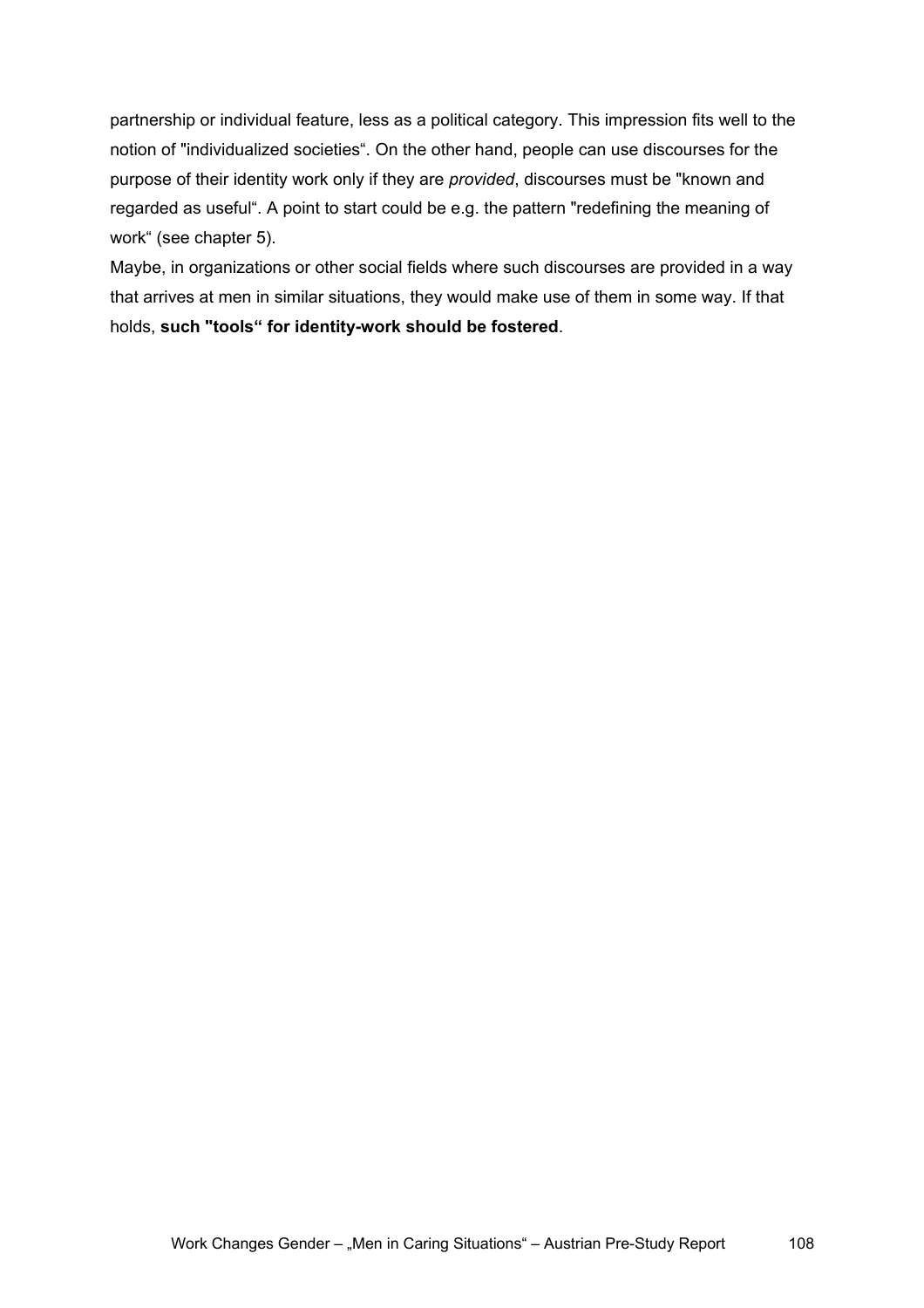Matrix of possibilities for changing the gender-specific division of labor Elimination of the gender hierarchy – new forms of division of labor



(from Kreimer 2002, our translation)

Scenarios of elimination of segregation

Elimination of the gender hierarchy – new forms of division of labor



(from Kreimer 2002, our translation)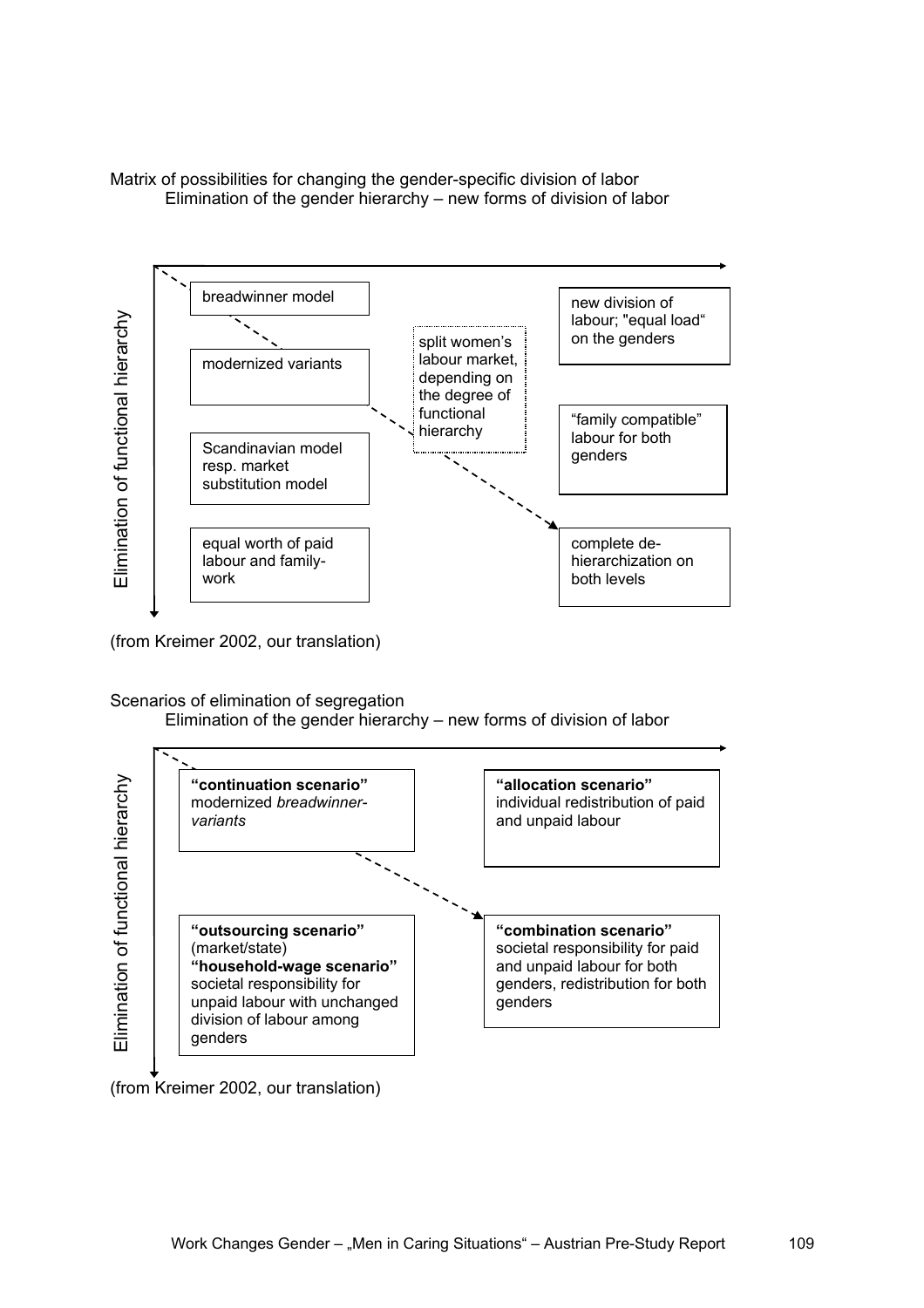A last notion on **"implicit values"** within this report:

By using certain terms as labels for interview passages, categories etc. one might get the impression that there is a distinction of those respondents who reached a "high" stage of the process versus those who tried, but left the process earlier etc., i.e. an implicit definition of the "good guys" and the "very good guys". This impression should be put into perspective here: Our **interest** was especially high for those who had distanced the most from what we know as masculine normality in our society. These have become the examples where the **most need for explanations** occurred. *Not* to enter a caring situation at all, to remain skeptical about it once having entered it, or to leave it as soon as possible is logical and rational from the perspective of the individual, when many influences stand against it (measures, institutions, workplace, pay gap...).

On the other hand, **complete role changes** like for some of the "very interesting examples", that implied "the opposite situation" in terms of the distribution of paid and unpaid labor (female breadwinner, male homemaker), or similar **unbalanced arrangements**, were **not evaluated as "best practice" by the respondents themselves**. Precarity, dependency, and other disadvantages of such arrangements are present for any person in such an arrangement, male or female. The **precarity** that such arrangements imply are seen by the respondents very clearly. As IPD expresses this view:

IW2: ... Any other disadvantages of your situation? IPD: Mhm, you are dependent on your partner, in financial terms. Big disadvantage. Very big disadvantage. Because you can never say, if the partnership isn't working anymore, I go another way now. So this is a big disadvantage.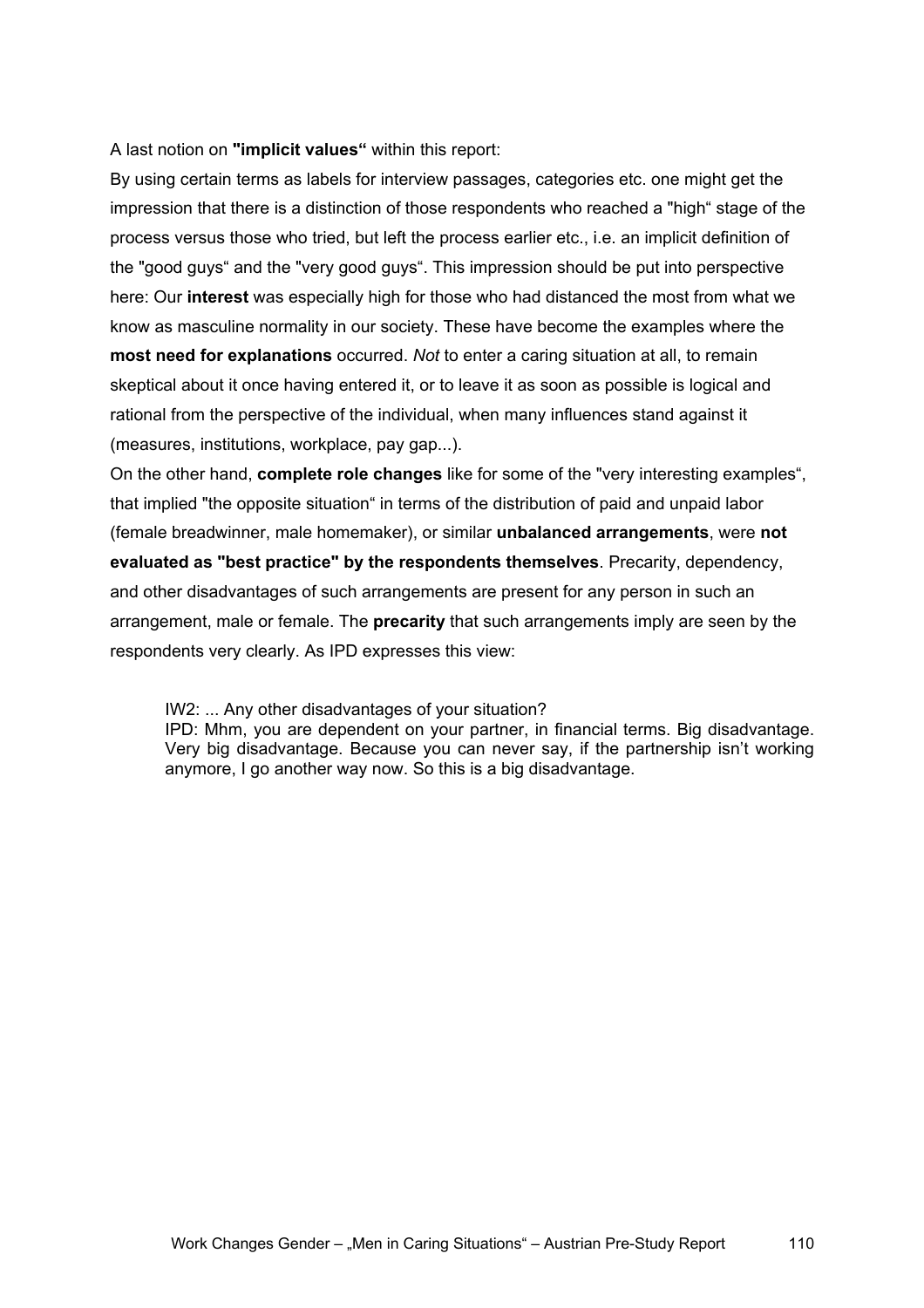## **References**

Antonovsky A. (1997): Salutogenese. Zur Entmystifizierung der Gesundheit. Tübingen: dgvt-Verlag.

Higgins E.T. (1989). Self-discrepancy theory: What patterns or self-beliefs cause people to suffer? In: Berkowitz L. (Hrsg.): Advances in experimental social psychology, Bd. 22. San Diego: Academic Press.

Holter O.G. (2003). Can men do it? Men and Gender Equality – the Nordic experience. TemaNord 2003:510.

Keupp H., Ahbe T., Gmür W., Höfer R., Mitzscherlich B., Kraus W., Straus F. (1999). Identitätskonstruktionen. Das Patchwork der Identitäten in der Spätmoderne. Reinbek bei Hamburg: Rowohlt.

Kreimer M. (2002). (Un-)Vollkommene Konkurrenz auf Arbeitsmärkten? Zur Bedeutung der Arbeitsteilung für Frauen- und Männerkarrieren. Working paper within the project: *Work Changes Gender.* Graz: Forschungsstelle der Männerberatung Graz

Leupold A. (2003). Liebe und Partnerschaft: Formen der Codierung von Ehen. In: Pasero U., Weinbach Ch. (Hrsg.): Frauen, Männer, Gender Trouble. Frankfurt a.M.: stw (217-274).

Marcia J.E., Waterman A.S., Matteson D.R., Archer S.L., Orlofsky J.L. (1993). Ego Identity. A Handbook for Psychological Research. New York: Springer.

Meuser, M. (1998). Geschlecht und Männlichkeit. Soziologische Theorie und kulturelle Deutungsmuster. Opladen: Leske + Budrich.

Roe, Robert A. (1996). The failing redistribution of roles between men and women. A psychological view and its unexpected consequences. WORC Seminar, 1996. (Not been subjected to formal review or approach; semainar paper)

Sennett R. (1976). The Fall of Public Man. New York: Alfred A. Knopf.